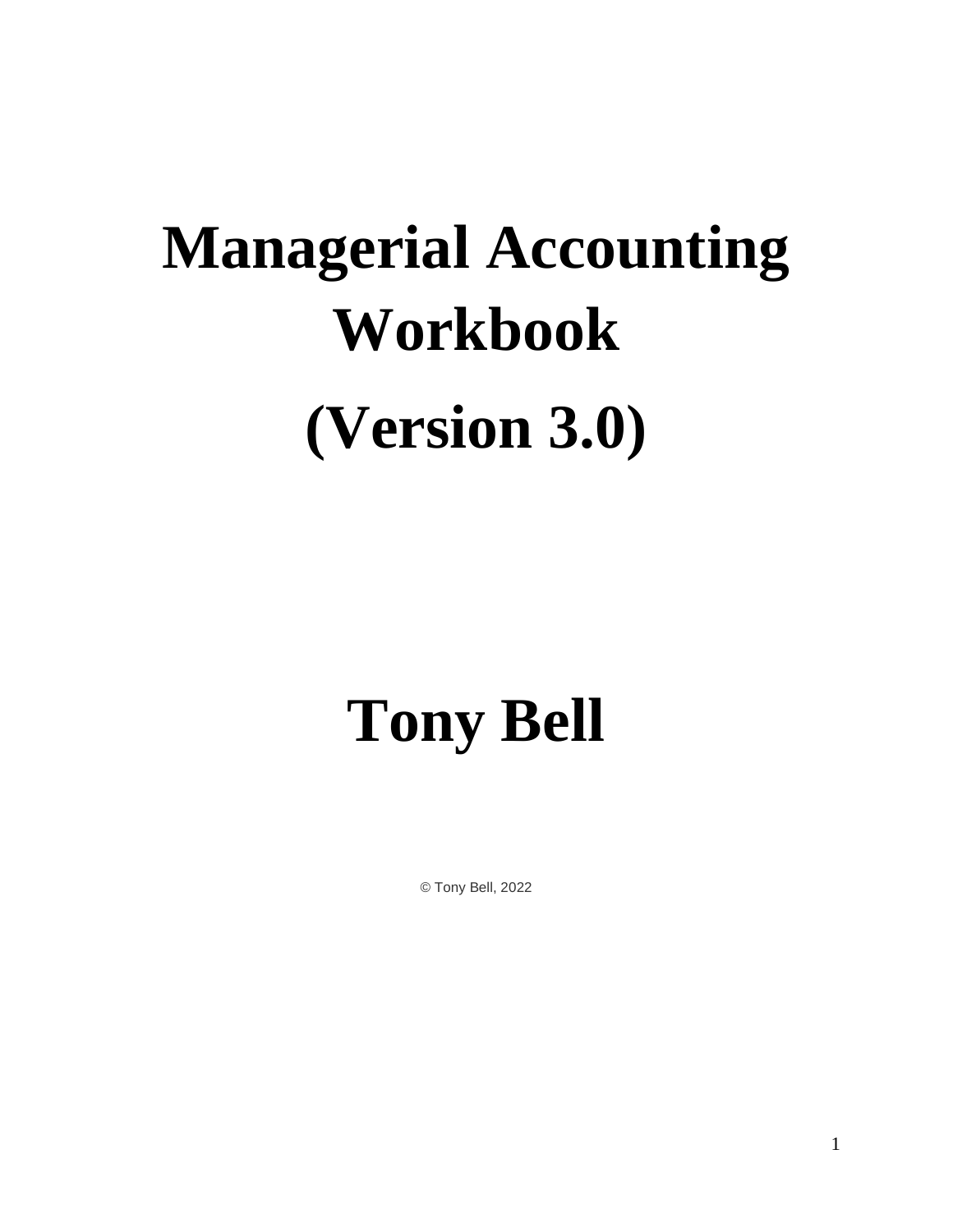#### Table of Contents

| Module 2: Cost Concepts and the Schedule of Cost of Goods Manufactured 9               |  |
|----------------------------------------------------------------------------------------|--|
|                                                                                        |  |
|                                                                                        |  |
|                                                                                        |  |
|                                                                                        |  |
|                                                                                        |  |
|                                                                                        |  |
|                                                                                        |  |
|                                                                                        |  |
| Module 11: Performance Measurement: ROI, Residual Income and the Balanced Scorecard 91 |  |
|                                                                                        |  |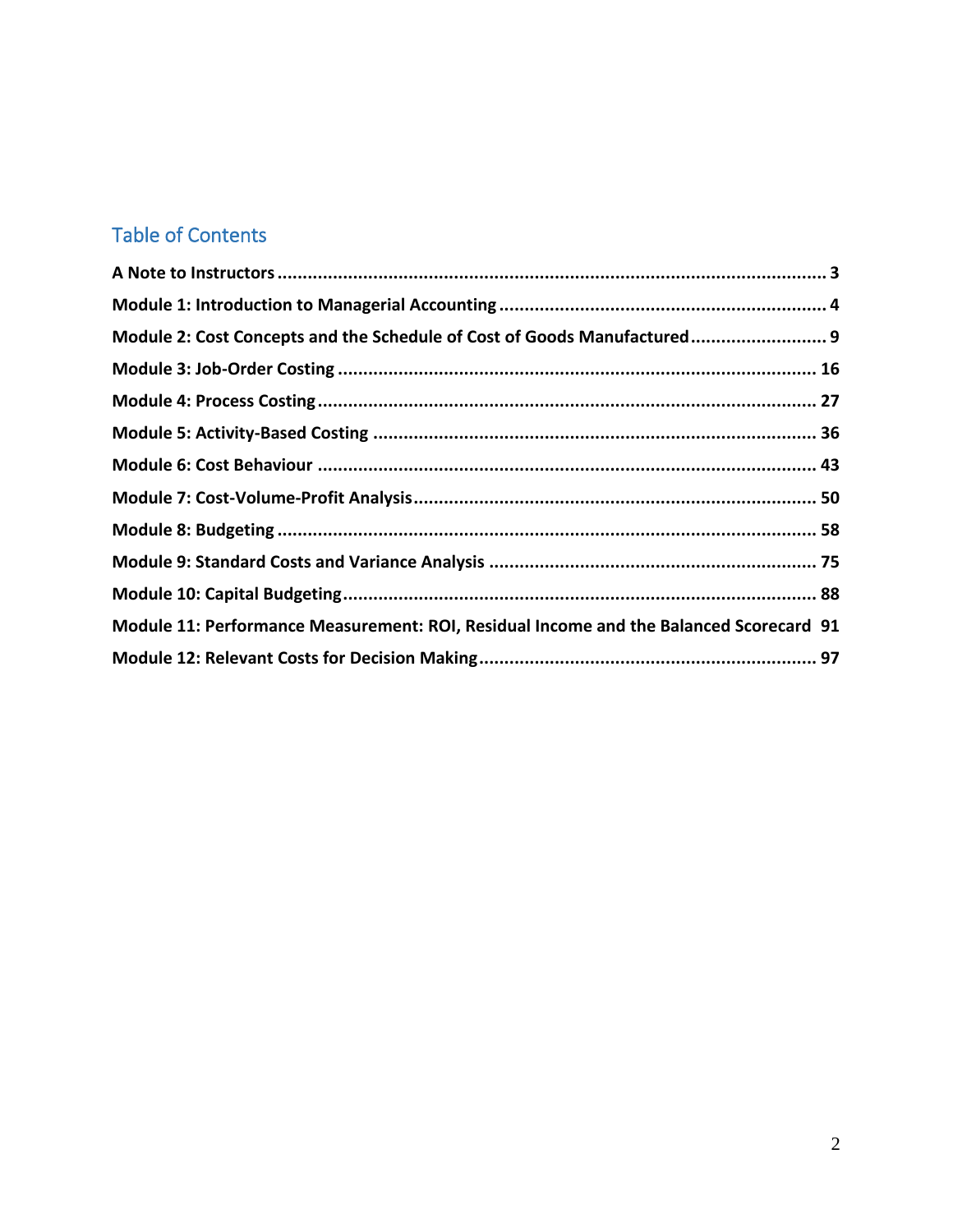### <span id="page-2-0"></span>A Note to Instructors

I hope you find this workbook useful, I just want to point out three key features:

- 1.) This book is totally free to you and your students. Feel free to copy it or post it to your course website and feel free to share it with colleagues.
- 2.) Although I am widely distributing a PDF file, I have gone to great effort to make a fully editable Word version of this document. Please contact me if you'd like to have a copy of the Word version. You can edit any of these problems to better fit in your class or simply copy and paste an entire problem into an assignment or test, with the attribution "Source: accountingworkbook.com", or "Adapted from: accountingworkbook.com".
- 3.) Every problem in this workbook has a video walkthrough available at [http://accountingworkbook.com.](http://accountingworkbook.com/) I suspect the true value in this book lies in the video walkthroughs, as it will be useful for homework and particularly useful for "flipping the classroom".

Please let me know if you would like to see additional question-types or topics included in the future. I intend to add to this book frequently based on your input. Also, any feedback you can provide (particularly student feedback) would be greatly appreciated.

Please note, you do not have my permission to use this for a commercial purpose, nor do you have permission to recreate the videos found at [http://accountingworkbook.com.](http://accountingworkbook.com/) Send me an email if you have any questions about use or attribution.

Thanks for checking out this workbook, and I hope you'll have a look at the companion website: [http://accountingworkbook.com](http://accountingworkbook.com/) !

Tony Bell

[tbella@gmail.com](mailto:tbella@gmail.com)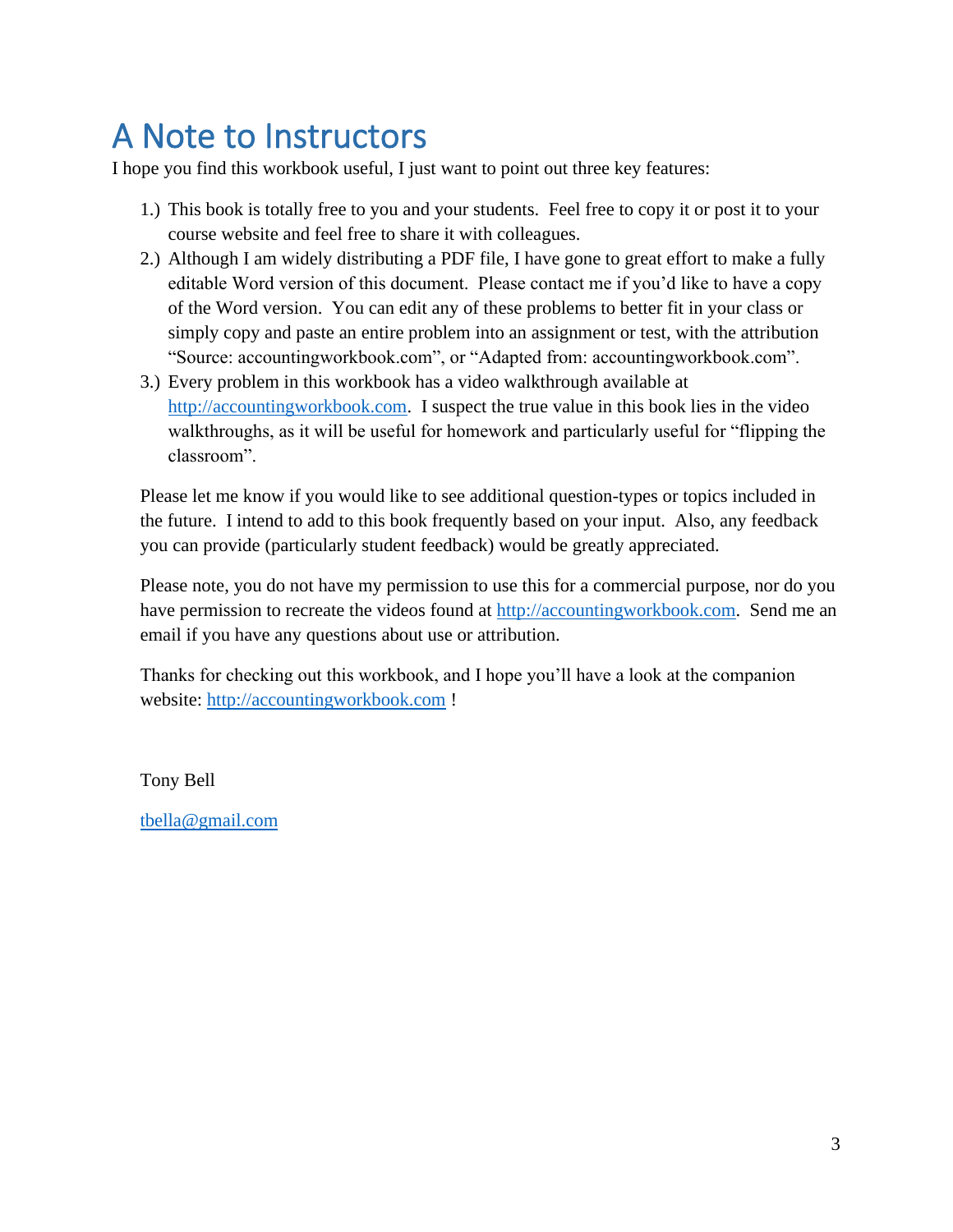# <span id="page-3-0"></span>Module 1: Introduction to Managerial Accounting

**Module Intro Video:**

<https://youtu.be/3e6EAmAaksU>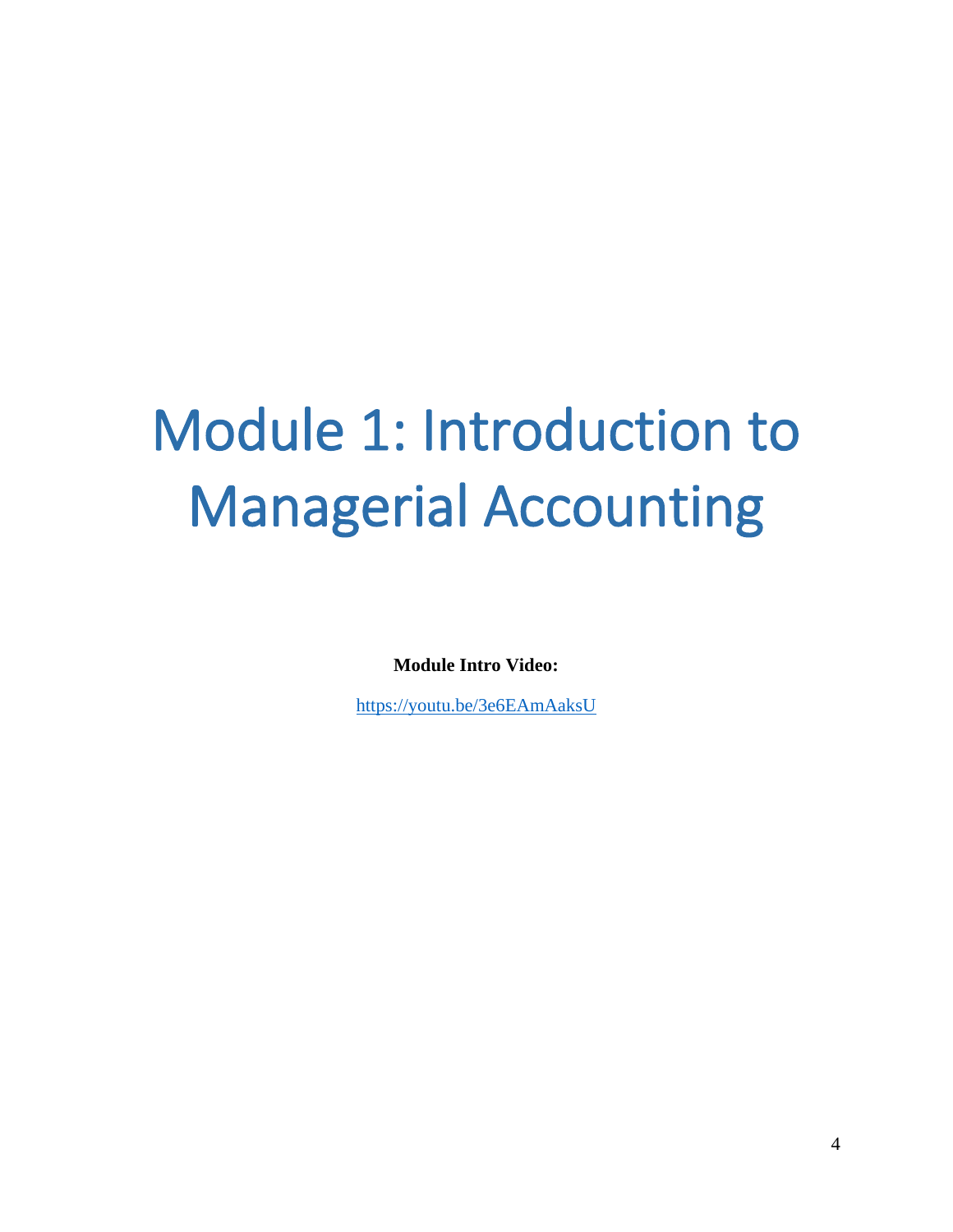#### **1-1A – Financial vs Managerial Accounting**

Each of the following activities is mainly related to Financial or Managerial Accounting. For each item note if it is more closely related to Managerial Accounting "MA" or Financial Accounting "FA".

- a.) Preparing a staffing budget.
- b.) Preparing a cash flow statement.
- c.) Preparing year end adjusting journal entries.
- d.) Preparing a bid on a future contract.
- e.) Preparing the management discussion and analysis section of the annual report.

Free/Open Video: <https://youtu.be/3bAKg1DrYhA>

#### **1-1B – Financial vs Managerial Accounting**

Each of the following activities is mainly related to Financial or Managerial Accounting. For each item note if it is more closely related to Managerial Accounting "MA" or Financial Accounting "FA".

- a.) Preparing a bank reconciliation.
- b.) Preparing a cash budget.
- c.) Preparing a cost over-run report comparing budget data to actual results.
- d.) Preparing a cost analysis of a planned building renovation.
- e.) Preparing journal entries related to the purchase of a car.

Members Video: [https://youtu.be/ofFN\\_x0eJb4](https://youtu.be/ofFN_x0eJb4)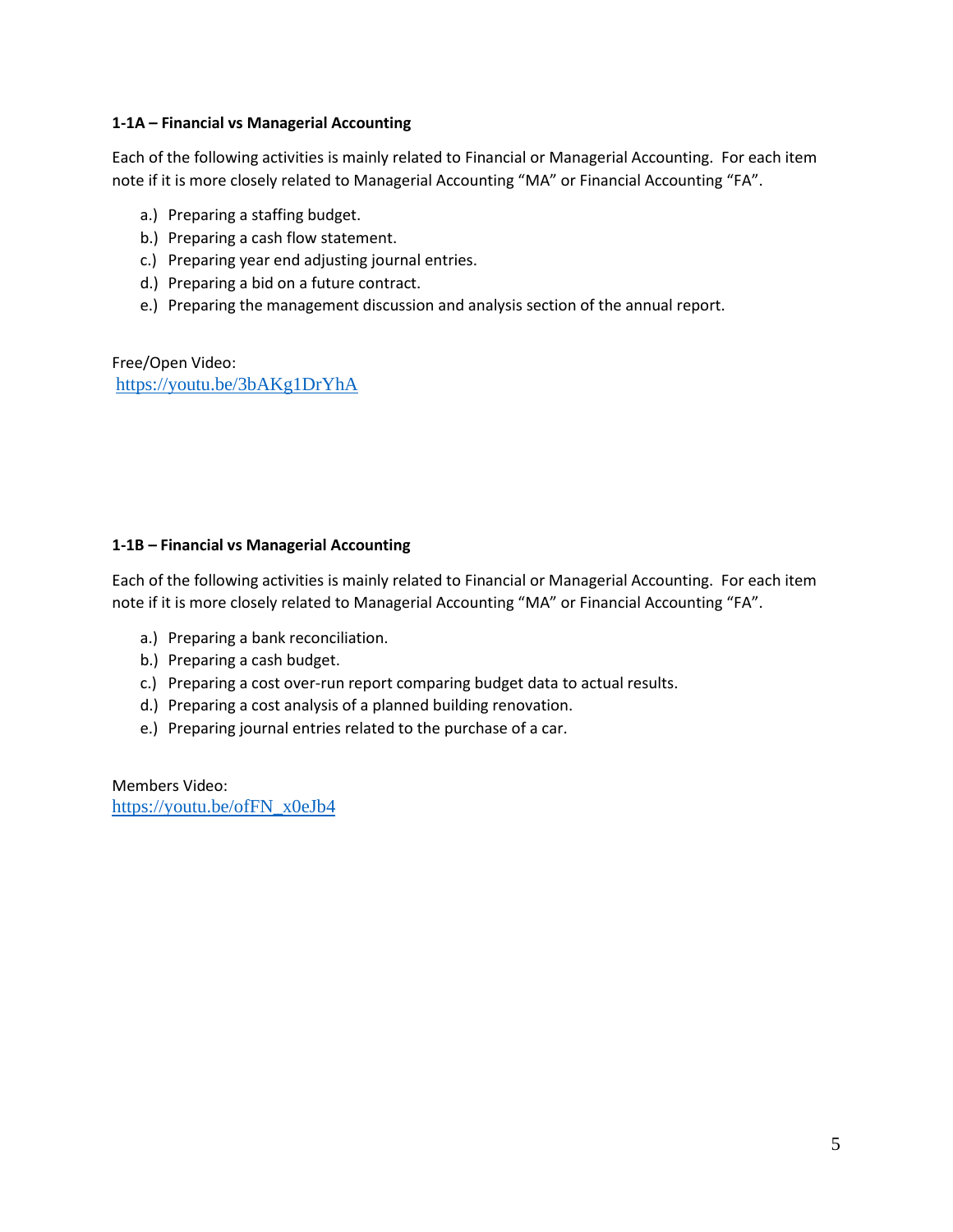#### **1-2A – Strategy, Planning, Directing and Controlling**

The following are activities that a manager may perform. Which category does each activity best fit: Strategy Formulation, Planning, Implementation or Control (there is one of each in this solution)

- a.) Disney budgeted to spend \$10 Billion on exclusive new Disney+ series and movies.
- b.) Disney reported to shareholders that the Disney+ service had reached 80 million paying subscribers ahead of schedule, and that the company would increase its spending on Disney+ new series going forward.
- c.) Disney studios produced 12 new Marvel and Star Wars series exclusively for Disney+.
- d.) Disney chose to compete with Netflix by starting its own streaming service: Disney+.

Members Video:

<https://youtu.be/Q1obxPgQpa8>

#### **1-2B – Strategy, Planning, Directing and Controlling**

The following are activities that a manager may perform. Which category does each activity best fit: Strategy Formulation, Planning, Implementation or Control (there is one of each in this solution)

- a.) WhizToilets overspent its first-year budget by \$50,000 and had to let go of 4 part time employees.
- b.) WhizToilets determined the required staffing level and capital expenses required to open the new retail store.
- c.) WhizToilets hired 2 full time employees and 10 part timers and rented a small retail space in Shinjuku.
- d.) WhizToilets decided to enter the Asian market by opening a retail location in Tokyo.

Free/Open Video:

[https://youtu.be/\\_jebqthbR5c](https://youtu.be/_jebqthbR5c)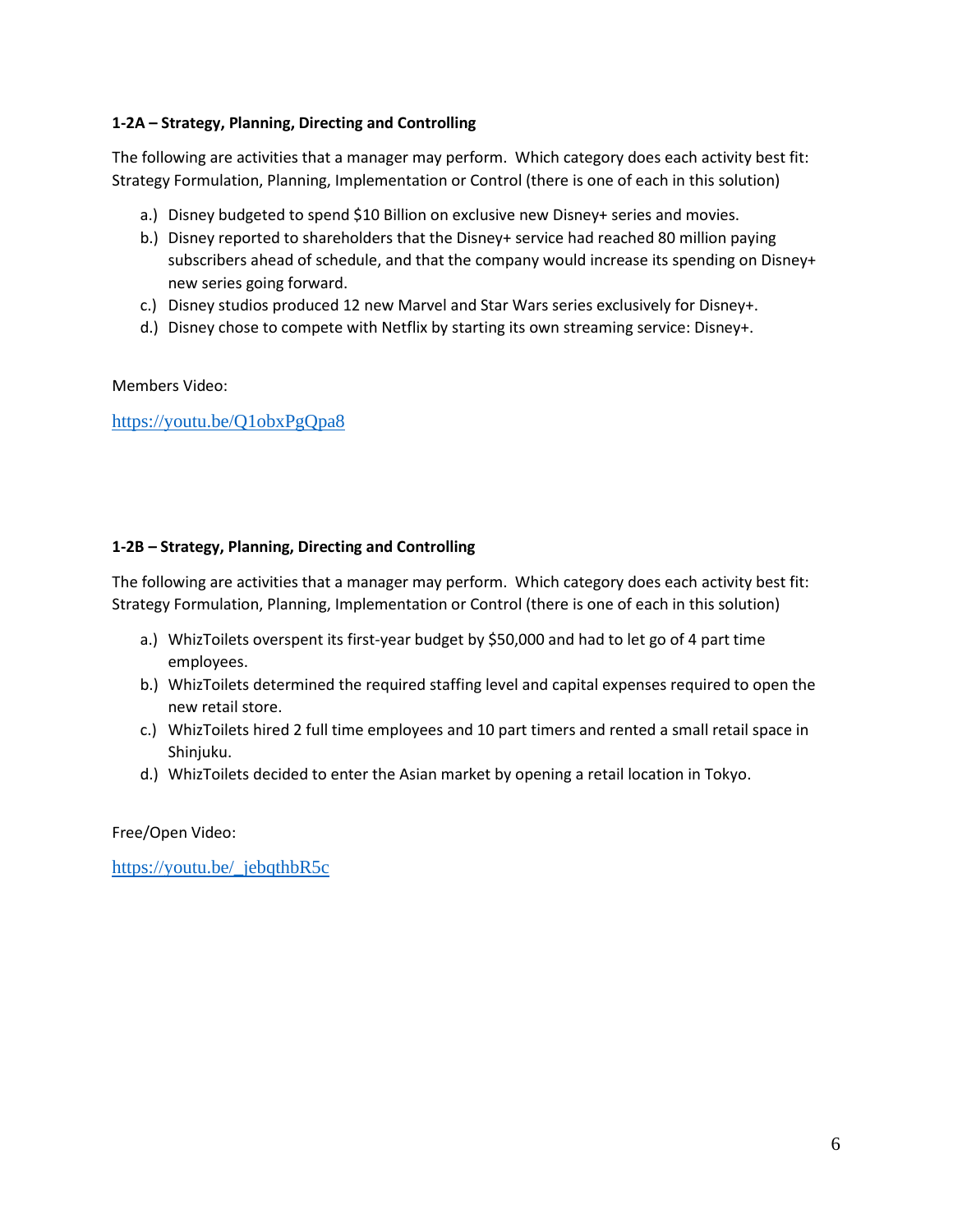#### **1-3A - Ethical Dilemmas faced by young CPAs**

It's Saturday evening in tax season, and after a brutal week of tax prep (you worked most of Saturday, much to your dismay), you and your friend Brady Sampson are sharing some beers at the pub. You are complaining to Brady that you've blown the budget on your last 3 files and the next 3 on your desk don't seem to be going any better. You ask Brady how he always manages to get his work done on time and under budget.

"Simple", he says, "I go over budget on some of my files too, but I just eat the time."

You have absolutely no idea what he is talking about, so you ask him what "Eat the time" means.

"I come in on Sunday and work a few hours 'Off the clock' to catch up on the files where I've fallen behind schedule. I don't charge the clients or the CPA firm, I eat the time and the bosses love me for it. The managing partner saw me in last Sunday and gave me a pat on the back. I'm probably going to get promoted next June."

You contemplate what Brady has just said. You are both at the same Junior level in the firm and it's obvious to you that he is on track for promotion, while you are not. Should you start "Eat Time" too?

#### *Required:*

- a.) List the best 3 reasons for and the best 3 reasons against "eating time".
- b.) Is "Eating Time" ethical? Why or why not?
- c.) What should you do?

Free/Open Video:

<https://youtu.be/HCmF8ITO4aM>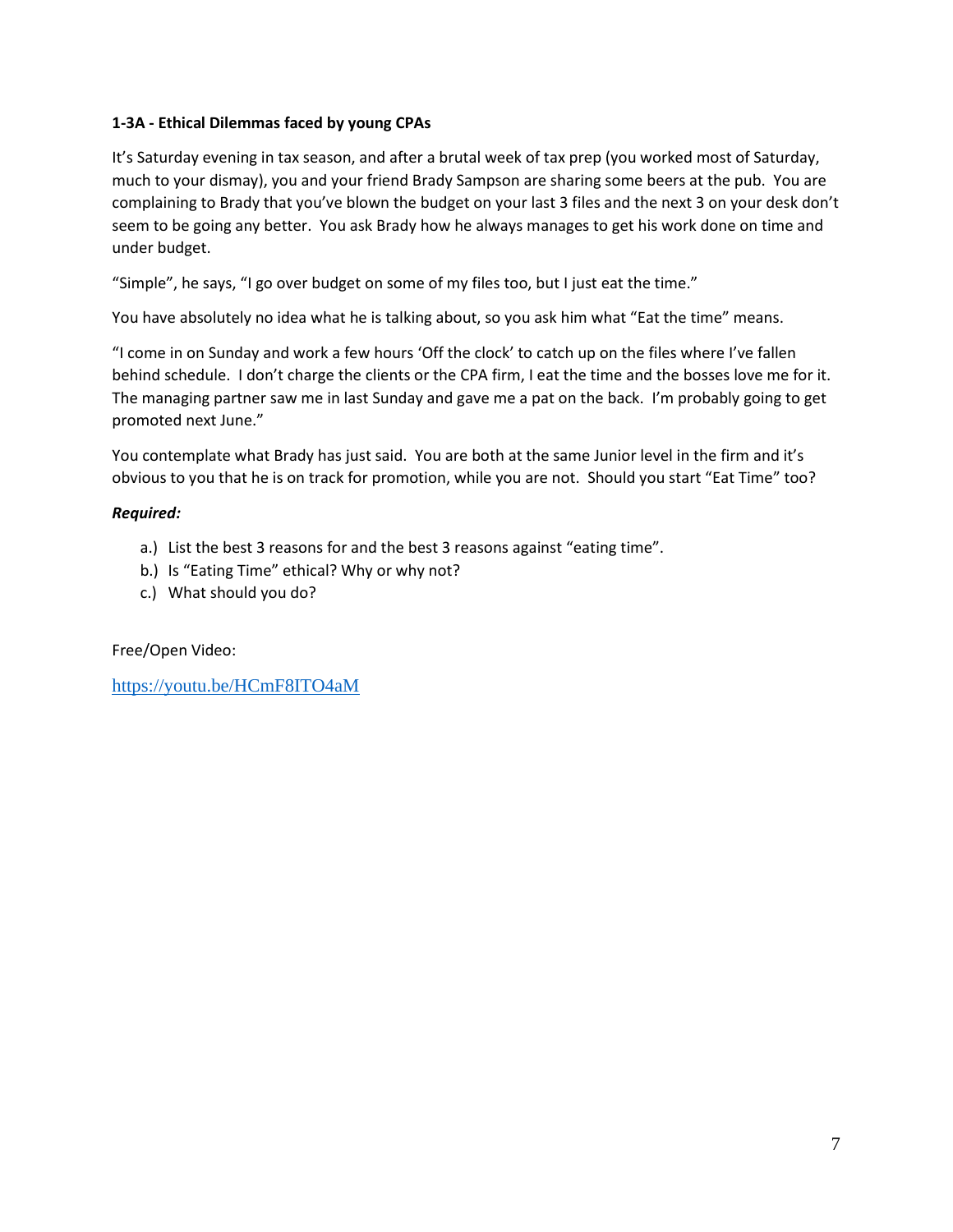#### **1-3B - Ethical Dilemmas faced by young CPAs**

It's another Saturday night, and as with most Saturdays, you are out with your coworkers, drinking and complaining about work. You are currently complaining to your best office friend, Susan Haystacks, about your manager:

"I think he is smoking crack – not literally – but he has me working on two files, Zipco he's given me 20 hours to do and it looks like it'll only take me 8, Autoworks he's given me 10 hours and it's going to take at least 15."

Susan quickly replies – "Oh easy solution: Don't go over budget on Autoworks, charge some of that time to the Zipco file, you've got plenty of room there – based on the hours you've laid out, you can easily come in under budget for both. It's a victimless crime, he's going to charge the clients the same thing anyway, regardless of how much time you put in. Might as well beat both budgets rather than having one good file, one bad file."

#### *Required:*

- a.) List the best 3 reasons for following Susan's advice. List the 3 best reasons against following her advice.
- b.) Is Susan's advice ethical? Why or why not?
- c.) What should you do?

Members Video:

<https://youtu.be/LxX2snuwq84>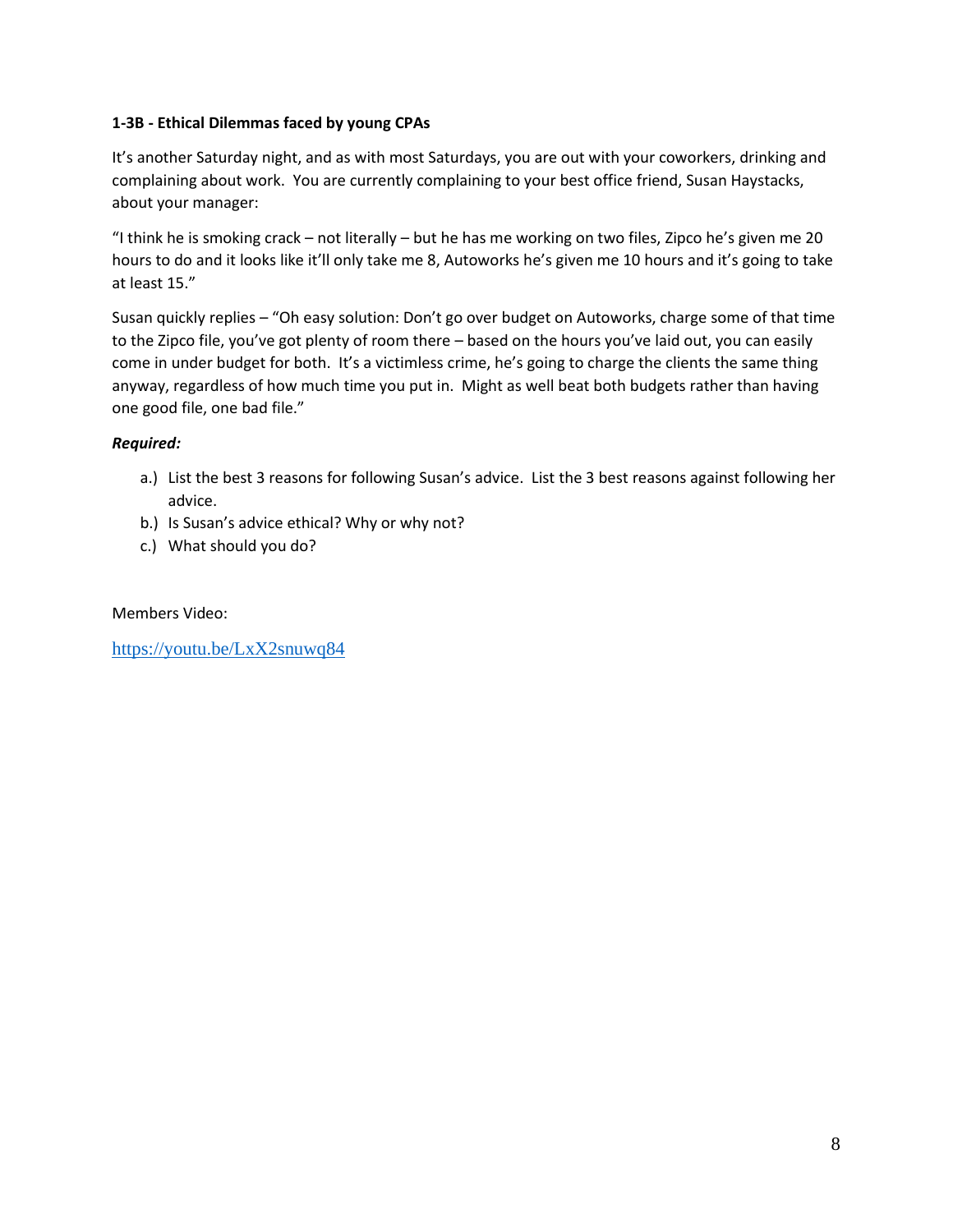# <span id="page-8-0"></span>Module 2: Cost Concepts and the Schedule of Cost of Goods Manufactured

**Module Intro Video:**

<https://youtu.be/1PNrZdvjIrs>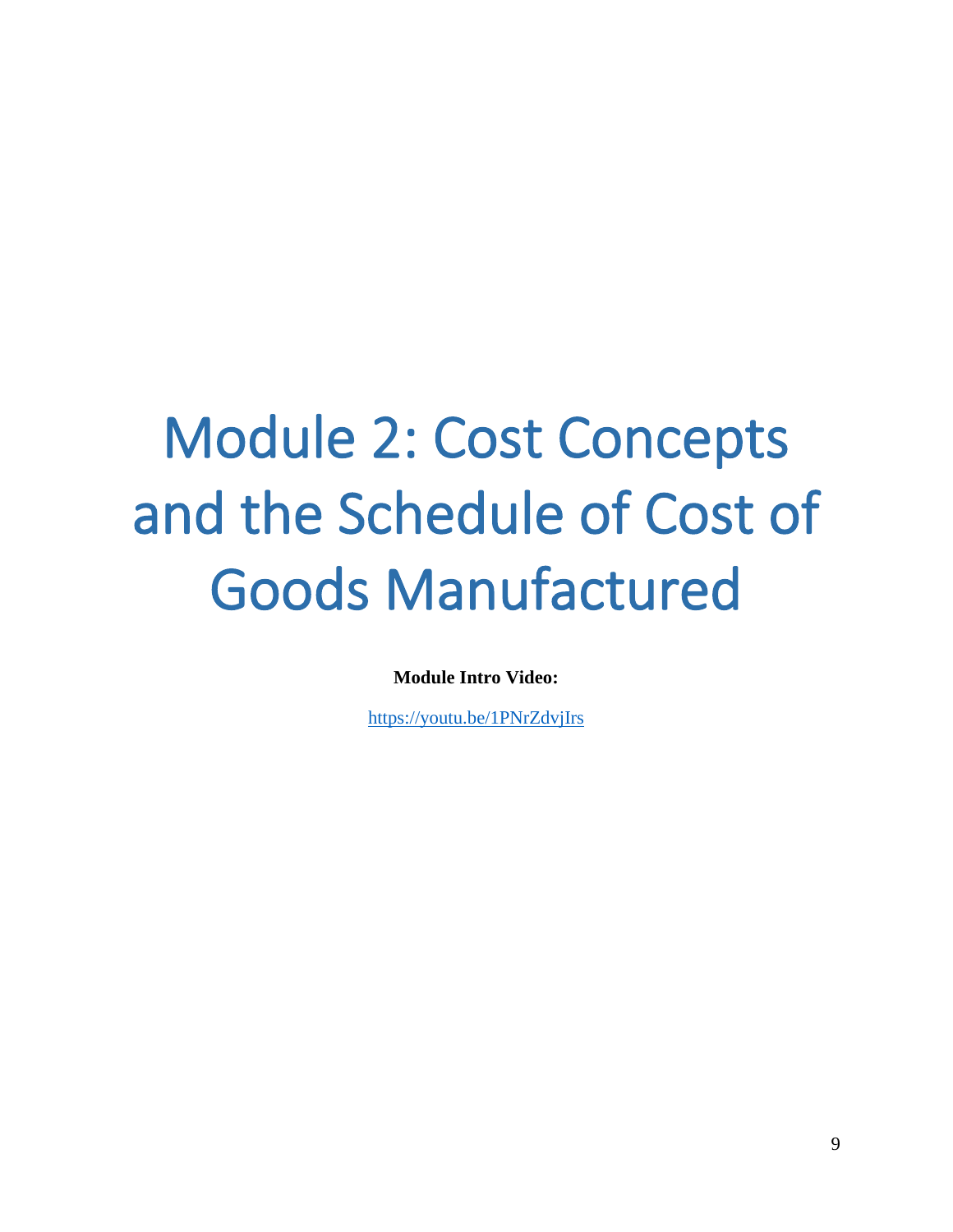#### **2-1A – Cost Classification**

The following are costs of Big Rig Trucks, a manufacturer of large diesel vehicles.

- 1.) Aluminum used in manufacturing each truck's body.
- 2.) Factory supervisor's salary.
- 3.) Company president's salary.
- 4.) Cleaning supplies used for daily cleanup.
- 5.) Wages of workers who build the engines.
- 6.) Patent lawyer's costs.
- 7.) Accounting fees.
- 8.) Shipping paid on deliveries to customers.

**Required:** For each cost above, identify whether it is Variable or Fixed, and which category of product or period cost it belongs to – DM/DL/MOH/Selling/Admin/R&D.

|    | Variable/Fixed? |  | Product   |    |            | Period  |       |     |
|----|-----------------|--|-----------|----|------------|---------|-------|-----|
|    | F               |  | <b>DM</b> | DL | <b>MOH</b> | Selling | Admin | R&D |
| #1 |                 |  |           |    |            |         |       |     |
| #2 |                 |  |           |    |            |         |       |     |
| #3 |                 |  |           |    |            |         |       |     |
| #4 |                 |  |           |    |            |         |       |     |
| #5 |                 |  |           |    |            |         |       |     |
| #6 |                 |  |           |    |            |         |       |     |
| #7 |                 |  |           |    |            |         |       |     |
| #8 |                 |  |           |    |            |         |       |     |

Members Video:

<https://youtu.be/RsZPwDNmjHU>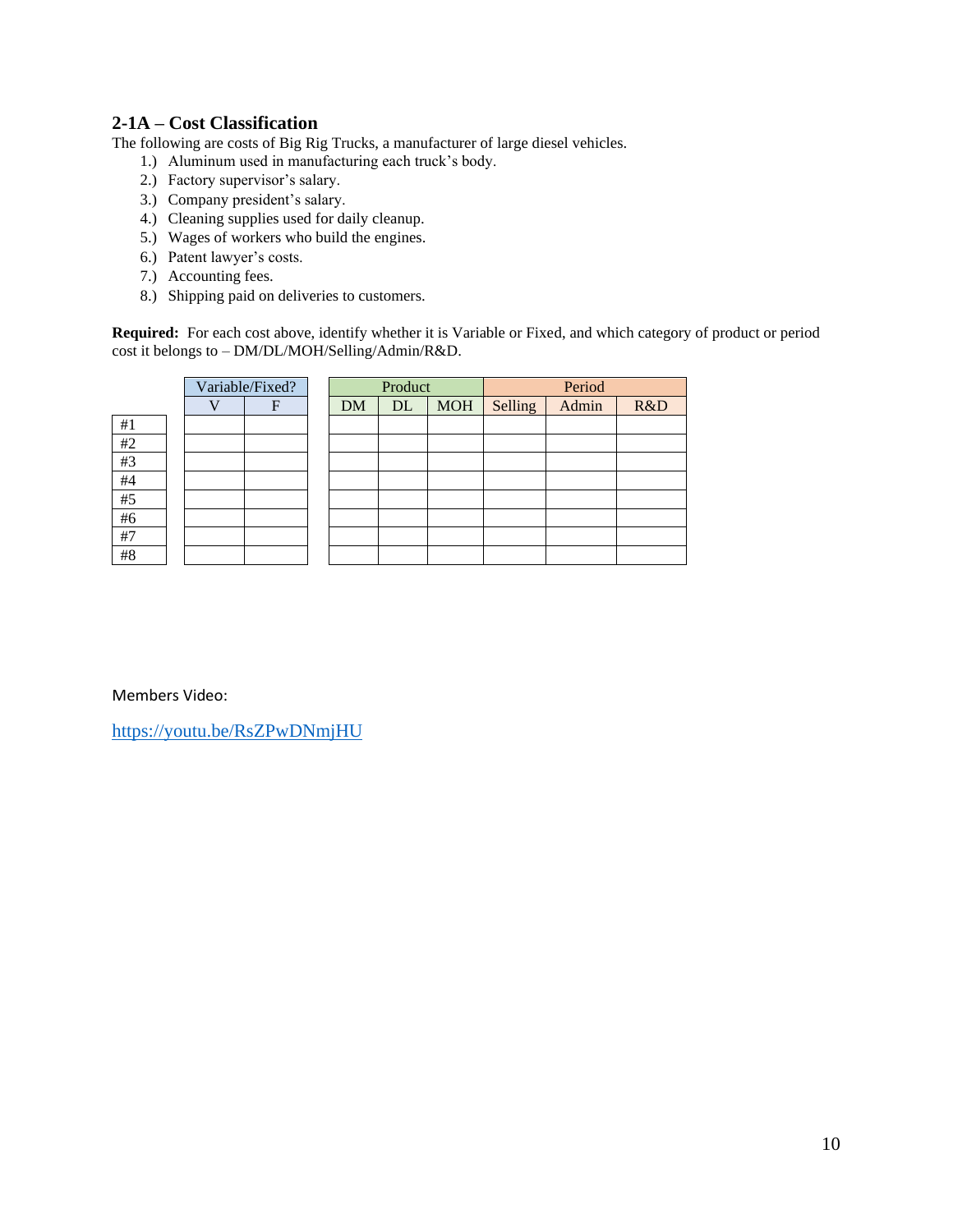#### **2-1B – Cost Classification**

The following are costs of Betty's Burger Truck – a food truck operating in downtown Seattle.

- 1.) Cooks' wages.
- 2.) Propane costs to heat the grill.
- 3.) Gasoline costs to travel to events.
- 4.) Painting company logo on the side of the truck.
- 5.) Business license.
- 6.) Depreciation on the cooking equipment.
- 7.) Costs of improving the recipe for new bison burger.
- 8.) Burger meat.

**Required:** For each cost above, identify whether it is Variable or Fixed, and which category of product or period cost it belongs to – DM/DL/MOH/Selling/Admin/R&D.

|       | Variable/Fixed? |   | Product |    | Period     |         |       |     |
|-------|-----------------|---|---------|----|------------|---------|-------|-----|
|       |                 | F | DM      | DL | <b>MOH</b> | Selling | Admin | R&D |
| #1    |                 |   |         |    |            |         |       |     |
| #2    |                 |   |         |    |            |         |       |     |
| #3    |                 |   |         |    |            |         |       |     |
| $\#4$ |                 |   |         |    |            |         |       |     |
| #5    |                 |   |         |    |            |         |       |     |
| #6    |                 |   |         |    |            |         |       |     |
| #7    |                 |   |         |    |            |         |       |     |
| #8    |                 |   |         |    |            |         |       |     |

Members Video:

<https://youtu.be/-lZZEwWY8cc>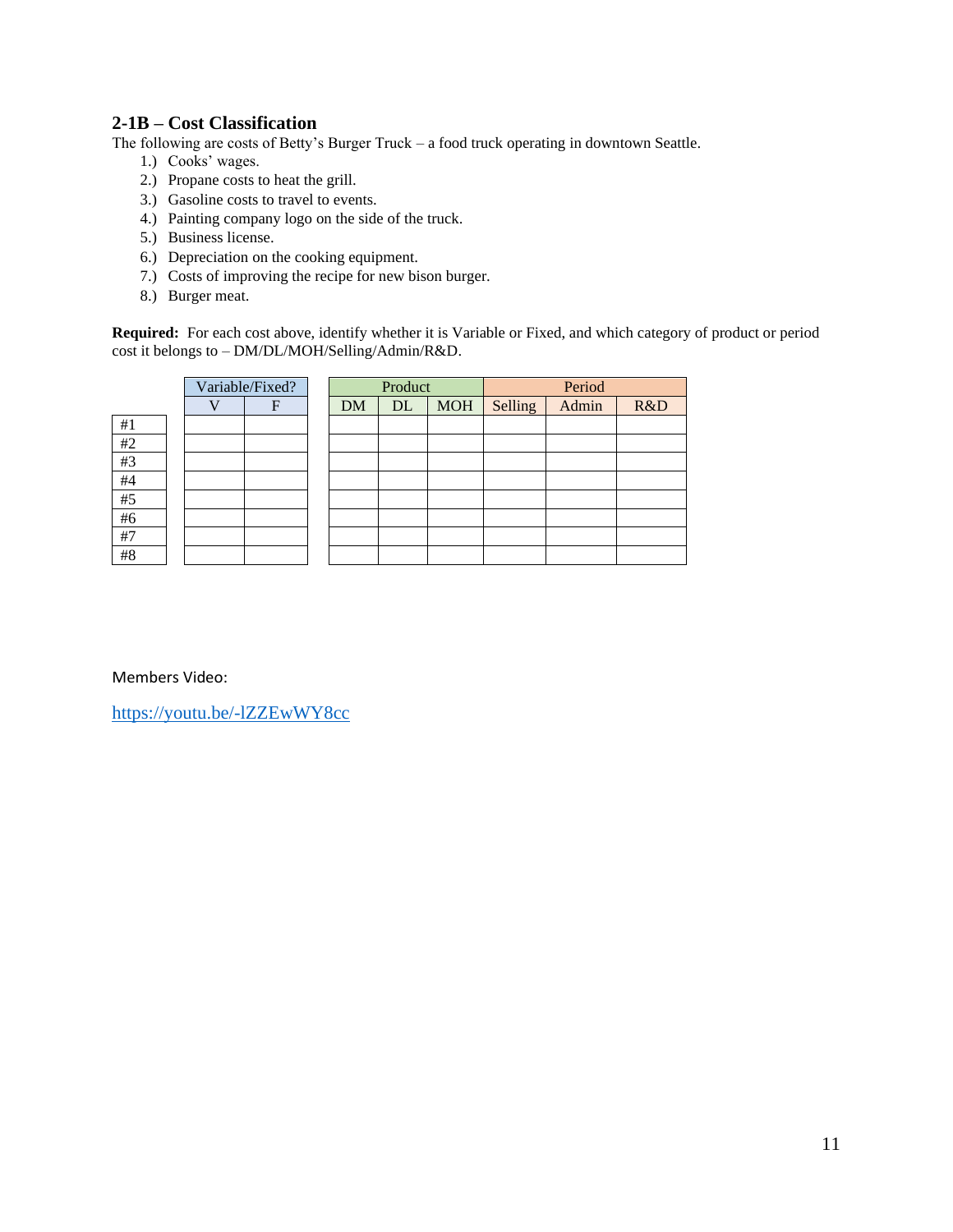#### **2-2A – Schedule of Cost of Goods Manufactured**

Kelowna Plumbing Supplies shows the following data related to its December 31, 2025 fiscal year:

| Raw materials inventory, January 1, 2025     | \$5,000 |
|----------------------------------------------|---------|
| Raw materials inventory, December 31, 2025   | 8,000   |
| Work in process inventory, January 1, 2025   | 23,000  |
| Work in process inventory, December 31, 2025 | 21,000  |
| Finished goods inventory, January 1, 2025    | 16,000  |
| Finished goods inventory, December 31, 2025  | 10,000  |
| Advertising                                  | 56,000  |
| Factory supervisor's salary                  | 42,000  |
| Company president's salary                   | 85,000  |
| Property taxes - factory                     | 25,000  |
| Depreciation - factory                       | 35,000  |
| Factory maintenance                          | 7,000   |
| Sales commissions                            | 32,000  |
| Depreciation - office                        | 2,000   |
| Utilities expense - factory                  | 23,000  |
| Utilities expense - office                   | 11000   |
| Purchases of raw materials                   | 148,000 |
| Direct labour                                | 160,000 |

#### *Required:*

Based on the information above, prepare a schedule of cost of goods manufactured.

Members Video:

<https://youtu.be/Cz-7QqX5qWs>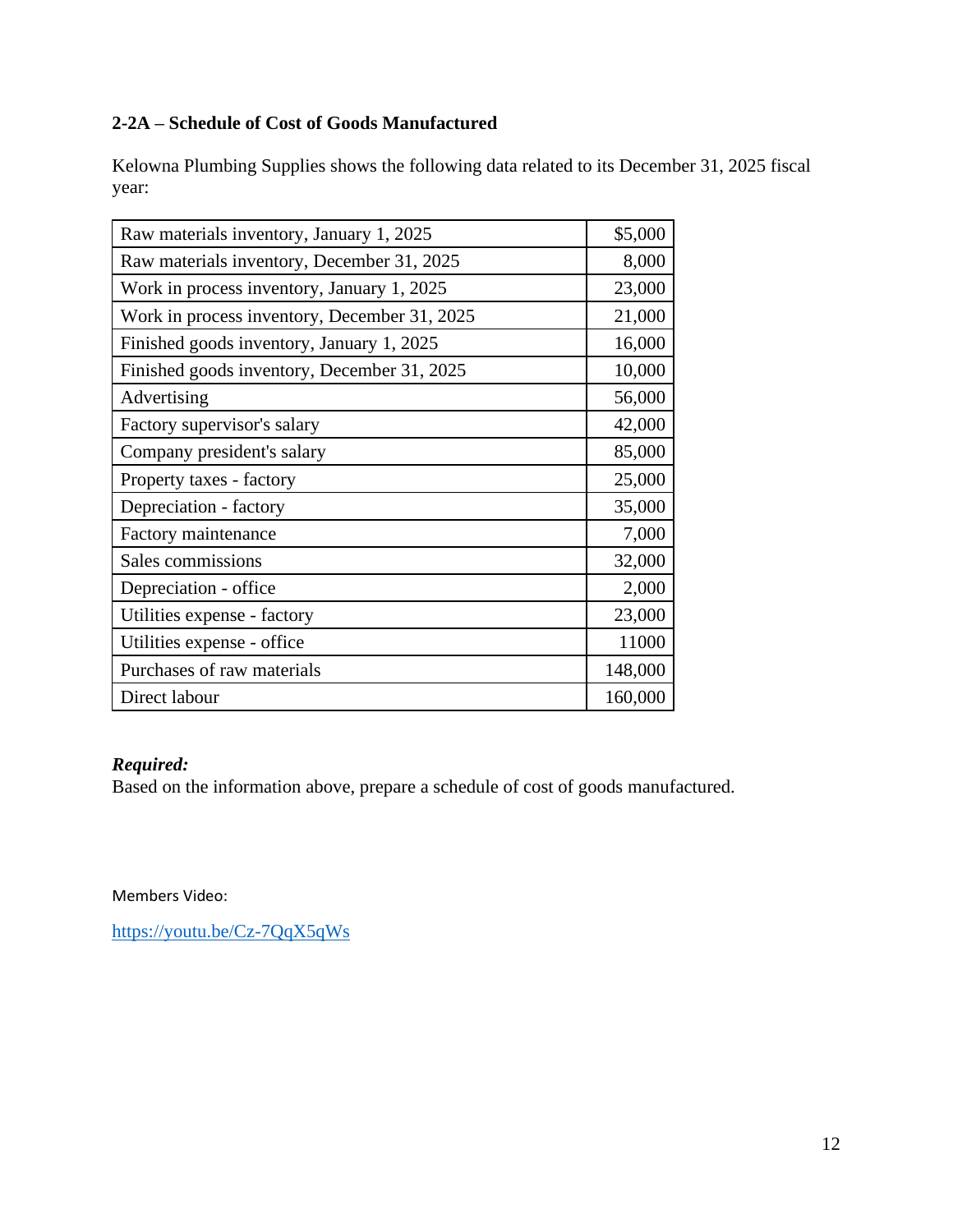#### **2-2B – Schedule of Cost of Goods Manufactured**

| Raw materials inventory, September 1, 2024   | \$2,400 |
|----------------------------------------------|---------|
| Raw materials inventory, August 31, 2025     | 1,600   |
| Work in process inventory, September 1, 2024 | 200     |
| Work in process inventory, August 31, 2025   | 150     |
| Finished goods inventory, September 1, 2024  | 1,000   |
| Finished goods inventory, August 31, 2025    | 900     |
| Rent on the commercial kitchen               | 12,000  |
| Depreciation of delivery vehicle             | 1,500   |
| Salary paid to head baker                    | 42,000  |
| Purchases of raw materials                   | 58,000  |
| Delivery costs                               | 2,500   |
| Utilities expense - office                   | 600     |
| Depreciation - kitchen equipment             | 2,000   |
| Dividends paid to shareholders               | 10,000  |
| Utilities expense - kitchen                  | 1,200   |
| Marketing                                    | 3,000   |
| Wages paid to kitchen cleaning staff         | 16,000  |
| Wages paid to assistant bakers               | 65,000  |

Vernon Bakery shows the following data related to its August 31, 2025 fiscal year:

#### *Required:*

Based on the information above, prepare a schedule of cost of goods manufactured.

Members Video:

<https://youtu.be/XGDt1Ajj-V8>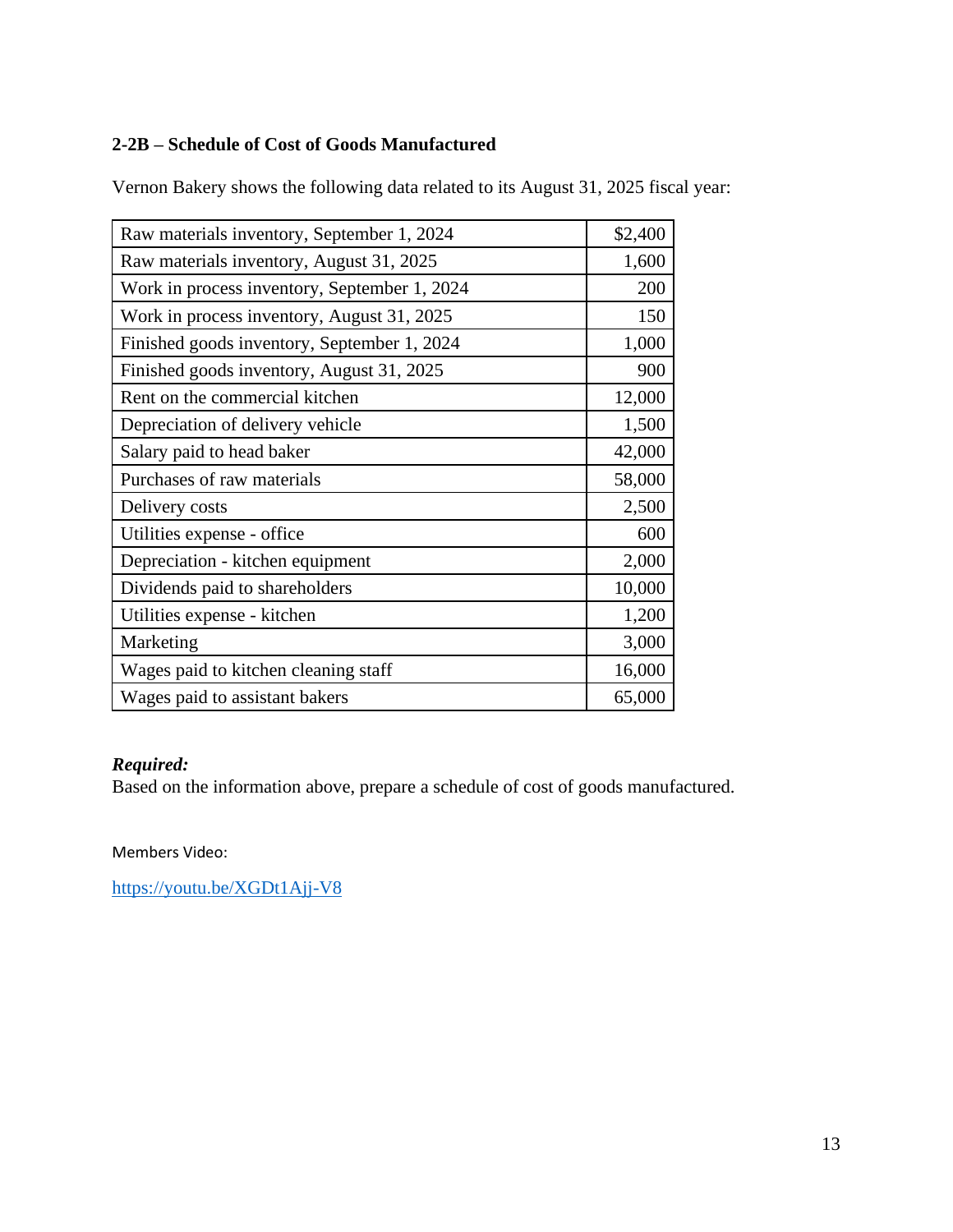#### **2-3A – Schedule of COGM, Schedule of COGS and Income Statement**

Outdoor Supplies manufactures gear for hunting and camping. The company shows the following data related to its December 31, 2025 fiscal year end:

| Raw materials inventory, January 1, 2025             | \$14,000  |
|------------------------------------------------------|-----------|
| Raw materials inventory, December 31, 2025           | 17,000    |
| Work in process inventory, January 1, 2025           | 31,000    |
| Work in process inventory, December 31, 2025         | 20,000    |
| Finished goods inventory, January 1, 2025            | 84,000    |
| Finished goods inventory, December 31, 2025          | 68,000    |
| Direct labour                                        | 275,000   |
| Factory supervisor's wages                           | 64,000    |
| Company president's salary                           | 120,000   |
| Purchases of raw materials                           | 425,000   |
| Depreciation (60% factory, 40% office)               | 240,000   |
| Property taxes (80% factory, 20% office)             | 20,000    |
| Sales commissions                                    | 100,000   |
| Repairs and maintenance (100% relate to the factory) | 15,000    |
| Utilities expense (90% factory, 10% office)          | 30,000    |
| Sales revenue                                        | 2,050,000 |
| Advertising                                          | 215,000   |

#### *Required:*

Based on the information above:

- a.) Prepare a schedule of cost of goods manufactured.
- b.) Prepare a schedule of cost of goods sold.
- c.) Prepare an income statement (assuming a tax rate of 20%.)

Free/Open Videos:

- Part 1: <https://youtu.be/O6p30gqcSsI>
- Part 2: <https://youtu.be/Q3mXYanGn6U>
- Part 3: <https://youtu.be/h1TonZ-3490>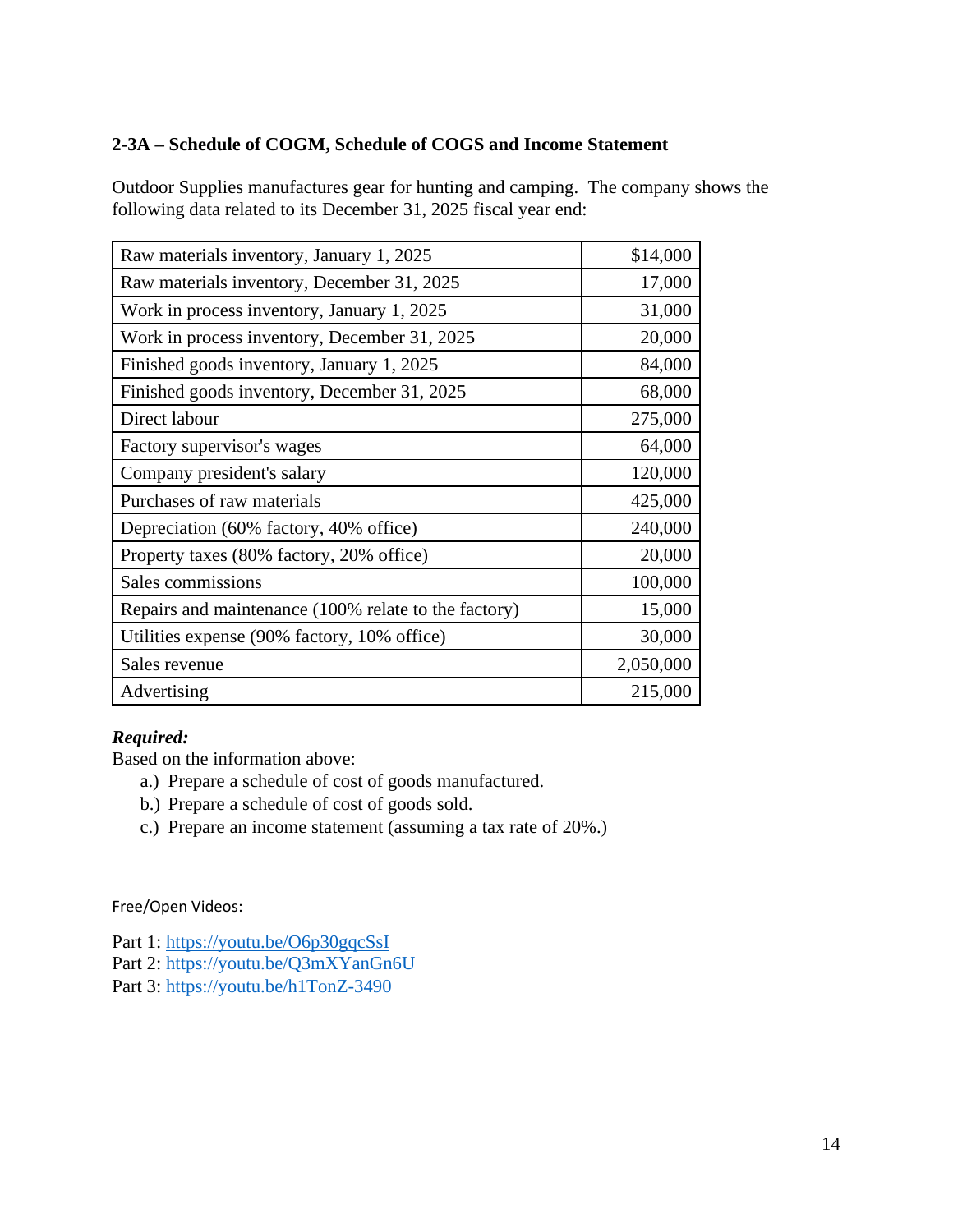#### **2-3B – Schedule of COGM, Schedule of COGS and Income Statement**

HiSing manufactures beverages for the Taiwanese market. The following data relate to its July 31, 2025 fiscal year end:

| Raw materials inventory, August 1, 2024          | \$185,000  |
|--------------------------------------------------|------------|
| Raw materials inventory, July 31, 2025           | 140,000    |
| Work in process inventory, August 1, 2024        | 25,000     |
| Work in process inventory, July 31, 2025         | 35,000     |
| Finished goods inventory, August 1, 2024         | 375,000    |
| Finished goods inventory, July 31, 2025          | 390,000    |
| Direct labour                                    | 1,200,000  |
| Sales commissions                                | 400,000    |
| Factory supervisors' wages                       | 240,000    |
| Company president's salary                       | 250,000    |
| Purchases of raw materials                       | 3,250,000  |
| Property taxes (75% factory, 25% office)         | 100,000    |
| Depreciation (90% factory, 10% office)           | 1,700,000  |
| Repairs and maintenance (95% factory, 5% office) | 200,000    |
| Utilities expense (90% factory, 10% office)      | 600,000    |
| Sales revenue                                    | 10,300,000 |
| Advertising                                      | 2,000,000  |

#### *Required:*

Based on the information above:

- a.) Prepare a schedule of cost of goods manufactured.
- b.) Prepare a schedule of cost of goods sold.
- c.) Prepare an income statement (assuming a tax rate of 25%.)

Members Videos:

Part 1: <https://youtu.be/O6p30gqcSsI> Part 2: <https://youtu.be/6aiFfMI-AkE>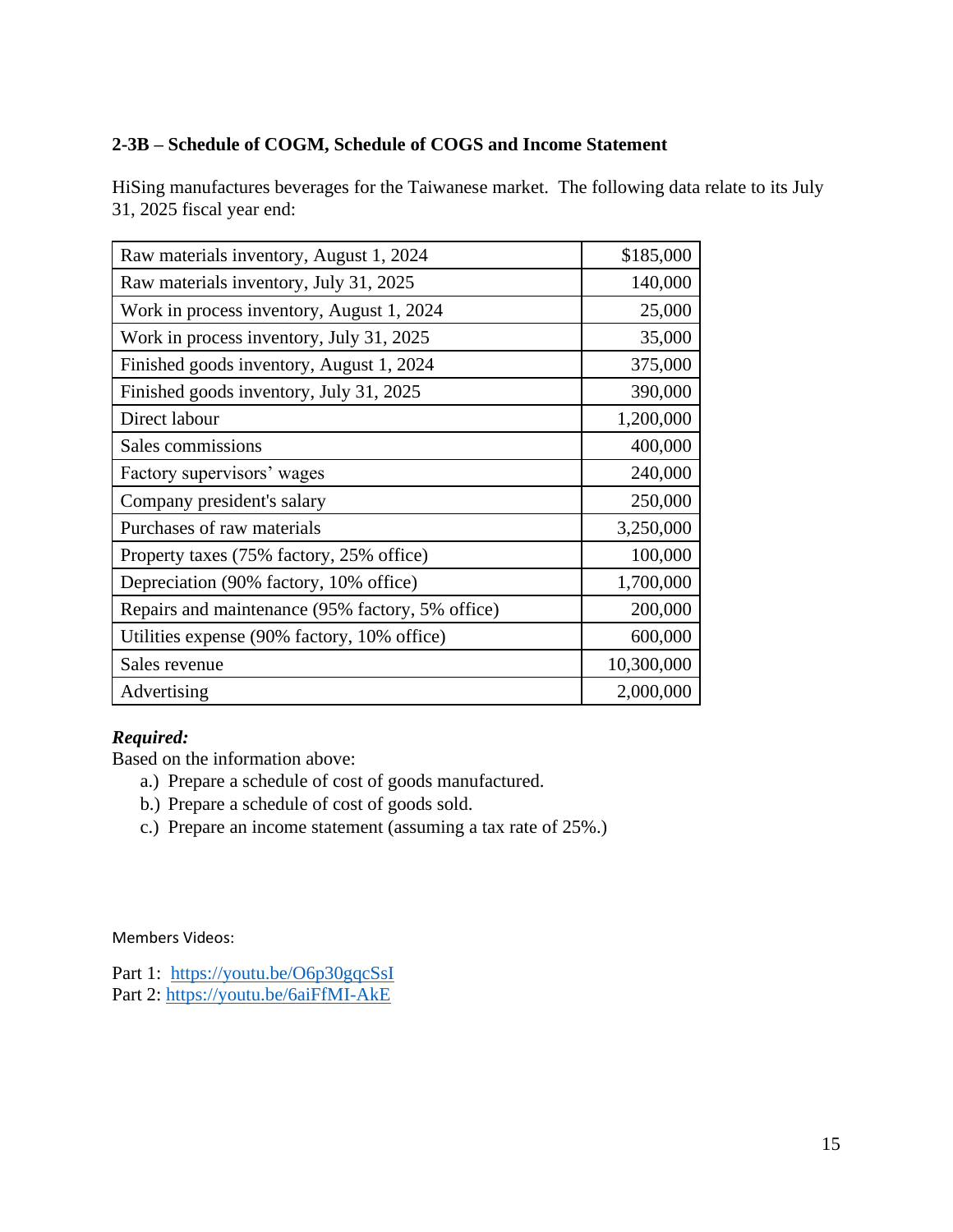## <span id="page-15-0"></span>Module 3: Job-Order Costing

**Module Intro Video:**

<https://youtu.be/z-kJwZ5cghI>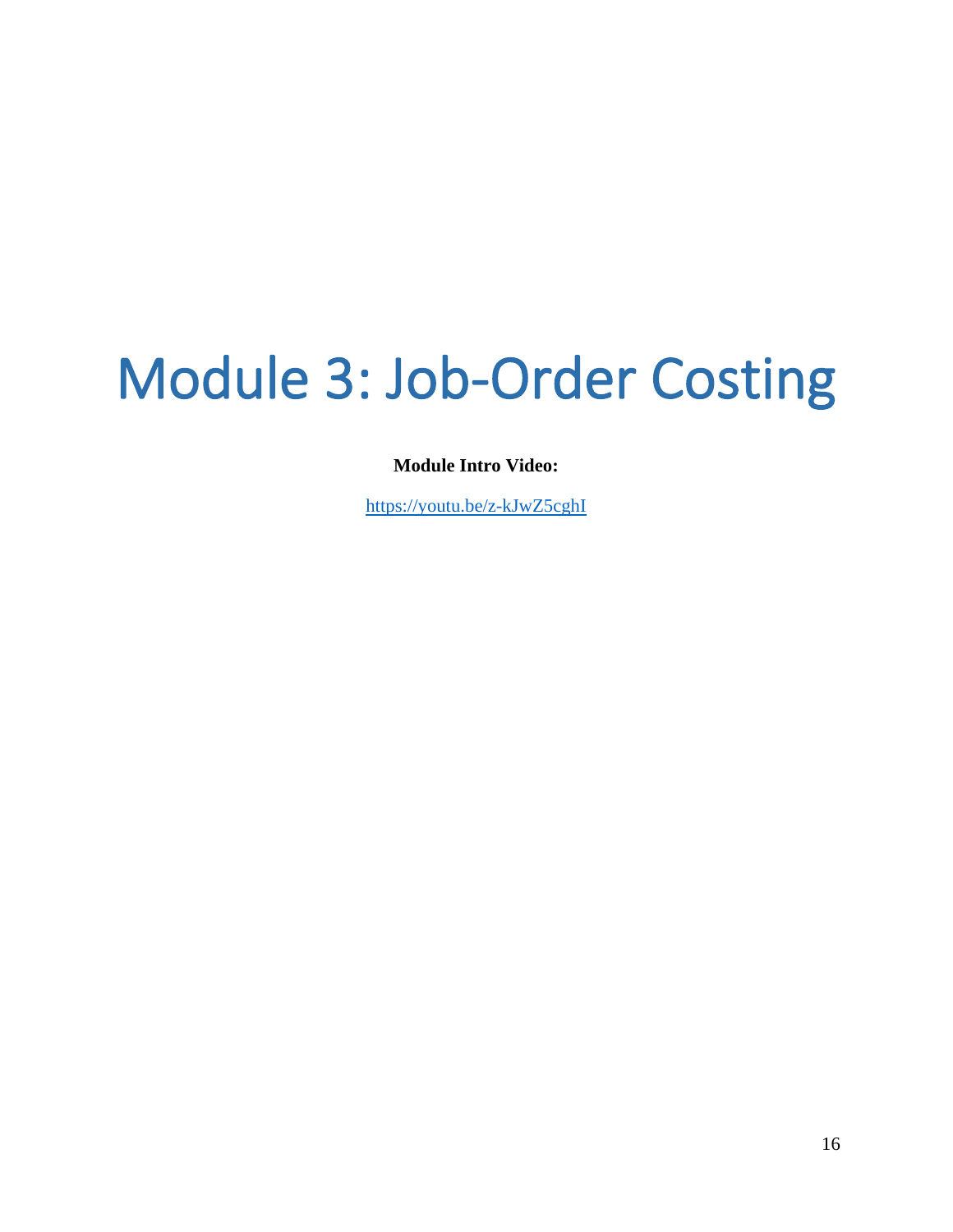#### **3-1A – Job Order Costing vs Process Costing**

For each of the companies listed below, note which costing method would be more appropriate: Job Order Costing (J), or Process Costing (P):

- a.) A company that does car repair
- b.) A company that does architectural design
- c.) A company that makes yoga mats
- d.) A company that gives immigration consulting advice
- e.) A company that refines oil into gasoline
- f.) An accounting firm
- g.) A company that manufactures crayons
- h.) A company that makes designer handbags

Members Video:

<https://youtu.be/cbEs-12TkPQ>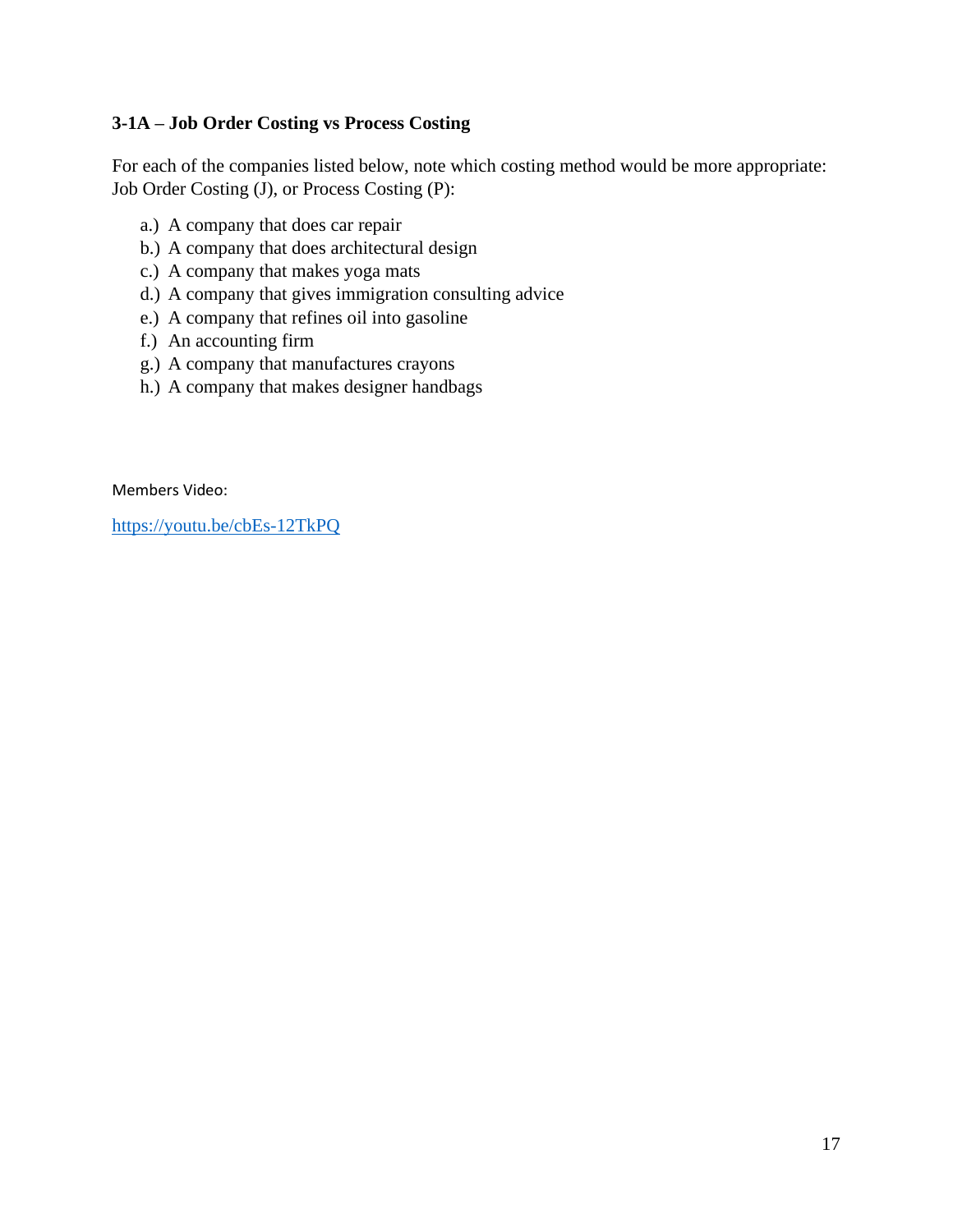#### **3-1B – Job Order Costing vs Process Costing**

For each of the companies listed below, note which costing method would be more appropriate: Job Order Costing (J), or Process Costing (P):

- a.) A company that produces cutlery
- b.) An engineering company
- c.) A home renovation contractor
- d.) A fire extinguisher manufacturer
- e.) A custom cabinet manufacturer
- f.) A pop songwriter
- g.) A cellphone maker
- h.) A cellphone repair shop

Members Video:

<https://youtu.be/lLhELcRvvjg>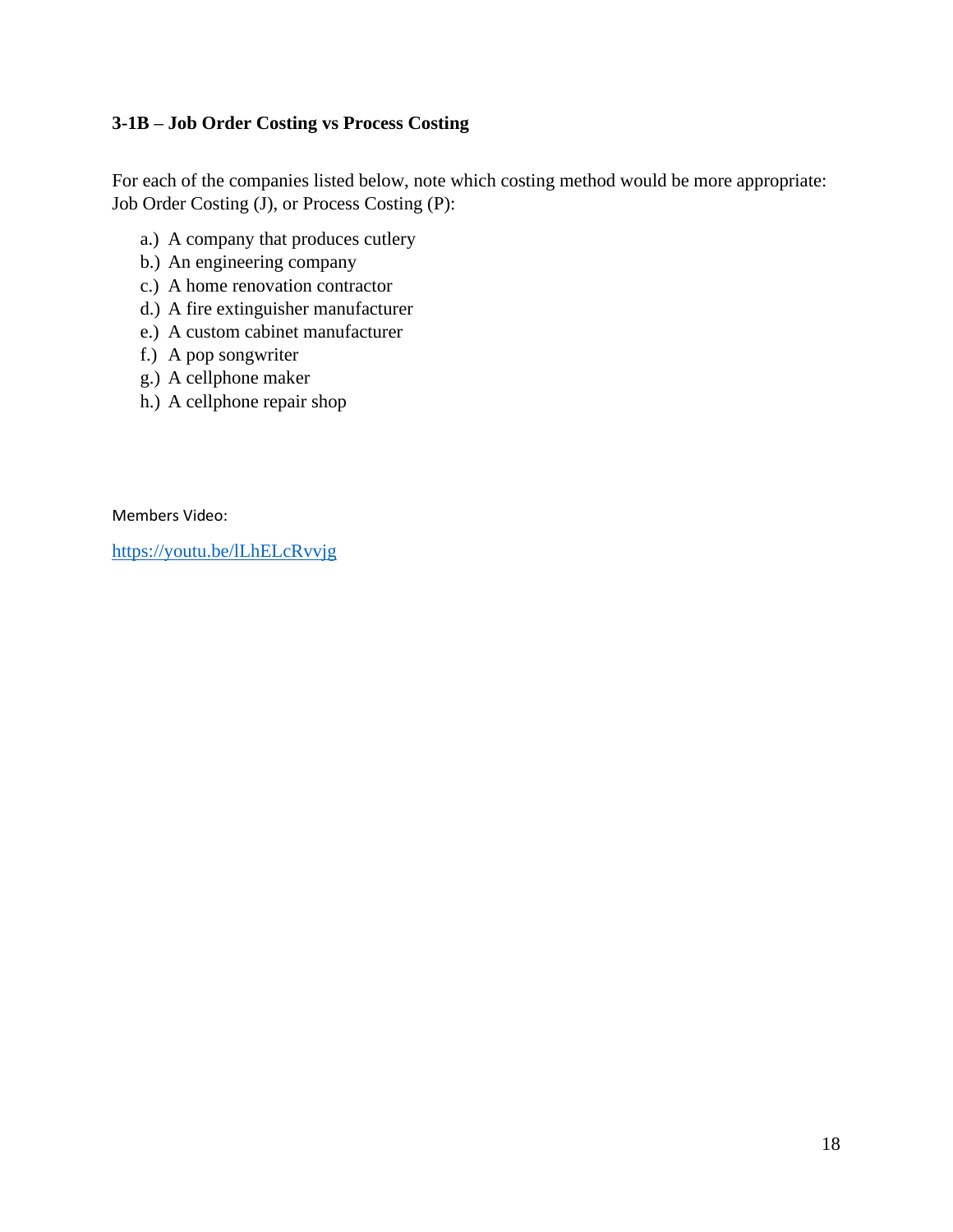#### **3-2A – Predetermined overhead rate: costing an individual job**

Tony's Tables makes high-end, custom boardroom tables. The company applies overhead costs to jobs on the basis of direct labour hours. Before the year, the company estimated its manufacturing overhead to be \$250,000, and budgeted its direct labour workforce to work for 20,000 hours during the year.

Job #1843 shows the following cost information:

Walnut: 300 board feet used at a cost of \$15 per board foot.

Labour: 240 hours at a cost of \$20 per hour.

#### *Required:*

- a.) Compute the cost of the job.
- b.) Assuming the company marks up their price to by three times the cost, what will the company charge its customer for the table?

Free/Open Video:

<https://youtu.be/9adEW861-uU>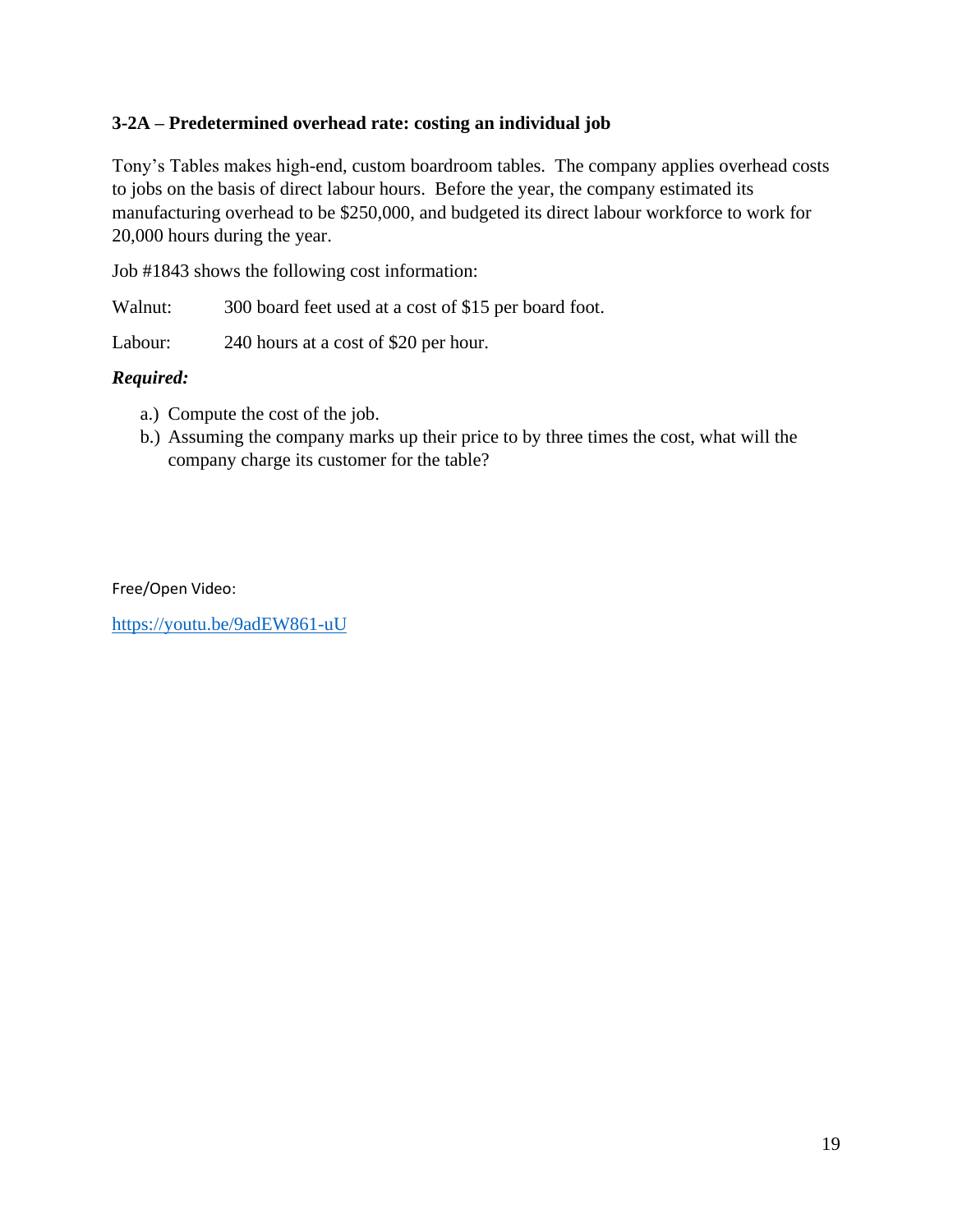#### **3-2B – Predetermined overhead rate: costing an individual job**

Ready Brakes specializes in brake repair in automobiles. The company applies overhead costs to jobs on the basis of direct labour hours. For the current year, total manufacturing overhead was expected to cost \$400,000. The total expected direct labour hours were anticipated to be 25,000. The company was working on job #842, a brake pad replacement on a Volkswagen Golf. The following costs were incurred:

| New Brake Pads Cost: | \$200/set of VW Golf brake pads                        |
|----------------------|--------------------------------------------------------|
| Labour:              | 2 hours of employee time – wage rate of \$24 per hour. |

#### *Required:*

- a.) Determine the cost of the job.
- b.) Assuming the company charges a flat rate of \$500 to replace brake pads, how much gross profit will have been earned on Job #842?

Members Video:

<https://youtu.be/stUsTmkEO9M>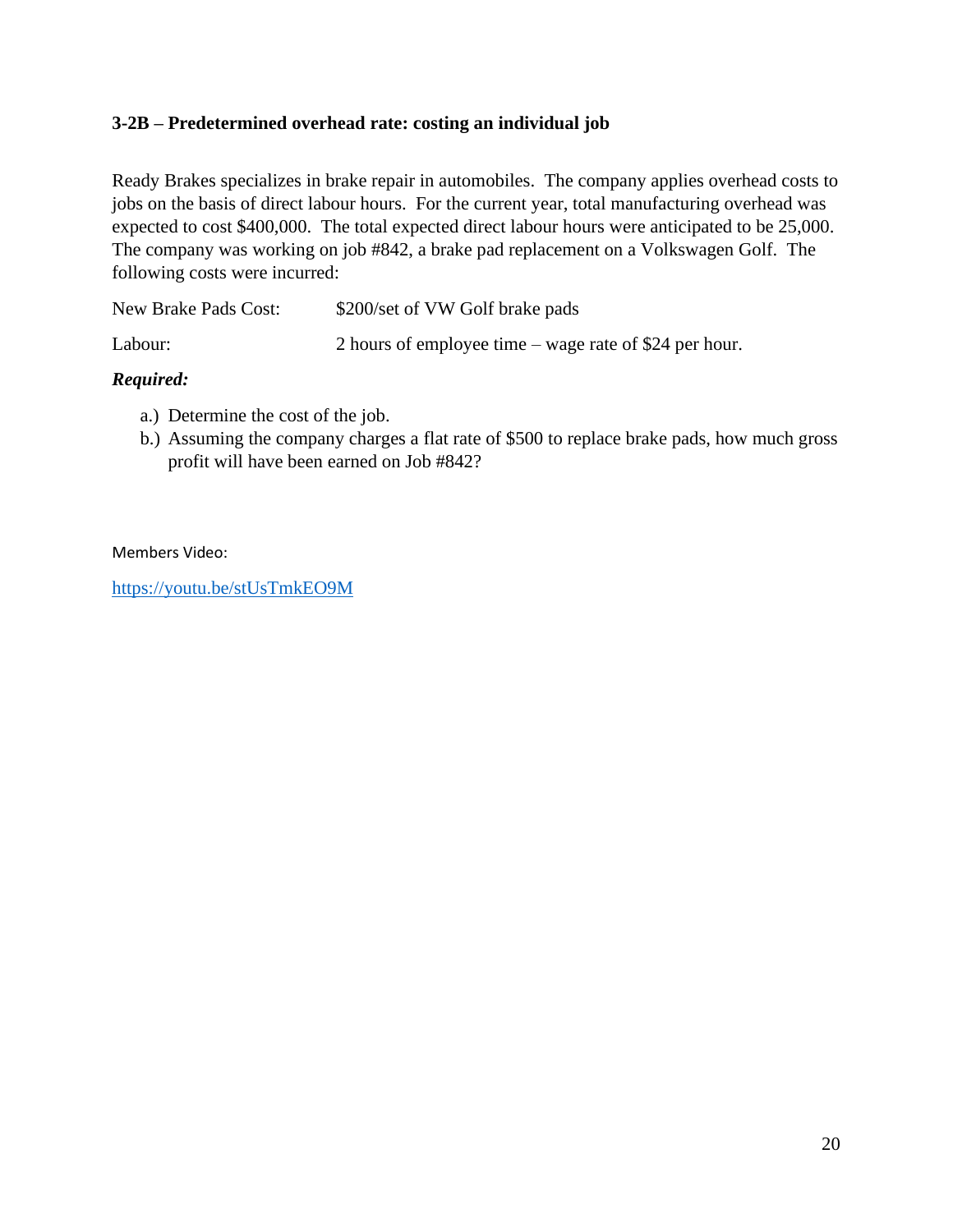#### **3-3A – Predetermined Overhead Rate, Overapplied and Underapplied Overhead**

Cabinets4U makes and installs custom cabinets for home renovations. The company applies overhead on the basis of direct labour hours. Before the year, the company estimated its annual overhead to be \$150,000 and it expects employees to work 10,000 hours. During the year, employees actually worked 11,000 hours and the actual amount spent on overhead was \$130,000.

#### **Required:**

- a.) Compute the predetermined overhead rate.
- b.) How much overhead would be applied to jobs during the year?
- c.) By how much was overhead overapplied or underapplied for the year?

Members Video:

<https://youtu.be/Oh-pOU3EbhE>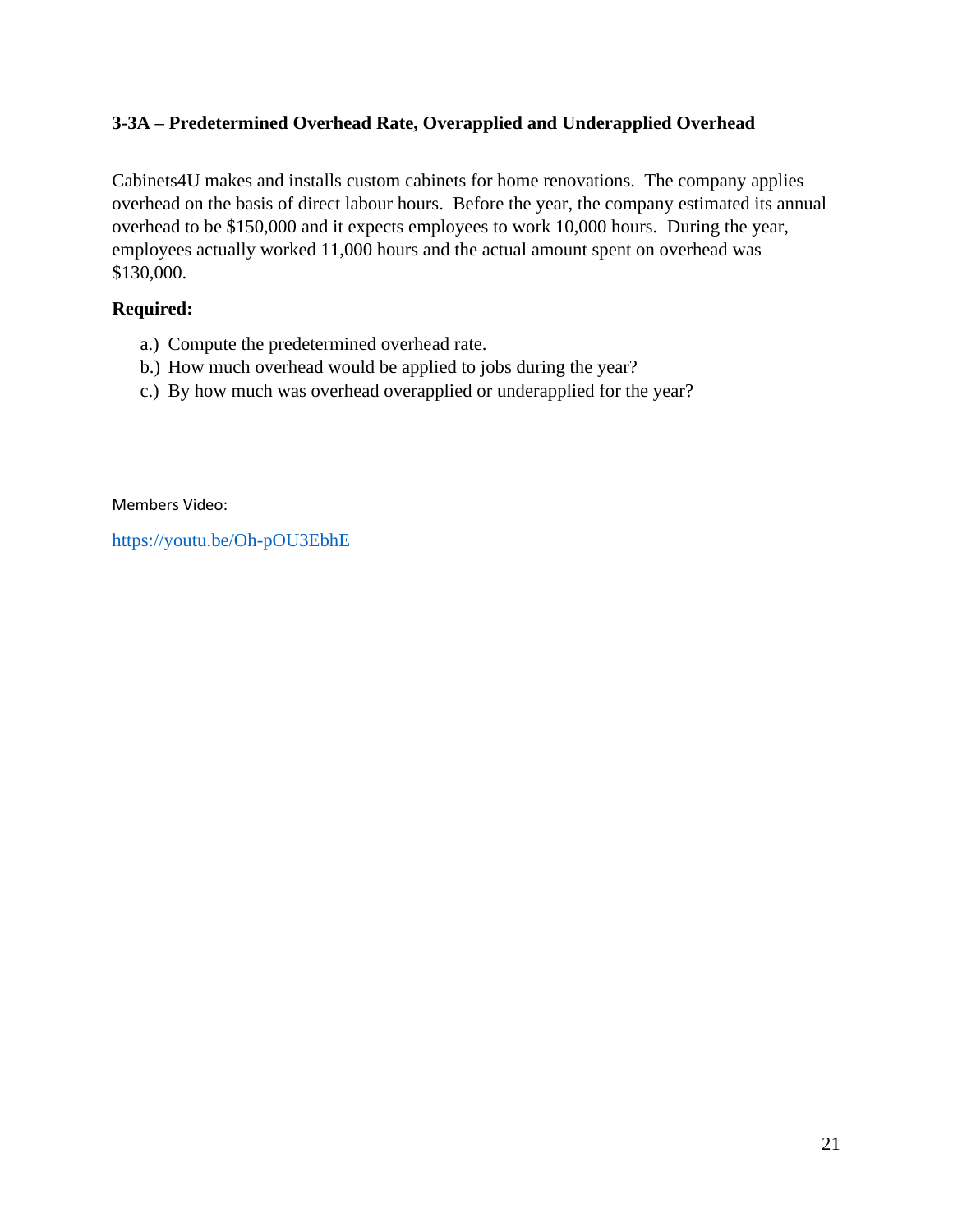#### **3-3B – Predetermined Overhead Rate, Overapplied and Underapplied Overhead**

Jake's Autobody is a car repair shop. The company uses direct labour cost as a basis for applying manufacturing overhead costs to jobs. The company estimates its annual overhead to be \$140,000 and it expects employees to work 20,000 hours at an average wage rate of \$14 per hour. During the year, employees actually worked 18,000 hours (at a wage rate of \$17 per hour) and the actual amount spent on overhead was \$150,000.

#### **Required:**

- a.) Compute the predetermined overhead rate.
- b.) How much overhead would be applied to jobs during the year?
- c.) By how much was overhead overapplied or underapplied for the year?

Members Video:

<https://youtu.be/ie3uK0GK9gc>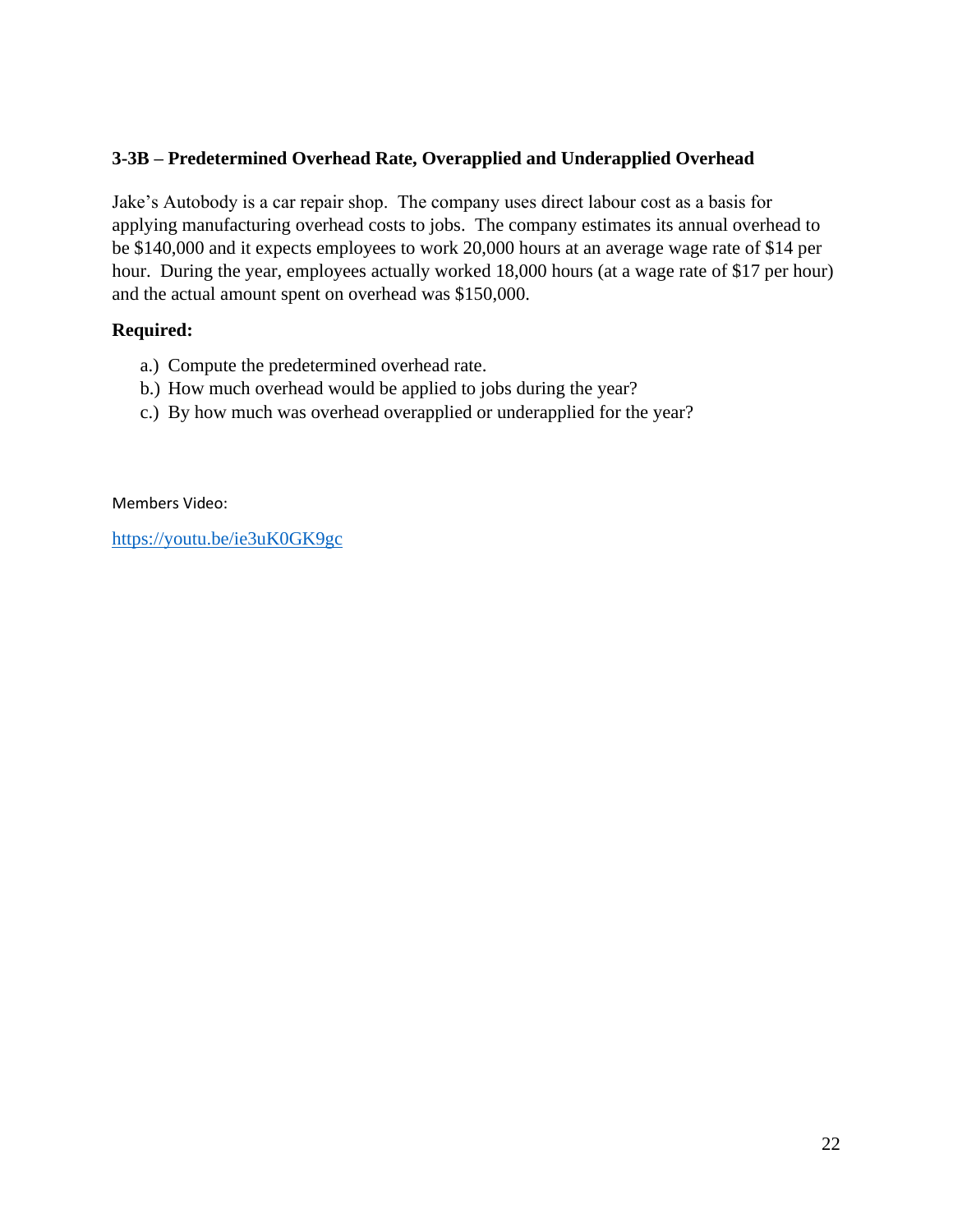#### **3-4A – Predetermined Overhead Rate, Overapplied and Underapplied Overhead**

Smith and Smith in an architectural firm. The company uses a job order costing system to apply overhead costs to its jobs on the basis of direct labour hours. Before the year, the company estimated its annual manufacturing overhead would be \$140,000 and that its direct-labour workforce would work a total of 3,500 hours.

At the end of July, the company had no jobs in progress. The company began work on two jobs in August – information related to the jobs is below:

|                  | Jones $(Job 23)$ | Brady (Job 24) |
|------------------|------------------|----------------|
| Direct materials | \$8,000          | \$2,000        |
| Labour costs     | \$15,000         | 0.006          |
| Labour hours     | 300              | 60             |

The Jones job was fully completed, and the company billed and collected \$75,000. The Brady job had not been completed by the end of the month, and the client had not been billed.

Months later, actual overhead costs for the month were calculated to be: \$17,000.

#### **Required:**

- a.) Compute the predetermined overhead rate.
- b.) Compute the total cost of each job.
- c.) How profitable was the Jones job?
- d.) By how much was overhead overapplied or underapplied?

Members Video:

<https://youtu.be/qZqORCZHbcs>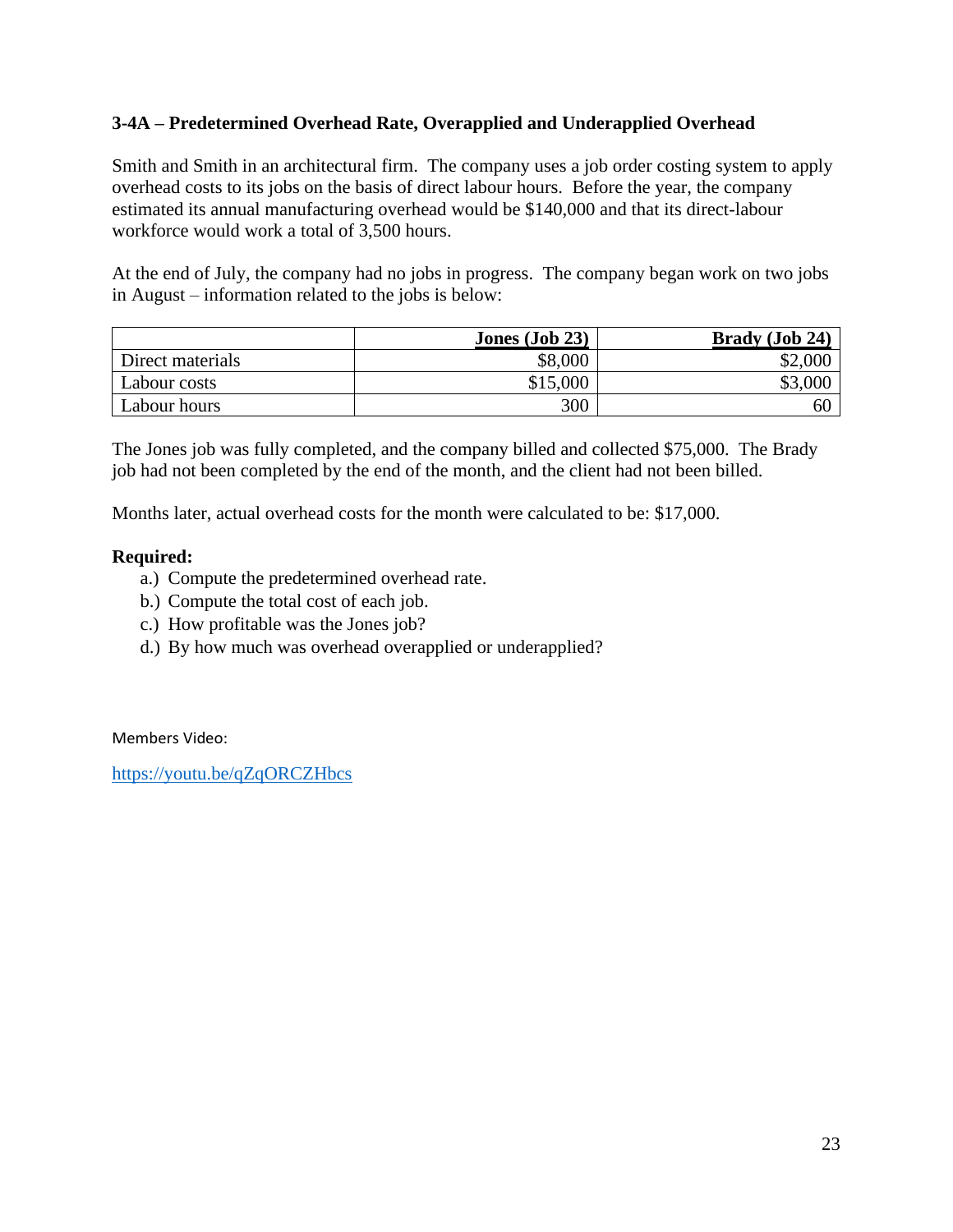#### **3-4B – Predetermined Overhead Rate, Overapplied and Underapplied Overhead**

Jones and Associates is an accounting firm. The company uses a job order costing system to apply overhead costs to its jobs on the basis of direct labour hours. Before the year, the company estimated its annual manufacturing overhead would be \$50,000 and that its direct-labour workforce would work a total of 2,000 hours.

At the end of October, the company had no jobs in progress. The company began work on two jobs in November – information related to the jobs is below:

|                  | ABC Co (Job 67) | Peregrine (Job 68) |
|------------------|-----------------|--------------------|
| Direct materials | \$200           |                    |
| Labour costs     | \$6,000         |                    |
| Labour hours     | .50             |                    |

The ABC Co job was fully completed, and the company billed and collected \$15,000. The Peregrine job had not been completed by the end of the month, and the client had not been billed.

Months later, the actual overhead costs for the month were calculated to be: \$4,200.

#### **Required:**

- a.) Compute the predetermined overhead rate.
- b.) Compute the total cost of each job.
- c.) How profitable was the ABC Co job?
- d.) By how much was overhead overapplied or underapplied for the month?

Members Video:

<https://youtu.be/rMXES4unEpI>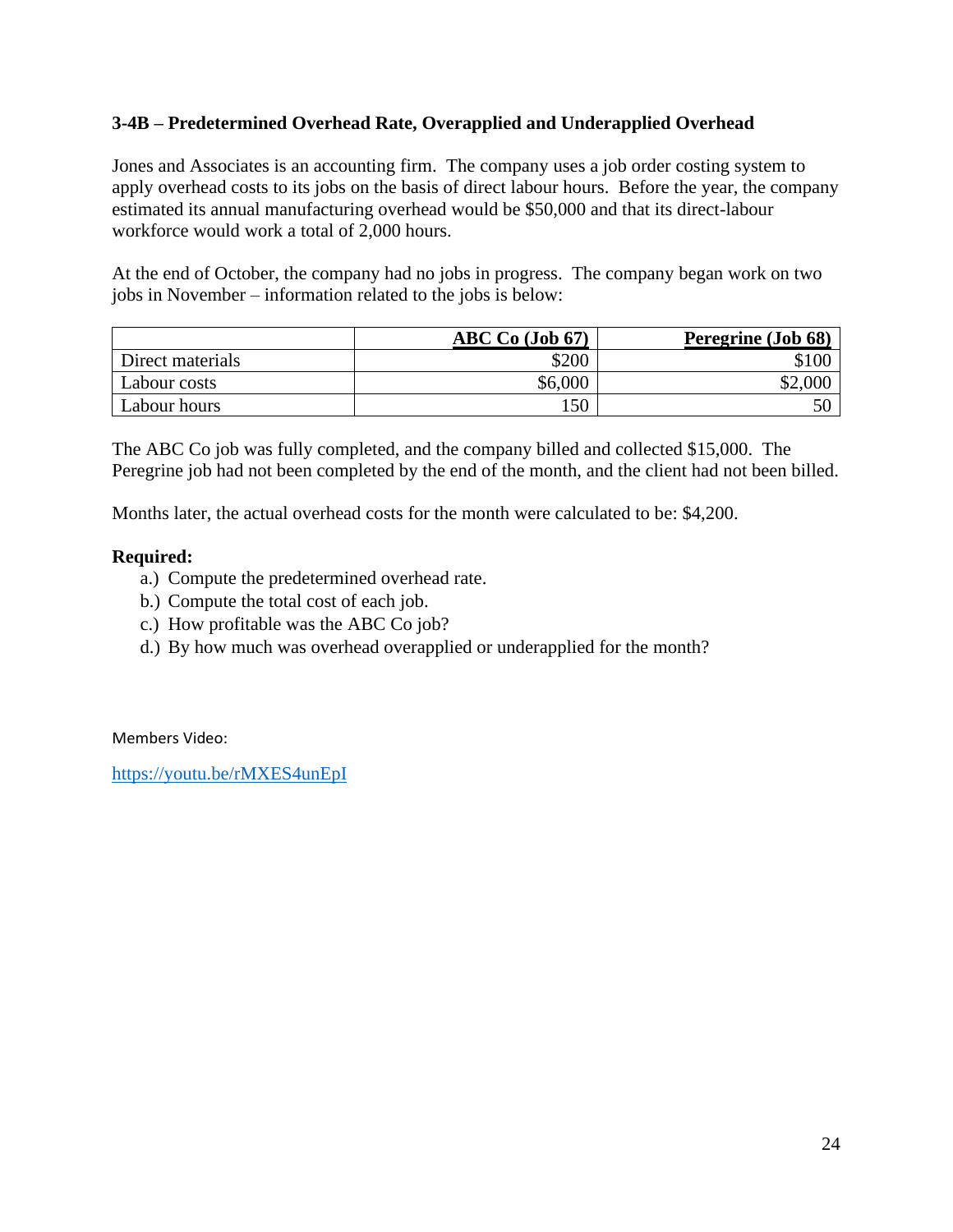#### **3-5A – Journal Entries of Job Order Costing**

Intercity Roofing manufactures and installs custom shingles for use on damaged roofs of residential houses and apartments. The company uses a specialized manufacturing process to ensure the replacement shingles are an exact match with the existing roof. The company uses a job order costing system to apply manufacturing overhead on the basis of direct labour cost. The company estimates that during the next year, it will incur \$70,000 in overhead costs and will pay \$140,000 in direct labour costs. During the year, the following transactions occurred:

- a.) Purchased \$180,000 of direct materials on account.
- b.) Purchased \$5,000 of supplies on account. (The supplies consisted of glue and cleaning supplies.)
- c.) Requisitioned \$170,000 of direct materials and \$4,500 of supplies for use in production.
- d.) Incurred employee costs:
	- i. Direct labour \$150,000
	- ii. Indirect labour 40,000
	- iii. Administrative salaries 190,000
	- iv. Sales salaries 30,000
	- v. Sales commissions 90,000
- e.) Advertised on local television: \$5,000
- f.) Rent: \$12,000. 40% of the space related to sales offices, 60% was a shop used in production of roofing materials.
- g.) Depreciation: \$25,000. 70% relates to roofing equipment, 30% relates to office equipment.
- h.) Insurance expired: \$15,000. 90% relates to the factory, the remainder relates to insurance on the office equipment.
- i.) Manufacturing overhead costs were applied to production.
- j.) Goods costing \$375,000 were completed.
- k.) The company had sales on account of \$800,000. According to cost data, the jobs cost \$350,000.

Required:

- a.) For items a.)-k.) above, record journal entries. Unless otherwise noted, assume all transactions were on account.
- b.) Was overhead overapplied or underapplied for the period? By how much?
- c.) Record a journal entry to close overhead to cost of goods sold.
- d.) Based on the information above, prepare an income statement for the company assume a 20% tax rate.

Free/Open Videos:

Part 1:<https://youtu.be/fX7s282scsg>

Part 2: [https://youtu.be/t8d\\_sZHjVuc](https://youtu.be/t8d_sZHjVuc)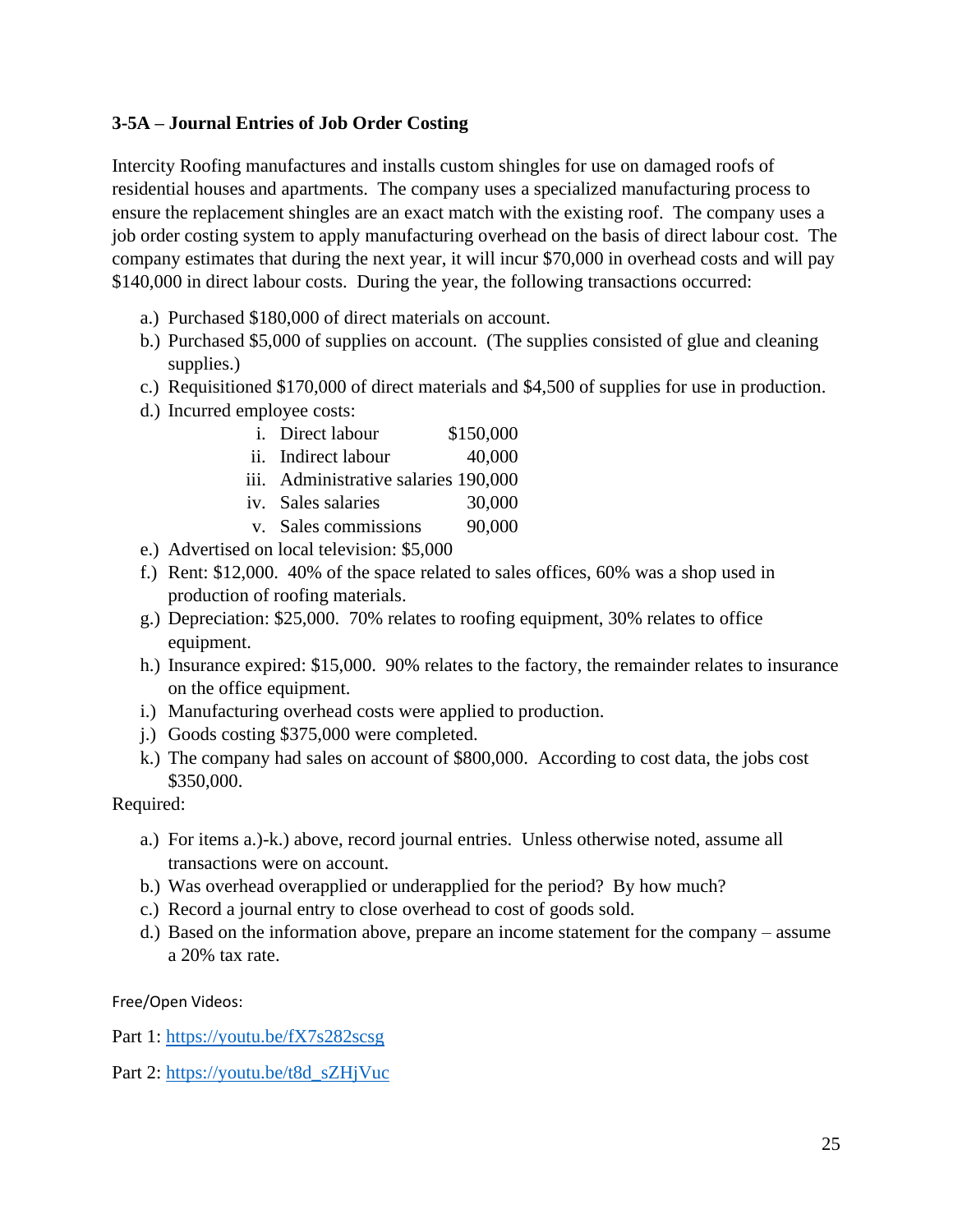#### **3-5B – Journal Entries of Job Order Costing**

Ace Cakes makes cakes and desserts for all festive occasions. The company uses a job order costing system to allocate manufacturing overhead costs to jobs on the basis of direct labour hours. The company's wages are unusually high as it employs highly skilled pastry chefs in making desserts and pays its chefs \$25 per hour. The company anticipates overhead costs for the upcoming year to be \$150,000 and expects to see its pastry chefs work for a combined total of 16,000 hours. The following transactions occurred during the year:

- a.) Purchased \$250,000 of direct materials on account.
- b.) Purchased \$10,000 of cleaning supplies on account.
- c.) Requisitioned \$240,000 of direct materials and \$9,500 of supplies for use in production.
- d.) Incurred employee costs:
	- i. Direct labour \$450,000 (The actual wage rate was \$25 per hour)
	- ii. Indirect labour 50,000
	- iii. Administrative salaries 200,000
	- iv. Sales wages 80,000
- e.) Advertising: \$3,000
- f.) Property taxes: \$8,000. 10% of the space related to sales offices, 90% was the kitchen.
- g.) Depreciation: \$55,000. 80% relates to kitchen equipment, 20% relates to office equipment.
- h.) Insurance expired: \$15,000. 90% relates to the kitchen, the remainder relates to insurance on the office equipment.
- i.) Manufacturing overhead costs were applied to production.
- j.) Desserts costing \$790,000 were completed.
- k.) The company had sales on account of \$1,800,000. According to cost data, the jobs cost \$720,000.

#### Required:

- a.) For items a.)-k.) above, record journal entries. Unless otherwise noted, assume all transactions were on account.
- b.) Was overhead overapplied or underapplied for the period? By how much?
- c.) Record a journal entry to close overhead to cost of goods sold.
- d.) Based on the information above, prepare an income statement for the company assume a 25% tax rate.

Members Videos:

Part 1: [https://youtu.be/fE6XrTX5d\\_w](https://youtu.be/fE6XrTX5d_w) Part 2:<https://youtu.be/jGsyhrK-0Tg>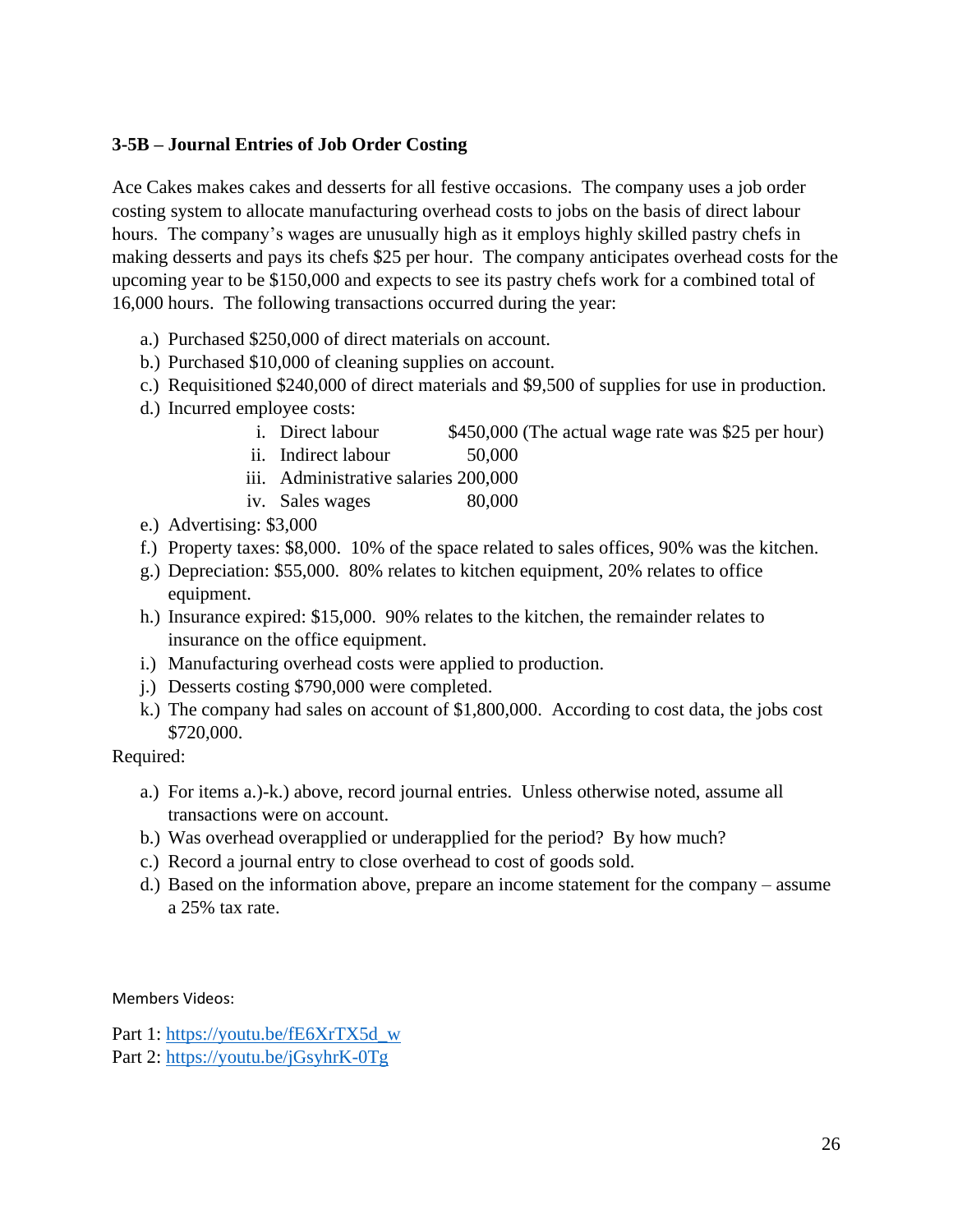## <span id="page-26-0"></span>Module 4: Process Costing

**Module Intro Video:**

<https://youtu.be/SQnU0PeD5Ac>

**Templates:**

| <b>Weighted Avg Template</b> | https://www.accountingworkbook.com/uploads/4/9/8/9/49896931/wa template for ma mod 4.xlsx   |
|------------------------------|---------------------------------------------------------------------------------------------|
| <b>FIFO</b> Template         | https://www.accountingworkbook.com/uploads/4/9/8/9/49896931/fifo template for ma mod 4.xlsx |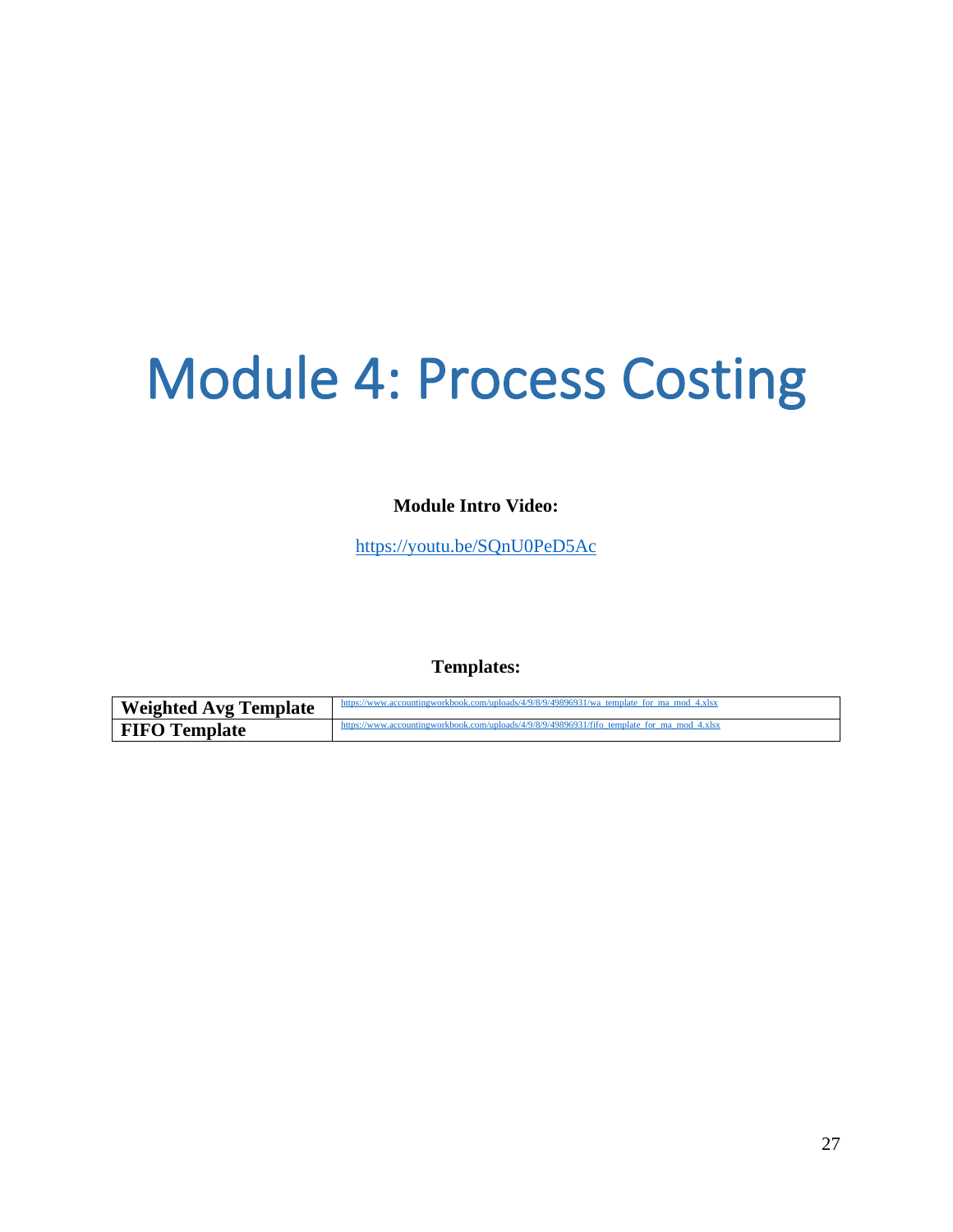#### **4-1A – Production Report**

Bertuzzi Tires has three departments. Its first department (the Processing Department) shows the following data for the month of July:

| 8,000     |
|-----------|
| 80%       |
| 35%       |
|           |
| \$110,500 |
| \$33,000  |
| \$26,000  |
|           |
| 94,000    |
| 92,000    |
|           |
| \$950,000 |
| \$310,000 |
| \$170,000 |
|           |
| ???       |
| 90%       |
| 60%       |
|           |

#### **Required:**

Using the weighted average method, prepare a production cost report for the company.

Free/Open Video:

[https://youtu.be/mghD-Ud\\_LHA](https://youtu.be/mghD-Ud_LHA)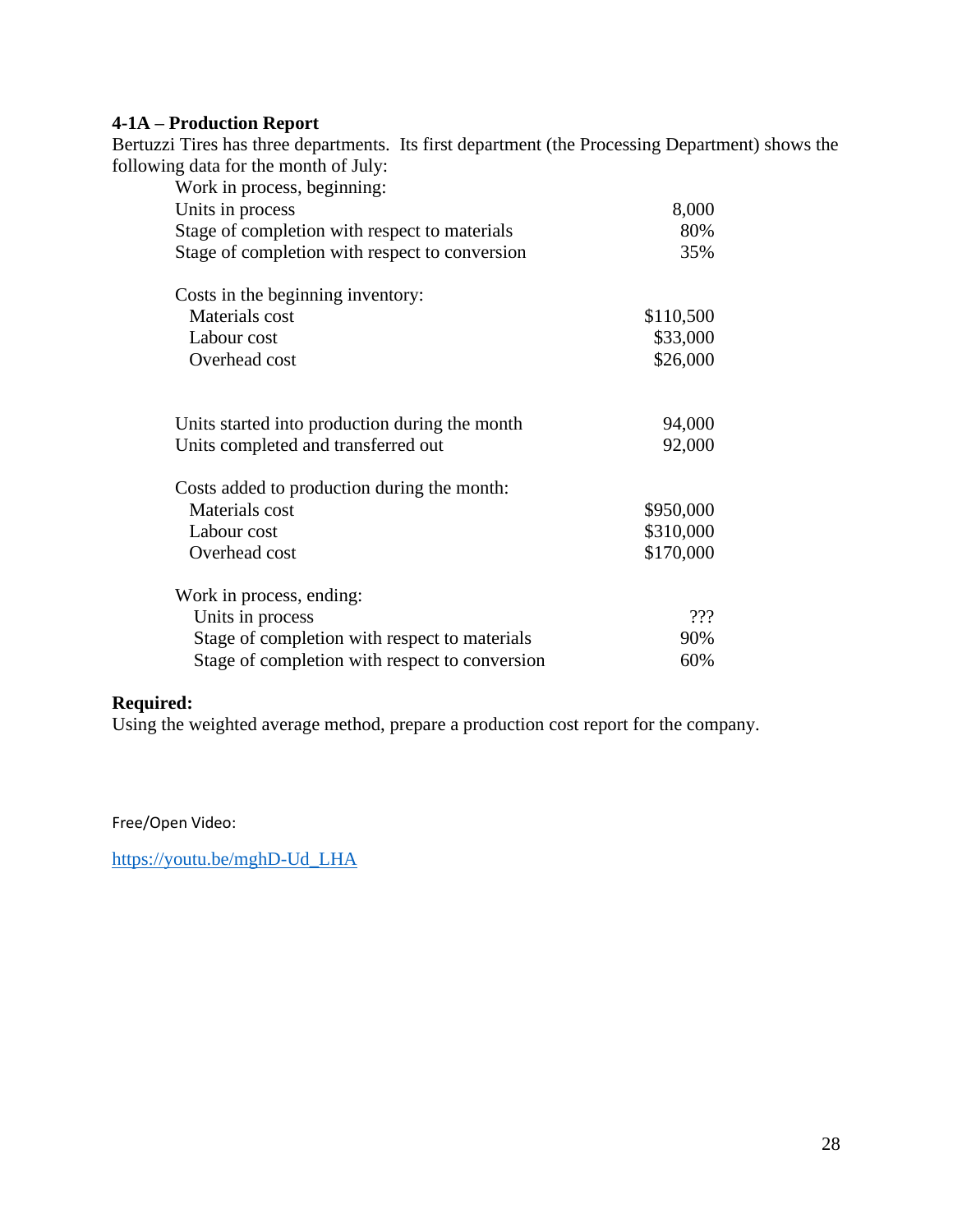#### **4-1B – Production Report**

Ritchie Company has two departments. Its first department (the Melting Department) shows the following data for the month of April:

| Work in process, beginning:                    |         |
|------------------------------------------------|---------|
| Units in process                               | 400     |
| Stage of completion with respect to materials  | 60%     |
| Stage of completion with respect to conversion | 85%     |
| Costs in the beginning inventory:              |         |
| Materials cost                                 | \$105   |
| Labour cost                                    | \$108   |
| Overhead cost                                  | \$300   |
| Units started into production during the month | 1,100   |
| Units completed and transferred out            | 1,400   |
| Costs added to production during the month:    |         |
| Materials cost                                 | \$2,100 |
| Labour cost                                    | \$1,000 |
| Overhead cost                                  | \$1,700 |
| Work in process, ending:                       |         |
| Units in process                               | 222     |
| Stage of completion with respect to materials  | 70%     |
| Stage of completion with respect to conversion | 80%     |

#### **Required:**

Using the weighted average method, prepare a production cost report for the company.

Members Video:

<https://youtu.be/BPfnyWc9hXs>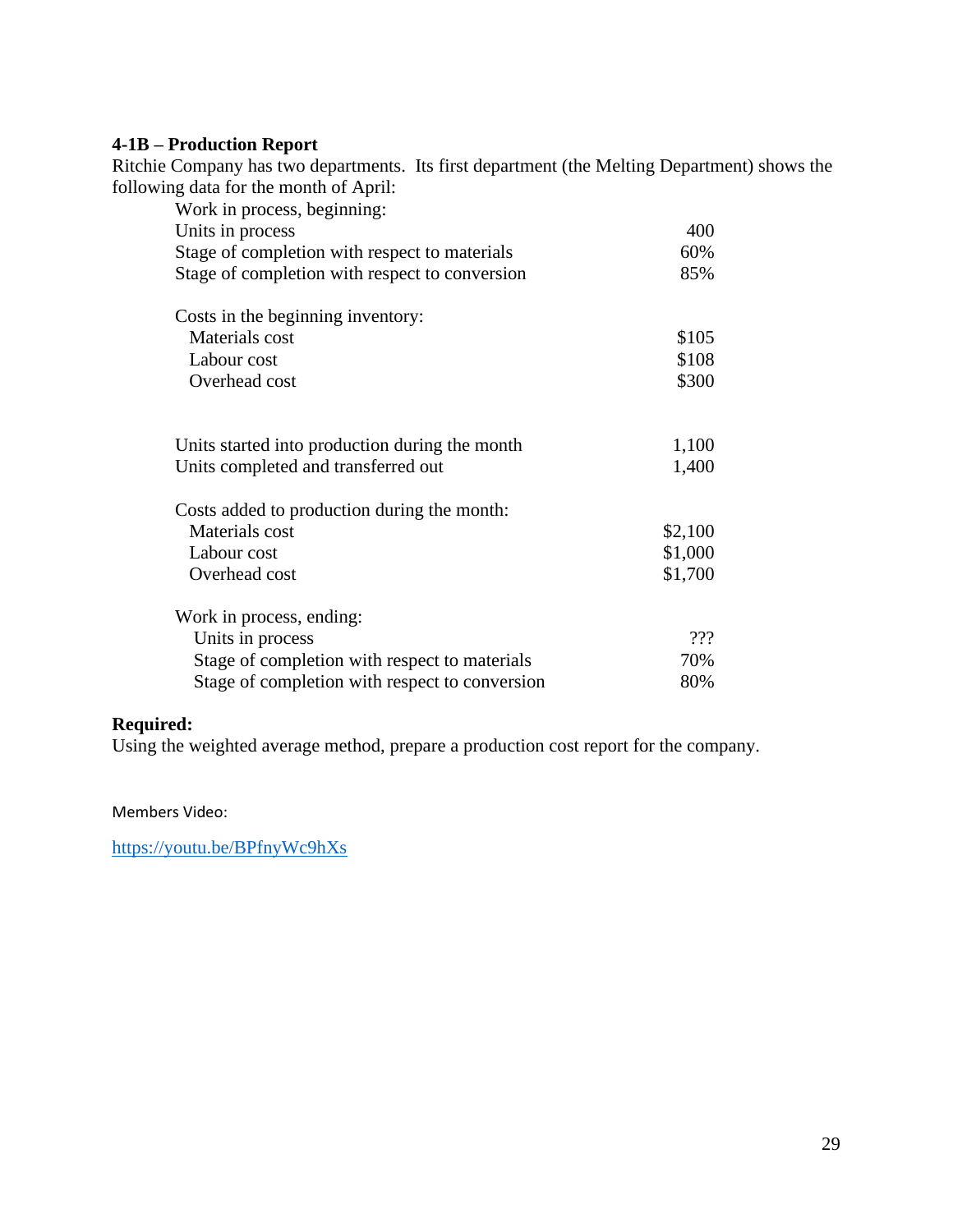#### **4-2A – Production Report**

Stable Platforms manufactures tables. Materials are added at the beginning of the process and conversion costs are incurred evenly throughout the process. Data for February follows: **Production Data**

|                               | Units | <b>Percent Complete</b> |
|-------------------------------|-------|-------------------------|
| Units in process, February 1  | 120   | 75%                     |
| Units started into production | 380   |                         |
| Units in process, February 28 | 100   | 50%                     |

| CUSL D'ALA              |         |                        |         |
|-------------------------|---------|------------------------|---------|
| Work in process, Feb 1: |         | Costs added:           |         |
| Materials               | \$1,100 | Materials              | \$4,000 |
| Labour                  | 700     | Labour                 | 300     |
| Manufacturing overhead  | 820     | Manufacturing overhead | 2,500   |

#### **Required:**

Using the weighted average method, prepare a production cost report for the company.

Members Video:

<https://youtu.be/LCO3yzaRkac>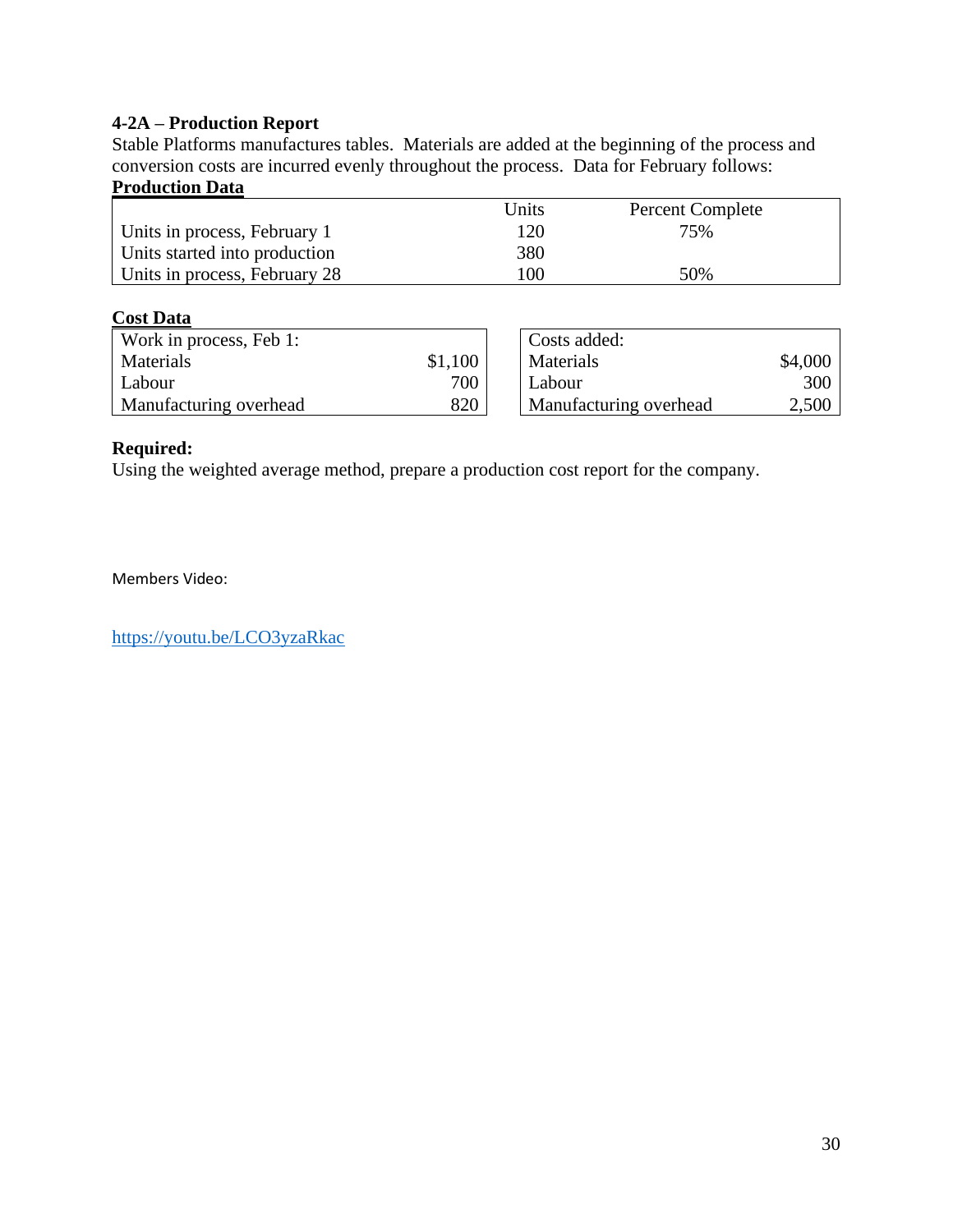#### **4-2B – Production Report**

Daring Watercraft manufactures small boats. Materials are added at the beginning of the process and conversion costs are incurred evenly throughout the process. Data for April follows: **Production Data**

#### Units Percent Complete Units in process, April 1 1000 60% Units started into production 4000 Units in process, April 30 1500 1500 20%

#### **Cost Data**

| Work in process, April 1: |          | Costs added:           |          |
|---------------------------|----------|------------------------|----------|
| Materials                 | \$25,500 | Materials              | \$90,000 |
| Labour                    | 3,000    | Labour                 | 12,000   |
| Manufacturing overhead    | 6,000    | Manufacturing overhead | 18,900   |

#### **Required:**

Using the weighted average method, prepare a production cost report for the company.

Members Video:

<https://youtu.be/uZfbpNznZ-M>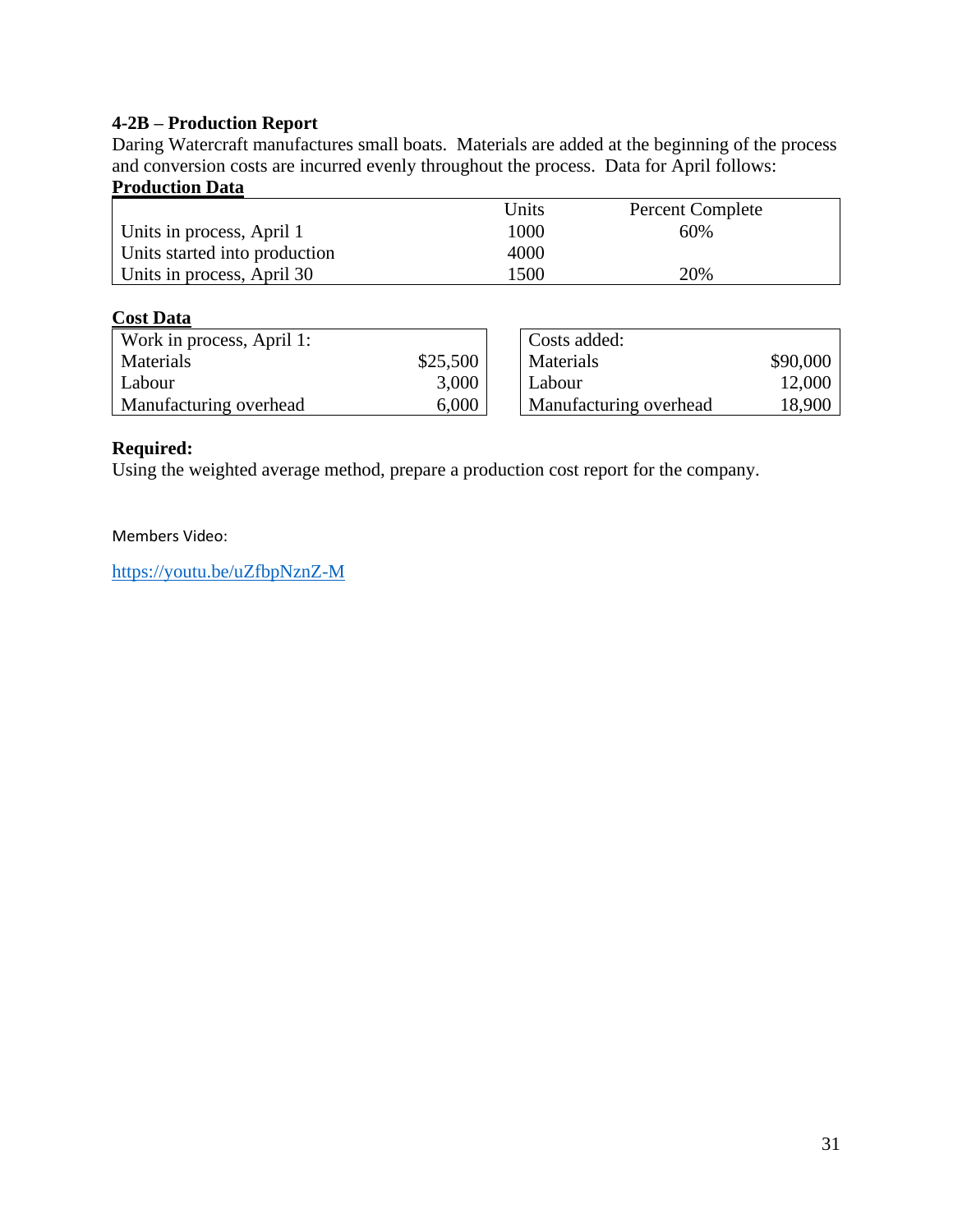#### **4-3A – Production Report**

Mom's Cookies has two departments, Baking and Packaging. Raw materials are introduced at the beginning of the baking process. The following is the department's work in process T-Account for May:

| Work in Process – Baking Department              |       |                                    |  |
|--------------------------------------------------|-------|------------------------------------|--|
| May 1 balance: (50 kilograms; 60% complete as to |       | Completed and transferred to the   |  |
| conversion)                                      | 750   | packaging department (2 kilograms) |  |
| Costs added:                                     |       |                                    |  |
| Materials (1,500 kilograms)                      | 7.035 |                                    |  |
| Labour                                           | 1,500 |                                    |  |
| Overhead                                         | 9,400 |                                    |  |
|                                                  |       |                                    |  |
| May 31 balance (40 kilograms, 25% complete)      |       |                                    |  |

The beginning work in process includes material of \$250, labour of \$100, and overhead of \$400. **Required:**

Using the weighted average method, prepare a production cost report for the company.

Members Video:

<https://youtu.be/7PwRUFFy-tw>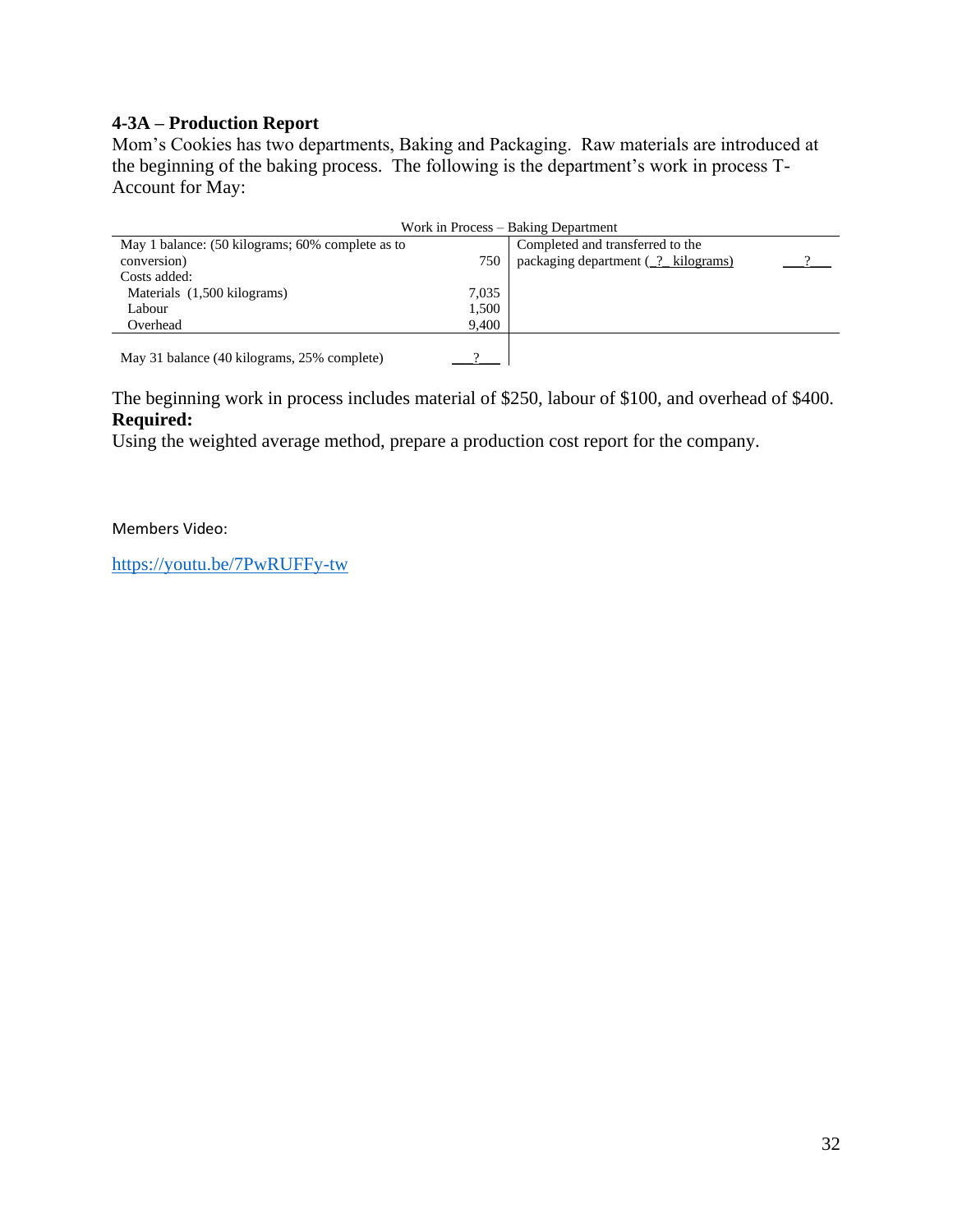#### **4-3B – Production Report**

Traffic Control Systems makes bright rubber traffic cones. The company has two departments, Melting and Forming. Raw materials are introduced at various stages throughout the melting process. The following is the department's work in process T-Account for August:

|                                                                                               |       | Work in Process – Melting Department              |  |
|-----------------------------------------------------------------------------------------------|-------|---------------------------------------------------|--|
| Aug 1 balance: (200 kilograms; 80% complete as to                                             |       | Completed and transferred to the                  |  |
| materials, 70% complete as to conversion)                                                     | 352   | packaging department $($ $\frac{?}{?}$ kilograms) |  |
| Costs added:                                                                                  |       |                                                   |  |
| Materials (2,050 kilograms)                                                                   | 890   |                                                   |  |
| Labour                                                                                        | 400   |                                                   |  |
| Overhead                                                                                      | 2,000 |                                                   |  |
| Aug 31 balance (40 kilograms, 50% complete as to<br>materials, 60% complete as to conversion) |       |                                                   |  |

The August 1 work in process includes material of \$100, labour of \$52, and overhead of \$200. **Required:**

Using the weighted average method, prepare a production cost report for the company.

Members Video:

[https://youtu.be/p\\_LKe4sFQbQ](https://youtu.be/p_LKe4sFQbQ)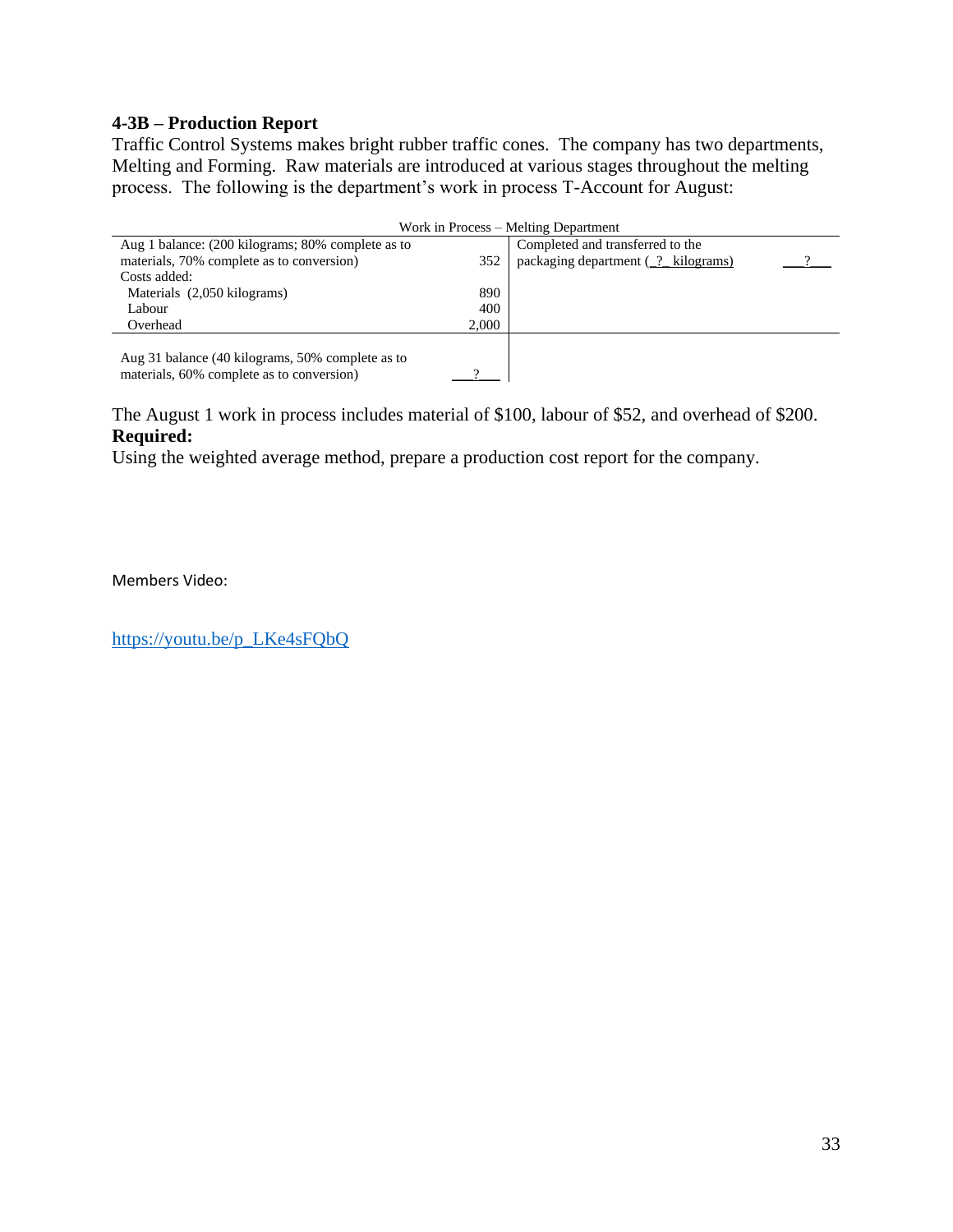#### **4-4A – Production Report - FIFO**

Piroddi Brakes has three departments. Its first department (the Processing Department) shows the following data for the month of May:

| Work in process, beginning:                    |           |
|------------------------------------------------|-----------|
| Units in process                               | 8,000     |
| Stage of completion with respect to materials  | 80%       |
| Stage of completion with respect to conversion | 35%       |
| Costs in the beginning inventory:              |           |
| Materials cost                                 | \$110,500 |
| Labour cost                                    | \$33,000  |
| Overhead cost                                  | \$26,000  |
| Units started into production during the month | 94,000    |
| Units completed and transferred out            | 92,000    |
| Costs added to production during the month:    |           |
| Materials cost                                 | \$964,920 |
| Labour cost                                    | \$333,200 |
| Overhead cost                                  | \$190,400 |
| Work in process, ending:                       |           |
| Units in process                               | ???       |
| Stage of completion with respect to materials  | 90%       |
| Stage of completion with respect to conversion | 60%       |

#### **Required:**

Using the FIFO method, prepare a production cost report for the company.

Members Video:

<https://youtu.be/PiY7WxGci3o>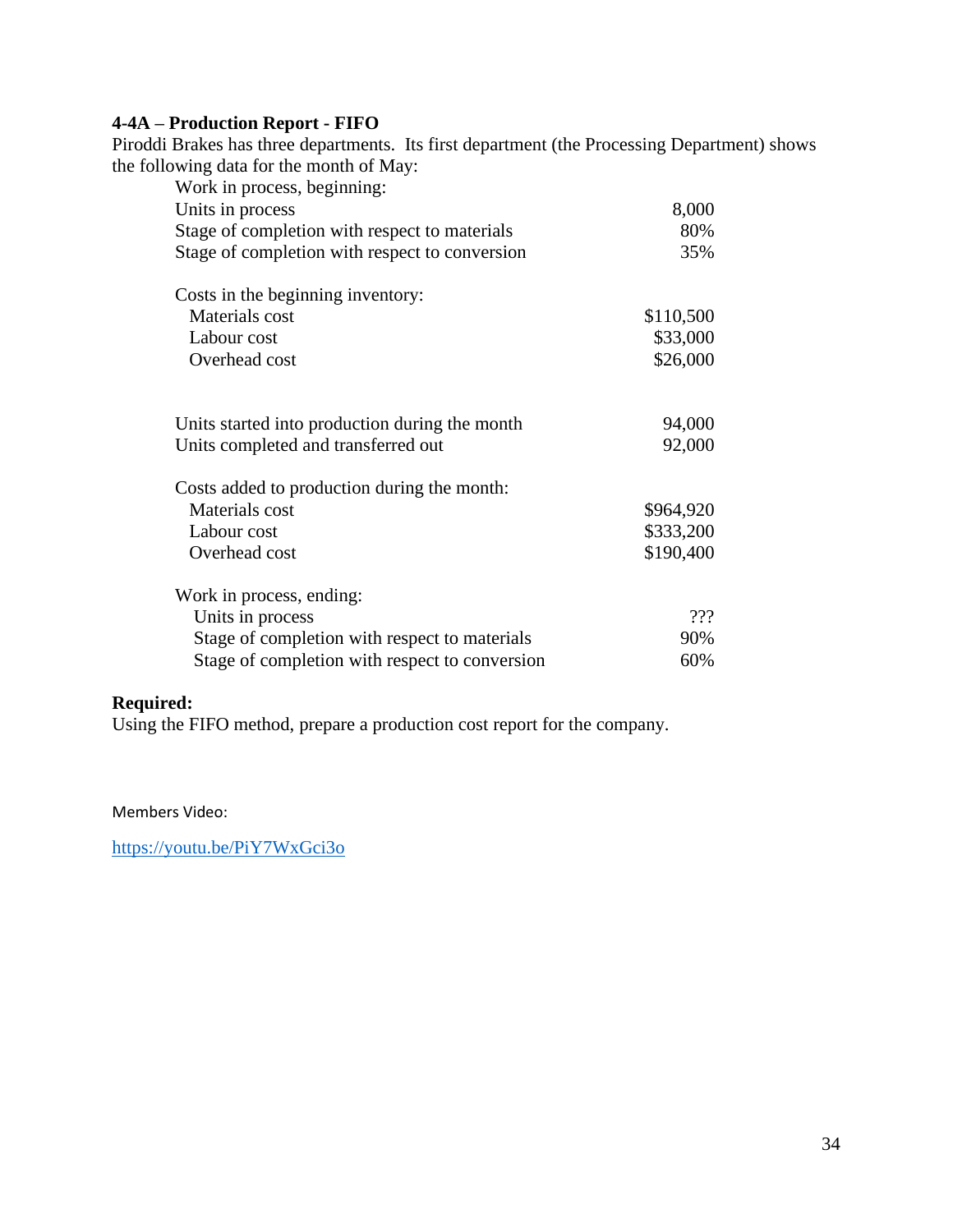#### **4-4B – Production Report - FIFO**

Rick Company has two departments. Its first department (the Melting Department) shows the following data for the month of June:

| Work in process, beginning:                    |         |
|------------------------------------------------|---------|
| Units in process                               | 400     |
| Stage of completion with respect to materials  | 60%     |
| Stage of completion with respect to conversion | 90%     |
| Costs in the beginning inventory:              |         |
| Materials cost                                 | \$170   |
| Labour cost                                    | \$160   |
| Overhead cost                                  | \$300   |
| Units started into production during the month | 1,100   |
| Units completed and transferred out            | 1,400   |
| Costs added to production during the month:    |         |
| Materials cost                                 | \$1,845 |
| Labour cost                                    | \$820   |
| Overhead cost                                  | \$1,700 |
| Work in process, ending:                       |         |
| Units in process                               | ???     |
| Stage of completion with respect to materials  | 70%     |
| Stage of completion with respect to conversion | 80%     |

#### **Required:**

Using the FIFO method, prepare a production cost report for the company.

Members Video:

<https://youtu.be/al6mufRDL0M>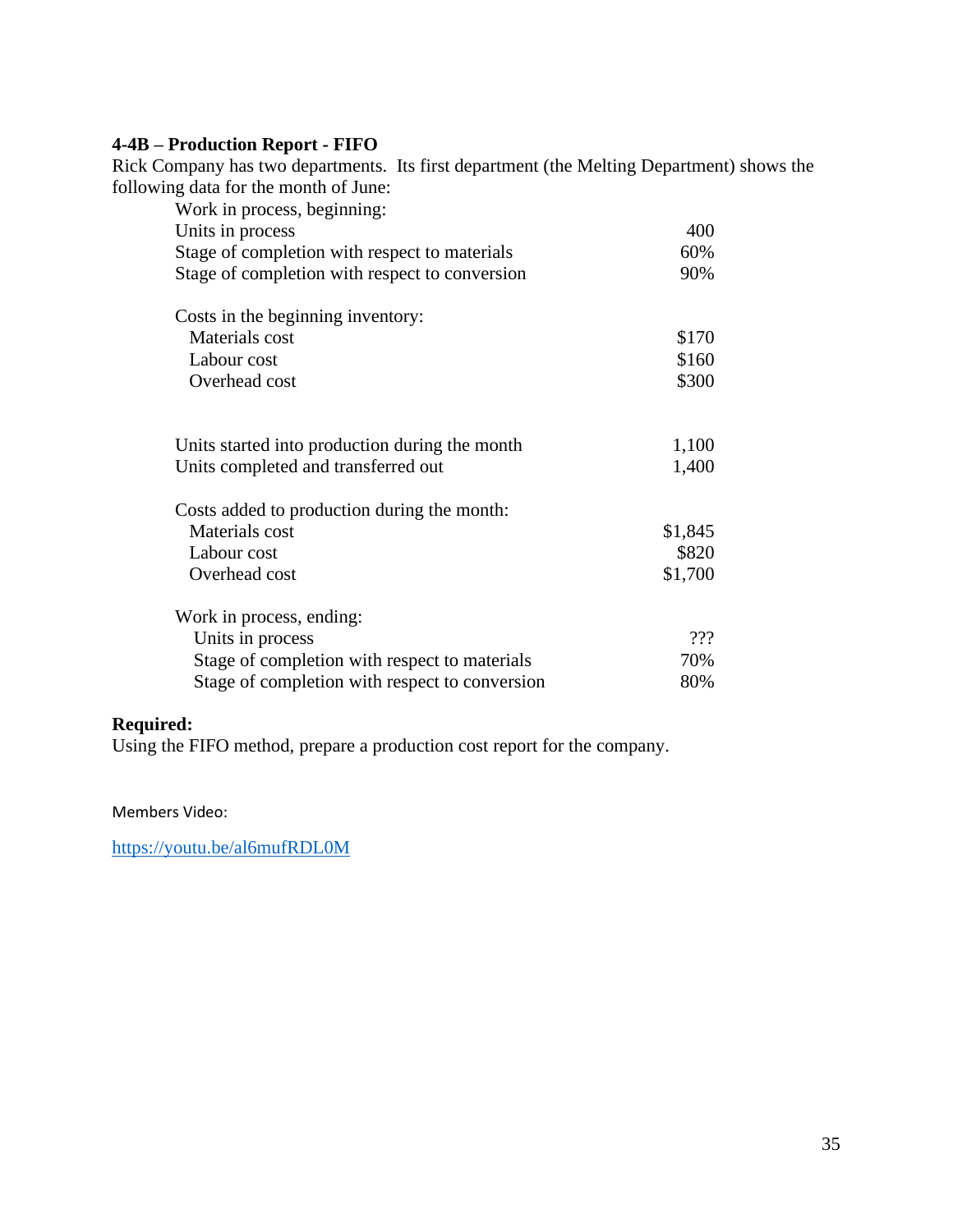# <span id="page-35-0"></span>Module 5: Activity-Based **Costing**

**Module Intro Video:**

<https://youtu.be/uIyydrCcWiM>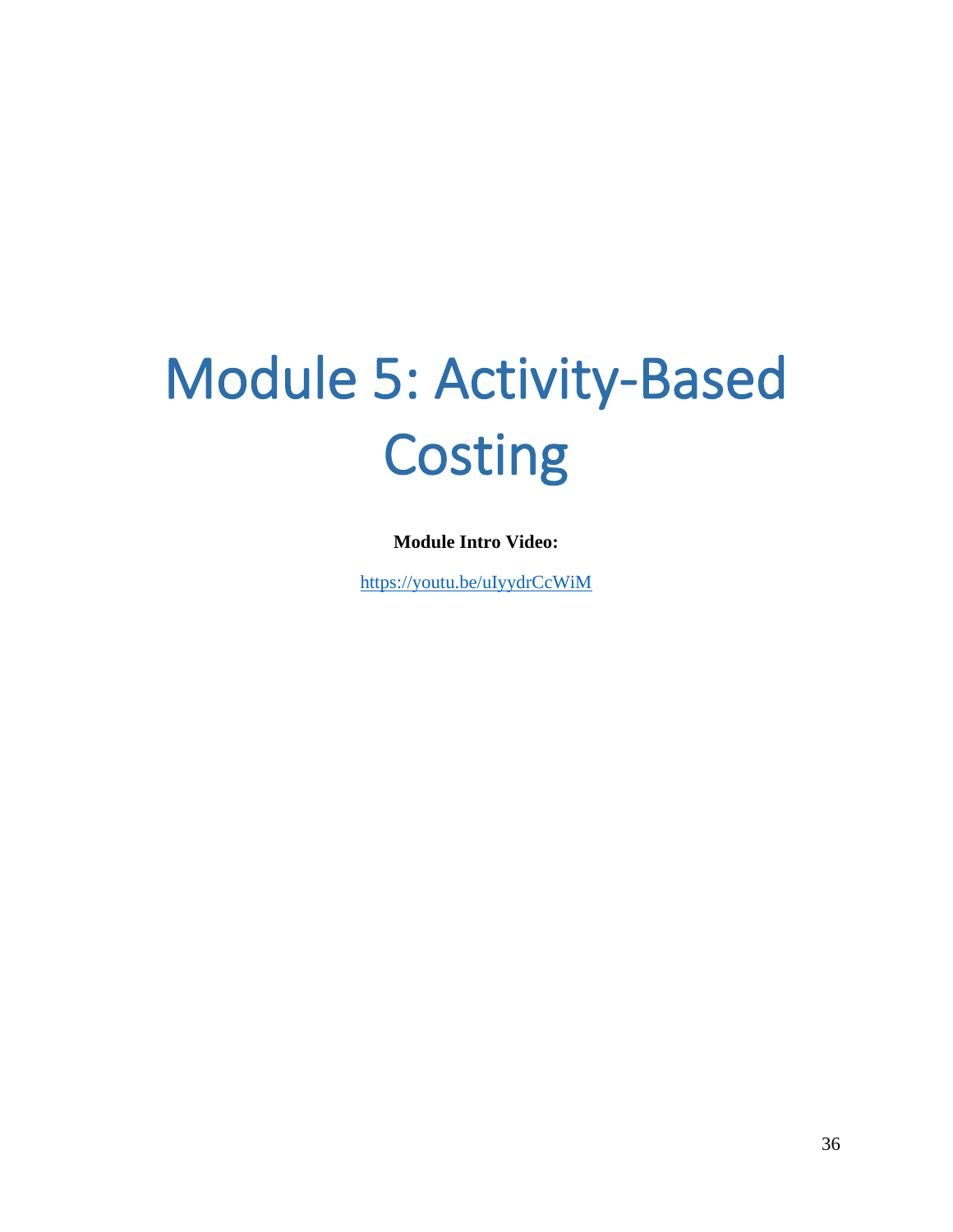# **5-1A –Activity Based Costing**

E-Scoot plans to manufacture electric scooters for urban commuters. The company expects to have two models, the "Commuter" and the "Range" models. The company will use activitybased costing to apply its estimated \$145,000 of overhead costs to its products. Information about its overhead follows:

| <b>Activity (Cost Driver)</b>             | <b>Estimated MOH</b> | <b>Expected Activity</b> |          |              |
|-------------------------------------------|----------------------|--------------------------|----------|--------------|
|                                           |                      | Total                    | Commuter | <u>Range</u> |
| Assembly (Labour Hours)                   | \$20,000             | 10.000                   | 6.000    | 4,000        |
| <b>Quality control (Inspection Hours)</b> | 35,000               | 2.000                    | 600      | 1,400        |
| Parts Admin (Number of Parts)             | 90,000               | 100                      | 40       | 60           |
|                                           | \$145,000            |                          |          |              |

The following cost data is known:

|                          | Commuter  | Range     |
|--------------------------|-----------|-----------|
| Direct Materials         | \$600     | \$900     |
| Direct Labour            | 250       | 400       |
| Number of units produced | 250 units | 150 units |

The company has not yet determined its planned selling price, but knows that the average price for competitors of the Commuter model is \$1,200. For the Range model, competitors are priced at \$1,700 on average.

#### *Required:*

- a.) Compute the activity rates for each activity.
- b.) Determine the expected unit cost of each product.
- c.) If E-Scoot prices its products in line with competitors, what will the margins be on each product? The largest competitors have gross profit margins of 23%, how does E-Scoot compare?

Members Video:

[https://youtu.be/\\_Ry7Roeqif4](https://youtu.be/_Ry7Roeqif4)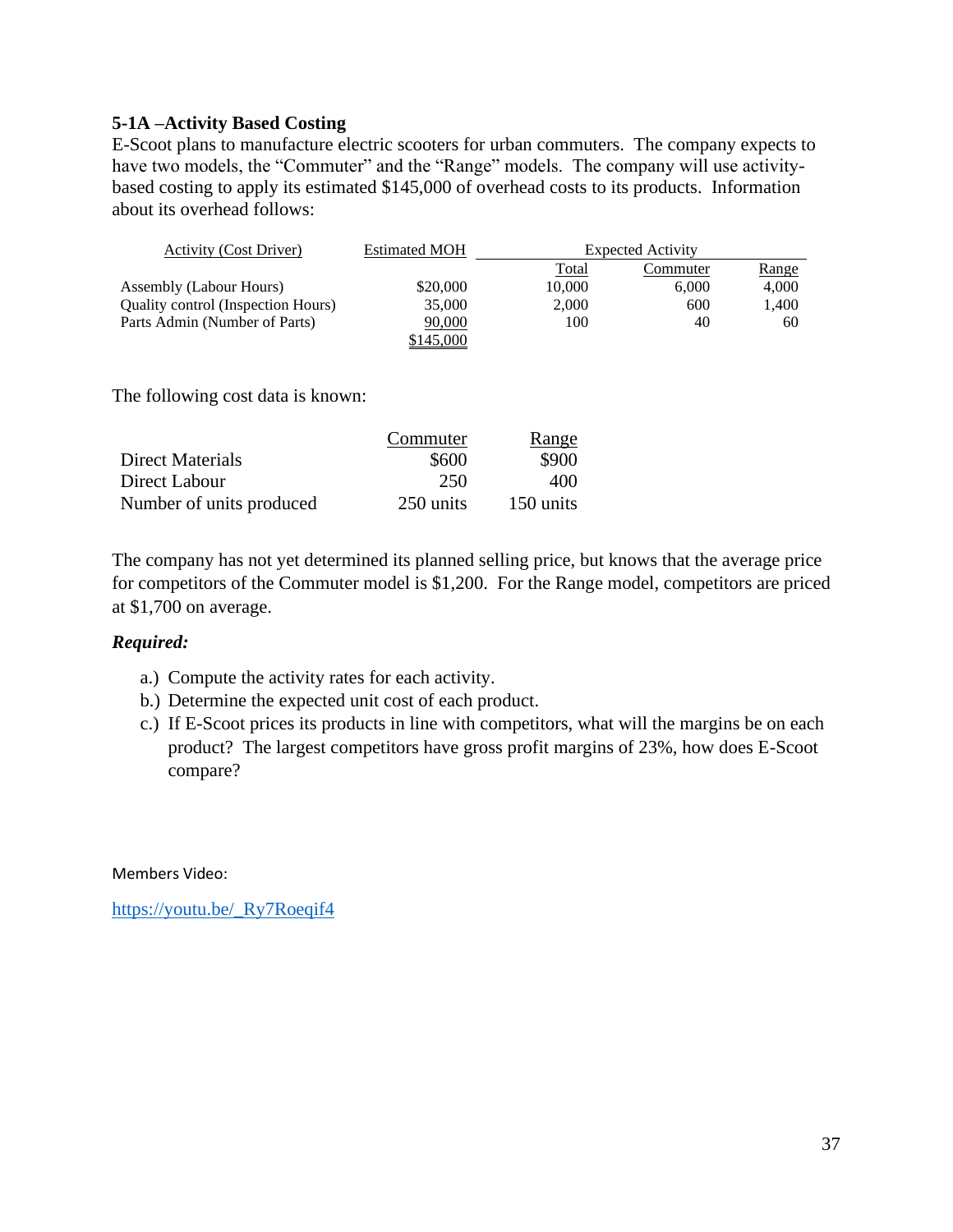#### **5-1B –Activity Based Costing**

EgoDrone Inc. manufactures two models of "Selfie Drones" - small toy helicopters which follow users around taking aerial video while the user participates in extreme sports. Whether the user is rafting down a raging river, or renewing their life insurance, all activities can be documented by the products two models: "Sport" or "Pro". The company will use activity-based costing to apply its estimated \$350,000 of overhead costs to its products. Information about its overhead follows:

| <b>Activity (Cost Driver)</b>      | <b>Estimated MOH</b> | <b>Expected Activity</b> |              |       |
|------------------------------------|----------------------|--------------------------|--------------|-------|
|                                    |                      | <u>Total</u>             | <b>Sport</b> | Pro   |
| <b>Assembly (Machine Hours)</b>    | \$40,000             | 5.000                    | 3.000        | 2,000 |
| Quality control (# of inspections) | 110,000              | 550                      | 250          | 300   |
| Machine Setups (# of Setups)       | 200,000              | 200                      | 70           | 130   |
|                                    | \$350,000            |                          |              |       |

The following cost data is known:

|                          | Sport     | Pro       |
|--------------------------|-----------|-----------|
| Direct Materials         | \$300     | \$500     |
| Direct Labour            | 50        | 80        |
| Number of units produced | 250 units | 150 units |

#### *Required:*

- a.) Compute the activity rates for each activity.
- b.) Determine the expected unit cost of each product.

#### Members Video:

<https://youtu.be/ufYu1qW32f8>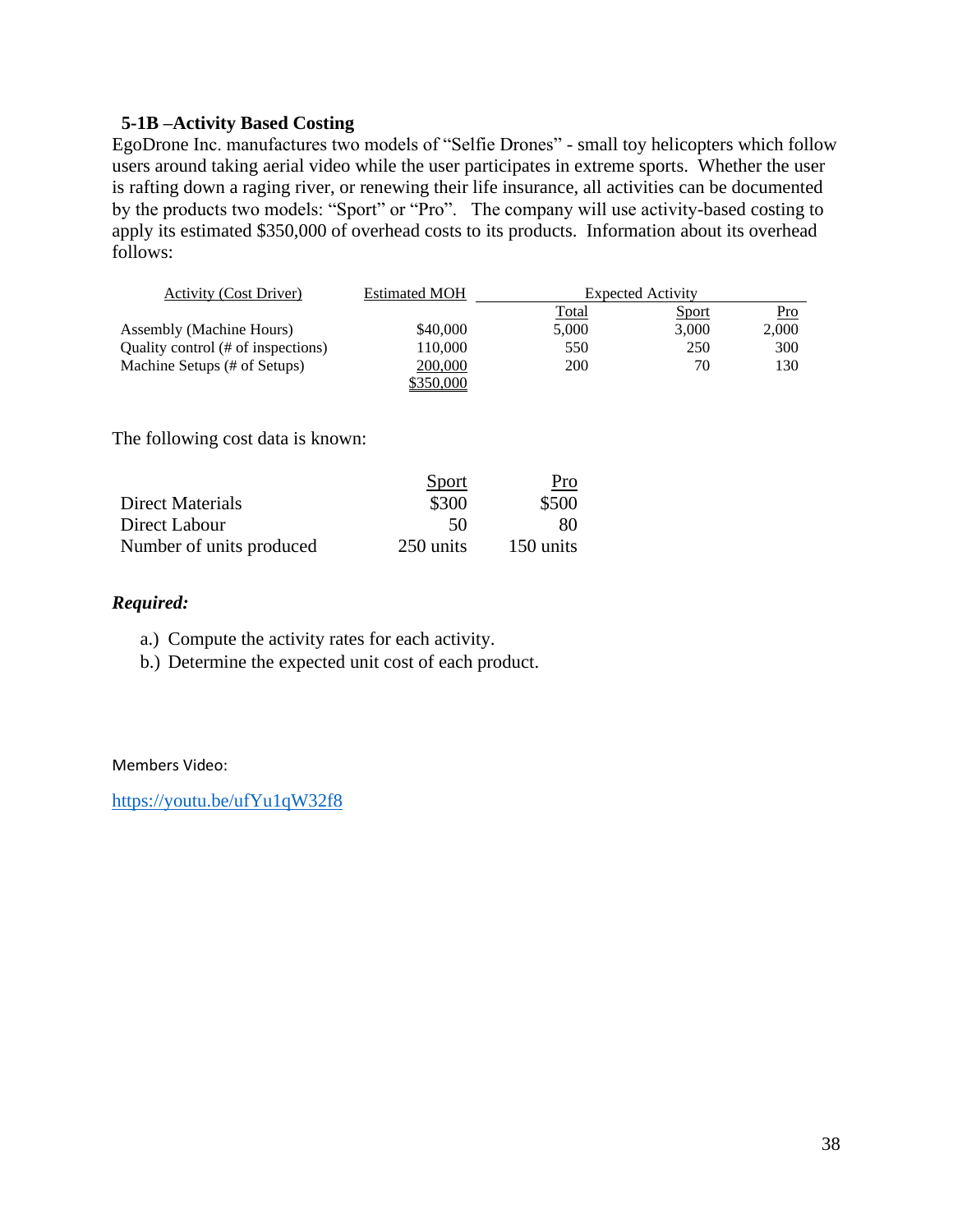#### **5-2A – Comparing Traditional Costing and Activity Based Costing**

Double Bounce Trampolines produces two models of trampolines for backyard fun. The "Original", and the recently introduced "Deluxe". The Deluxe model introduced several safety features that were intended to scare overly protective parents into upgrading. Since its introduction, the deluxe model has been increasing in sales, but at the same time, the company's profits have been declining. The CFO believes that the company's traditional costing system may be to blame. Currently, the company uses direct-labour hours as the basis for applying overhead. The company estimates that it will incur \$600,000 in overhead costs in the next year.

The following cost data is known:

|                               | Original      | Deluxe        |
|-------------------------------|---------------|---------------|
| Direct Materials              | \$50          | \$75          |
| Direct Labour (\$10 per hour) | 20            | 30            |
| Number of units produced      | $7,000$ units | $2,000$ units |

The CFO wishes to explore an activity-based costing system

| <b>Activity (Cost Driver)</b> | <b>Estimated MOH</b> | <b>Expected Activity</b> |          |        |
|-------------------------------|----------------------|--------------------------|----------|--------|
|                               |                      | Total                    | Standard | Deluxe |
| Assembly (Labour Hours)       | \$100,000            | 20,000                   | 14.000   | 6,000  |
| Receiving (Receiving Reports) | 200,000              | 4.000                    | 2,000    | 2,000  |
| Testing (Number of Tests)     | 300,000              | 1.000                    | 200      | 800    |
|                               | \$600,000            |                          |          |        |

#### *Required:*

- a.) Under the traditional costing method:
	- i. Compute the predetermined overhead rate.
	- ii. Determine the unit cost of each product.
- b.) Under activity-based costing:
	- i. Compute the activity rates for each activity.
	- ii. Determine the expected unit cost of each product.
- c.) Compare and comment on your answers from parts a.) and b.) above.
- d.) If ABC produces more accurate cost data, why is it not more widely used?

Free/Open Video:

[https://youtu.be/XHkuE82lL\\_w](https://youtu.be/XHkuE82lL_w)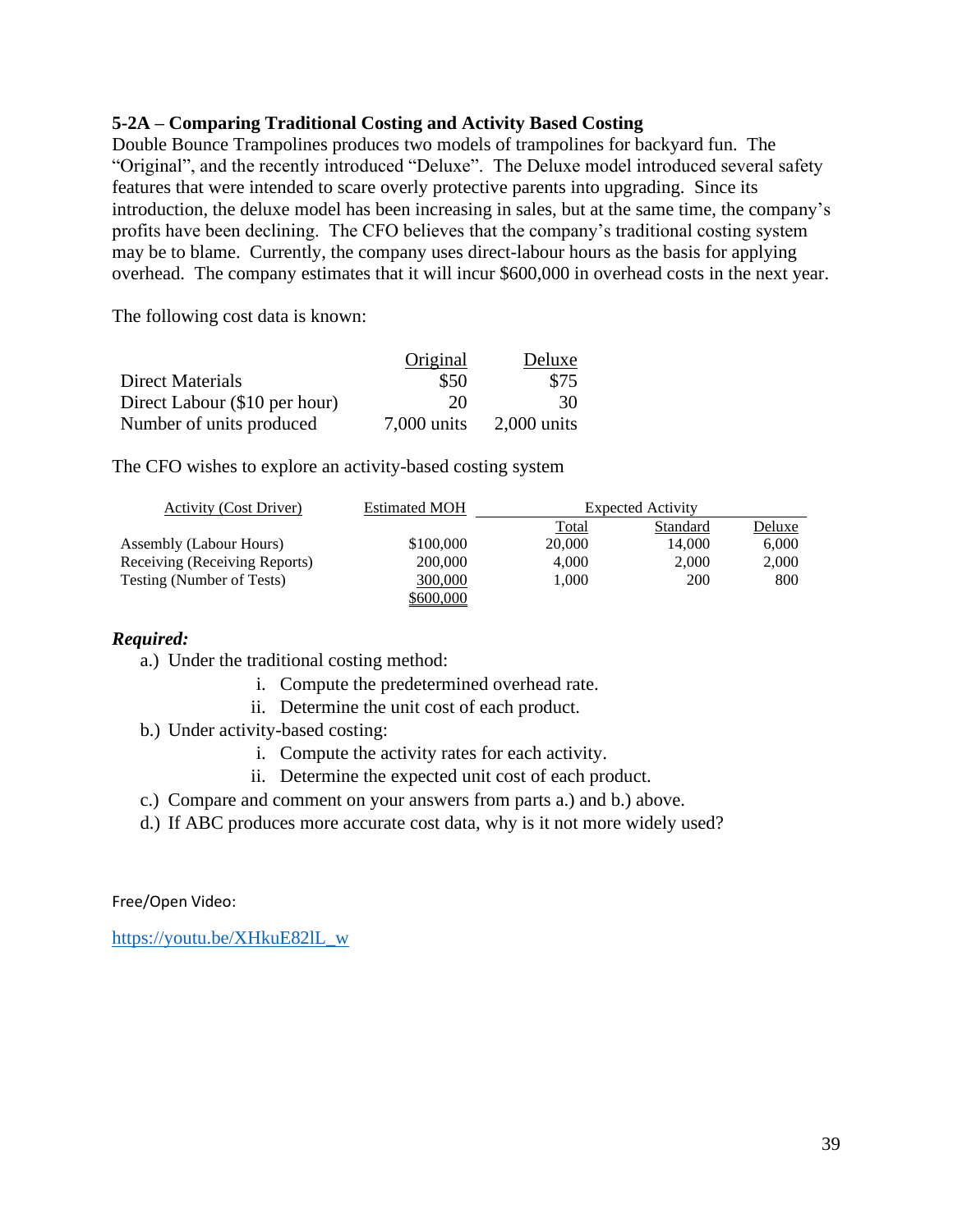#### **5-2B – Comparing Traditional Costing and Activity Based Costing**

You're in Hot Water Inc. manufactures Jacuzzi hot tubs. The company produces two models, the "Basic" and the "Superjet" which promises a jet power setting that "borders on cruel". Since the introduction of the Superjet, the company's profits have been faltering, despite increased sales. The company's senior accountant believes that the costing system may be causing problems. The company uses direct-labour hours as the basis for applying overhead. Overhead is estimated to be \$300,000.

The following cost data is known:

|                               | <b>Basic</b> | Superjet  |
|-------------------------------|--------------|-----------|
| <b>Direct Materials</b>       | \$700        | \$1200    |
| Direct Labour (\$15 per hour) | 60           | 90        |
| Number of units produced      | 600 units    | 100 units |

The CFO wishes to explore an activity-based costing system

| <b>Activity (Cost Driver)</b>      | <b>Estimated MOH</b> | <b>Expected Activity</b> |              |          |  |
|------------------------------------|----------------------|--------------------------|--------------|----------|--|
|                                    |                      | <b>Total</b>             | <b>Basic</b> | Superjet |  |
| Assembly (Labour Hours)            | \$60,000             | 3,000                    | 2,400        | 600      |  |
| Quality control (Inspection Hours) | 75,000               | 800                      | 600          | 200      |  |
| Machining (Machine Hours)          | 25,000               | 40,000                   | 30,000       | 10,000   |  |
| Parts Admin (Number of Parts)      | 140,000              | 500                      | 100          | 400      |  |
|                                    | \$300,000            |                          |              |          |  |

#### *Required:*

- a.) Under the traditional costing method:
	- i. Compute the predetermined overhead rate.
	- ii. Determine the unit cost of each product.
- b.) Under activity-based costing:
	- i. Compute the activity rates for each activity.
	- ii. Determine the expected unit cost of each product.
- c.) Compare and comment on your answers from parts a.) and b.) above.
- d.) If ABC produces more accurate cost data, why is it not more widely used?

Members Video:

[https://youtu.be/t\\_uIPgoAdvw](https://youtu.be/t_uIPgoAdvw)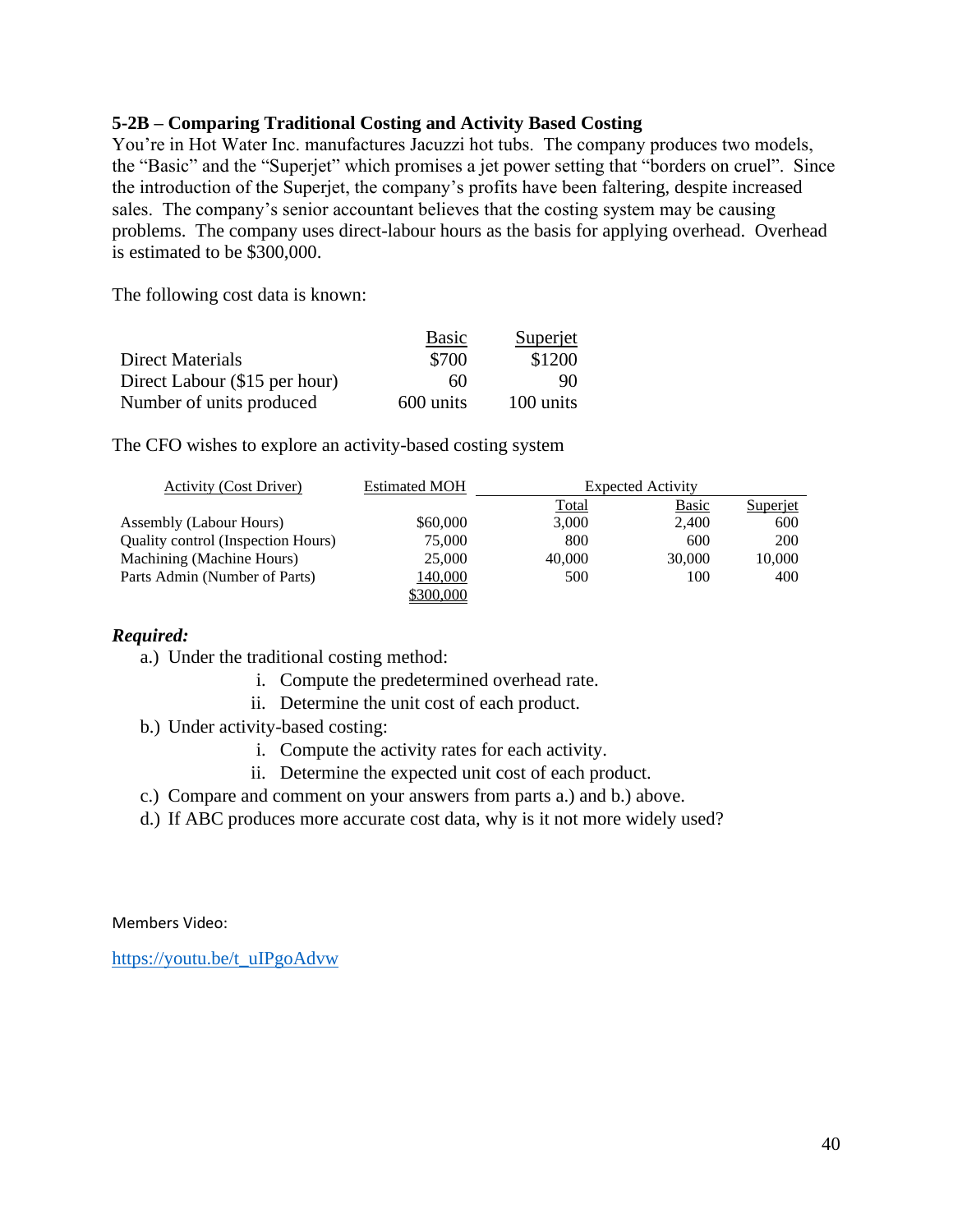# **5-3A – Activity Based Costing and Over/Underapplied Overhead**

Neistat Corporation uses Activity Based Costing to determine product costs for its two lines of electric skateboard – the Turbo and the Plus. At the beginning of the year, the company broke its overhead costs down into the following three activity cost pools:

| <b>Activity (Cost Driver)</b>     | <b>Estimated MOH</b> | <b>Expected Activity</b> |       |       |  |
|-----------------------------------|----------------------|--------------------------|-------|-------|--|
|                                   |                      | <u>Total</u>             | Turbo | Plus  |  |
| Assembly (Machine Hours)          | \$400,000            | 4.000                    | 3.000 | 1,000 |  |
| Product Testing (Number of Tests) | 200,000              | 1,000                    | 600   | 400   |  |
| Parts Admin (Number of Parts)     | 300,000              | 250                      | 100   | 150   |  |
|                                   | 900.000              |                          |       |       |  |

During the year, the following actual costs and activities occurred:

| <b>Activity (Cost Driver)</b>     | <b>Actual MOH</b> | <b>Actual Activity</b> |              |             |  |
|-----------------------------------|-------------------|------------------------|--------------|-------------|--|
|                                   |                   | Total                  | <u>Turbo</u> | <b>Plus</b> |  |
| Assembly (Machine Hours)          | \$450,000         | 4.600                  | 3.700        | 900         |  |
| Product Testing (Number of Tests) | 180,000           | 1.250                  | 1000         | 250         |  |
| Parts Admin (Number of Parts)     | 330,000           | 225                    | 120          | 105         |  |
|                                   | \$950,000         |                        |              |             |  |

#### *Required:*

- a.) Compute the activity rate of each of the cost pools.
- b.) Given the actual activity levels, how much overhead would be applied to each product line and how much overhead would be applied in total?
- c.) How does the applied MOH compare to the actual MOH, by how much is overhead overapplied, or underapplied?
- d.) Record the following:
	- i. The journal entry for ACTUAL MOH (Credit Accounts Payable)
	- ii. The journal entry for APPLYING MOH based on your calculations in b.)
	- iii. The adjustment to overapplied or underapplied MOH through Cost of Goods Sold

Members Video:

<https://youtu.be/BF7QXmHeUms>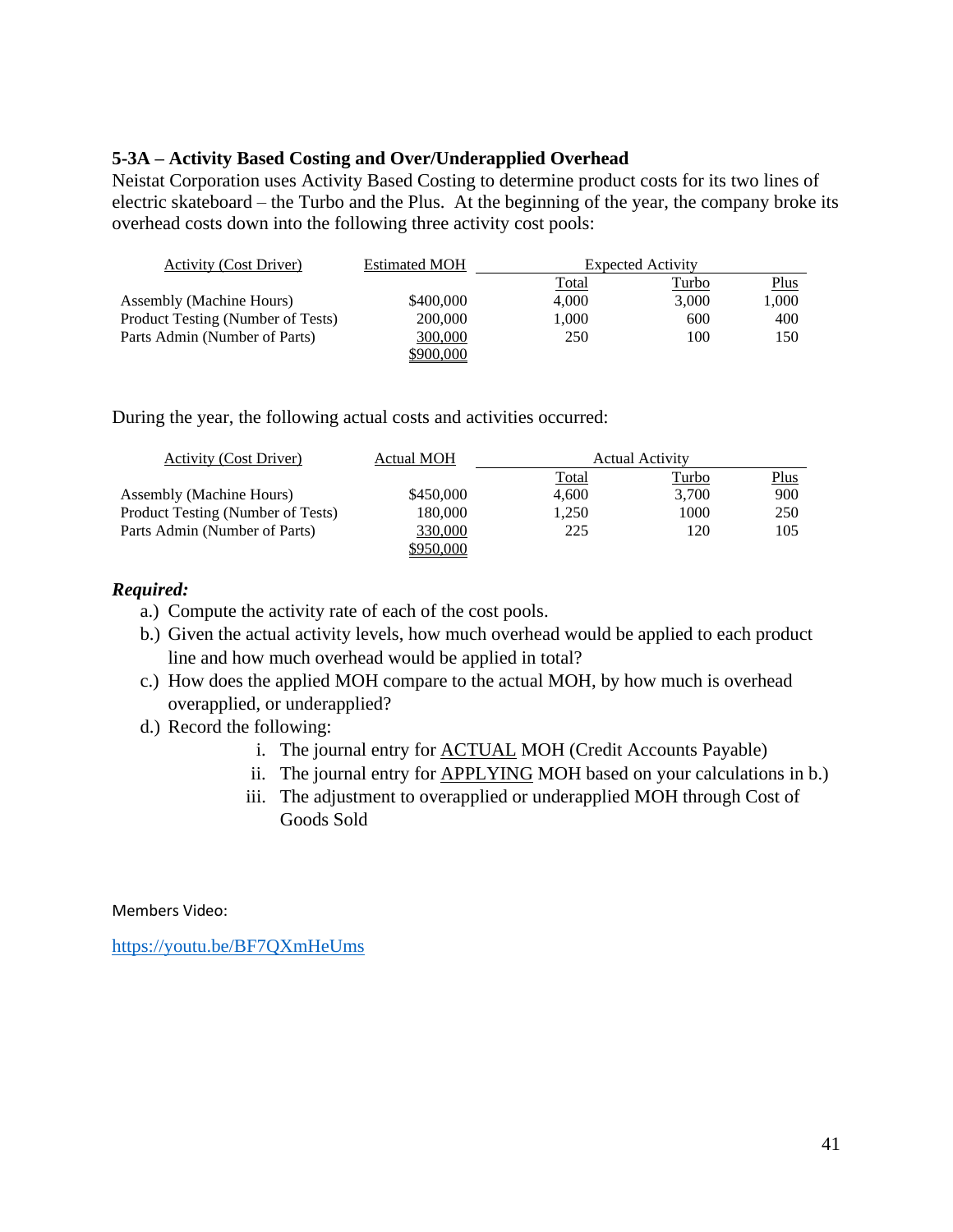#### **5-3B – Activity Based Costing and Over/Underapplied Overhead**

Jesse Corporation uses Activity Based Costing to determine product costs for its two lines of surfboards – the Long and the Skim. At the beginning of the year, the company broke its overhead costs down into the following three activity cost pools:

| <b>Activity (Cost Driver)</b>   | <b>Estimated MOH</b> | <b>Expected Activity</b> |       |             |  |
|---------------------------------|----------------------|--------------------------|-------|-------------|--|
|                                 |                      | Total                    | Long  | <b>Skim</b> |  |
| Engineering (Engineering Hours) | \$100,000            | 500                      | 200   | 300         |  |
| Assembly (Assembly Hours)       | 150,000              | 7.500                    | 5.000 | 2,500       |  |
| Maintenance (Maintenance Hours) | 80,000               | 1.000                    | 700   | 300         |  |
|                                 | ,330,000             |                          |       |             |  |

During the year, the following actual costs and activities occurred:

| <b>Activity (Cost Driver)</b>   | Actual MOH | <b>Actual Activity</b> |       |             |
|---------------------------------|------------|------------------------|-------|-------------|
|                                 |            | <b>Total</b>           | Long  | <u>Skim</u> |
| Engineering (Engineering Hours) | \$75,000   | 300                    | 125   | 175         |
| Assembly (Assembly Hours)       | 125.000    | 7.000                  | 4.800 | 2,200       |
| Maintenance (Maintenance Hours) | 50,000     | 600                    | 400   | 200         |
|                                 | \$250,000  |                        |       |             |

#### *Required:*

- a.) Compute the activity rate of each of the cost pools.
- b.) Given the actual activity levels, how much overhead would be applied to each product line and how much overhead would be applied in total?
- c.) How does the applied MOH compare to the actual MOH, by how much is overhead overapplied, or underapplied?
- d.) Record the following:
	- i. The journal entry for ACTUAL MOH (Credit Accounts Payable)
	- ii. The journal entry for APPLYING MOH based on your calculations in b.)
	- iii. The adjustment to overapplied or underapplied MOH through Cost of Goods Sold

Members Video:

[https://youtu.be/1dg9fgTZ6\\_Y](https://youtu.be/1dg9fgTZ6_Y)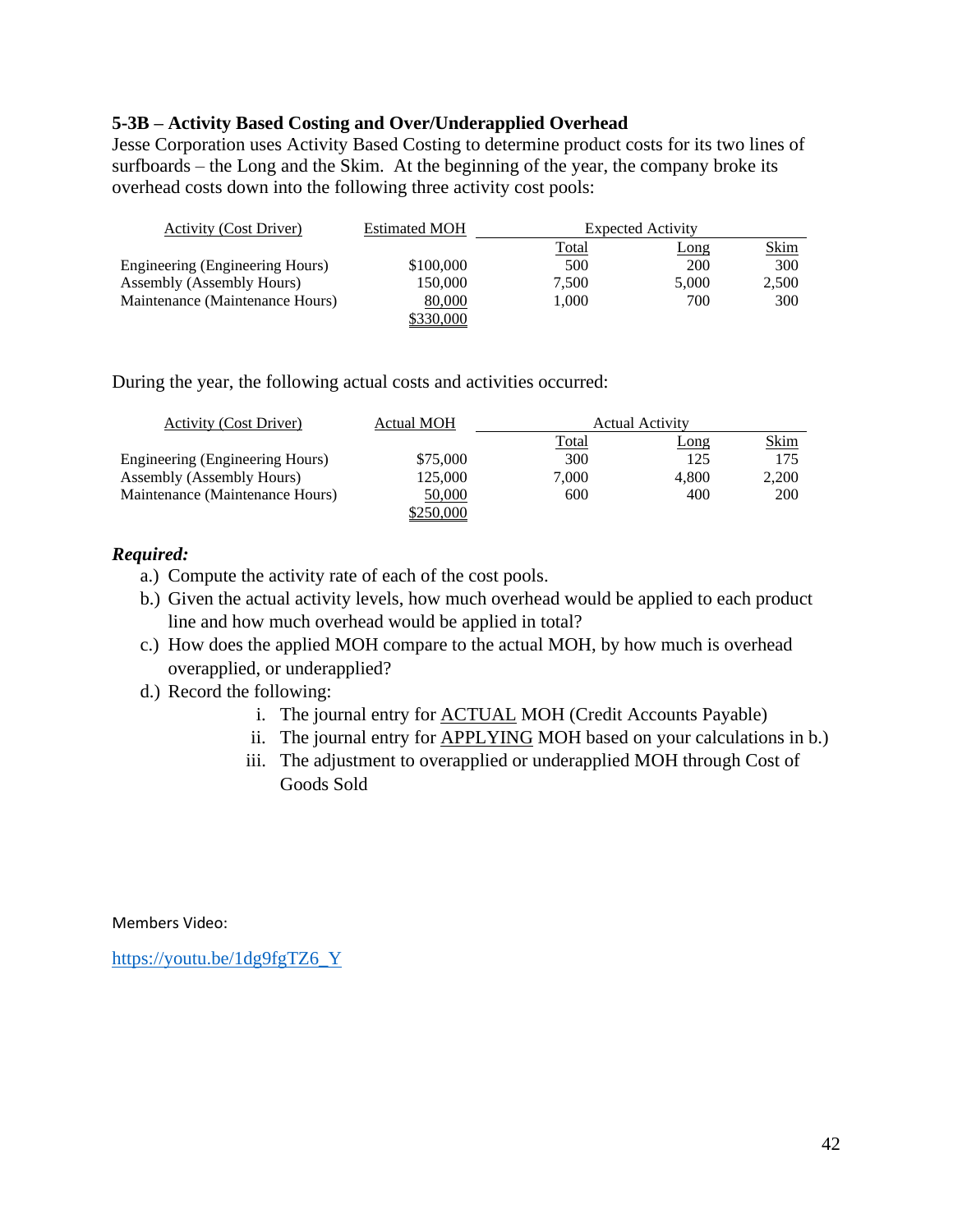# Module 6: Cost Behaviour

#### **Module Intro Video:**

<https://youtu.be/Axeecq5TByU>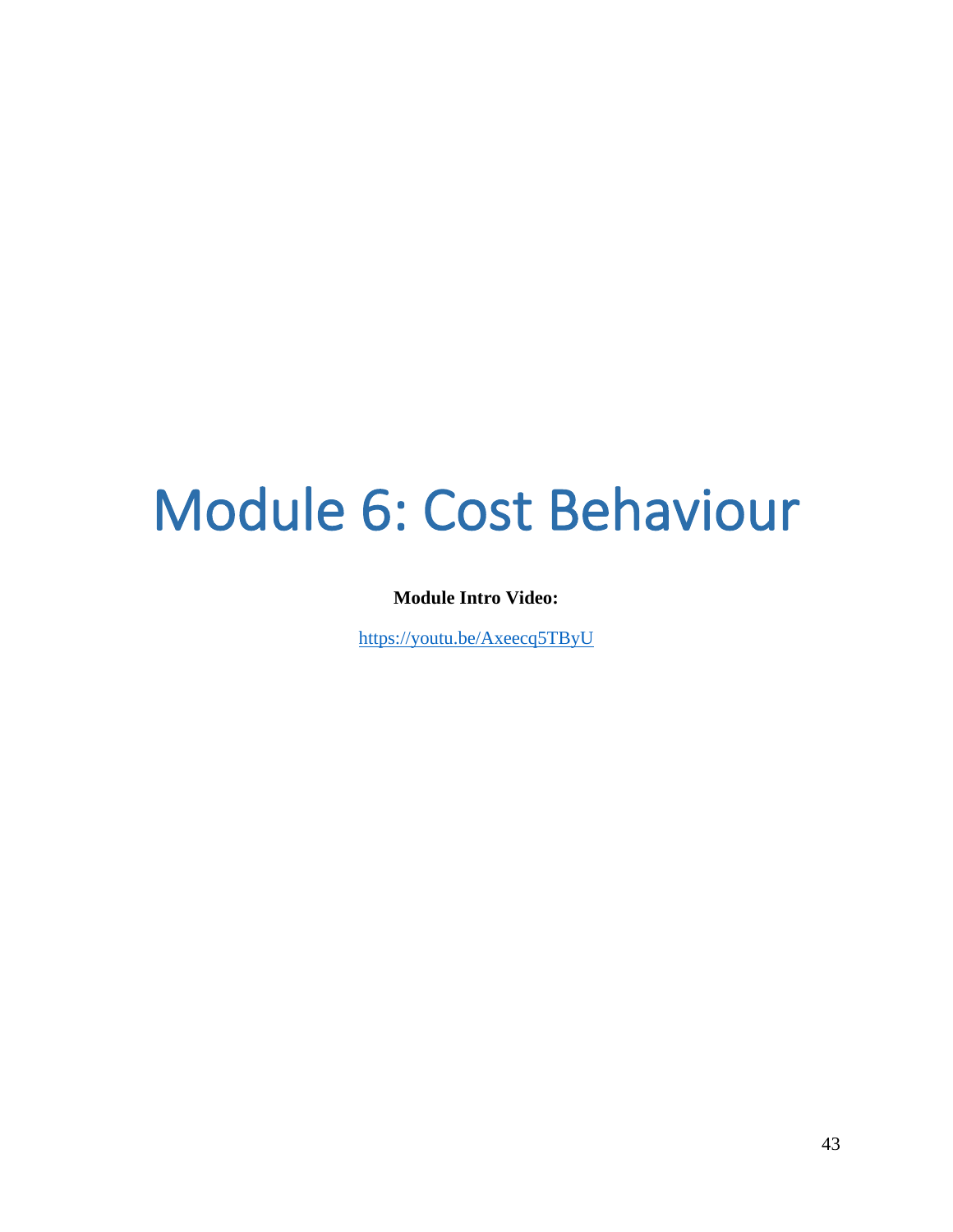# **6-1A – Graphing Cost Behaviour**

For each of the following costs, prepare a ROUGH graph that illustrates the cost behaviour. The y-axis will be the cost and the x-axis will be the activity level.

- a.) Cost of a cell phone plan. The plan charges a flat rate of \$20 per month for unlimited calling and text messaging  $+$  \$0.10/Megabyte. (The activity is data usage)
- b.) Cost of plastic used in manufacturing small garbage bins. Each bin takes 600 grams of plastic. (The activity is the number of bins manufactured.)
- c.) Cost of rent on an automotive parts manufacturing factory. (The activity is the number of good parts produced.
- d.) Cost of professors' salaries to teach introductory accounting. Cost is \$5,000 per class section. Sections have a maximum size of 50 students. The university typically has between 120 and 220 students enrolled in the course. (The activity is the number of students).
- e.) Wages cost for staff at a construction site. Employees are paid \$15/hour, but must be paid for a minimum of two hours and in two-hour increments. (The activity is hours worked).
- f.) Cost of private jet rental. The cost is \$500 per hour for the first 4 hours and \$300 per hour thereafter. (The activity is rental-hours).
- g.) The cost of a rental car. The cost is a flat rate of \$50 per day for the first 50 kilometers, then \$0.50 per kilometer driven. (The activity is the number of kilometers driven.)

Members Video:

<https://youtu.be/XFL7kSEWItA>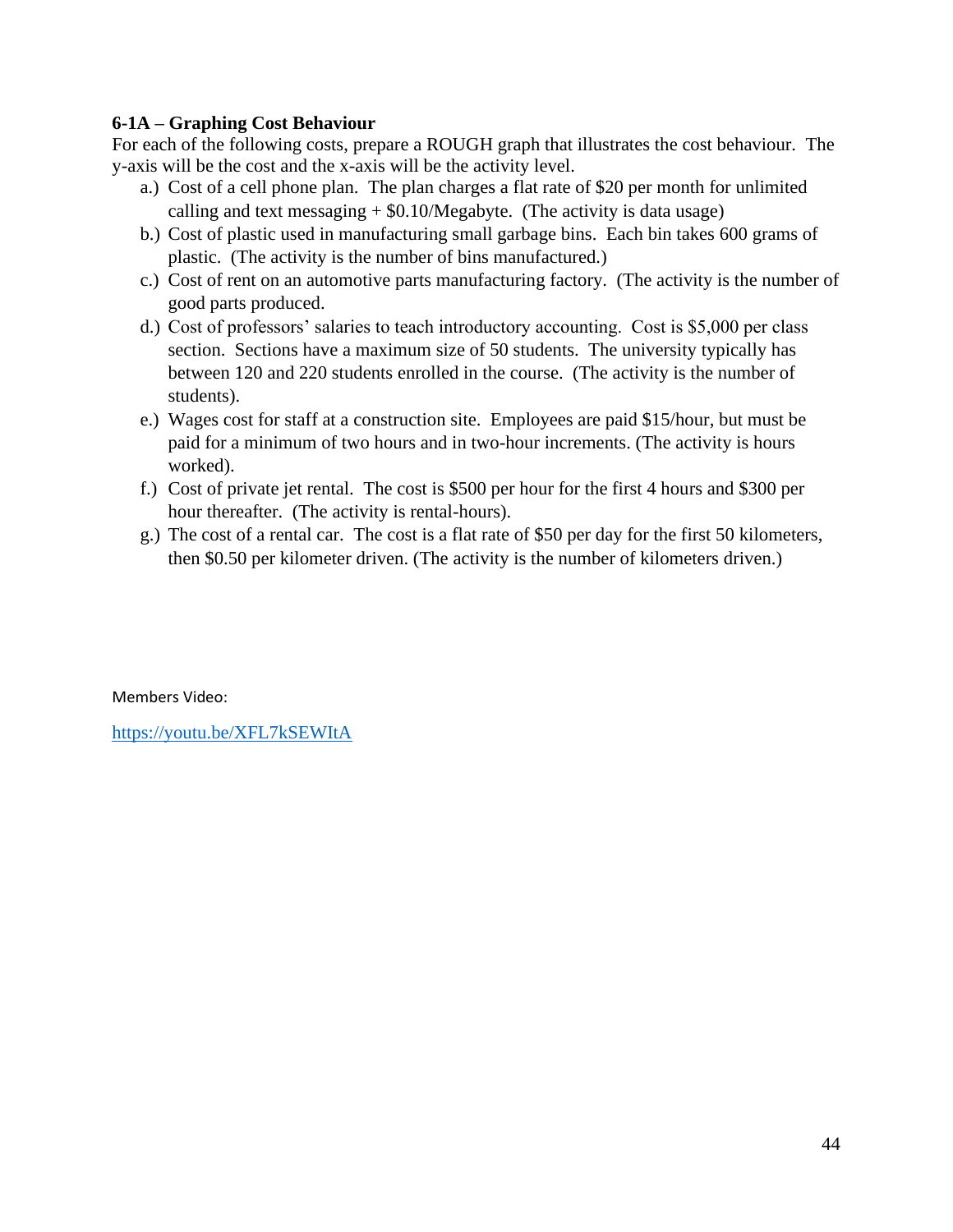# **6-1B – Graphing Cost Behaviour**

For each of the following costs, prepare a ROUGH graph that illustrates the cost behaviour. The y-axis will be the cost and the x-axis will be the activity level.

- a.) The cost of ski season's pass. The pass costs \$750 and is usable for the full ski season. (Activity is number of ski trips.)
- b.) Electricity cost. The cost is \$10 per month plus \$0.10 per kWh for the first 1,000 kWh and \$0.15 per kWh thereafter. (Activity is the number of kWh.  $-kWh = kilowatt hours$ )
- c.) Cost of beverage syrup for a restaurant. The cost is \$0.25/liter for the first 100 liters of an order, \$0.20 per liter for the next 100 liters of an order, and \$0.18/liter thereafter. (Activity is the number of liters ordered.)
- d.) Cost of mufflers in the manufacture of cars. Each car requires one muffler. (Activity is the number of cars produced).
- e.) Cost of a "Vacation Club" membership where customers pay \$5,000 per year to become members, then pay a \$75 fee per night of use. (Activity is the number of days used).
- f.) Customer support staff costs. For each 10,000 customers, one full time customer support employee is required. Assume employees are paid a fixed salary. (Activity is the number of customers.)
- g.) Staffing costs at a pipe manufacturer. Each employee can make 10 pipes per day and is paid a salary of \$80 per day. (Activity level is the number of pipes ordered per day.)

Members Video:

<https://youtu.be/NLptObxP2WE>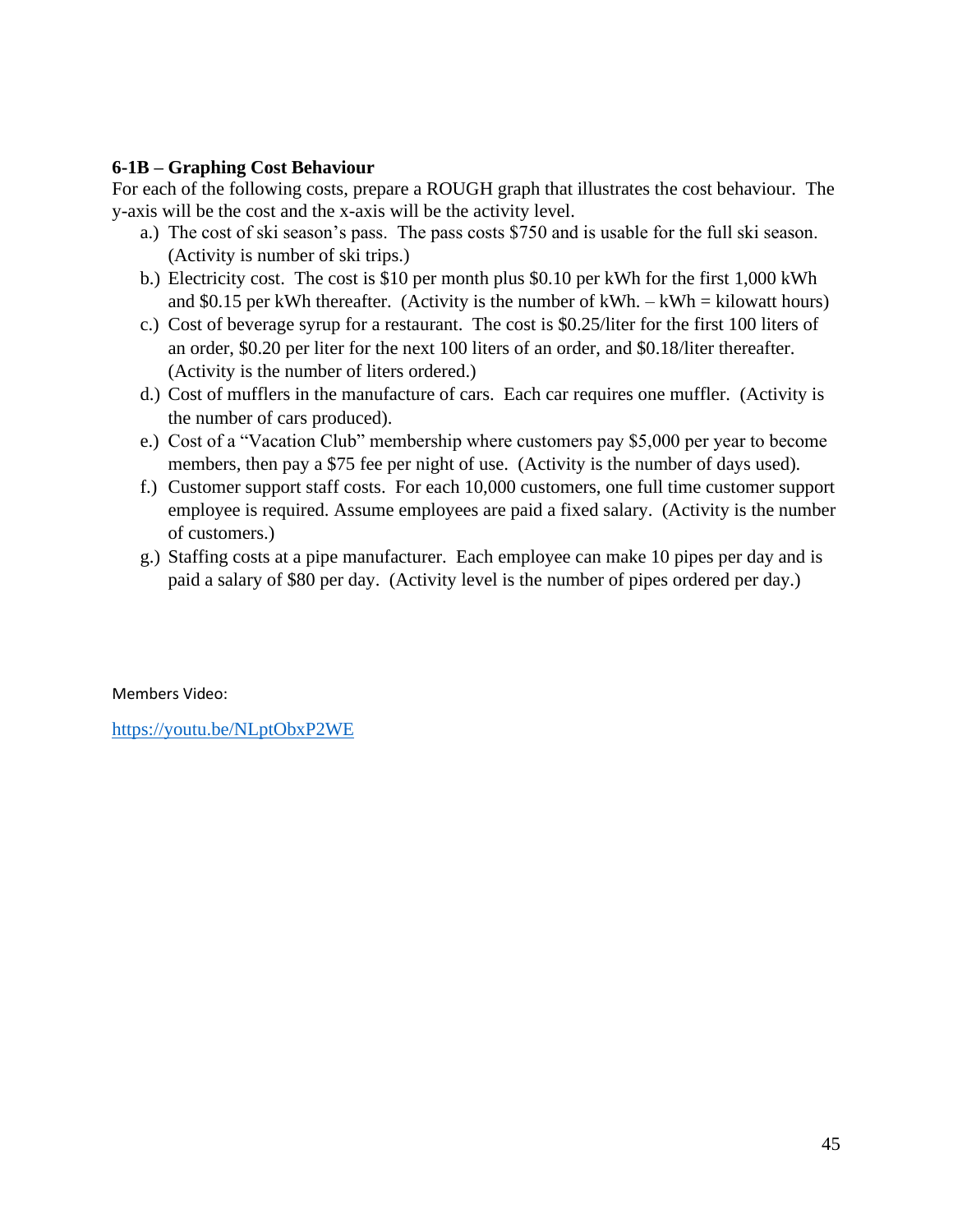## **6-2A – High-Low Method, Scattergraph, Least-squares Regression**

Danny Office Supplies shows the following data related to shipping costs for the first six months of the year:

| <b>Number of</b><br><b>Packages</b><br><b>Shipped</b> |     | <b>Shipping</b><br>Cost |
|-------------------------------------------------------|-----|-------------------------|
| January                                               | 100 | \$1,200                 |
| February                                              | 120 | 1,300                   |
| March                                                 | 125 | 1,350                   |
| April                                                 | 130 | 1,500                   |
| May                                                   | 110 | 1,400                   |
| June                                                  | 90  | 1,100                   |

#### *Required:*

- a.) Using the high-low method, estimate the cost formula (write it in y=mx+b format).
	- i. Using your answer from part a.) above, assuming in July the company expects to ship 150 packages, what will be the company's estimated shipping cost.
- b.) Using the scattergraph method, estimate the cost formula.
- c.) Using the least squares regression method, estimate the cost formula.
- d.) Are there any factors other than the number of packages shipped that may contribute to a variation in shipping cost?

Free/Open Video:

Part 1: <https://youtu.be/lB17YJonSd8> Part 2: <https://youtu.be/q8y7uVbJAfc> Part 3: <https://youtu.be/MEPU3EAjsGk>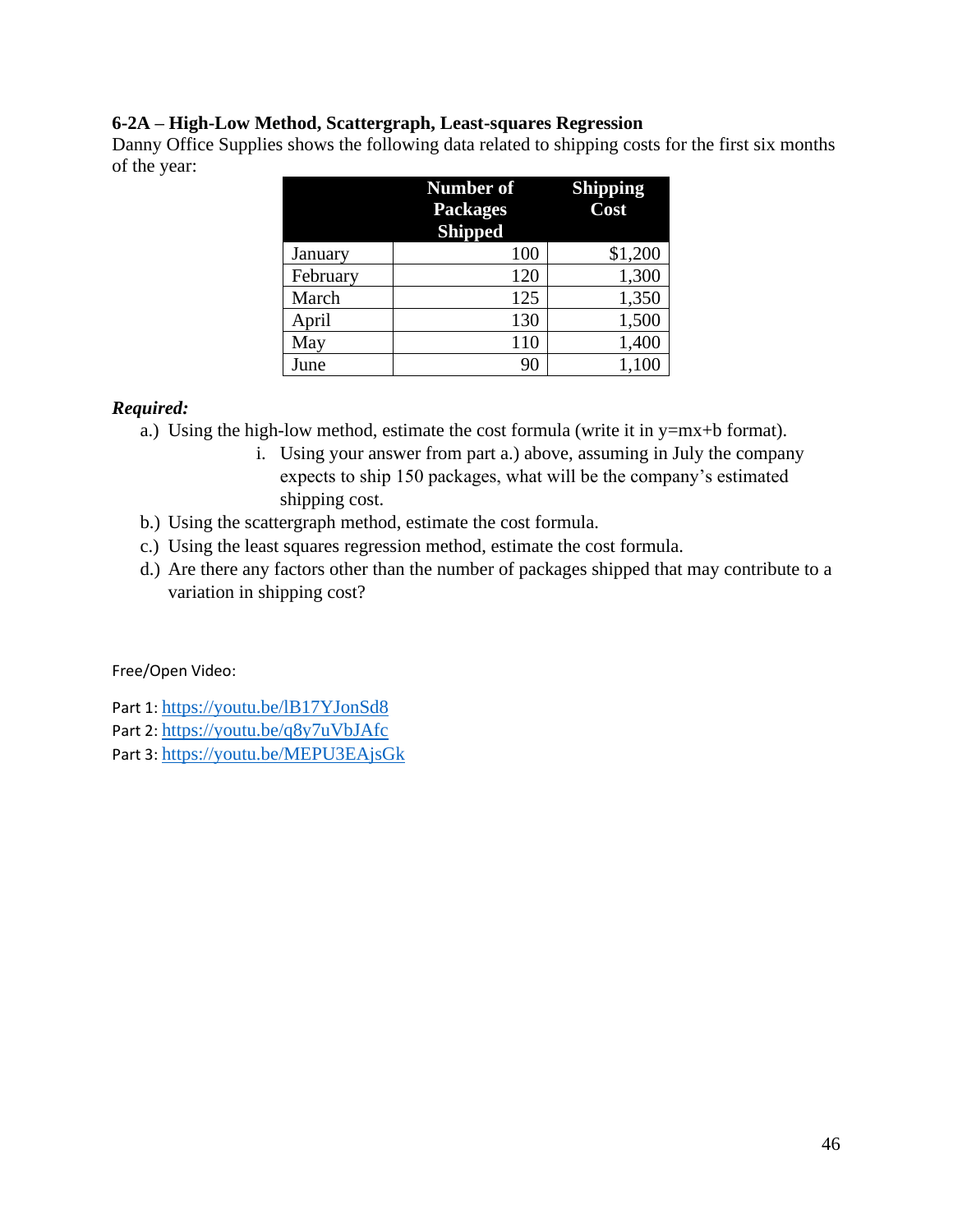#### **6-2B – High-Low Method, Scattergraph, Least-squares Regression**

Pane of Glass Inc. produces custom glasswork for high-end homes and buildings. The following cost data relate to the company's labour costs.

|           | <b>Units Produced</b> Labour Cost |          |
|-----------|-----------------------------------|----------|
| July      | 400                               | \$15,000 |
| August    | 300                               | 13,000   |
| September | 320                               | 13,200   |
| October   | 350                               | 13,800   |
| November  | 420                               | 16,000   |
| December  | 410                               | 14,800   |

#### *Required:*

- a.) Using the high-low method, estimate the cost formula (write it in y=mx+b format).
	- i. Using your answer from part a.) above, assuming in the following month the company expects to make 250 units, what will be the company's estimated labour cost.
- b.) Using the scattergraph method, estimate the cost formula.
- c.) Using the least squares regression method, estimate the cost formula.
- d.) Are there any factors other than the number of units produced that may contribute to a variation in labour cost?

Members Video:

<https://youtu.be/S1j38cZ8pcg>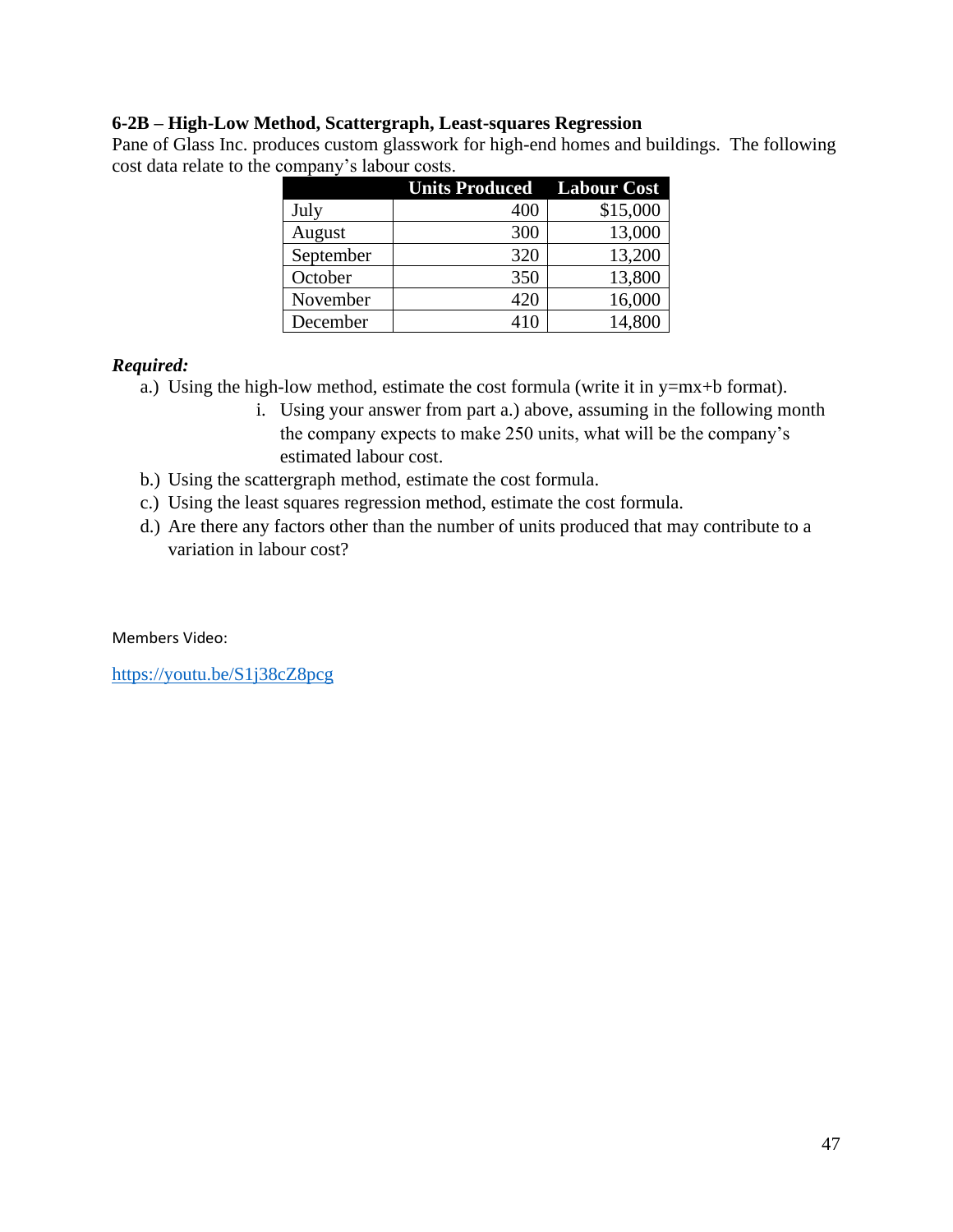# **6-3A – High-Low Method, Scattergraph, Least-squares Regression**

Bill's Burger Restaurant has noticed a strong correlation between the number of customers served and the monthly maintenance costs:

|          |                  | <b>Number of Maintenance</b> |
|----------|------------------|------------------------------|
|          | <b>Customers</b> | Cost                         |
| January  | 1,300            | \$4,000                      |
| February | 1,400            | 4,100                        |
| March    | 1,600            | 4,400                        |
| April    | 1,650            | 5,000                        |
| May      | 1,500            | 4,250                        |
| June     | 1,700            | 4.800                        |

#### *Required:*

- a.) Using the high-low method, estimate the cost formula (write it in y=mx+b format).
	- i. Using your answer from part a.) above, assuming in July the company expects to have 2,000 customers, what will be the company's estimated maintenance cost.
- b.) Using the scattergraph method, estimate the cost formula.
- c.) Using the least squares regression method, estimate the cost formula.
- d.) Are there any factors other than the number of customers that may contribute to a variation in maintenance cost?

Members Video:

[https://youtu.be/bmgFE\\_ud3J0](https://youtu.be/bmgFE_ud3J0)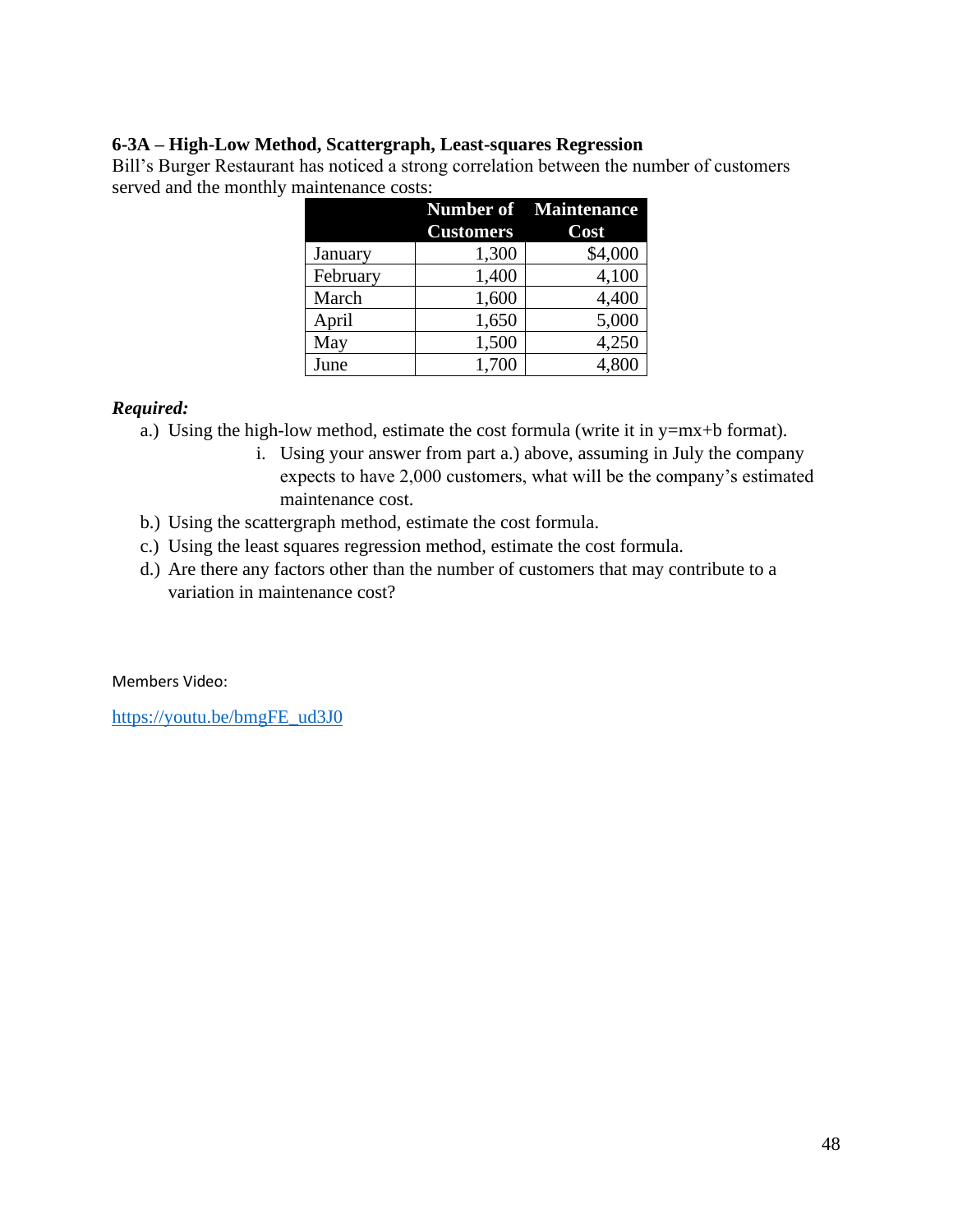#### **6-3B – High-Low Method, Scattergraph, Least-squares Regression**

Charming Clothiers manufactures neckties and bow ties. The company has the following cost data:

| <b>Units Produced</b> |     | <b>Utilties Cost</b> |
|-----------------------|-----|----------------------|
| July                  | 200 | \$800                |
| August                | 220 | 810                  |
| September             | 250 | 880                  |
| October               | 350 | 950                  |
| November              | 300 | 900                  |
| December              | 150 |                      |

# *Required:*

- a.) Using the high-low method, estimate the cost formula (write it in y=mx+b format).
	- i. Using your answer from part a.) above, assuming in the following month the company expects to make 100 units, what will be the company's estimated utilities cost.
- b.) Using the scattergraph method, estimate the cost formula.
- c.) Using the least squares regression method, estimate the cost formula.
- d.) Are there any factors other than the number of units produced that may contribute to a variation in utilities cost?

Members Video:

<https://youtu.be/54oB1Kq4eWc>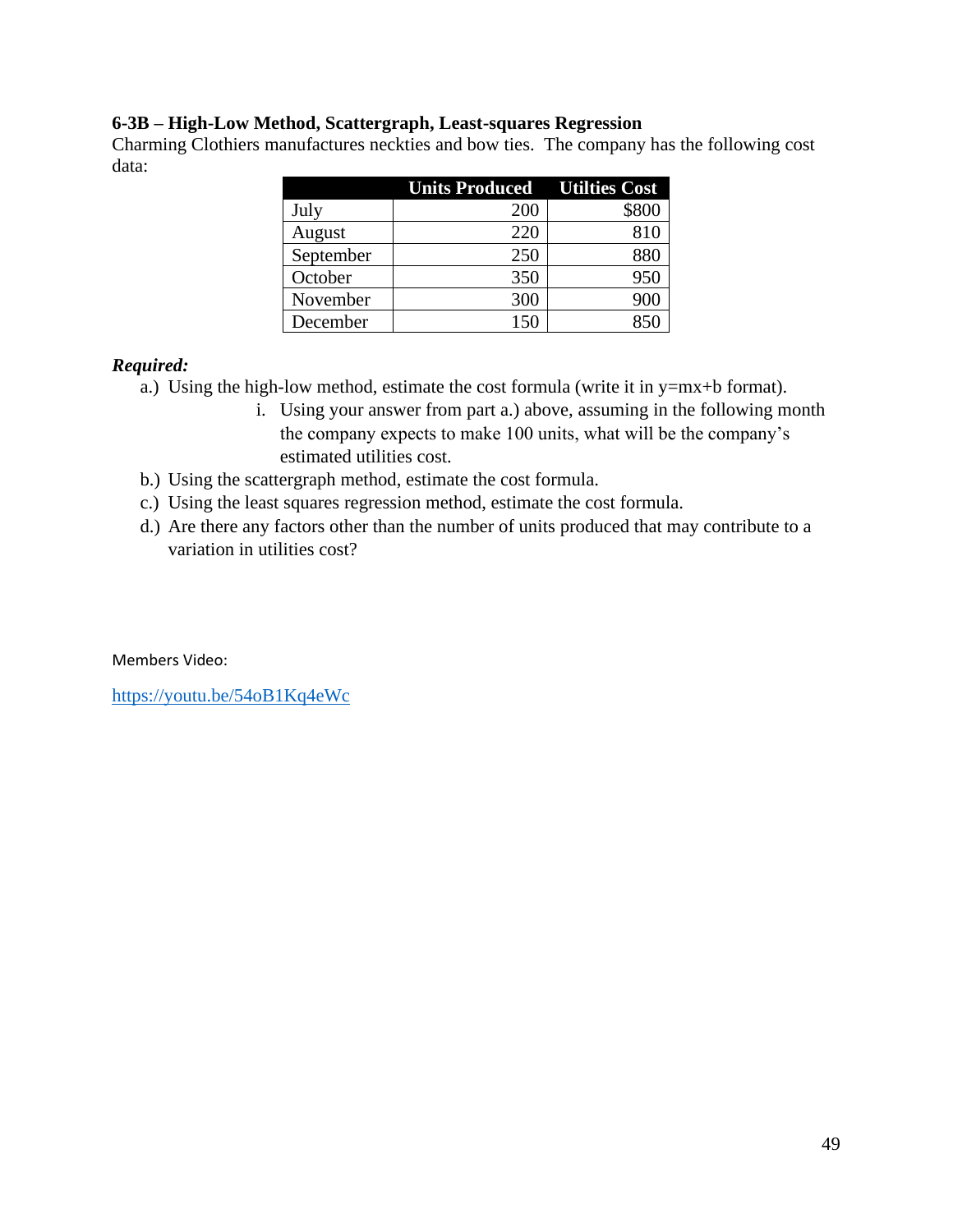# Module 7: Cost-Volume-Profit Analysis

# **Module Intro Video:**

<https://youtu.be/tuKLU6aQnJg>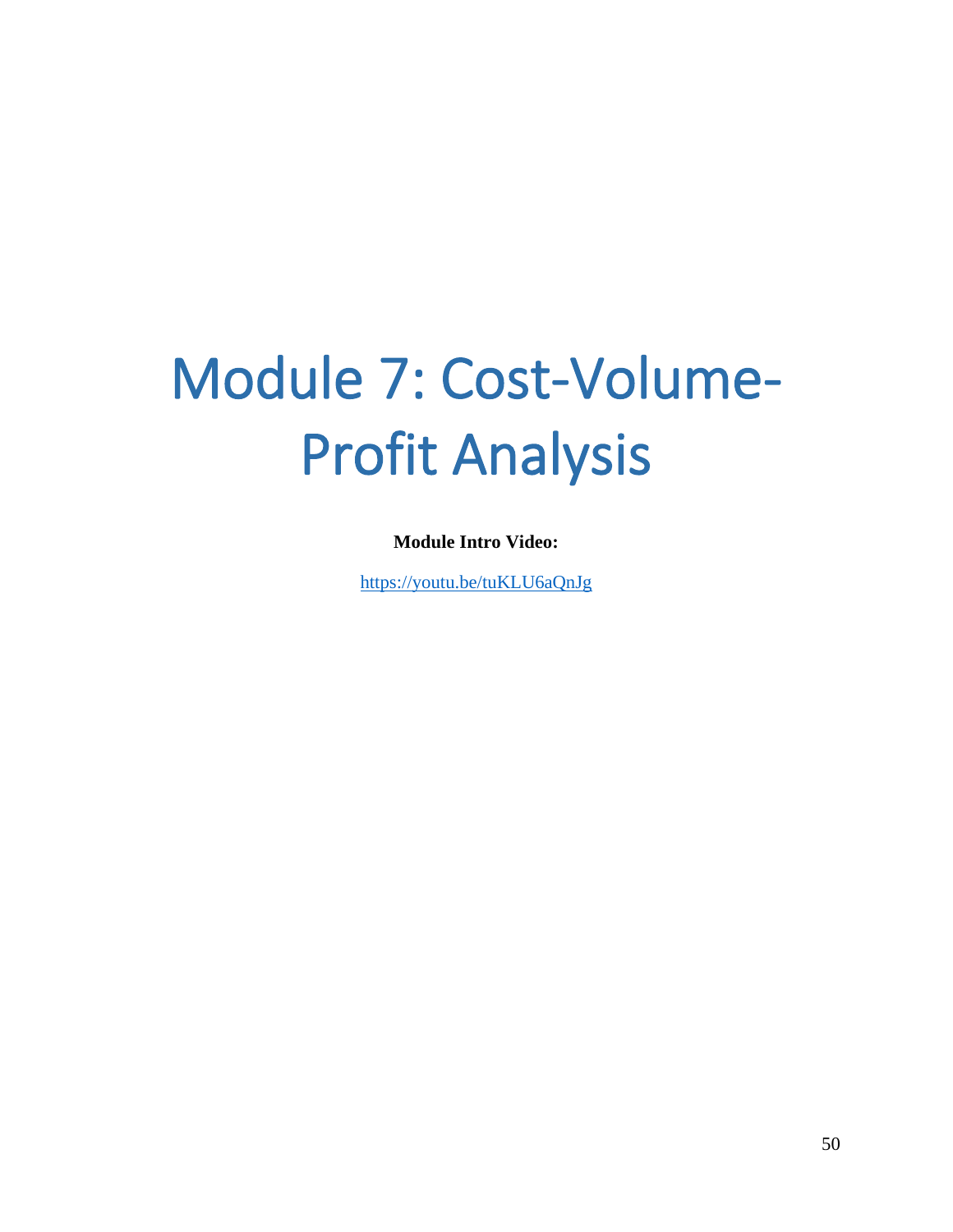#### **Cost Volume Profit Formulas**

**1. Sales – Variable Expenses = Contribution Margin 1a. Selling Price per Unit – Variable Expenses per Unit = CM per Unit**

**2. Breakeven point in Units = Fixed Expenses CM/unit**

**3. Breakeven point in Dollars = B/E Units x Selling Price per Unit**

**4. Breakeven point in Dollars = Fixed Expenses CM Ratio**

**5. Contribution Margin Ratio = CM Sales** 

**6. Sales – Variable expenses – Fixed Expenses = Operating Profit (income) 6a. S – VE = CM; CM – Fixed = Operating Profit (Income)**

**7. Target Sales in Units = Fixed Expenses + Target Operating Profit CM/unit**

**8. Target Sales in Dollars = Fixed Expenses + Target Operating Profit CM ratio**

**9. Operating Leverage = CM Net income** 

**10. Safety Margin = Budgeted Sales – Breakeven Sales**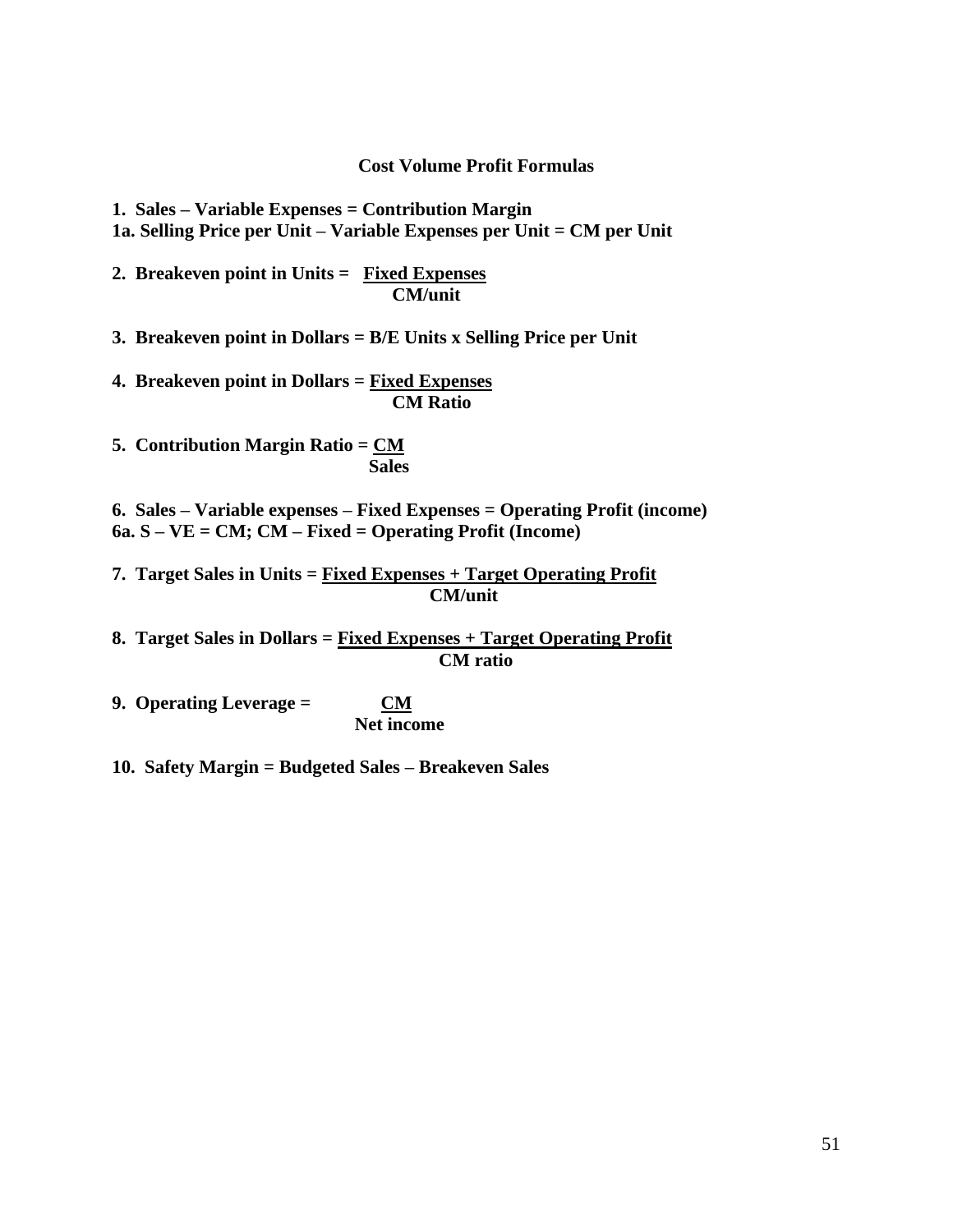# **7-1A – CVP Analysis, Margin of Safety, Degree of Operating Leverage**

Charming Clothiers manufactures neckties and bow ties. The company has the following information:

The company's sales price is \$30 per unit. The variable costs of producing bowties is \$18 per unit. The company expects to have fixed costs of \$60,000 next year. The company expects to sell 8,000 bowties next year. Assume no taxes.

- a.) Calculate the breakeven point in units.
- b.) Calculate the breakeven point in dollars.
- c.) How many units must the company sell to reach a target profit of \$50,000?
- d.) Prepare a budgeted contribution format income statement.
- e.) Compute the margin of safety in both dollar and percentage terms.
- f.) Compute the degree of operating leverage.
- g.) If sales increase by 20% in the following year, how much would net income increase (use the degree of operating leverage to compute your answer).

Free/Open Video:

Part 1:<https://youtu.be/gjj8LnrnyCo>

Part 2: [https://youtu.be/wkzZpKbZ\\_nk](https://youtu.be/wkzZpKbZ_nk)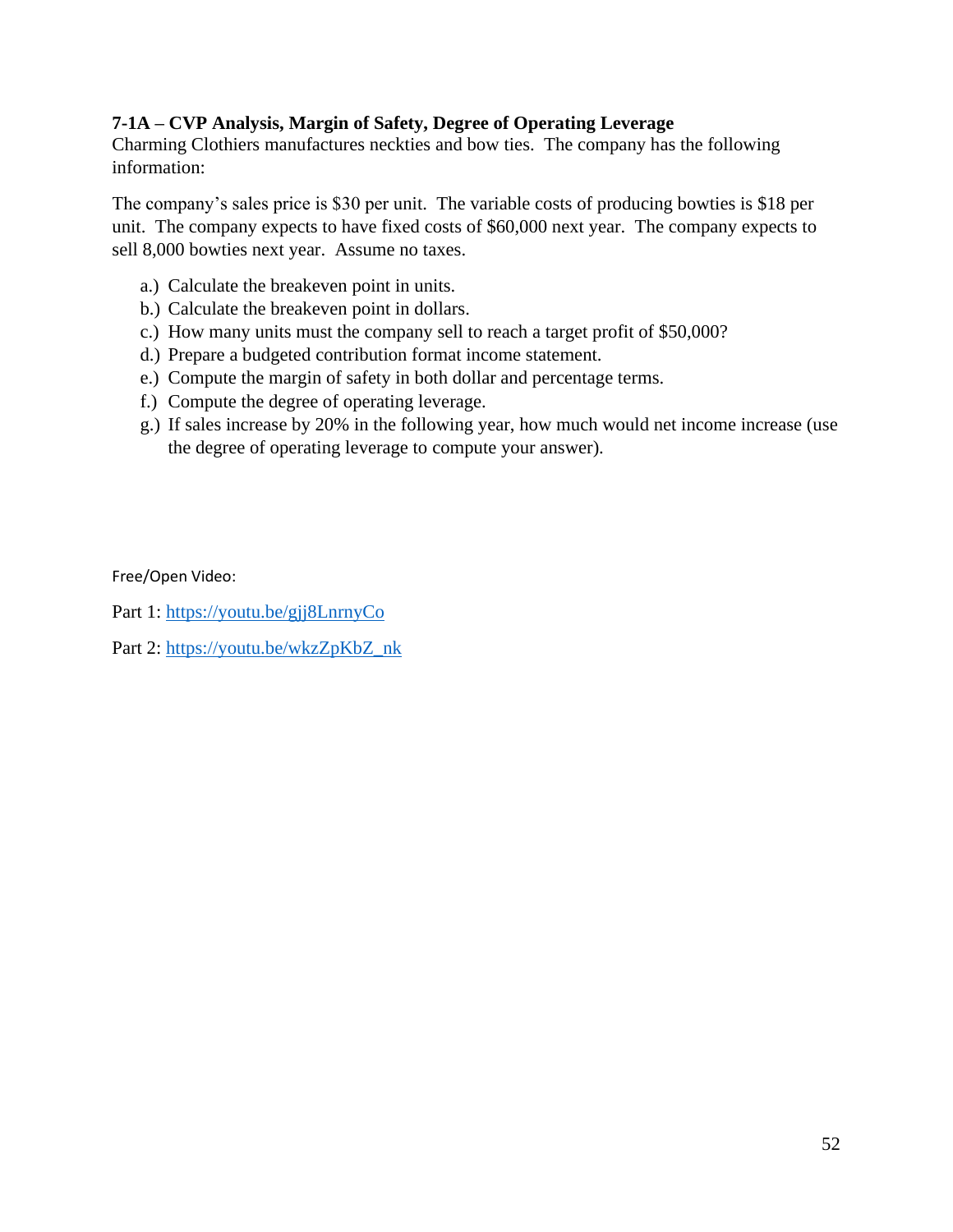# **7-1B – CVP Analysis, Margin of Safety, Degree of Operating Leverage**

Flora's Flats produces comfortable and portable women's shoes designed to be worn as a second pair of shoes after a formal event. The company has the following financial information:

The company's sales price is \$20 per unit. The variable costs of producing flats is \$6 per unit. The company expects to have fixed costs of \$10,000 next year. The company expects to sell 1,000 pairs of flats next year. Assume no taxes.

- a.) Calculate the breakeven point in units.
- b.) Calculate the breakeven point in dollars.
- c.) How many units must the company sell to reach a target profit of \$25,000?
- d.) Prepare a budgeted contribution format income statement.
- e.) Compute the margin of safety in both dollar and percentage terms.
- f.) Compute the degree of operating leverage.
- g.) If sales increase by 20% in the following year, how much would net income increase (use the degree of operating leverage to compute your answer).

Members Video:

<https://youtu.be/V0oZJOsUZhI>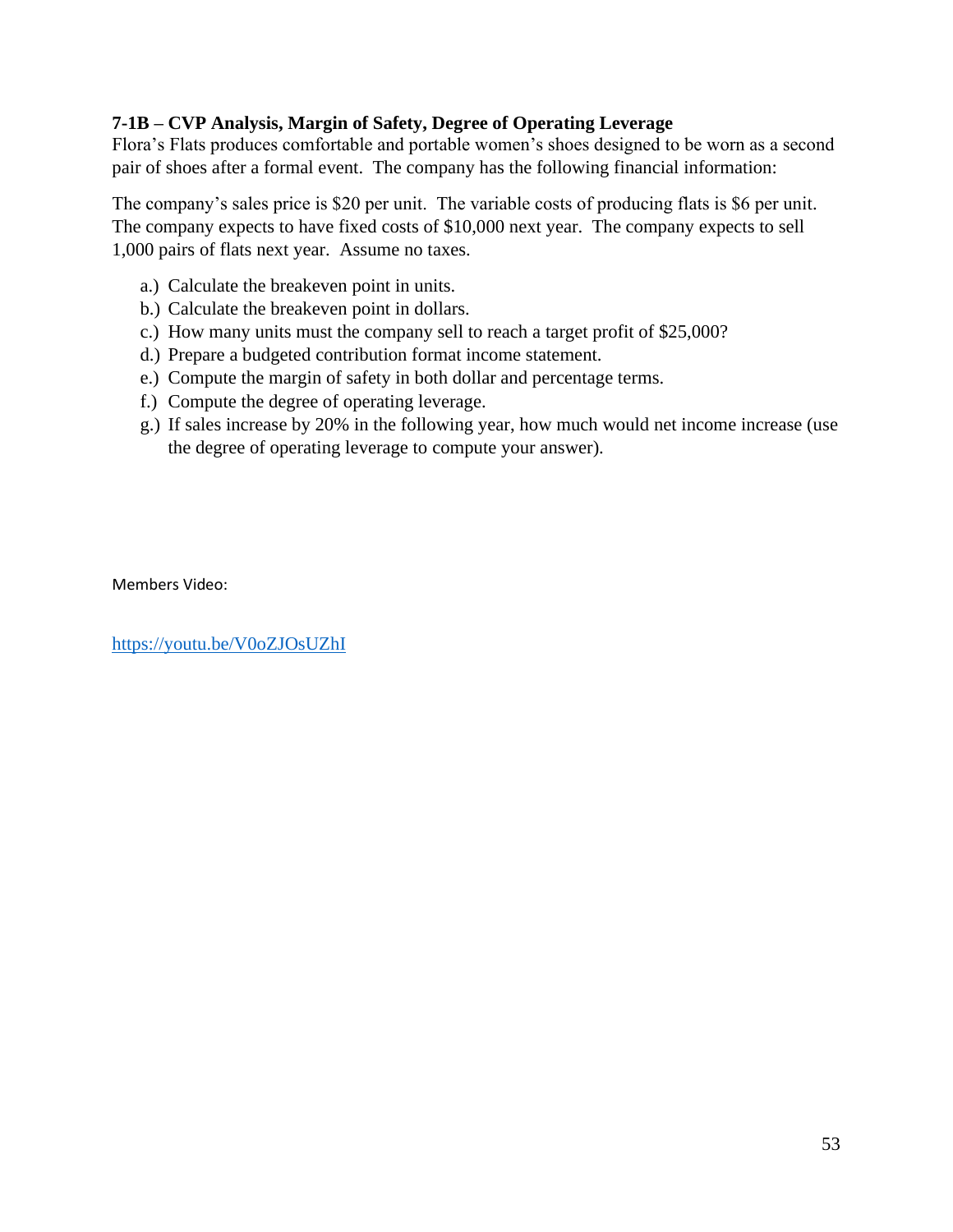# **7-2A – CVP Analysis, "What if?" Analysis**

Hewins Inc's projected contribution-format income statement for the upcoming year is shown below:

| Sales $(10,000 \text{ units})$ | \$2,000,000 |
|--------------------------------|-------------|
| Variable expenses              | 1,400,000   |
| Contribution margin            | 600,000     |
| Fixed expenses                 | 500,000     |
| Net operating income           | \$100,000   |

# *Required:*

- a.) Compute the breakeven point in units.
- b.) Compute the breakeven point in dollars.
- c.) If the company wishes to earn a target profit of \$300,000, how many units must be sold?
- d.) Compute the company's margin of safety. State your answer in both dollar and percentage terms.
- e.) The company's manager thinks that increasing advertising by \$150,000 will increase sales by \$250,000. If he is correct, what will be the net dollar advantage or disadvantage of making this change?
- f.) Refer to the original data, the company's manager believes that using a slightly cheaper direct material will decrease variable expenses (per unit) by 10% will reduce units sold by 5%. If he is correct, what will be the net dollar advantage or disadvantage of making this change?
- g.) Refer to the original data, the company's direct labour workforce received a raise that will increase variable expenses by \$10 per unit. The manager wishes to maintain the exact same contribution margin ratio as the original data. What sales price will need to be charged to maintain the same contribution margin ratio?

Members Video:

<https://youtu.be/t-7VLoTS0-I>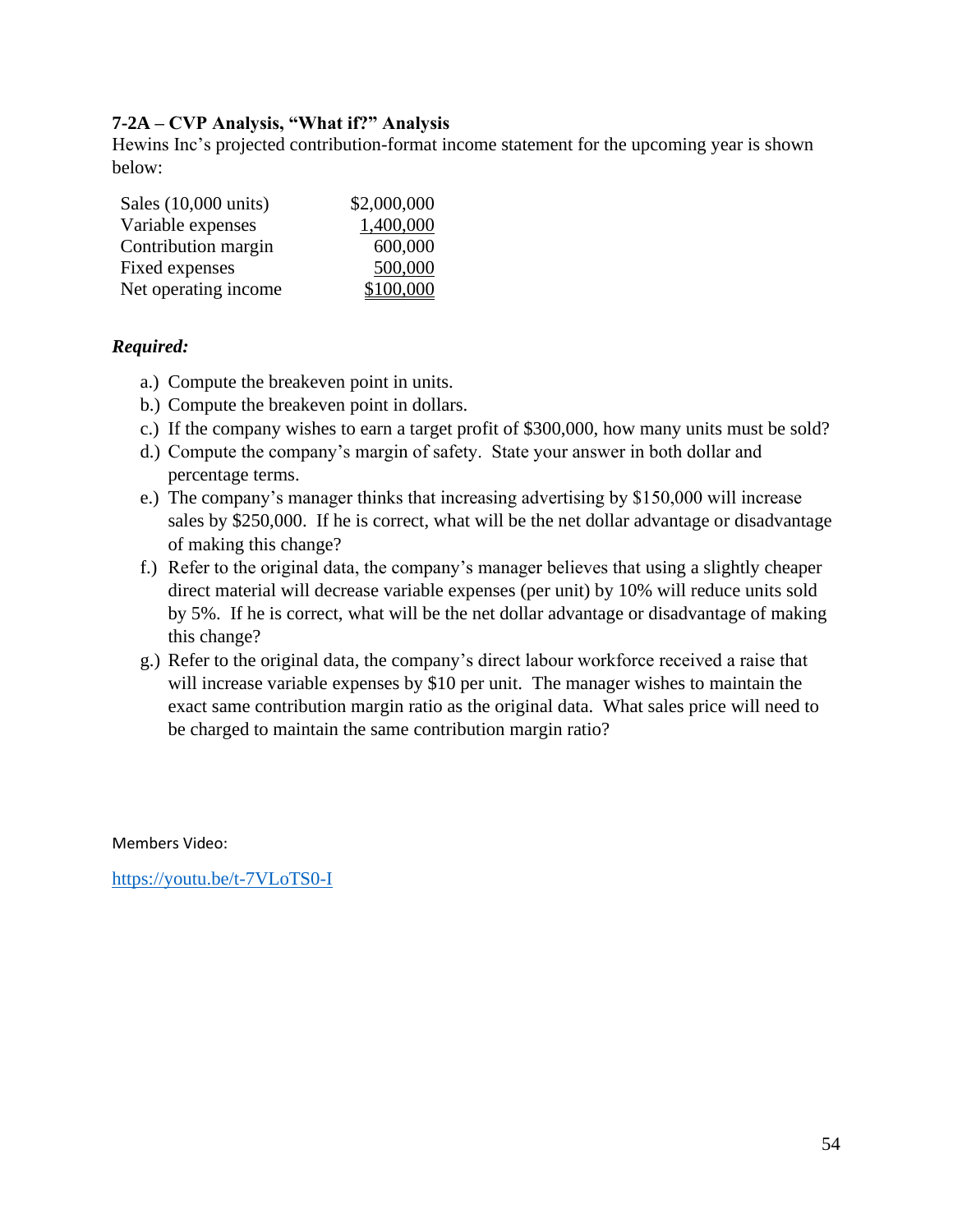#### **7-2B – CVP Analysis, "What if?" Analysis**

Kevin Co.'s projected contribution-format income statement for the upcoming month is shown below:

| Sales (500 units)    | \$10,000 |
|----------------------|----------|
| Variable expenses    | 4,000    |
| Contribution margin  | 6,000    |
| Fixed expenses       | 1,000    |
| Net operating income | \$5,000  |

#### *Required:*

- a.) Compute the breakeven point in units.
- b.) Compute the breakeven point in dollars.
- c.) If the company wishes to earn a monthly target profit of \$10,000, how many units must be sold each month?
- d.) Compute the company's margin of safety. State your answer in both dollar and percentage terms.
- e.) The company's manager thinks that adding a salaried sales staff member at a cost of \$2,000 per month will increase sales by \$4,000 per month. If he is correct, what will be the net dollar advantage or disadvantage of making this change?
- f.) Refer to the original data, the company's manager believes that a new production process will improve profitability. He plans to add new machinery that will cut variable expenses in half. This will increase fixed expenses by \$3,000. He expects after this change the company's unit sales will increase by 25%. If he is correct, what will be the net dollar advantage or disadvantage of making this change?
- g.) Refer to the original data, the company expects to decrease variable expenses by 5% and wishes to pass the savings along to customers. The manager wishes to maintain the exact same contribution margin ratio as the original data. What sales price will need to be charged to maintain the same contribution margin ratio?

Members Video:

<https://youtu.be/xXHVUfrSTqE>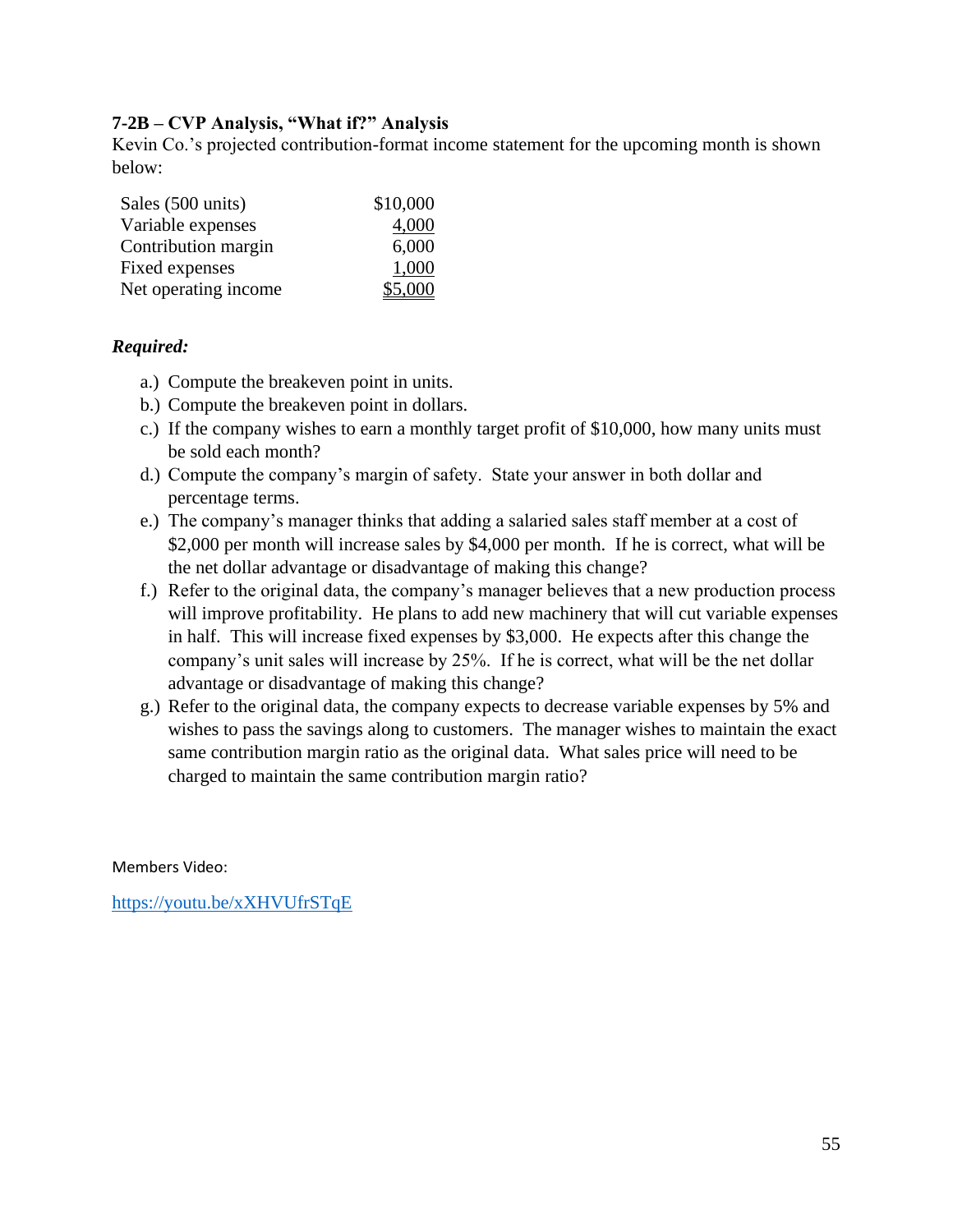# **7-3A – Multi-product CVP**

Awesome Axes sells electric guitars. The company sells three models of guitar: Enthusiast, Jammer and Pro.

Information relating to next year's budget for the three models follows:

|                        | Enthusiast | Jammer |         |
|------------------------|------------|--------|---------|
| Expected sales (units) | 600        | 350    |         |
| Sales price            | \$200      | \$500  | \$3,000 |
| Variable cost          |            |        |         |

The company has annual fixed costs of \$200,000 and a tax rate of 25%.

#### *Required:*

- a.) Compute the company's expected profit (net income) for the upcoming fiscal period.
- b.) Compute the company's sales mix.
- c.) Assuming a consistent sales mix, how many units of each product type must the company sell to break even?
- d.) Assuming a consistent sales mix, if the company wishes to earn net income of \$300,000, how many units of each product type must be sold?
- e.) Compute the margin of safety in both dollar and percentage terms.

Members Video:

<https://youtu.be/fpazCsZylz0>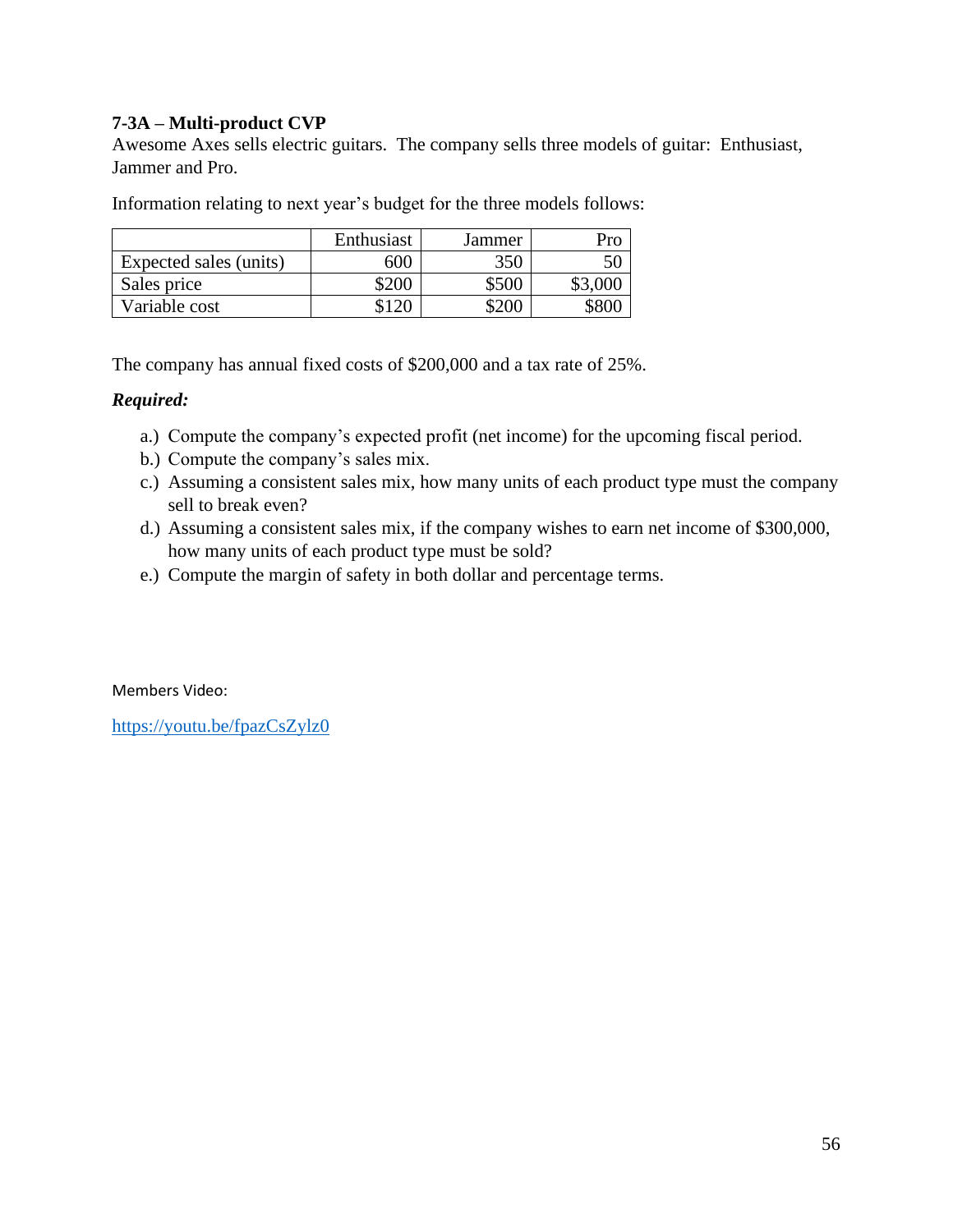# **7-3B – Multi-product CVP**

Tony's is a Pizzeria located near a local university. The restaurant not only sells two types of pizza: Thin Crust and Deep Dish, but also sells Pasta.

Information relating to the three products for the next month follows:

|                        | Thin Crust | Deep Dish | Pasta |
|------------------------|------------|-----------|-------|
| Expected sales (units) | 000.1      | 400       | 200   |
| Sales price            | \$15       |           |       |
| Variable cost          | ახ         | \$8       |       |

The company has monthly fixed costs of \$10,000 and a tax rate of 20%.

#### *Required:*

- a.) Compute the company's expected profit (net income) for the upcoming fiscal period.
- b.) Compute the company's sales mix. (Note Solve the normal way
- c.) Assuming a consistent sales mix, how many units of each product type must the company sell to break even?
- d.) Assuming a consistent sales mix, if the company wishes to earn monthly net income of \$25,000, how many units of each product type must be sold?
- e.) Compute the margin of safety in both dollar and percentage terms.

Free/Open Video:

<https://youtu.be/mOLGRDPQ3d4>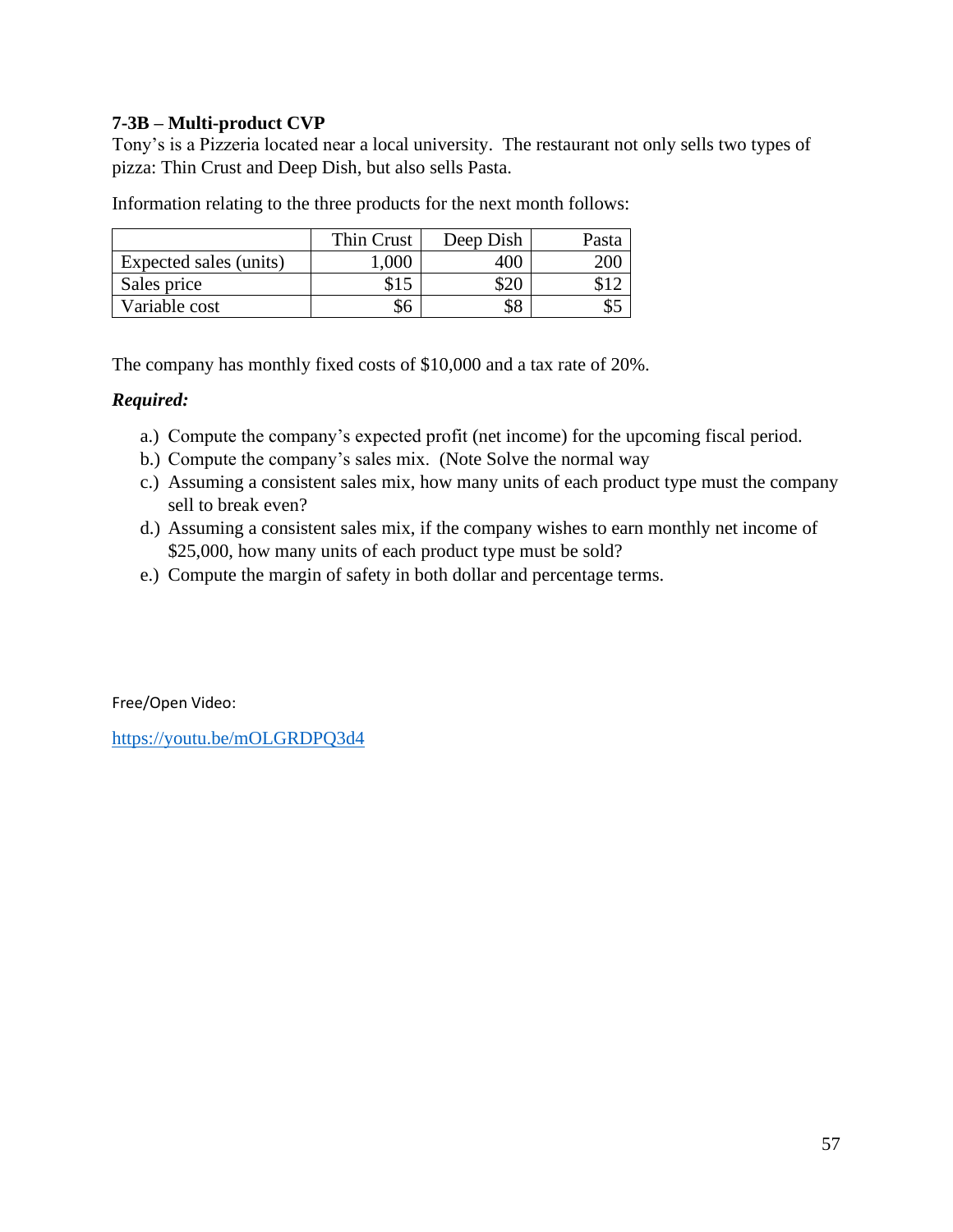# Module 8: Budgeting

#### **Module Intro Video:**

<https://youtu.be/6Mk-PZ8BB6c>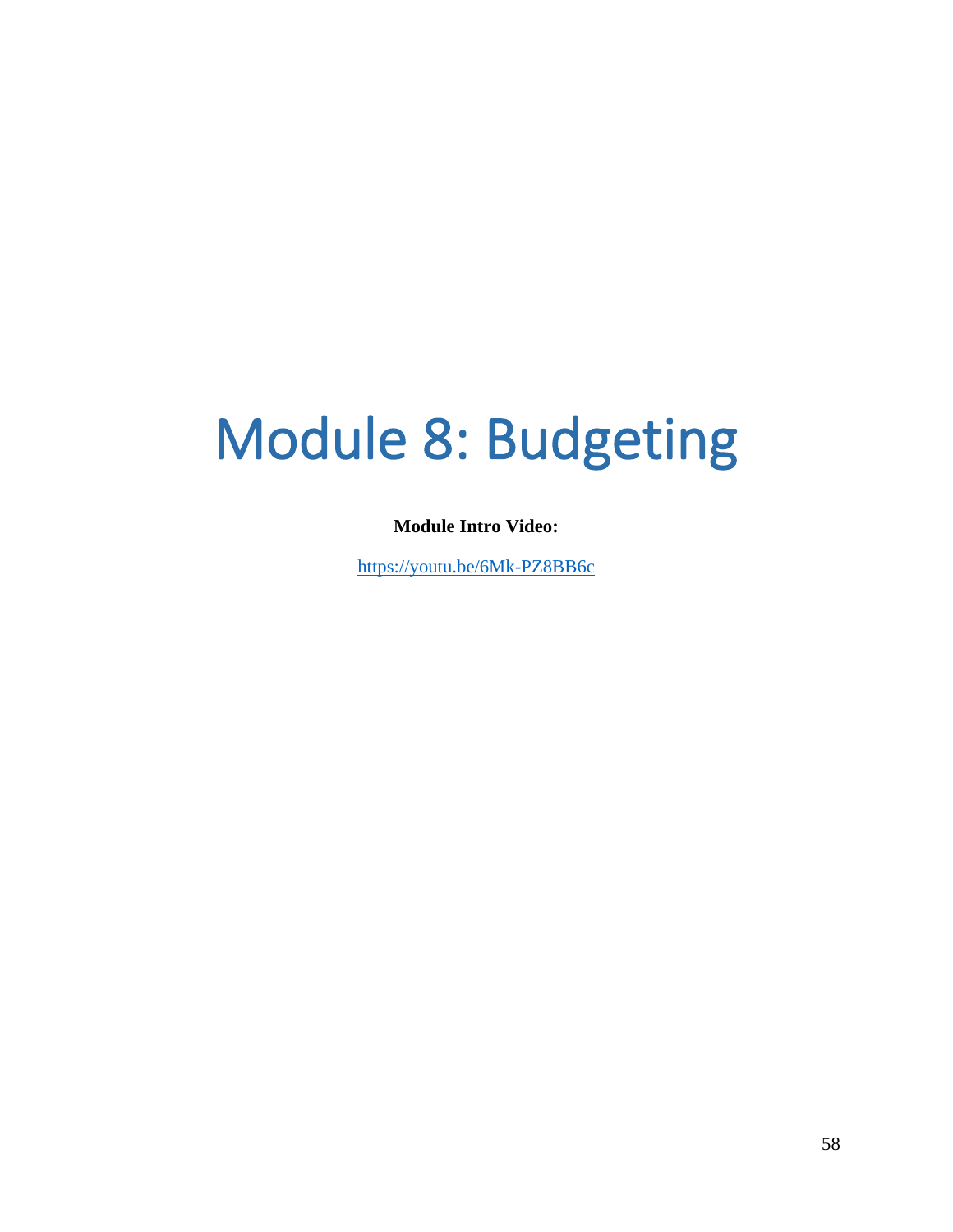# **8-1A - Sales Budget and Schedule of Expected Cash Collections**

Baker Company shows the following estimates for unit sales for next year:

|            | <u>ɗi</u> | <b>O2</b> | 03                | 04   | Y ear  |
|------------|-----------|-----------|-------------------|------|--------|
| Units sold | 000       | 000       | 4,000<br>$\Delta$ | 000, | 50,000 |

The company expects to sell its goods for \$50 per unit.

#### *Required:*

a.) Prepare a sales budget for the year ended December 31.

#### Additional information

The company expects to collect 70% of sales in the quarter of the sale, and 25% in the quarter following the sale. 5% of sales are expected to be uncollectible. The company's beginning accounts receivable was \$125,000, all of which was expected to be collected in the first quarter.

#### *Required:*

b.) Prepare a schedule of expected cash collections for the year ended December 31.

Free/Open Video:

[https://youtu.be/Ch0Y\\_gTG9UY](https://youtu.be/Ch0Y_gTG9UY)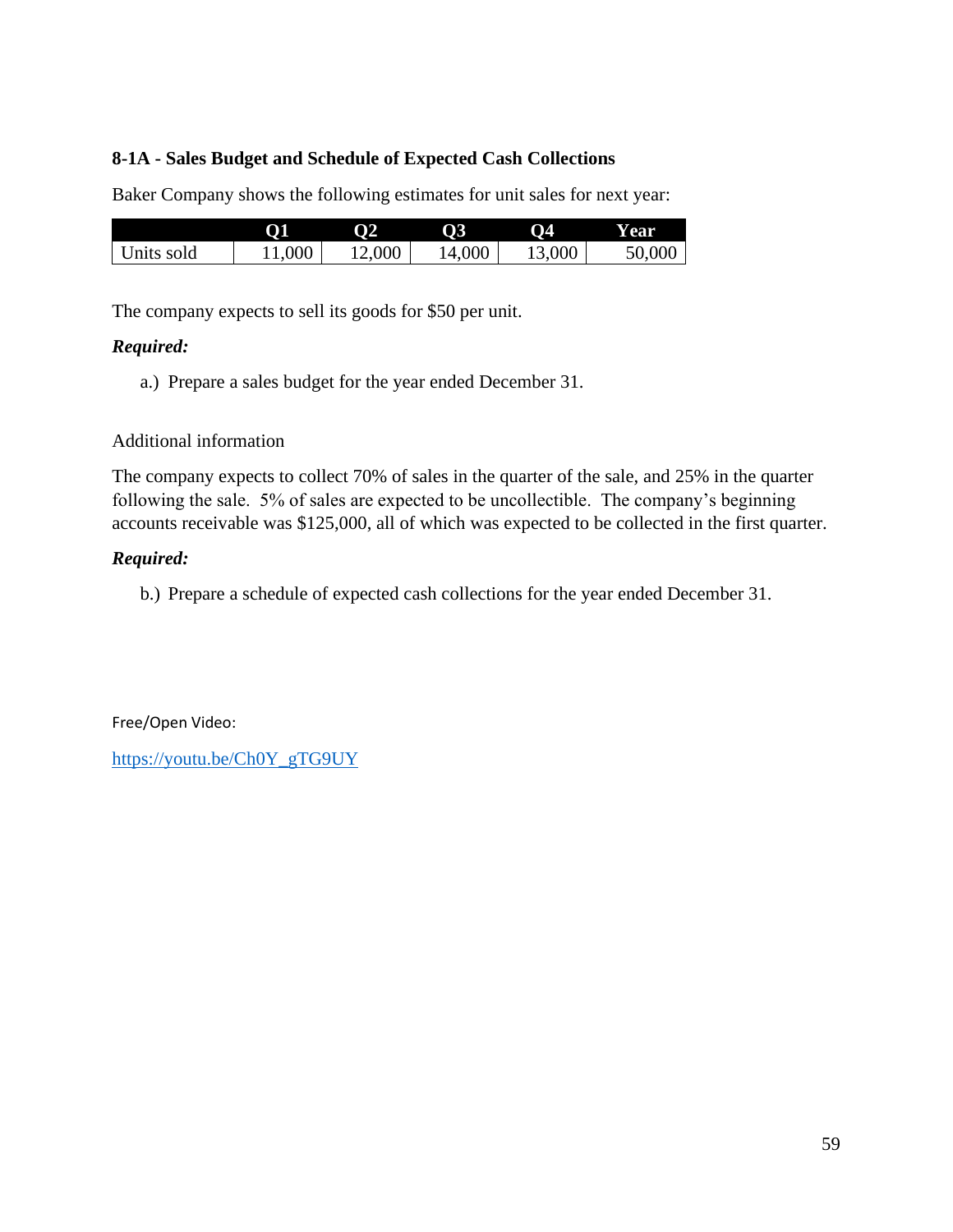#### **8-1B - Sales Budget and Schedule of Expected Cash Collections**

Green Company shows the following estimates for unit sales for next year:

|            | 01    | <b>O2</b> | <b>O3</b> | <b>O4</b> | Y ear |
|------------|-------|-----------|-----------|-----------|-------|
| Units sold | .000. | , 200     | ,250      | 100       |       |

The company expects to sell its goods for \$12 per unit.

#### *Required:*

a.) Prepare a sales budget for the year ended December 31.

#### Additional information

The company expects to collect 90% of sales in the quarter of the sale, and 8% in the quarter following the sale. 2% of sales are expected to be uncollectible. The company's beginning accounts receivable was \$900, all of which was expected to be collected in the first quarter.

#### *Required:*

b.) Prepare a schedule of expected cash collections for the year ended December 31.

Members Video:

<https://youtu.be/2SB8LeiOSGc>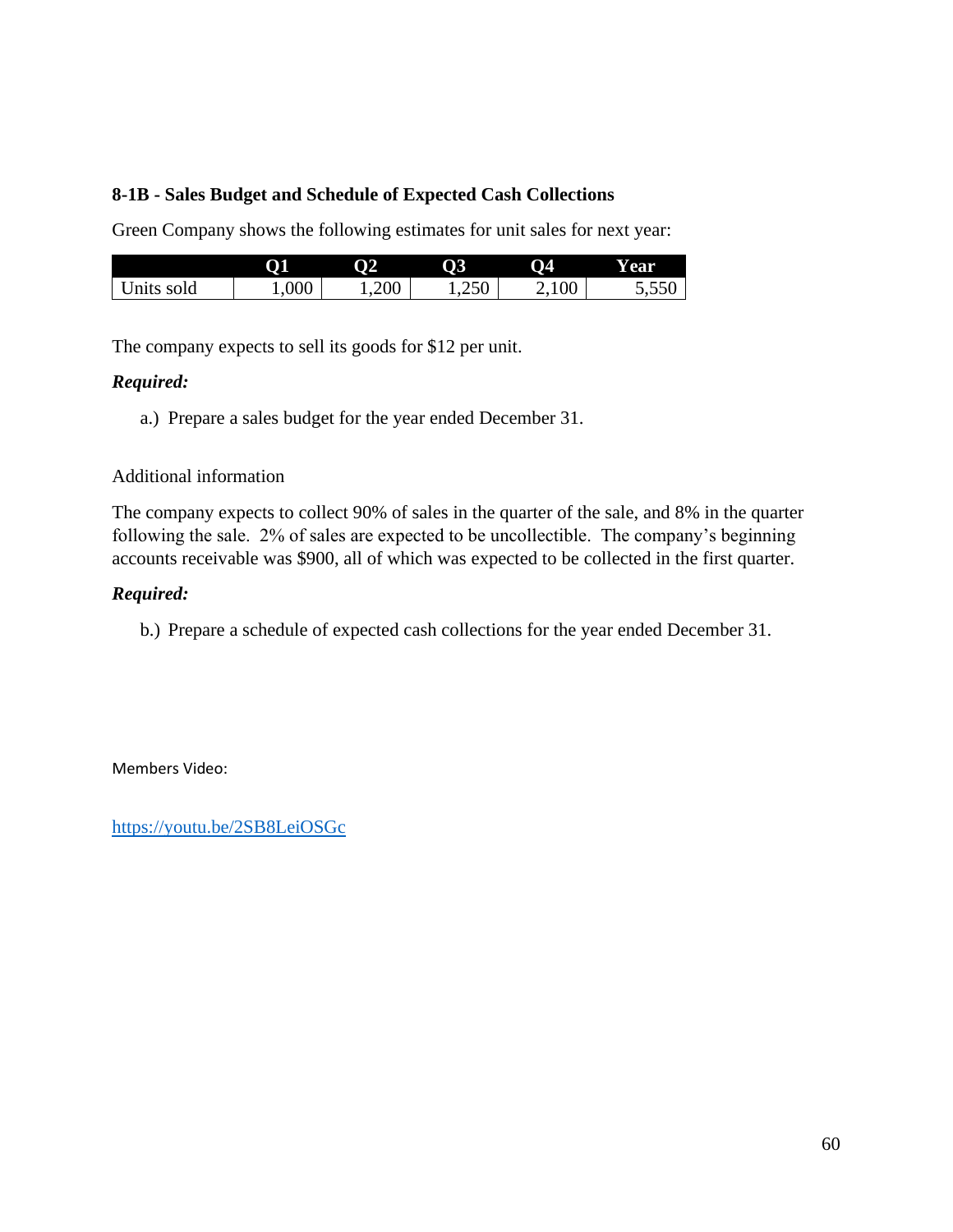# **8-2A - Production Budget**

Danny Company shows the following estimates for unit sales for the first quarter of its upcoming fiscal year:

|            |       | January February March Quarter |       |        |
|------------|-------|--------------------------------|-------|--------|
| Units sold | 3,000 | 3,500                          | 4,500 | 11.000 |

The company requires finished goods inventory on hand equal to 20% of the next month's expected sales.

The company expects to begin January with 600 units in inventory. The expected unit sales for April are 5,000.

# **Required:**

Prepare a production budget for the quarter.

Free/Open Video:

[https://youtu.be/H\\_s81IAXddA](https://youtu.be/H_s81IAXddA)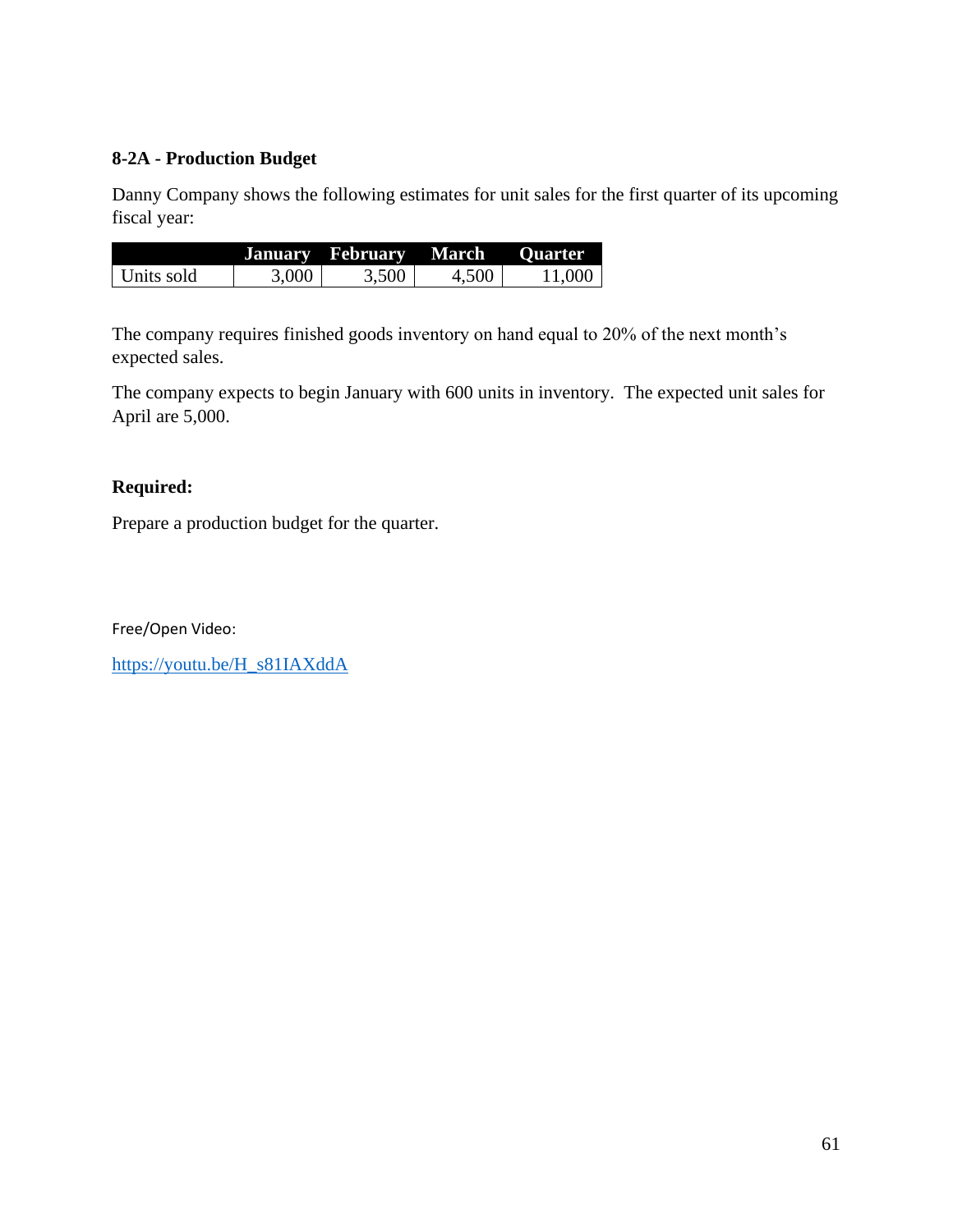# **8-2B - Production Budget**

Joanne Company shows the following estimates for unit sales for the third quarter of its upcoming fiscal year:

|            | <b>JULA</b> |       | <b>August</b> September Quarter |        |
|------------|-------------|-------|---------------------------------|--------|
| Units sold | 5,000       | 4,000 | 3.500                           | 12.500 |

The company requires finished goods inventory on hand equal to 30% of the next month's expected sales.

The company expects to begin July with 1,500 units in inventory. The expected unit sales for October are 3,800.

# **Required:**

Prepare a production budget for the quarter.

Members Video:

[https://youtu.be/A6uT1y0\\_wDw](https://youtu.be/A6uT1y0_wDw)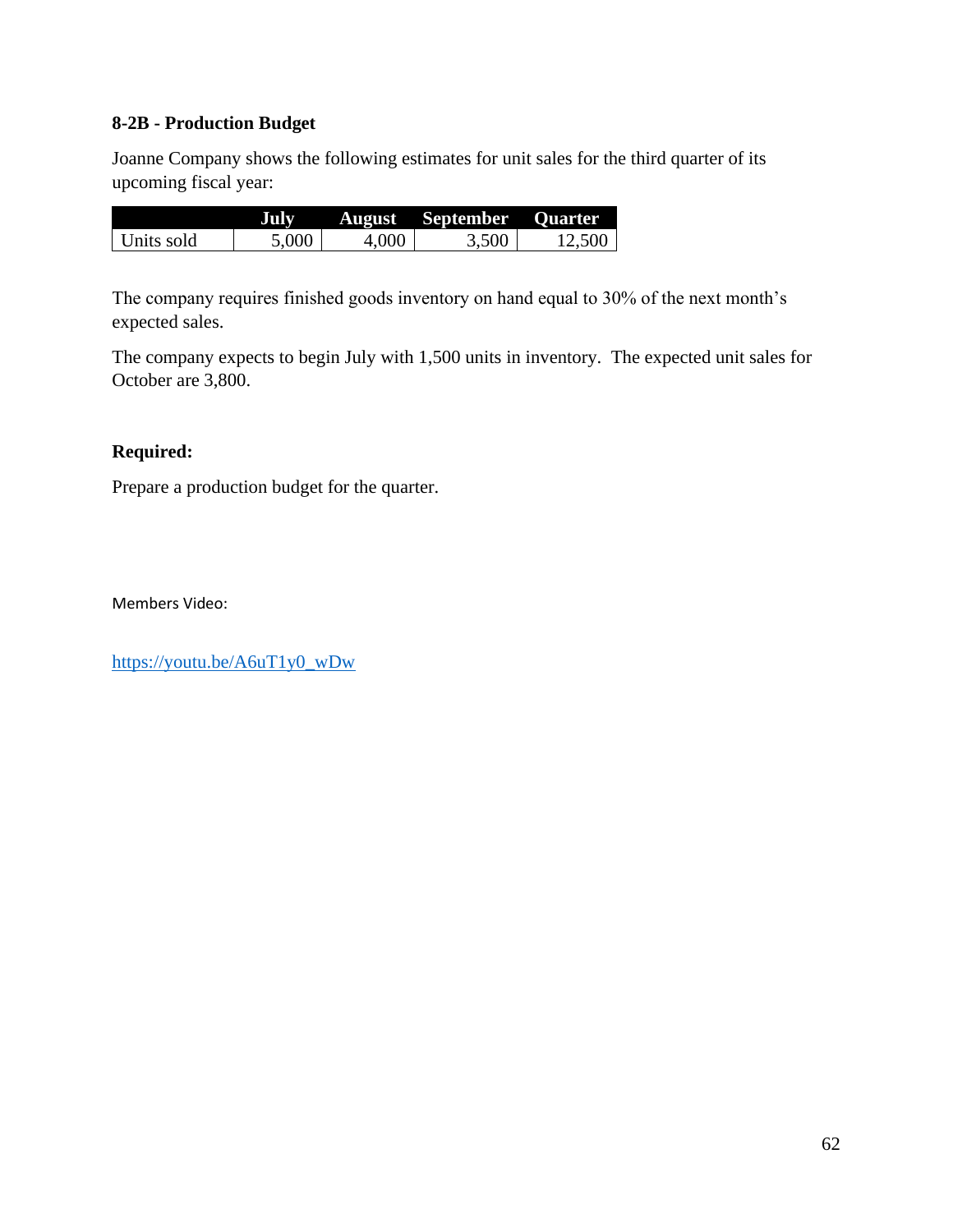# **8-3A – Materials Purchases Budget**

Sheng Company manufactures faux-leather bags. Each bag takes 0.5 yards of material. The material costs \$5 per yard. The company had 1,500 yards of material on hand at the beginning of January and required enough ending monthly materials to be on hand to meet 10% of the following month's production requirements.

The company's production budget follows:

|                     |        | January February March Quarter |                   |         |
|---------------------|--------|--------------------------------|-------------------|---------|
| Required Production | 30,000 |                                | $35,000$   38,000 | 103,000 |

The company expects to produce 40,000 units in April.

# **Required:**

Prepare a materials purchases budget for the quarter. Provide both the number of yards, and dollar value of inventory to be purchased.

Free/Open Video:

<https://youtu.be/2A9jrAst0ac>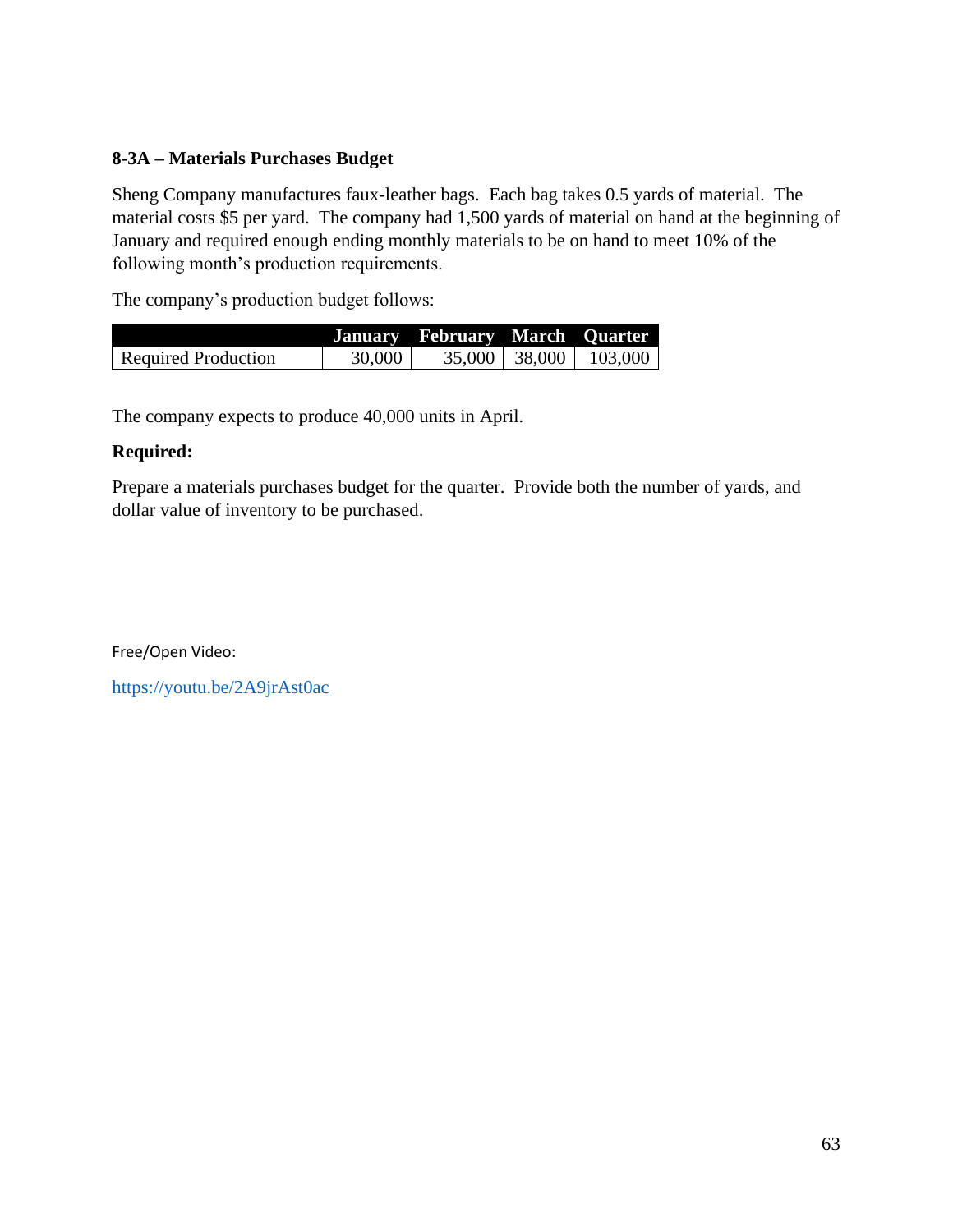# **8-3B – Materials Purchases Budget**

Brown Company manufactures wood tables. Each table requires 15 board-feet of wood. Wood costs \$6 per board foot. The company had 2,000 board feet wood on hand at the beginning of July and required enough wood inventory to be on hand to meet 20% of the following month's production requirements.

|                            | $J$ $\overline{u}$ $\overline{v}$ |       | <b>August September Quarter</b> |        |
|----------------------------|-----------------------------------|-------|---------------------------------|--------|
| <b>Required Production</b> | 5,000                             | 7,000 | 10,000                          | 22,000 |

The company expects to produce 8,000 units in October.

#### **Required:**

Prepare a materials purchases budget for the quarter. Provide both the number of board feet, and dollar value of inventory to be purchased.

Members Video:

<https://youtu.be/H1JTqeqJUDo>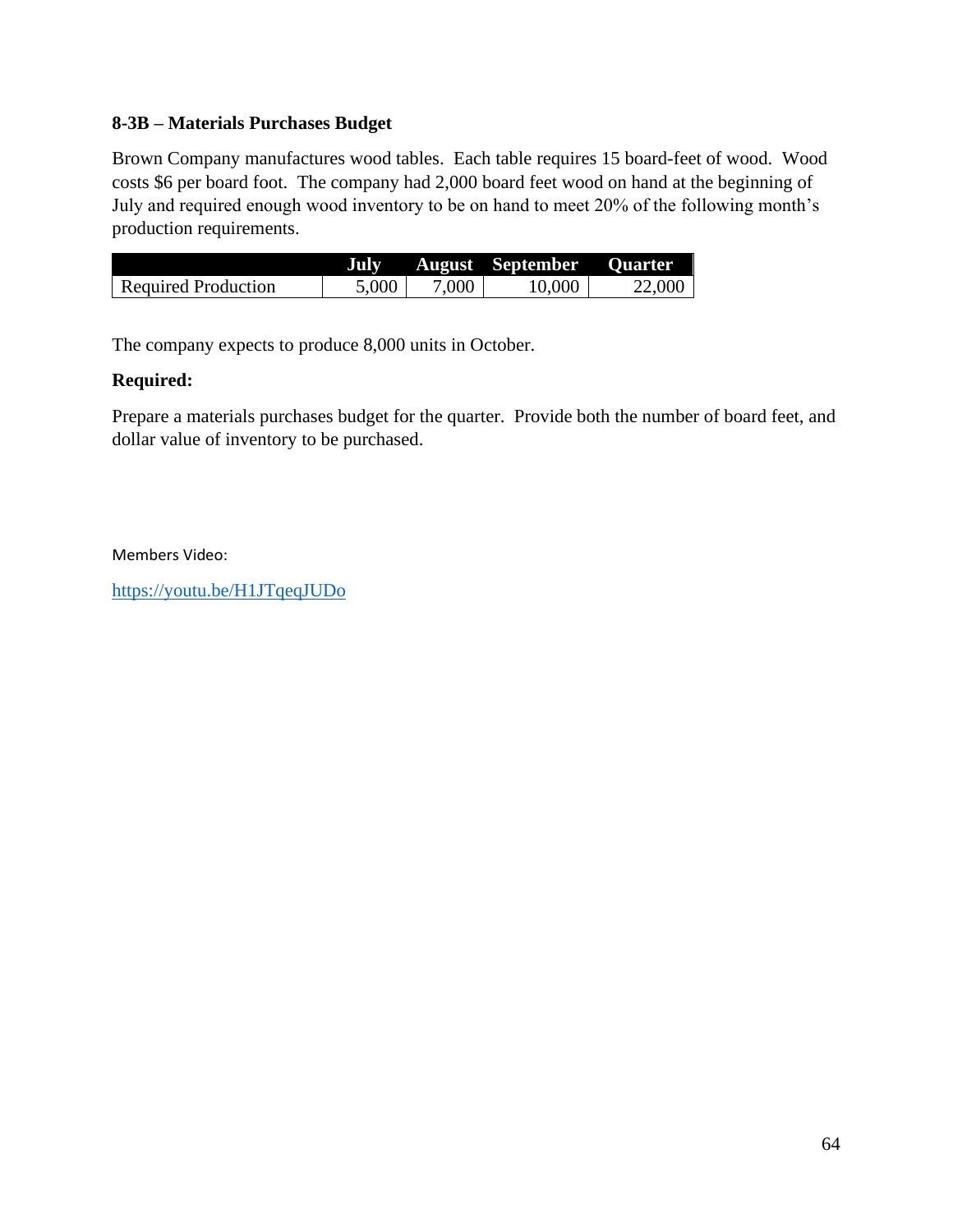# **8-4A – Direct Labour Budget**

McCluskey Company's production requirements are as follows:

|                                      | lanuarv | February | March | O<br>Juarter |
|--------------------------------------|---------|----------|-------|--------------|
| $ -$<br>produced<br>mits<br>to<br>be | 000     | 000      | ,000  | 000          |

Each unit requires two direct labour hours to produce and workers are paid \$15.00 per hour.

# **Required**

- a.) Assuming a completely flexible labour force, prepare the company's direct labour budget for the quarter.
- b.) Refer to the original data. Assume the company has permanent employees who are guaranteed to be paid for at least 11,500 hours of work per month. If production requires less than 11,500 hours, they will be paid for 11,500 hours anyway. Any amount of work above 11,500 hours will be paid at 1.5 times their normal hourly rate.

Free/Open Video:

<https://youtu.be/NHaEwLypWVw>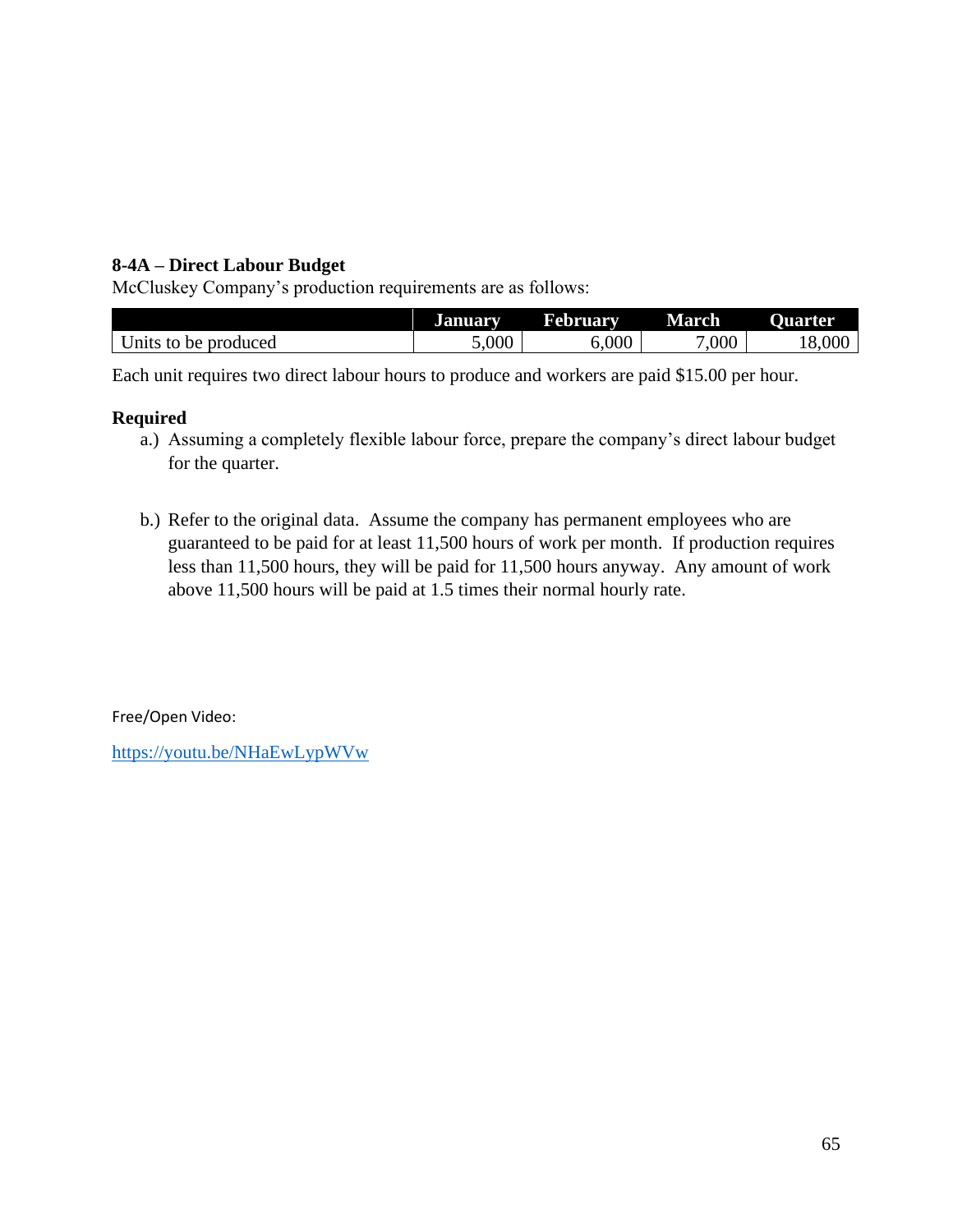## **8-4B – Direct Labour Budget**

McFarlane Company's production requirements are as follows:

|                               | April    | Mav    | June  | <b>Quarter</b> |
|-------------------------------|----------|--------|-------|----------------|
| produced<br>Jnits<br>to<br>be | 000<br>. | 20,000 | 8,000 | 50,000         |

Each unit requires 1.5 direct labour hours to produce and workers are paid \$10.00 per hour.

#### **Required**

- a.) Assuming a completely flexible labour force, prepare the company's direct labour budget for the quarter.
- b.) Refer to the original data. Assume the company has permanent employees who are guaranteed to be paid for at least 25,000 hours of work per month. If production requires less than 25,000 hours, they will be paid for 25,000 hours anyway. Any amount of work above 25,000 hours will be paid at 1.5 times their normal hourly rate.

Members Video:

<https://youtu.be/a7gMVMcxcjk>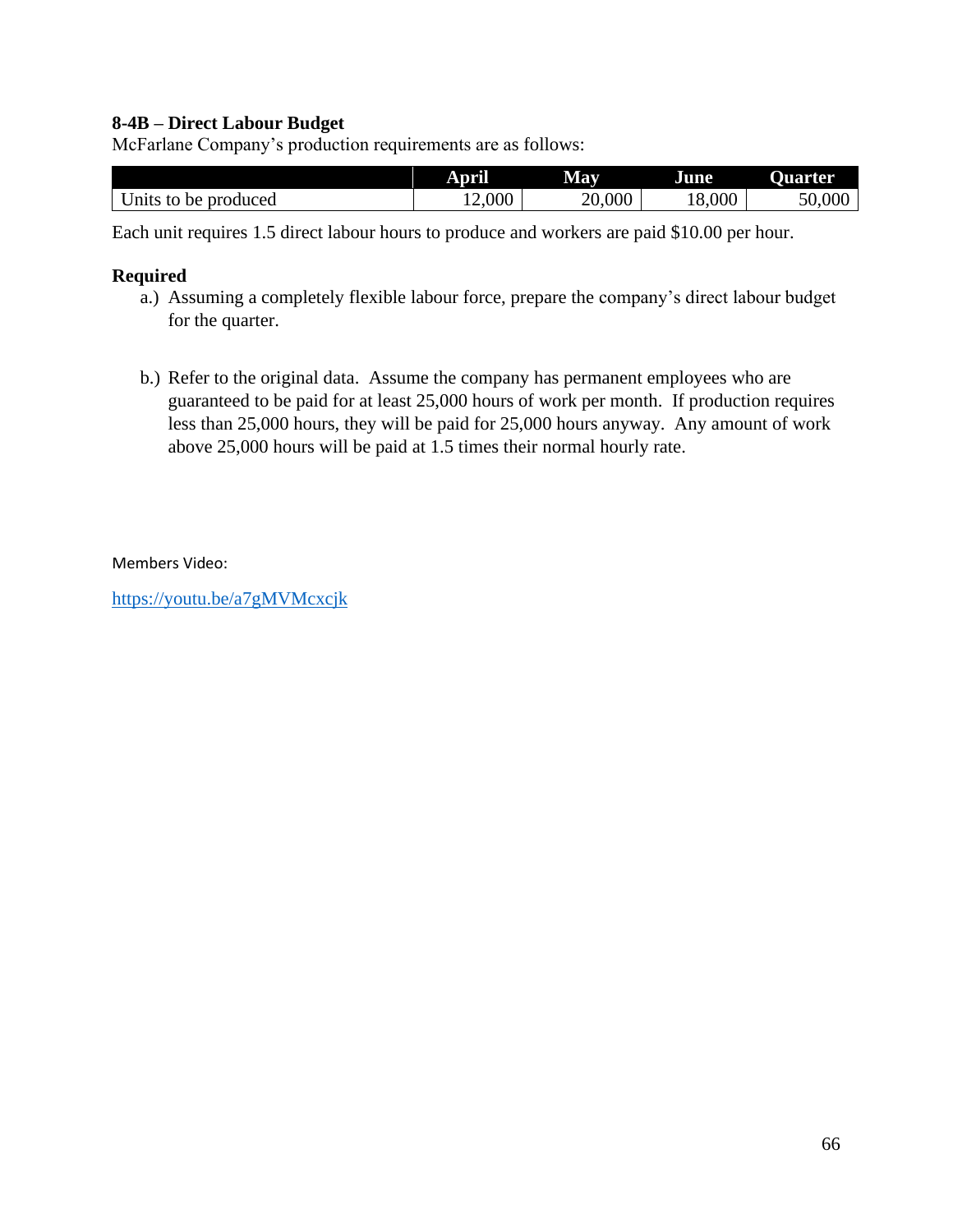# **8-5A – Manufacturing Overhead Budget**

Plural Inc. budgets direct labour hours for the first quarter as follows:

|                           | <b>January</b> | February               | March        | <b>Ouarter</b> |
|---------------------------|----------------|------------------------|--------------|----------------|
| hours<br>labour<br>Jirect | .000<br>- -    | ,000<br>$\Omega$<br>οv | 0.5000<br>۵ς | 50,000<br>~~   |

The company's variable overhead rate is \$10 per direct labour hour. The company's fixed overhead is \$100,000 per month – this number includes monthly depreciation of \$25,000.

#### **Required**

Prepare the company's manufacturing overhead budget for the quarter.

Free/Open Video:

<https://youtu.be/EsmWj1-aMtM>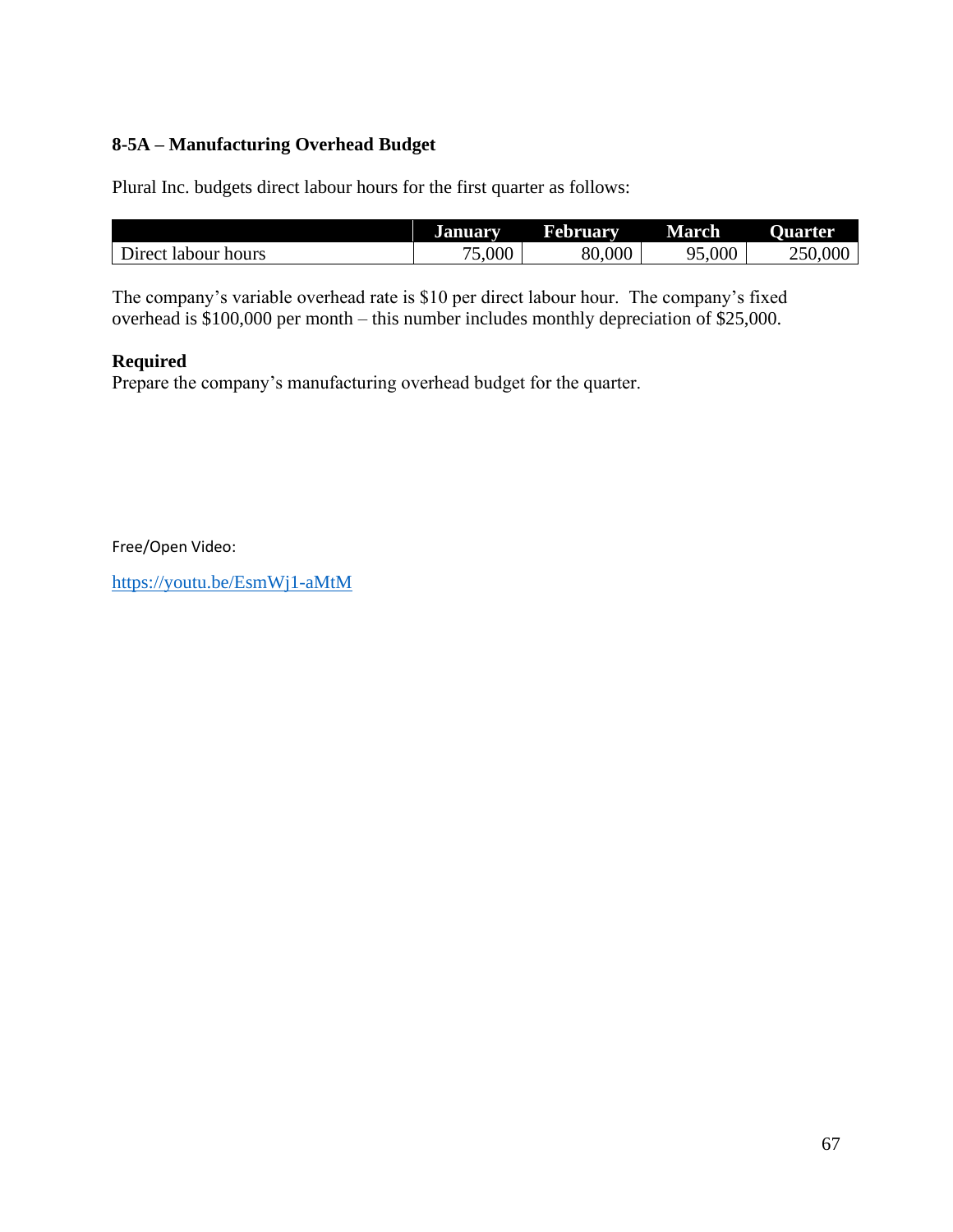# **8-5B – Manufacturing Overhead Budget**

Singular Company budgets machine hours for the first quarter as follows:

|                  | <b>October</b> | November          | <b>December</b> | <b>Ouarter</b>                  |
|------------------|----------------|-------------------|-----------------|---------------------------------|
| Machine<br>hours | 200            | $\epsilon$<br>10U | 180             | $\overline{\phantom{a}}$<br>◡┯◡ |

The company's variable overhead rate is \$5 per machine hour. The company's fixed overhead is \$2,000 per month – this number includes monthly depreciation of \$500.

#### **Required**

Prepare the company's manufacturing overhead budget for the quarter.

Members Video:

<https://youtu.be/IY2DqSLMDMA>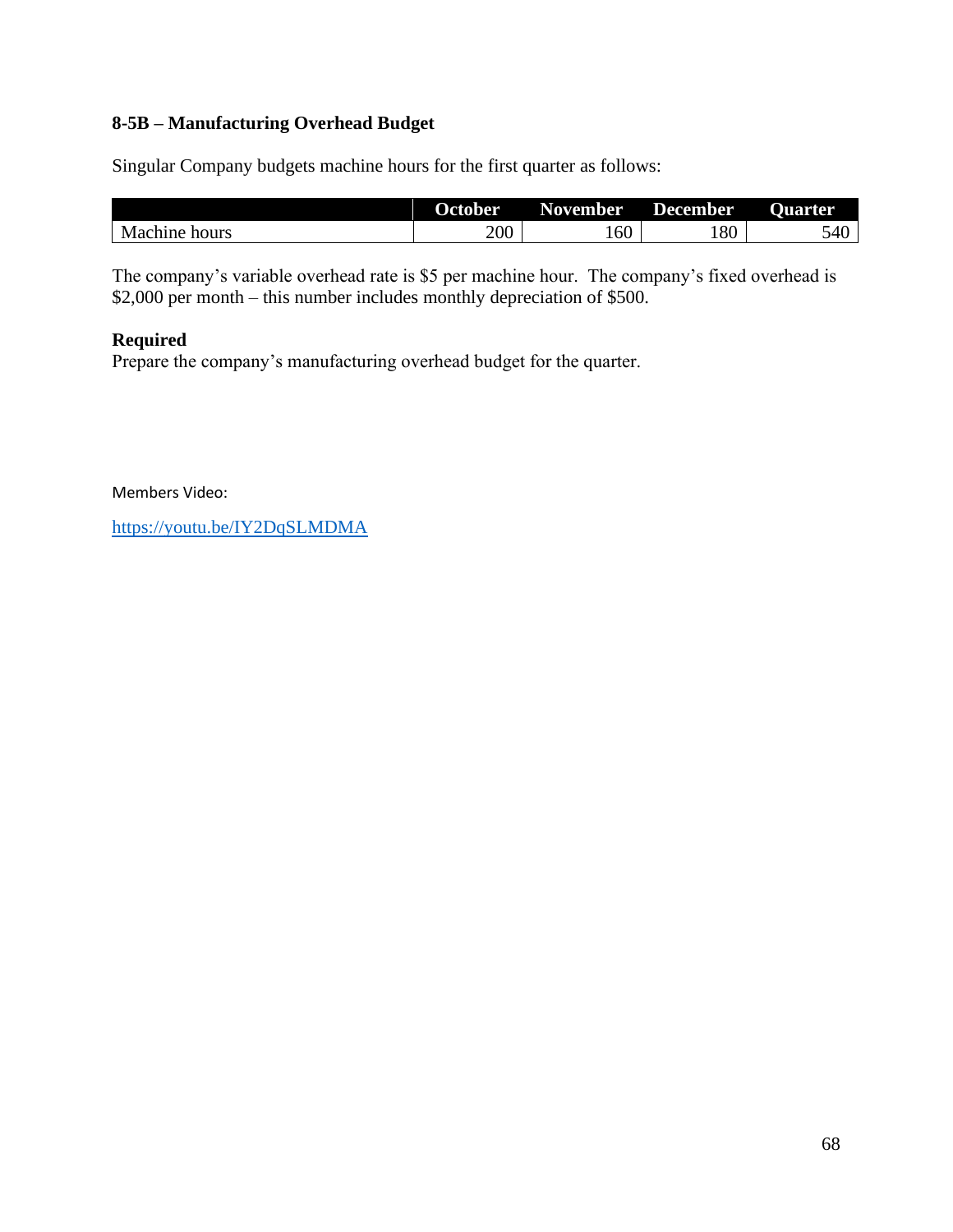#### **8-6A – Selling and Administrative Expenses Budget**

|               | Ξ.<br><b>JULY</b> | . .<br>August  | l<br><b>September</b> | <b>Quarter</b> |
|---------------|-------------------|----------------|-----------------------|----------------|
| sold<br>Jnits | 30,000            | $\angle 5,000$ | 22,000                | 000<br>--      |

The budgeted unit sales for Jana Corporation for the upcoming quarter are as follows:

The company's variable expenses include:

| Shipping expenses: | $$2.00$ per unit |
|--------------------|------------------|
| Sales commissions: | $$5.00$ per unit |
| Other expenses:    | $$6.00$ per unit |

| The company's fixed expenses are: |                    |
|-----------------------------------|--------------------|
| Advertising:                      | \$75,000 per month |
| Executive salaries:               | \$90,000 per month |
| Depreciation:                     | \$20,000 per month |

Also, executive bonus payments of \$25,000 will be made in the July and September, and a major building repair of \$35,000 will be paid in August.

# *Required:*

Prepare the company's selling and administrative budget for the upcoming quarter. Disclose both total selling and administrative expenses and cash disbursements for selling and administrative expenses.

Free/Open Video:

<https://youtu.be/CEEyM0y4-pE>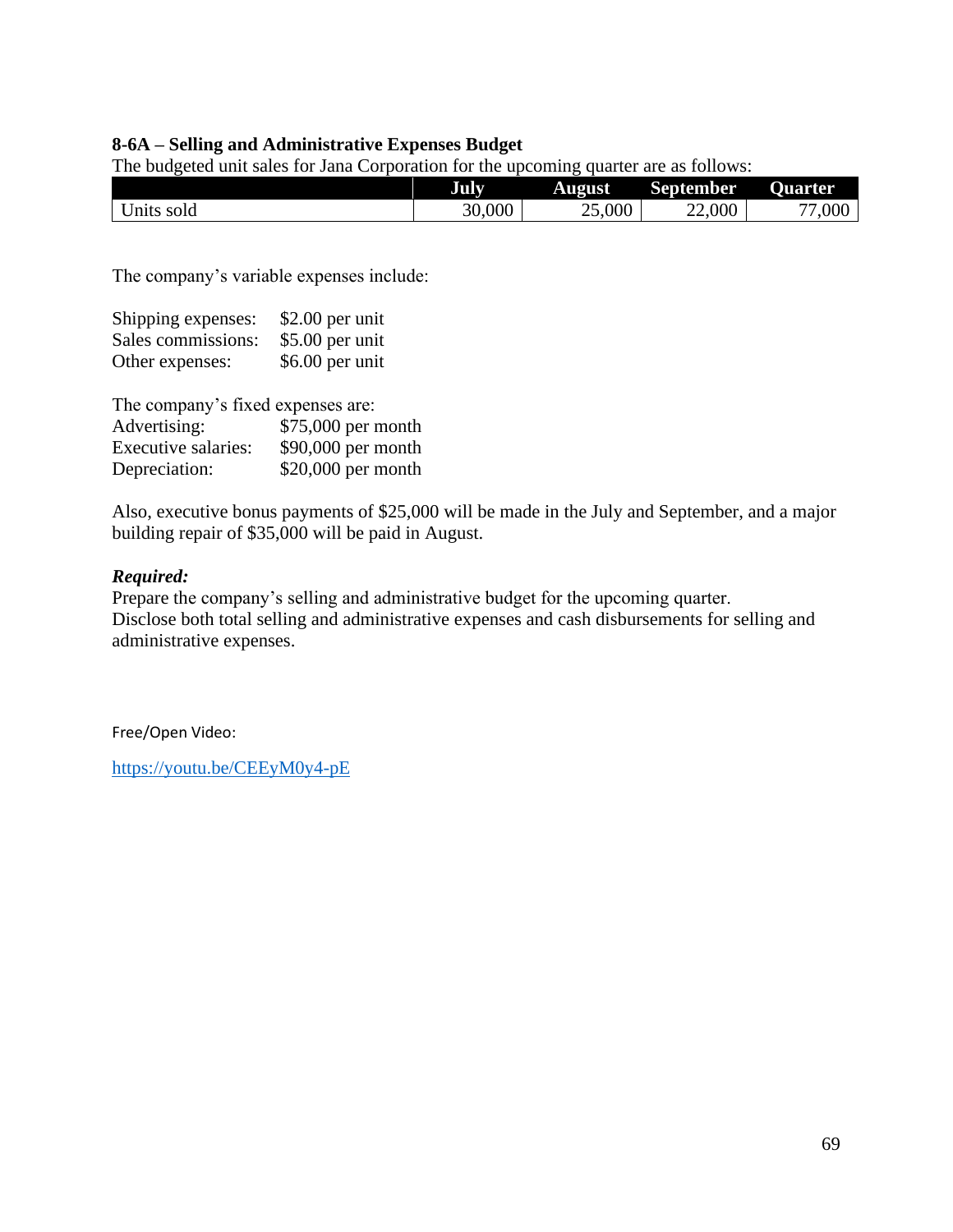#### **8-6B – Selling and Administrative Expenses Budget**

| The budgeted unit safes for Chris Corporation for the upcoming quarter are as follows. |        |            |        |         |
|----------------------------------------------------------------------------------------|--------|------------|--------|---------|
|                                                                                        | April  | <b>May</b> | June.  | Ouarter |
| Units sold                                                                             | 10.000 | 15,000     | 25,000 | 50,000  |

The budgeted unit sales for Chris Corporation for the upcoming quarter are as follows:

The company's variable expenses include:

| \$4.00 per unit  |
|------------------|
| $$1.00$ per unit |
| \$3.00 per unit  |
|                  |

| The company's fixed expenses are: |                    |
|-----------------------------------|--------------------|
| Rent:                             | \$15,000 per month |
| Salaries:                         | \$35,000 per month |
| Depreciation:                     | \$10,000 per month |

Also, the company expects to pay accounting fees of \$12,000 at the end of April, and employee bonuses of \$30,000 will be paid in June.

#### *Required:*

Prepare the company's selling and administrative budget for the upcoming quarter. Disclose both total selling and administrative expenses and cash disbursements for selling and administrative expenses.

Members Video:

<https://youtu.be/0NvEZSHVhfQ>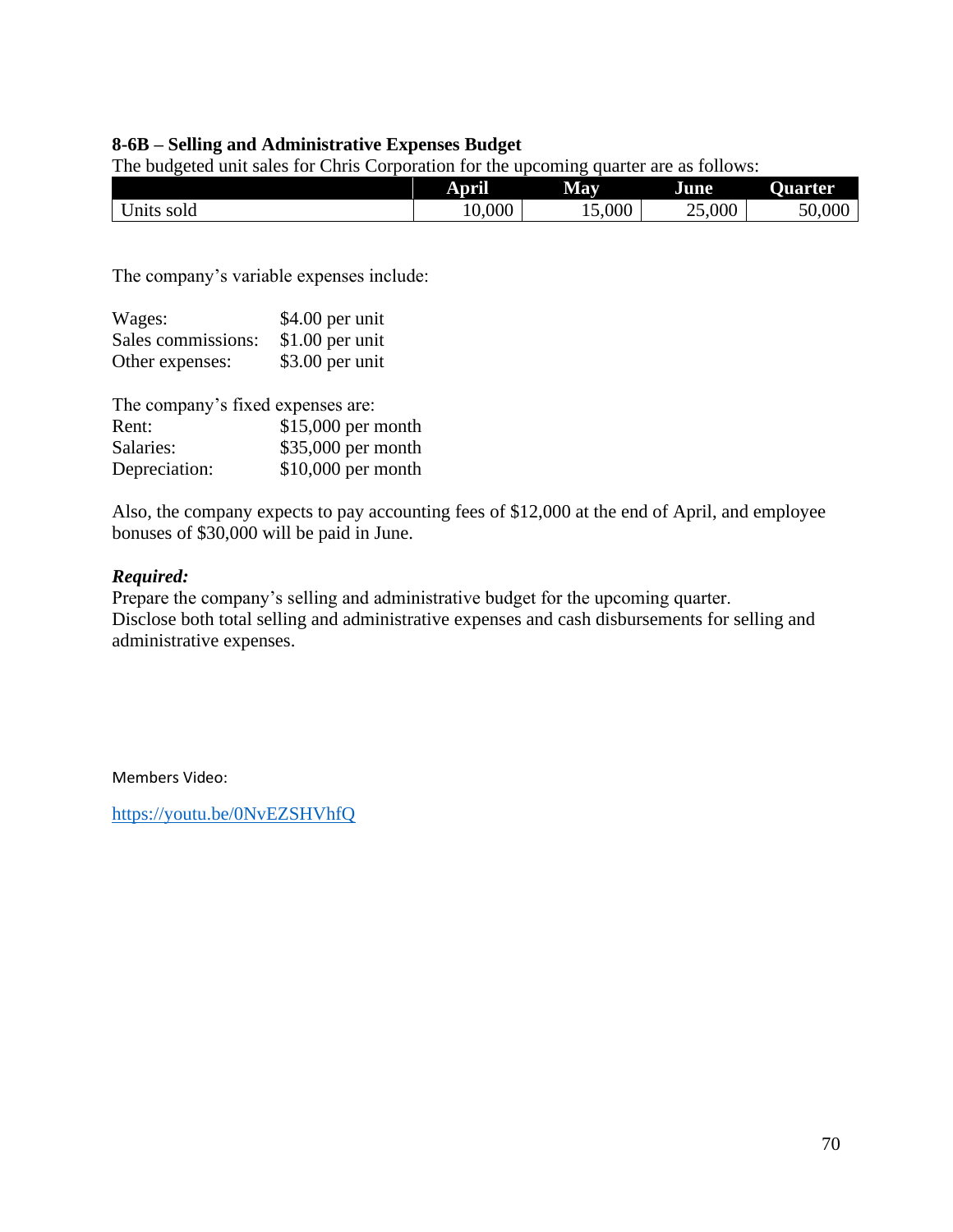# **8-7A – Cash Budget**

| <u>- 2001 - 2002 - 2003 - 2003 - 2004 - 2014 - 2014</u> |                |                 |              |                |  |
|---------------------------------------------------------|----------------|-----------------|--------------|----------------|--|
|                                                         | <b>January</b> | <b>February</b> | <b>March</b> | <b>Ouarter</b> |  |
| Cash receipts                                           | \$50,000       | \$140,000       | \$90,000     | \$280,000      |  |
| Cash disbursements                                      | 80,000         | 90,000          | 100,000      | 270,000        |  |

Cookie Crunchers had the following estimated cash flows for the first quarter:

The company begins the year with \$20,000 in cash and requires a minimum cash balance of \$10,000. The company may borrow any amount from a local bank at an annual interest rate of 6%, The borrowing must occur at the beginning of any month and all repayments must be made at the end of any month. Interest must be repaid at the time of loan repayment.

# *Required:*

In good form, prepare the company's cash budget for the upcoming year.

Free/Open Video:

<https://youtu.be/DSpRc5DV7bM>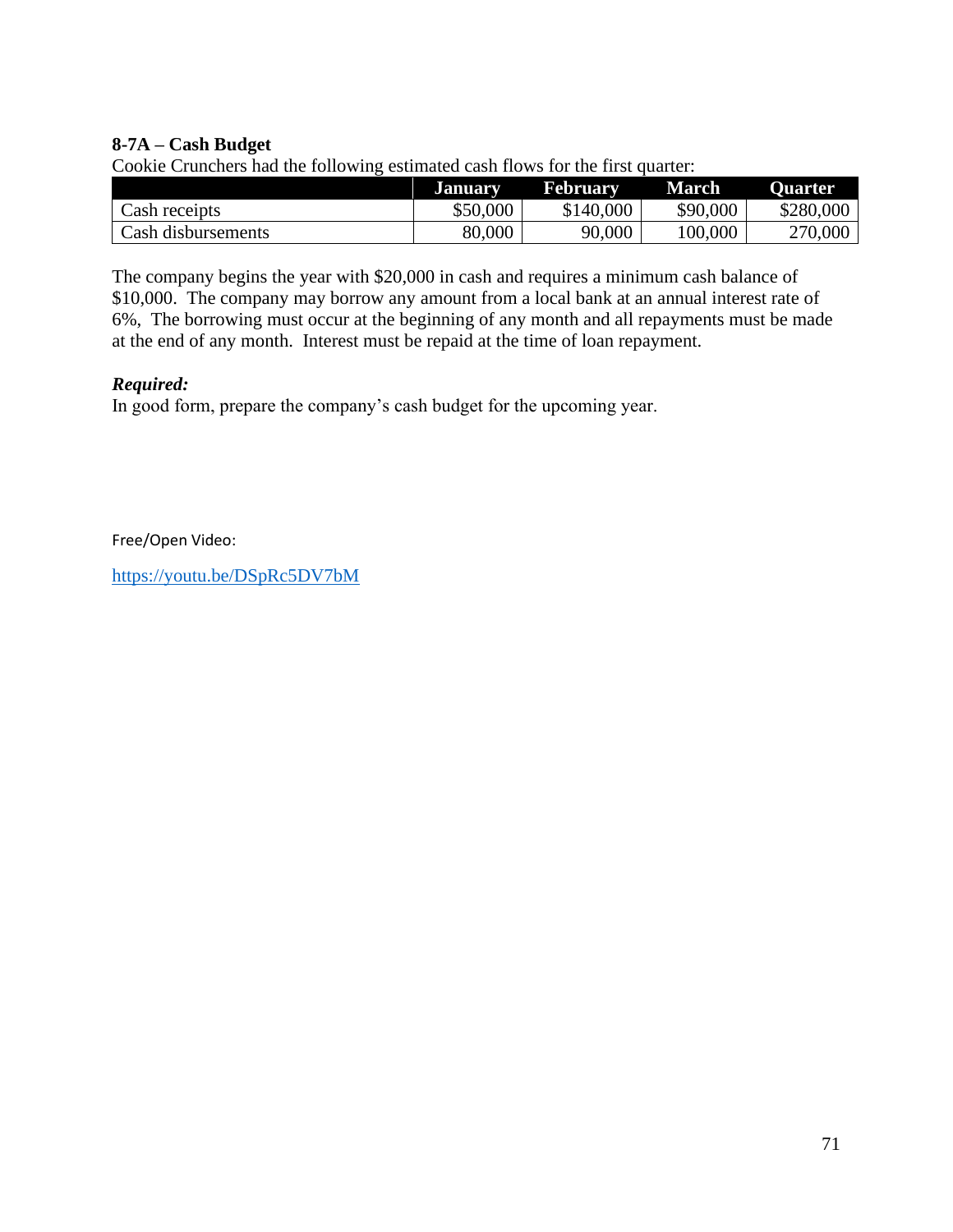#### **8-7B – Cash Budget**

Corrugated Box Company had the following estimated cash flows for the third quarter:

|                    | August    | September   | <b>October</b> | Ouarter     |
|--------------------|-----------|-------------|----------------|-------------|
| Cash receipts      | \$900,000 | \$1,000,000 | \$1,300,000    | \$3,200,000 |
| Cash disbursements | 1,100,000 | 000,000.    | .000,000       | 3,100,000   |

The company begins the year with \$100,000 in cash and requires a minimum cash balance of \$25,000. The company may borrow any amount from a local bank at an annual interest rate of 3%, The borrowing must occur at the beginning of any month and all repayments must be made at the end of any month. Interest must be repaid at the time of loan repayment.

#### *Required:*

In good form, prepare the company's cash budget for the upcoming year.

Members Video:

[https://youtu.be/zV3n\\_9zHTAI](https://youtu.be/zV3n_9zHTAI)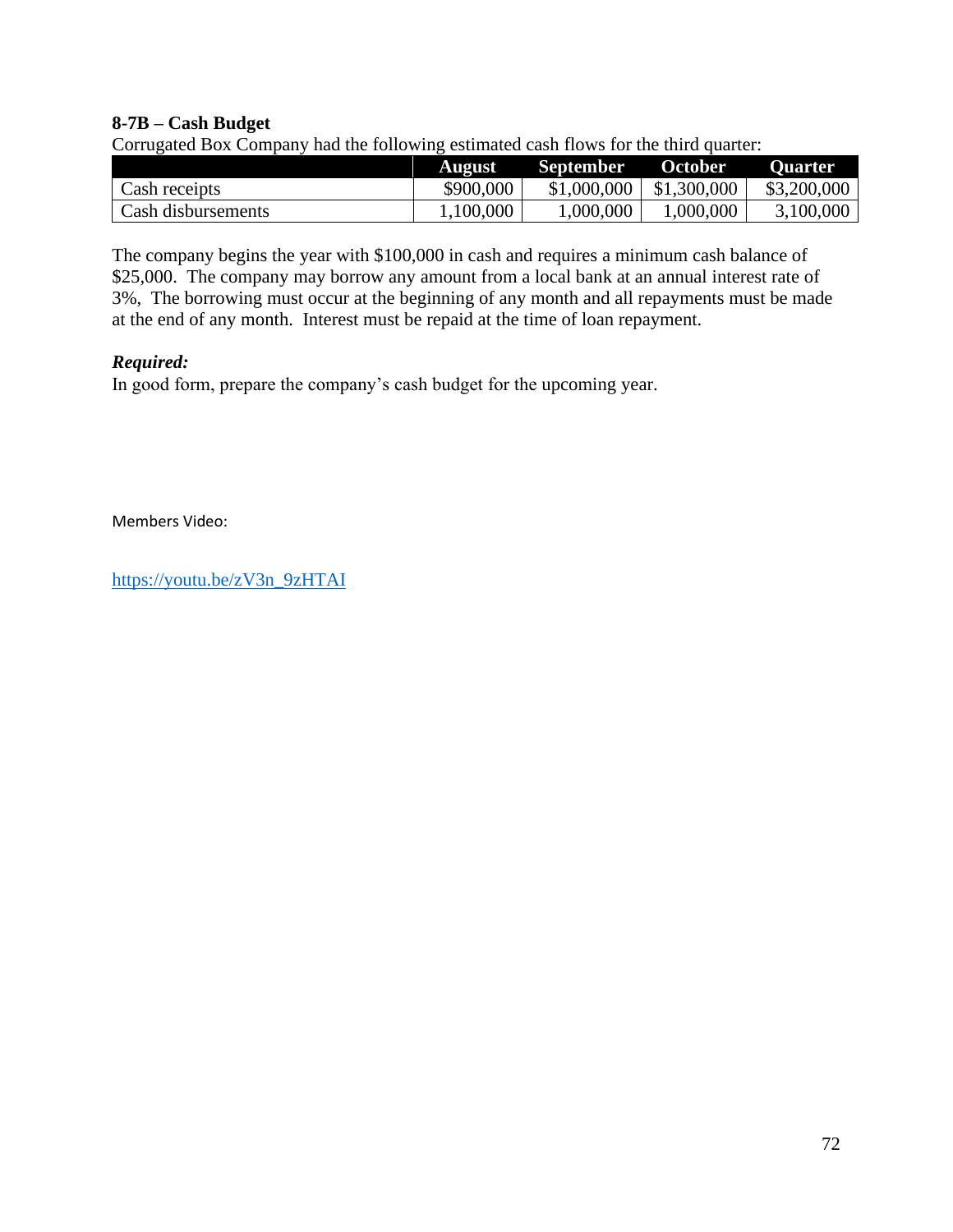### **8-8A –Cash Budget, Income Statement, Balance Sheet**

| <b>Mullins Company</b>                     |           |
|--------------------------------------------|-----------|
| <b>Balance Sheet</b>                       |           |
| <b>June 30</b>                             |           |
| <b>ASSETS</b>                              |           |
| Cash                                       | \$20,000  |
| Accounts receivable, net                   | 30,000    |
| Inventory                                  | 50,000    |
| Property, plant and equipment, net         | 150,000   |
| Total assets                               | \$250,000 |
| LIABILITIES AND SHAREHOLDERS' EQUITY       |           |
| Accounts payable, net                      | \$50,000  |
| Bank loan payable                          | 20,000    |
| Common shares                              | 140,000   |
| Retained earnings                          | 40,000    |
| Total liabilities and shareholders' equity | \$250,000 |

Mullins Company manufactures didgeridoos. The company's June 30 balance sheet follows:

The company shows the following budget items for July:

- a.) Sales are expected to be \$100,000 in July. 60% are expected to be collected in July, 40% will be collected in August.
- b.) The full \$30,000 of accounts receivable on the June 30 balance sheet (above) is expected to be collected in July.
- c.) Cost of goods sold is expected to be 45% of sales.
- d.) The company plans to purchase \$50,000 in inventory during July. The company's purchases are all on account. Of the company's purchases, 20% are paid in the month of the purchase, and 80% are paid in the following month.
- e.) The full \$50,000 of accounts payable on the June 30 balance sheet (above) is expected to be paid off in July.
- f.) The company's operating expenses are expected to be \$40,000 including depreciation of \$1,000. All operating expenses except depreciation are cash expenses.
- g.) The company's bank loan will be paid in full with \$200 interest. The company paid its interest costs monthly, and the \$200 interest payment represents interest from July.
- h.) New equipment costing \$15,000 will be purchased using cash.
- i.) The company wishes to keep a minimum cash balance of \$10,000 and has access to borrow up to \$100,000 from a local bank – any borrowing will occur at the end of the month at an annual interest rate of 12%.

#### *Required:*

- a.) Compute the expected cash collections for July.
- b.) Compute the expected cash disbursements for July.
- c.) Based on your answers for part a.) and b.), prepare a cash budget for July.
- d.) Prepare a budgeted income statement for July.
- e.) Prepare a balance sheet dated July 31.

Members Video:

Part 1:<https://youtu.be/vAjZt8G3lX0> Part 2:<https://youtu.be/7Tj3cj4Fqts>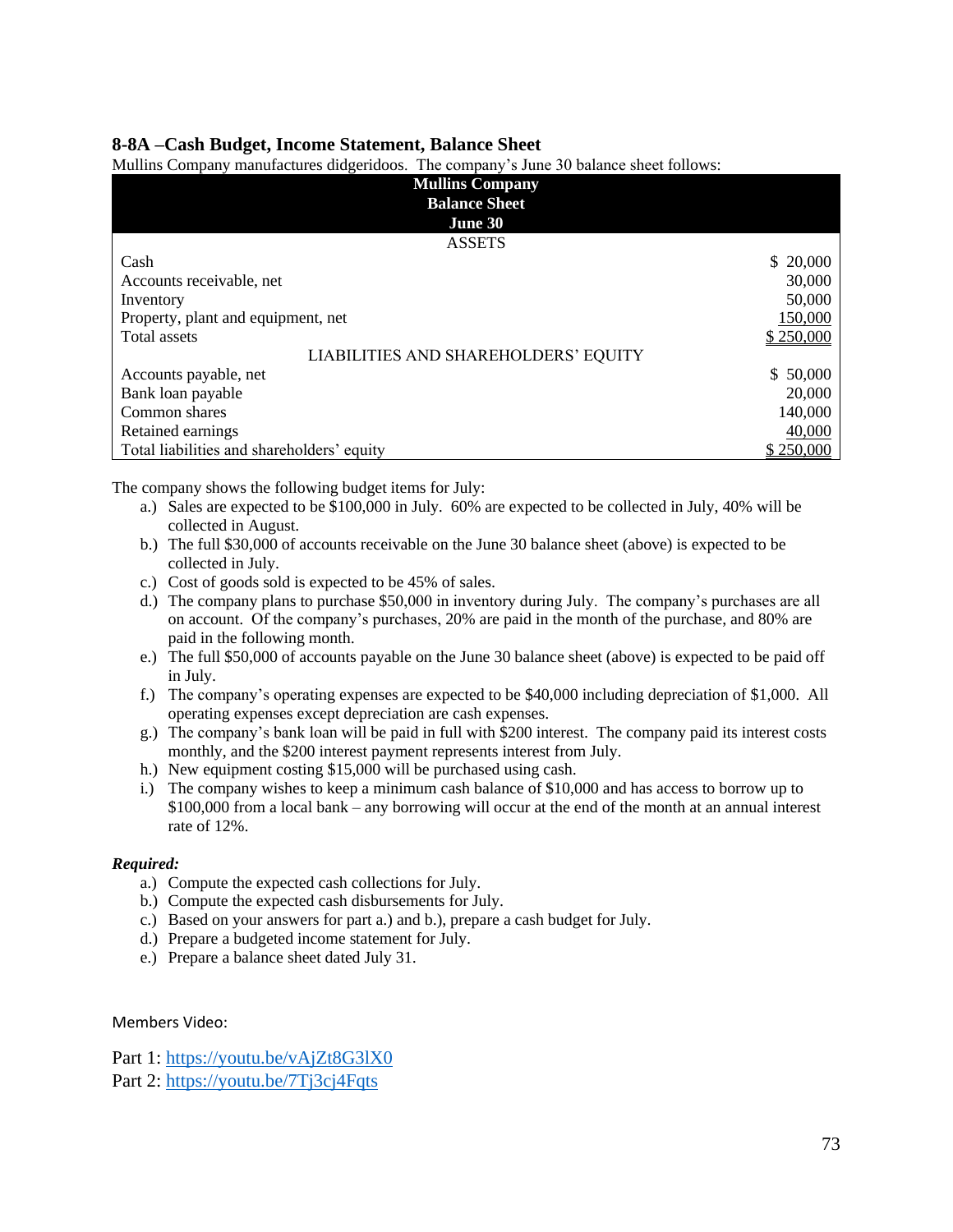#### **8-8B –Cash Budget, Income Statement, Balance Sheet**

| Noskova Company manufactures boomerangs. The company's September 30 balance sheet follows: |           |
|--------------------------------------------------------------------------------------------|-----------|
| <b>Noskova Company</b>                                                                     |           |
| <b>Balance Sheet</b>                                                                       |           |
| <b>September 30</b>                                                                        |           |
| <b>ASSETS</b>                                                                              |           |
| Cash                                                                                       | \$50,000  |
| Accounts receivable, net                                                                   | 125,000   |
| Inventory                                                                                  | 225,000   |
| Property, plant and equipment, net                                                         | 500,000   |
| Total assets                                                                               | \$900,000 |
| LIABILITIES AND SHAREHOLDERS' EQUITY                                                       |           |
| Accounts payable, net                                                                      | \$200,000 |
| Bank loan payable                                                                          | 250,000   |
| Common shares                                                                              | 50,000    |
| Retained earnings                                                                          | 400,000   |
| Total liabilities and shareholders' equity                                                 | \$900,000 |

Noskova Company manufactures boomerangs. The company's September 30 balance sheet follows:

The company shows the following budget items for October:

- a.) Sales are expected to be \$600,000 in October. 70% are expected to be collected in October, 30% will be collected in November.
- b.) The full \$125,000 of accounts receivable on the September 30 balance sheet (above) is expected to be collected in October.
- c.) Cost of goods sold is expected to be 40% of sales.
- d.) The company plans to purchase \$300,000 in inventory during October. The company's purchases are all on account. Of the company's purchases, 25% are paid in the month of the purchase, and 75% are paid in the following month.
- e.) The full \$200,000 of accounts payable on the September 30 balance sheet (above) is expected to be paid off in October.
- f.) The company's operating expenses are expected to be \$250,000 including depreciation of \$20,000. All operating expenses except depreciation are cash expenses.
- g.) The company's bank loan will be paid in full with \$2,000 interest. The company paid its interest costs monthly, and the \$2,000 interest payment represents interest from October.
- h.) New equipment costing \$50,000 will be purchased for cash.
- i.) The company wishes to keep a minimum cash balance of \$20,000 and has access to borrow up to \$500,000 from a local bank – any borrowing will occur at the end of the month at an annual interest rate of 6%.

#### *Required:*

- a.) Compute the expected cash collections for October.
- b.) Compute the expected cash disbursements for October.
- c.) Based on your answers for part a.) and b.), prepare a cash budget for October.
- d.) Prepare a budgeted income statement for October.
- e.) Prepare a balance sheet dated October 31.

#### Members Video:

Part 1:<https://youtu.be/gRed1sXu0BY>

Part 2:<https://youtu.be/M6tINhGiOLU>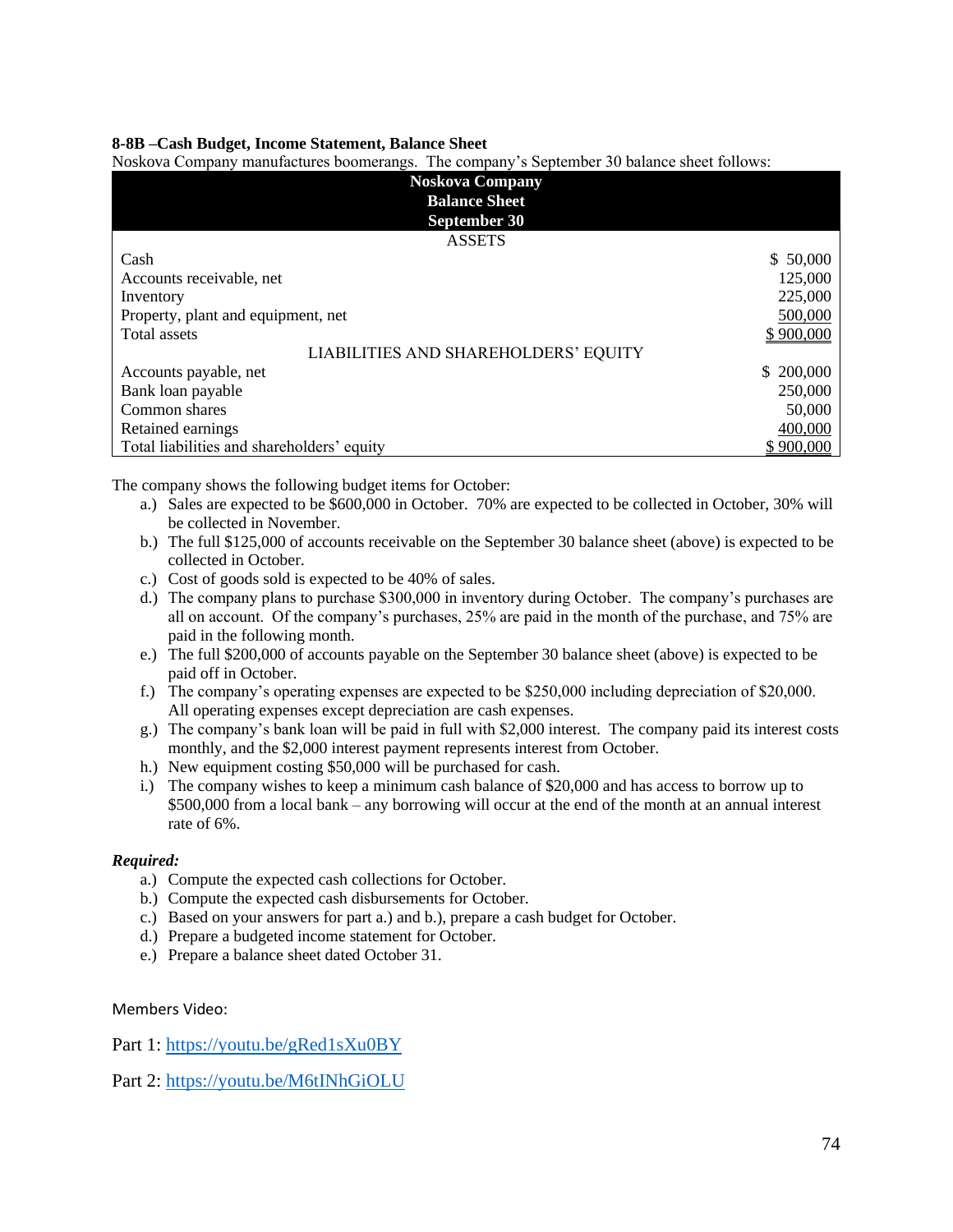# Module 9: Standard Costs and Variance Analysis

**Module Intro Video:**

<https://youtu.be/PXYChrEJG9Q>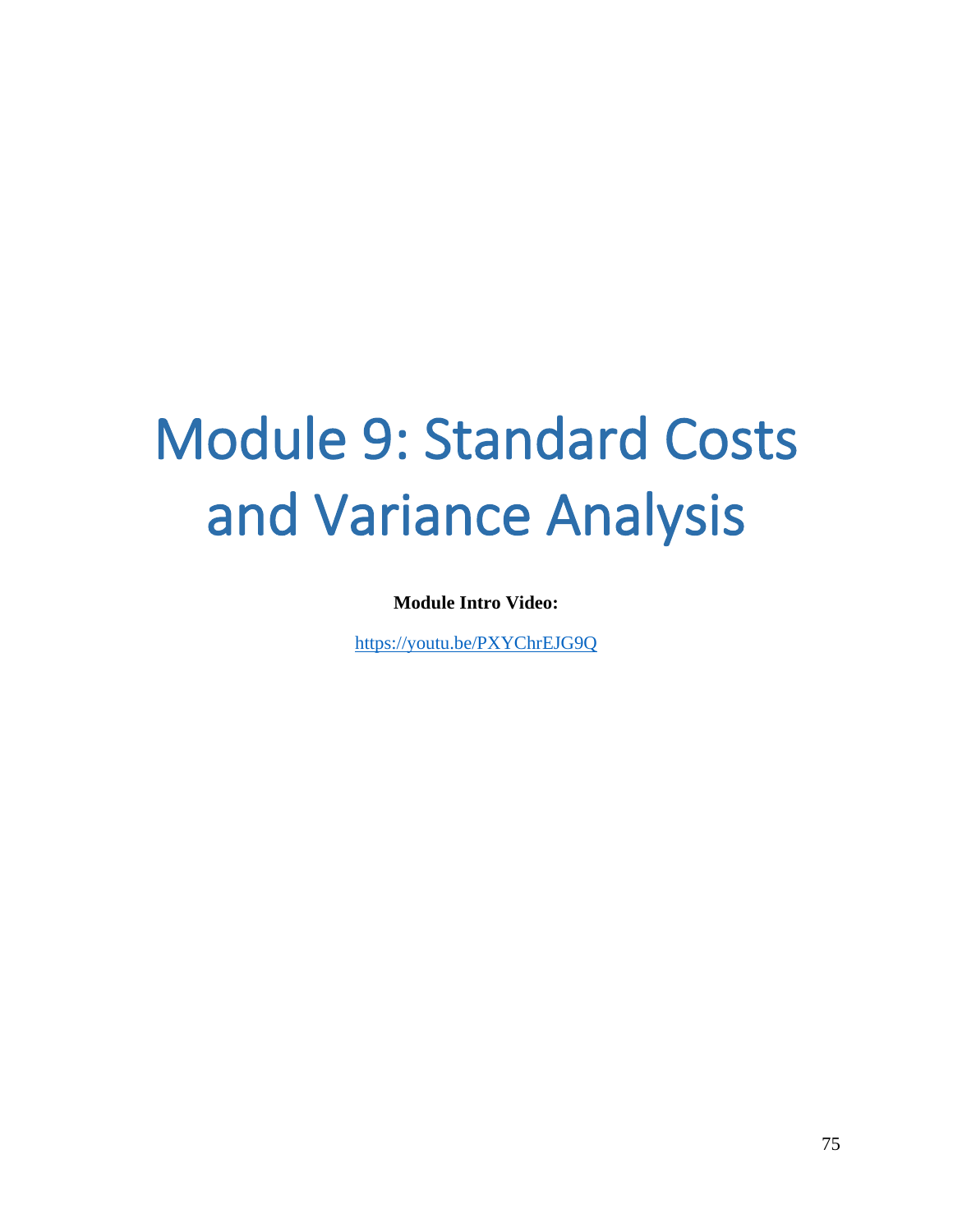## **9-1A Direct Materials Variances**

Steve's Sausages begins business in March. In planning his business, Steve sets the following materials standard: Each sausage should take 250 grams of pork, and pork should cost \$10 per kilogram, therefore each sausage should contain \$2.50 of direct material.

In March, Steve purchases 80 kilograms of pork for \$750. Steve makes and sells 300 sausages and has 2 kilograms of pork remaining on hand at the end of the month.

## *Required:*

Compute the company's direct materials price and quantity variances.

Free/Open Video:

[https://youtu.be/oYHMwGsc9\\_A](https://youtu.be/oYHMwGsc9_A)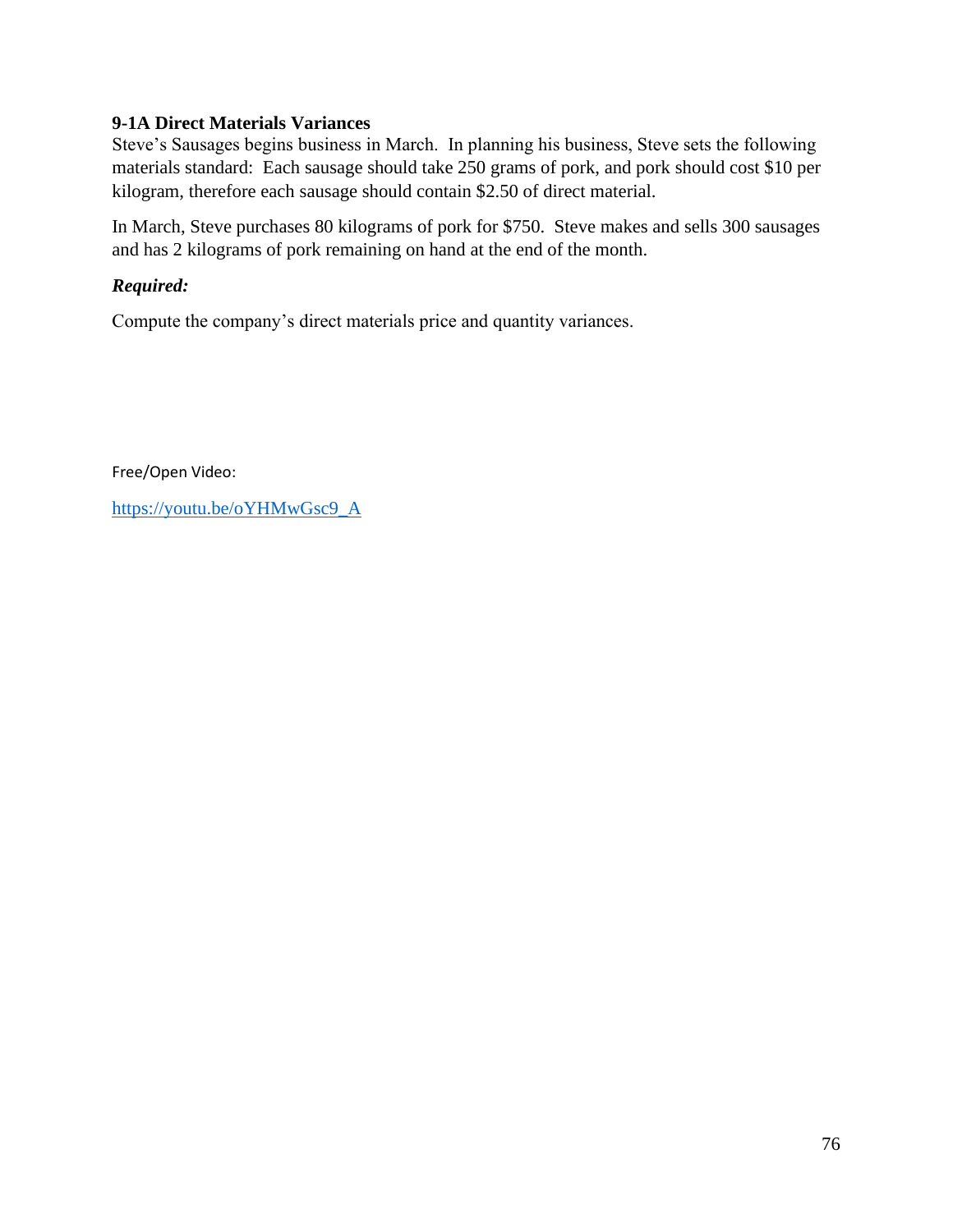## **9-1B Direct Materials Variances**

Relief Inc. manufactures portable toilets for use on construction sites. Each toilet requires 40 kilograms of plastic and plastic is estimated to cost \$5 per kilogram.

At the beginning of June, the company had no plastic inventory on hand. During the month, the company purchased 4,500 kilograms of plastic for \$24,000. The company produced 100 toilets during the month and had 300 kilograms of plastic on hand at the end of the month.

## *Required:*

Compute the company's direct materials price and quantity variances.

Members Video:

<https://youtu.be/PhIUF7wk2Yo>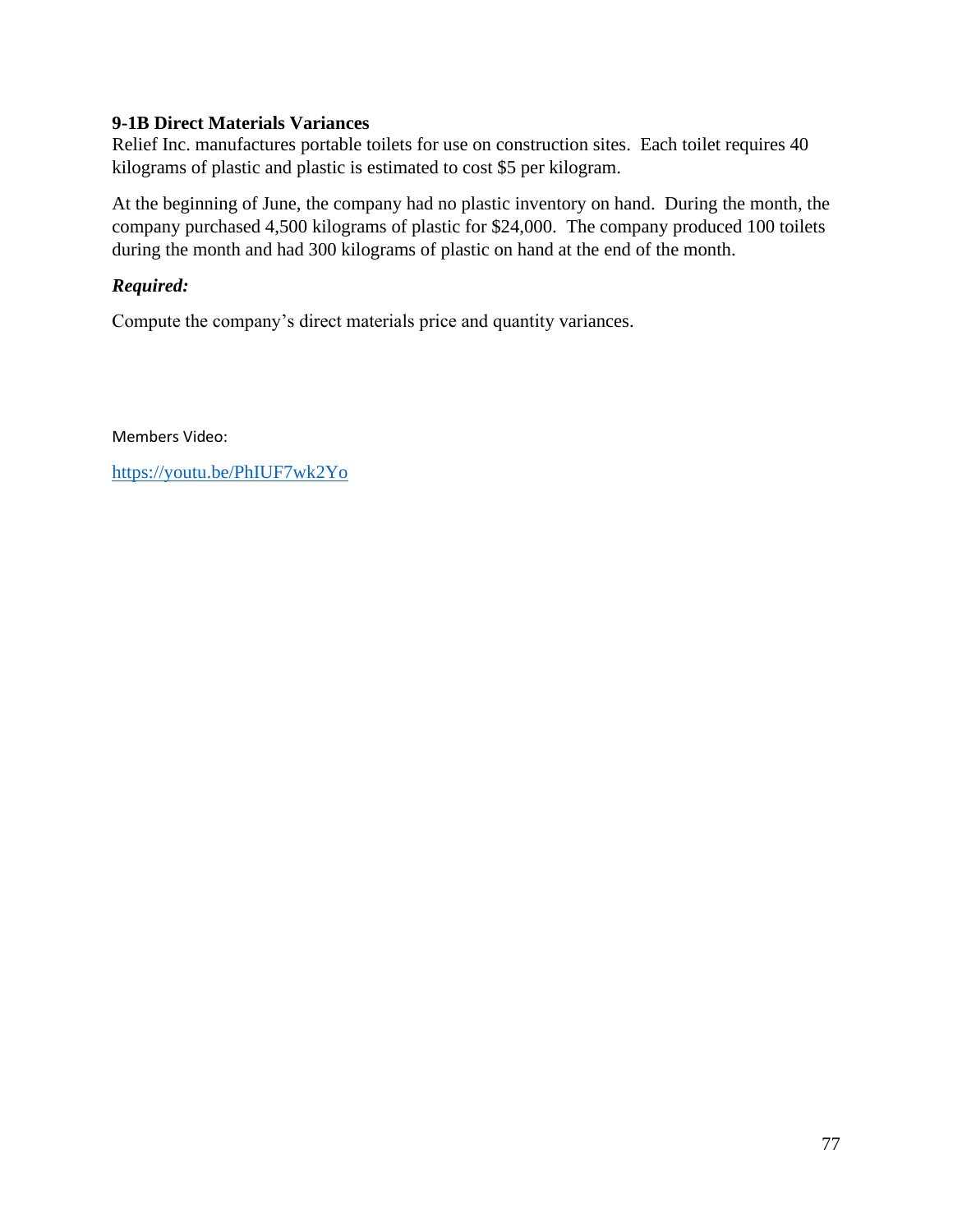## **9-2A Direct Labour Variances**

Frank's Bikes makes fixed gear bicycles. The company set the following standards related to labour: Each bike should take four direct labour hours to manufacture at a cost of \$15 per hour.

For August, the company produced 160 bicycles and employees worked 700 direct labour hours. The company's total labour cost for the month was \$10,000.

## *Required:*

Compute the company's direct labour rate and efficiency variances.

Free/Open Video:

<https://youtu.be/RvEac2n0s7A>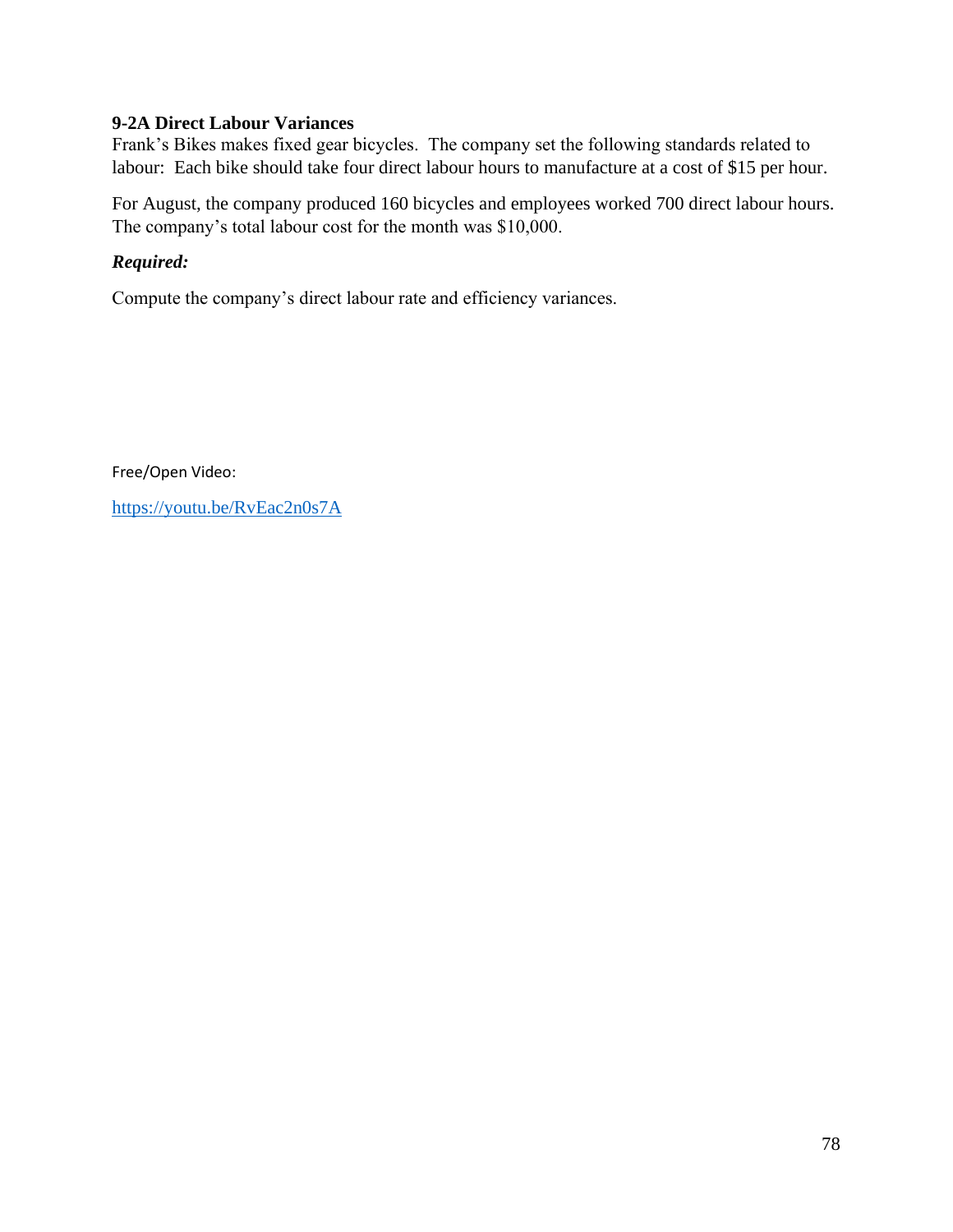# **9-2B Direct Labour Variances**

Chi Hou's Noodles makes noodles by hand and supplies local Chinese restaurants. The company has the following standards for direct labour: Staff should be able to make 10 kilograms per hour and the labour wage rate is \$9 per hour.

For September, the company produced 15,000 kilograms of noodles. The direct labour workforce worked for 1,400 hours and the labour cost for the month was \$13,600.

## *Required:*

Compute the company's direct labour rate and efficiency variances.

Members Video:

<https://youtu.be/tdZJ4c0DGBo>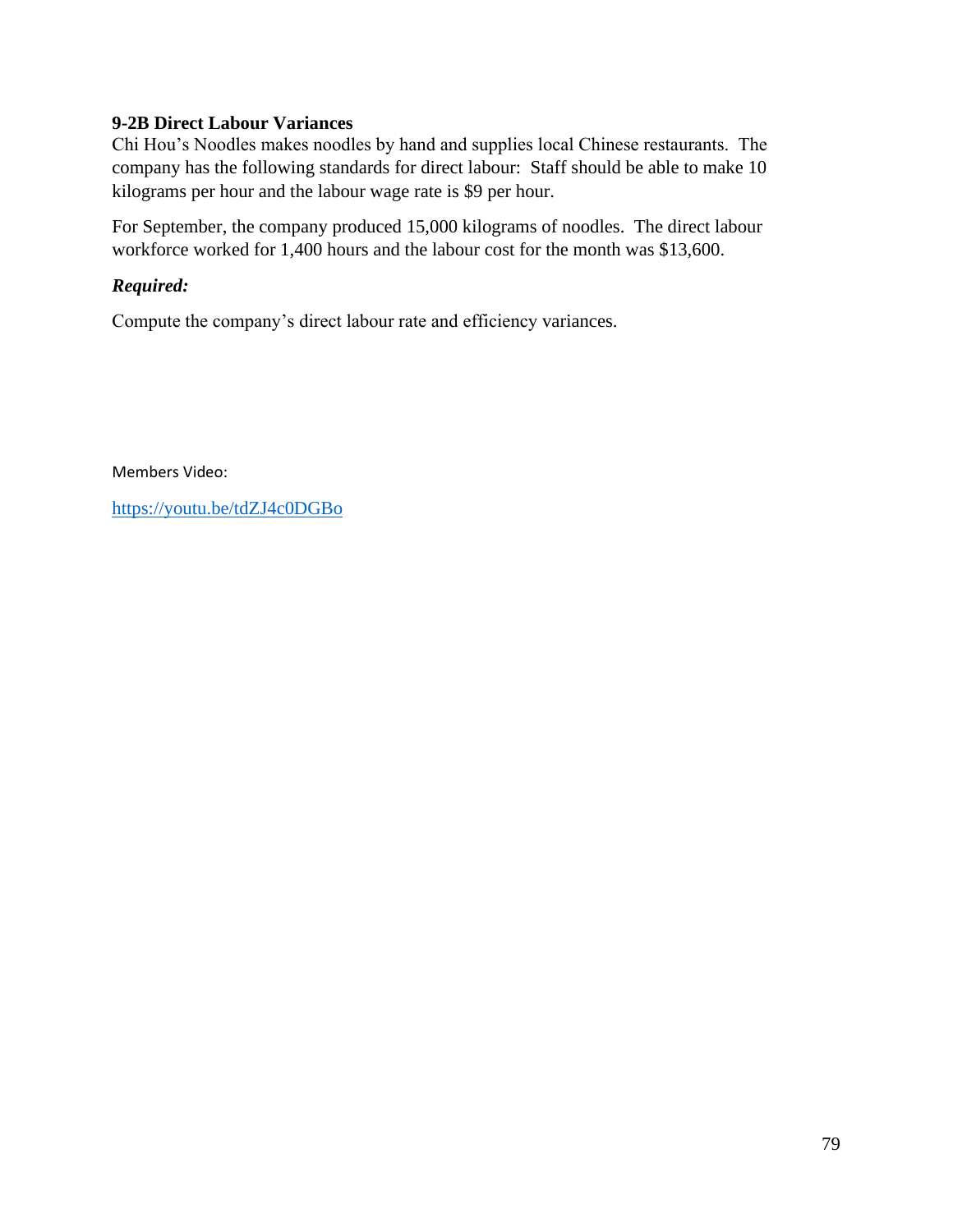# **9-3A Variable Overhead Variances**

Widgets R Us applies variable overhead costs to jobs based on machine hours. The company's predetermined variable overhead rate is \$6 per machine hour, and it is estimated that each machine can produce 2 widgets per hour.

For January, the company produced 600 widgets and machines were active for 320 machine hours. The company's total variable manufacturing overhead cost for the month was \$1,400.

## *Required:*

Compute the company's variable manufacturing overhead spending and efficiency variances.

Free/Open Video:

<https://youtu.be/Gdob2D1Oi-s>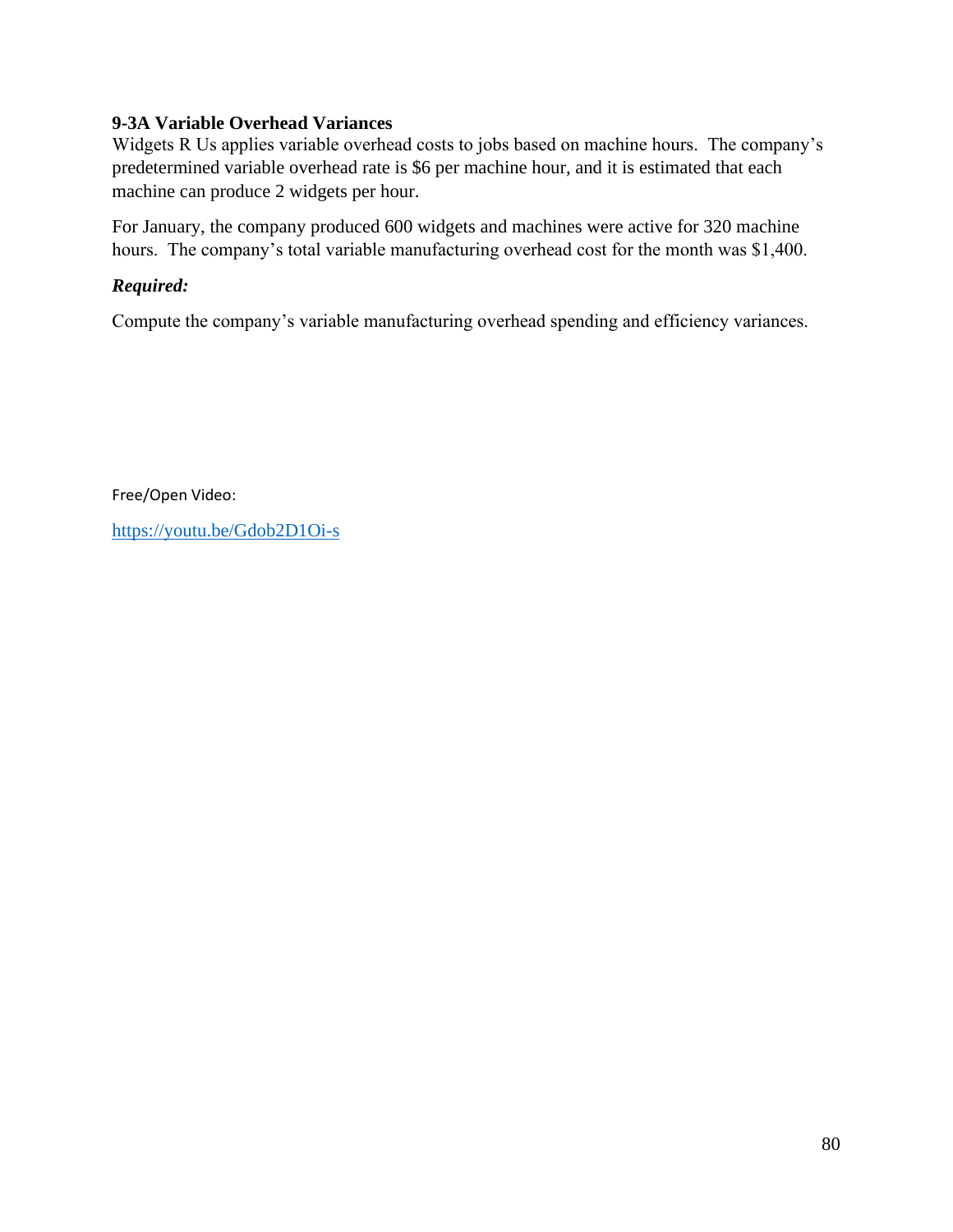# **9-3B Variable Overhead Variances**

Batter Up produces small baseball bats for young baseball players. The company applies variable overhead costs to jobs based on machine hours. The company's predetermined variable overhead rate is \$15 per machine hour, and it is estimated that the company's lone machine can produce 10 bats per hour.

For June, the company produced 2000 bats and the machine was active for 180 machine hours. The company's variable manufacturing overhead cost for the month was \$2,500.

# *Required:*

Compute the company's variable manufacturing overhead spending and efficiency variances.

Members Video:

<https://youtu.be/Ng9cKSUjZtk>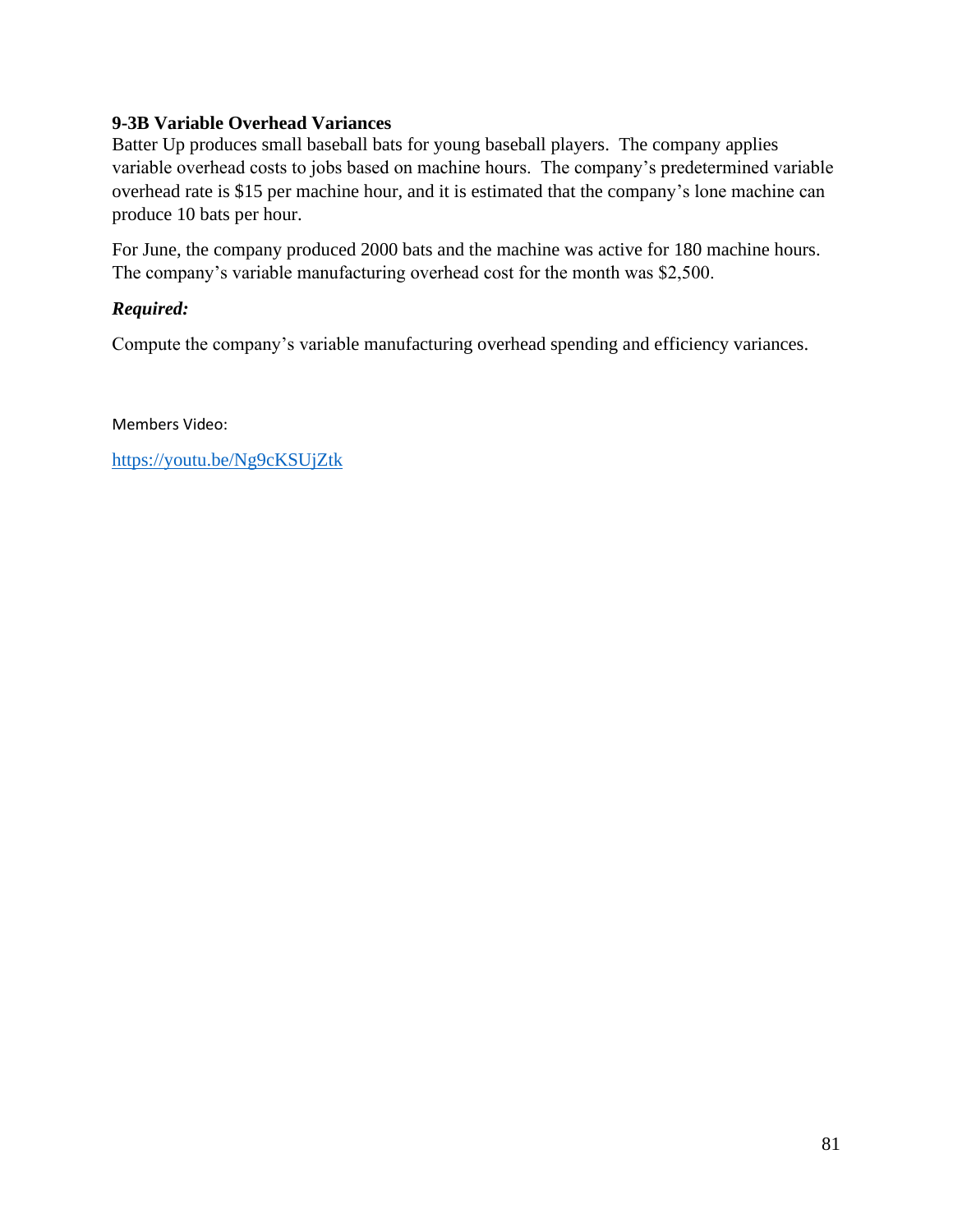# **9-4A Fixed Overhead Variances**

XYZ Company manufactures tables. The company budgets fixed overhead to be \$10,000 for the month of August. The company applies overhead costs to jobs on the basis of direct labour hours. The company has the following direct labour standards: It expects each table will take two hours to make, and the company anticipates making 1,000 tables (direct labour workers are budgeted to work for 2,000 hours during the month).

During August, the company produced 1,200 tables and workers worked a total of 2,200 hours. Actual fixed overhead incurred for August was \$10,500.

## *Required:*

Compute the company's fixed manufacturing overhead spending and volume variances.

Free/Open Video:

<https://youtu.be/sPmaXgxDqGg>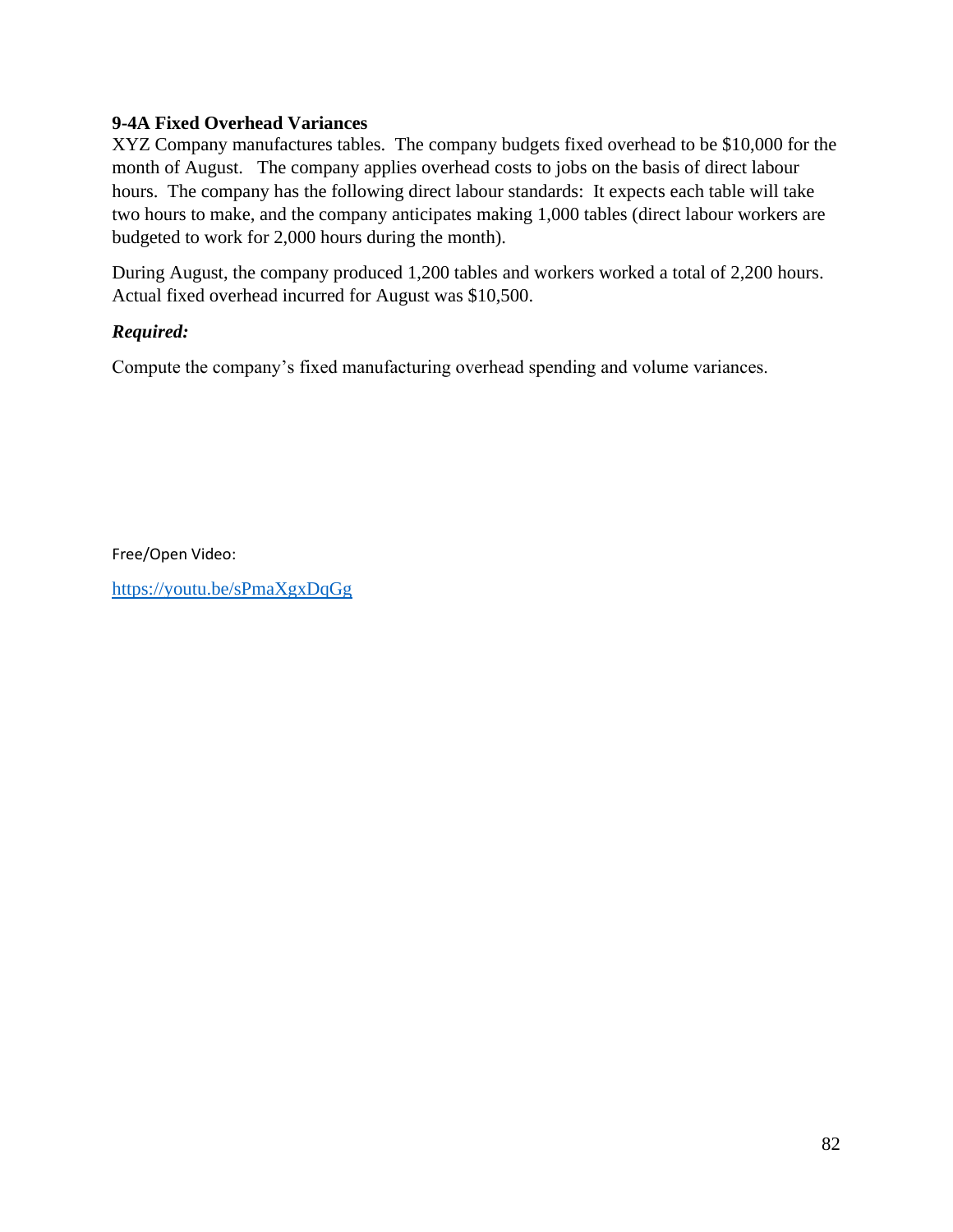# **9-4B Fixed Overhead Variances**

ABC Company manufactures chairs. The company budgets fixed overhead to be \$25,000 for the month of August. The company applies overhead costs to jobs on the basis of direct labour hours. The company has the following direct labour standards: It expects each chair takes four hours to make, and the company anticipates making 800 chairs (direct labour workers are budgeted to work for 3,200 hours during the month).

During August, the company produced 700 chairs and workers worked a total of 3,000 hours. Actual fixed overhead incurred for August was \$23,500.

## *Required:*

Compute the company's fixed manufacturing overhead spending and volume variances.

Members Video:

[https://youtu.be/Mxas\\_XaEbTs](https://youtu.be/Mxas_XaEbTs)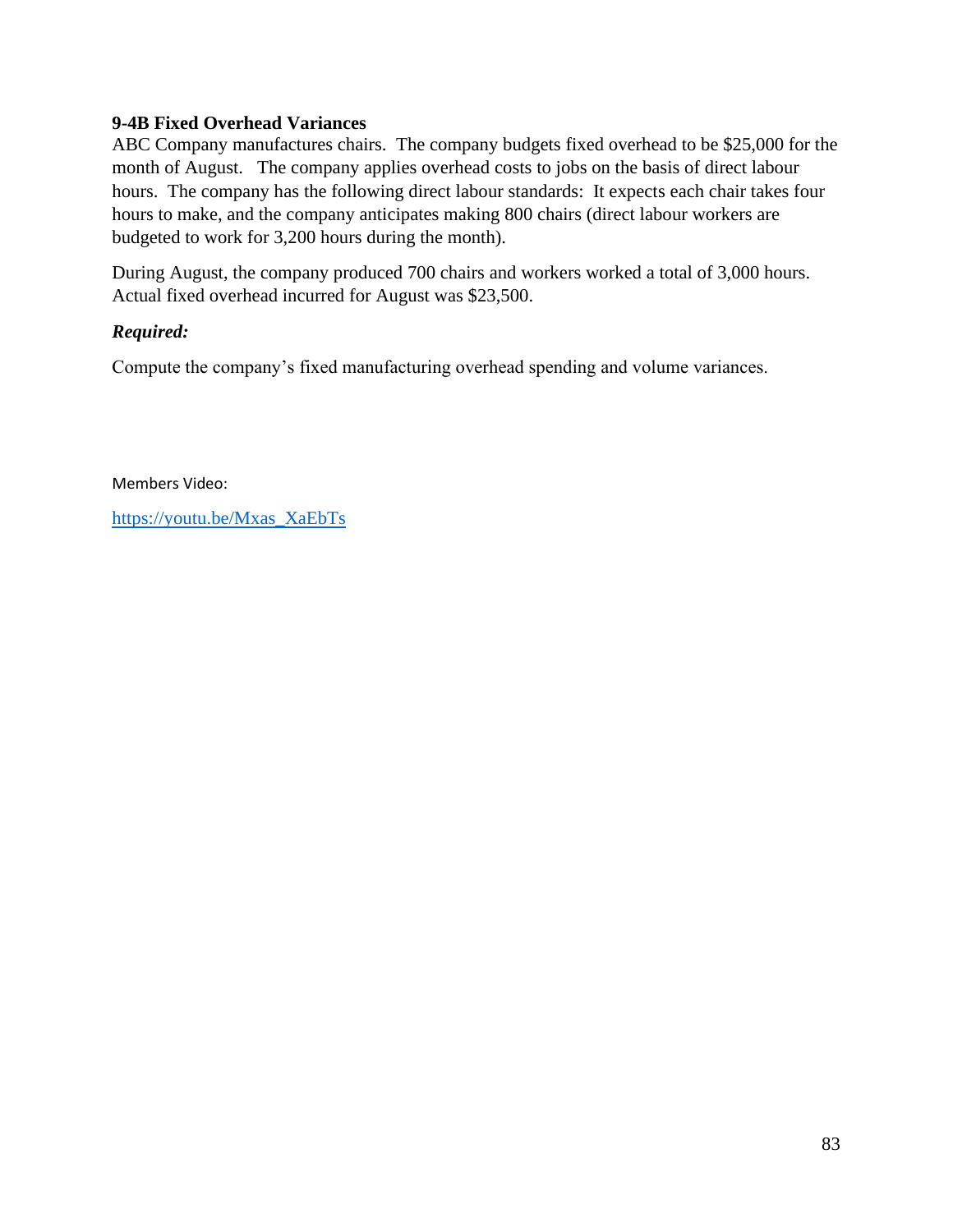# **9-5A Comprehensive Variance Analysis Problem**

Chemco produces chemicals for cleaning pools. It sells the chemicals (a powder) in fourkilogram buckets. The company's standard costs per unit follow:

|                        | <b>Quantity</b> | <b>Cost</b>      | Total   |
|------------------------|-----------------|------------------|---------|
| Direct materials       | 5 kilograms     | $$4.00$ per kg   | \$20.00 |
| Direct labour          | $0.25$ hours    | \$10 per DL hour | 2.50    |
| Manufacturing overhead | $0.25$ hours    | \$8 per DL hour  | 2.00    |
|                        |                 |                  | \$24.50 |

During the month, the company produced 1,000 buckets of chemicals. The following information is known:

- 1.) The company purchased 5,500 kilograms of direct material at a cost of \$21,450.
- 2.) The company had no beginning inventory, and had 700 kilograms of material on hand at the end of the year.
- 3.) The direct labour workforce worked a total of 220 hours and was paid a total of \$2,640.
- 4.) Variable overhead of \$1,050 and fixed overhead of \$800 were incurred.

The manufacturing overhead rate of \$8 per direct labour hour can be further broken down. The company estimates variable overhead to be \$5 per direct labour hour. The company expected to produce 1,100 buckets using 275 direct-labour hours during the month, and based on those estimates, variable overhead was budgeted to be \$1,375 for the month. Fixed overhead was budgeted to be \$825 for the month.

# *Required:*

Compute:

- a.) Direct Materials price and quantity variances.
	- i. The company recently entered into a contract with a new supplier who is eager for their business. Should the company continue to work with this new supplier, or should they look for a new one.
- b.) Direct Labour rate and efficiency variances.
	- i. The company experimented using more senior staff and fewer junior employees this month. Was the experiment successful?
- c.) Variable Overhead spending and efficiency variances.
- d.) Fixed Overhead spending and volume variances.

Free/Open Video: <https://youtu.be/plAxNuBdO-c>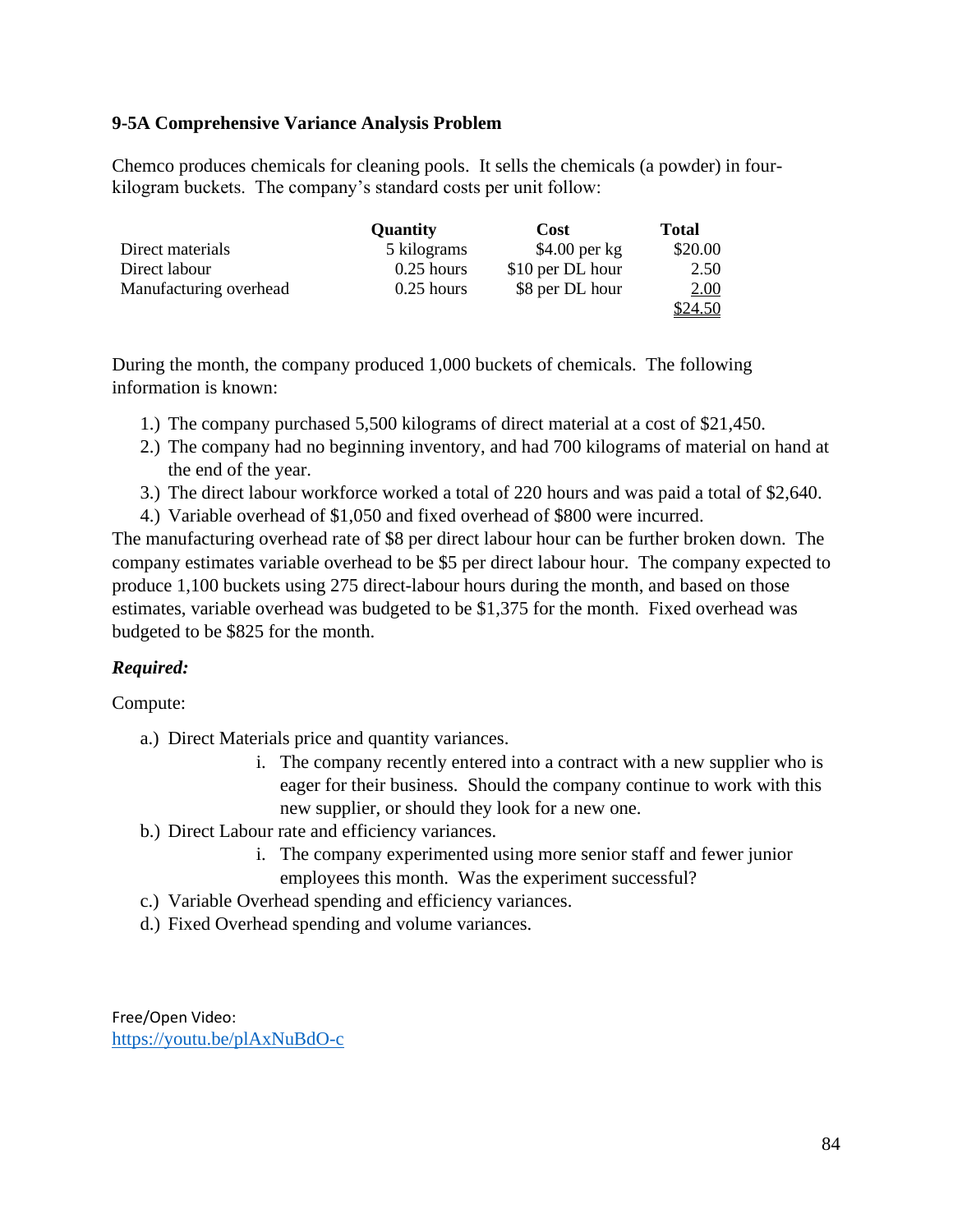# **9-5B Comprehensive Variance Analysis Problem**

Smithco produces a plastic furniture set for outdoor use. The company's standard costs per set follow:

|                        | <b>Quantity</b> | Cost             | <b>Total</b> |
|------------------------|-----------------|------------------|--------------|
| Direct materials       | 10 kilograms    | $$6.00$ per kg   | \$60.00      |
| Direct labour          | 2 hours         | \$15 per DL hour | 30.00        |
| Manufacturing overhead | 2 hours         | \$5 per DL hour  | 10.00        |
|                        |                 |                  | \$100.00     |

During the month, the company produced 200 furniture sets. The following information is known:

- 1.) The company purchased 2,300 kilograms of direct material at a cost of \$13,000.
- 2.) The company had no beginning inventory and had 50 kilograms of material on hand at the end of the year.
- 3.) The direct labour workforce worked a total of 420 hours and was paid a total of \$5,800.
- 4.) Variable overhead of \$1,555 and fixed overhead of \$600 were incurred.

The manufacturing overhead rate of \$5 per direct labour hour can be further broken down. The company estimates variable overhead to be \$3.75 per direct labour hour. The company planned to make 180 furniture sets during the month and budgeted to use 360 direct labour hours.

Accordingly, the company's variable overhead was budgeted to be \$1,350 for the month. Fixed overhead was budgeted to be \$450 for the month.

# *Required:*

Compute:

- a.) Direct Materials price and quantity variances.
	- i. The company recently entered into a contract with a new supplier who is eager for their business. Should the company continue to work with this new supplier, or should they look for a new one.
- b.) Direct Labour rate and efficiency variances.
	- i. The company experimented using more junior staff and fewer senior employees this month. Was the experiment successful?
- c.) Variable Overhead spending and efficiency variances.
- d.) Fixed Overhead spending and volume variances.

Members Video: <https://youtu.be/7Re4XpjG02o>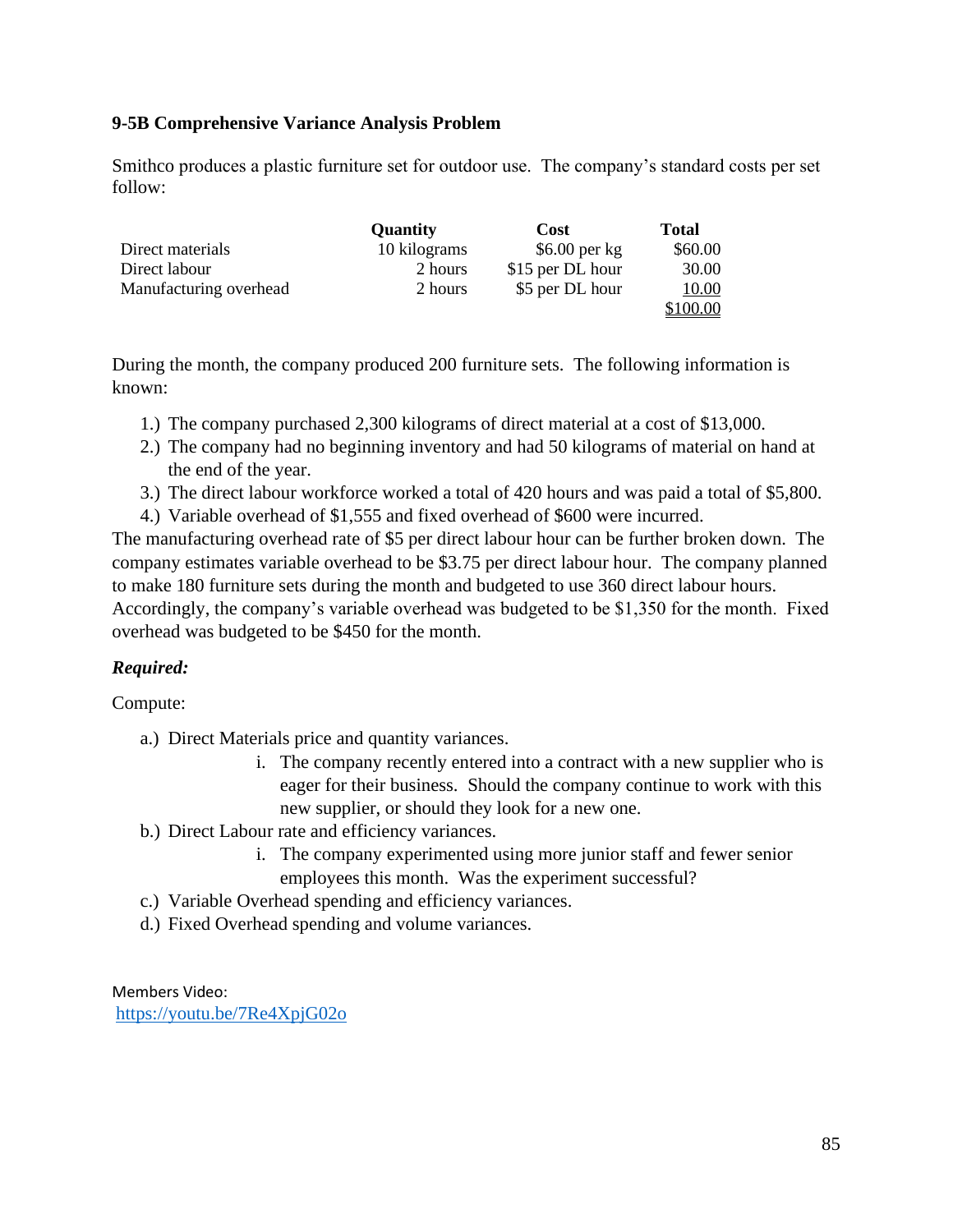## **Flexible Budgets Intro Video:** <https://youtu.be/NZPElqTLm8o>

#### **9-6A Flexible Budget**

The Greatest Friends is a dog rescue group that specializes in finding homes for the Great Dane breed. The company produces the following cost report for June.

|                        | <b>The Greatest Friends</b> |         |          |
|------------------------|-----------------------------|---------|----------|
|                        | <b>Cost Variance Report</b> |         |          |
|                        | For the Month Ended June 30 |         |          |
|                        | <b>Budget</b>               | Actual  | Variance |
| Number of dogs in care | 10                          | 4       | 6 U      |
| Variable costs         |                             |         |          |
| Grooming               | \$2,000                     | \$1,300 | \$700 F  |
| Dog food               | 10,000                      | 6,500   | 3,500 F  |
| Cleaning supplies      | 500                         | 400     | 100 F    |
| Total variable costs   | 12,500                      | 8,200   | 4,300 F  |
| Fixed costs            |                             |         |          |
| <b>Salaries</b>        | 1,500                       | 1,600   | 100 U    |
| Property taxes         | 400                         | 400     |          |
| Total fixed costs      | 1,900                       | 2,000   | 100 U    |
| Total costs            | 14,400                      | 200     |          |

Valerie Pringle, the manager of the rescue group comments on the report: "I'm certainly proud of this cost report, it shows that I'm not only doing a great job caring for the animals in our care, I'm also keeping costs under control".

## *Required:*

- a.) Comment on the major flaw in the report above.
- b.) Prepare a revised report using a flexible budget.
- c.) Comment on Pringle's assertion that she is doing a "great job" keeping costs under control.

Free/Open Video:

<https://youtu.be/jJQhKe9Dfj0>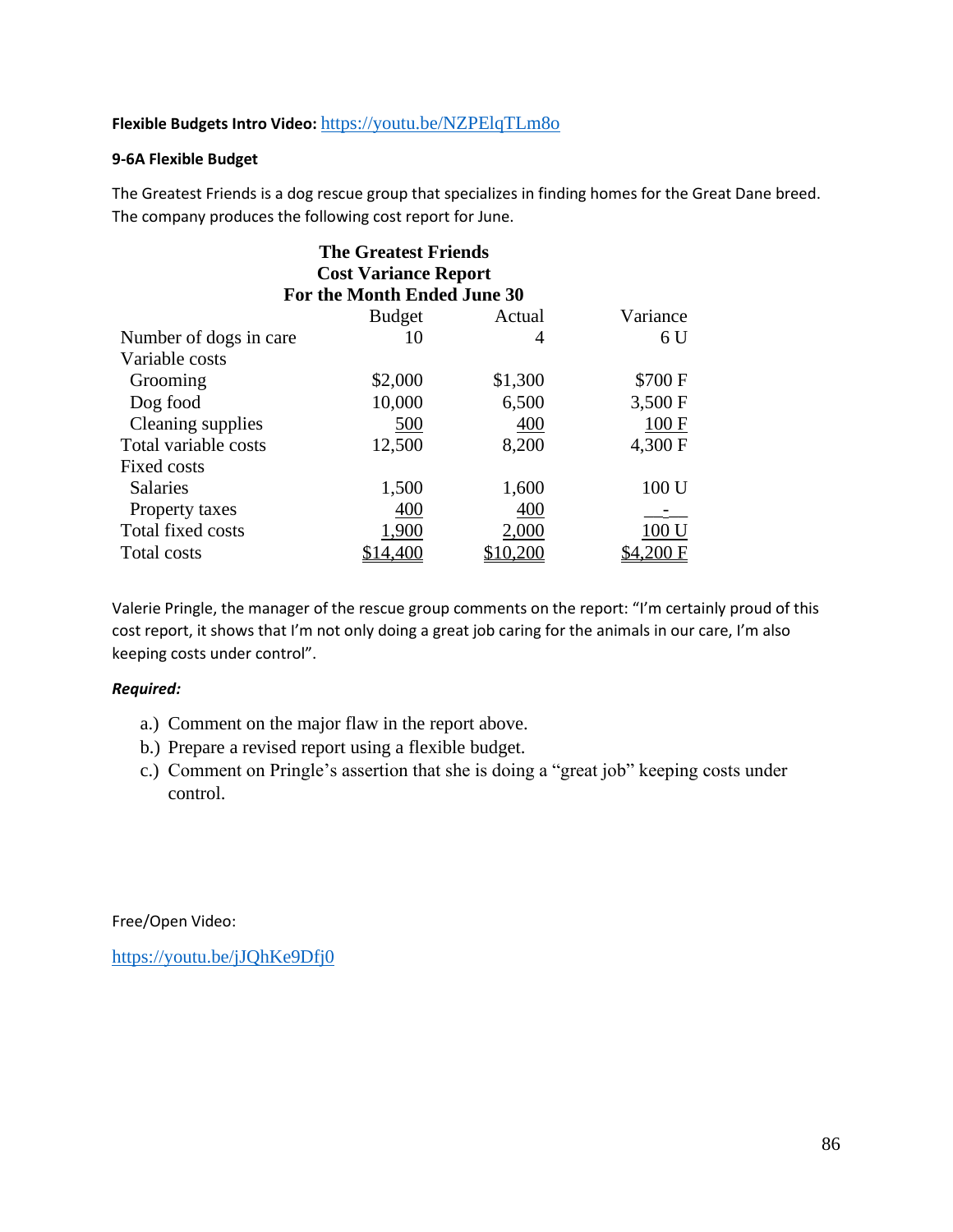#### **9-6B Flexible Budget**

Refined Touch is a dating service. Rather than using algorithms, the company uses a traditional matchmaker. The company had the following income statement for April:

| <b>Refined Touch</b>                       |                              |          |           |  |
|--------------------------------------------|------------------------------|----------|-----------|--|
| <b>Income Statement (Actual vs Budget)</b> |                              |          |           |  |
|                                            | For the Month Ended April 30 |          |           |  |
|                                            | <b>Budget</b>                | Actual   | Variance  |  |
| Number of matches                          | 120                          | 150      | 30F       |  |
| Revenues                                   | \$12,000                     | \$14,500 | \$2,500 F |  |
| Variable costs                             |                              |          |           |  |
| Matching                                   | \$3,000                      | \$3,600  | \$600 U   |  |
| Customer screening                         | 2,400                        | 1,500    | 900 F     |  |
| Payment processing                         | 1,200                        | 1,450    | 250 U     |  |
| Total variable costs                       | 6,600                        | 6,550    | 50F       |  |
| Fixed costs                                |                              |          |           |  |
| Office expenses                            | 2,000                        | 1,800    | 200 F     |  |
| Rent expense                               | 900                          | 950      | 50 U      |  |
| Total fixed costs                          | 2,900                        | 2,750    | 150 F     |  |
| Total costs                                | 9,500                        | 9,300    | 200 F     |  |
| Net income                                 |                              |          |           |  |

Linda Frost, the manager and matchmaker comments on the report: "What a great month. We were busier than we expected to be and we still managed to keep costs down – I just wish every month could be this good".

#### *Required:*

- a.) Comment on the major flaw in the report above.
- b.) Prepare a revised report using a flexible budget.
- c.) Comment on Frost's assertion that it was a "great month".
- d.) Which variance(s) ought to be investigated further?

Members Video:

<https://youtu.be/pD4QKli1VnE>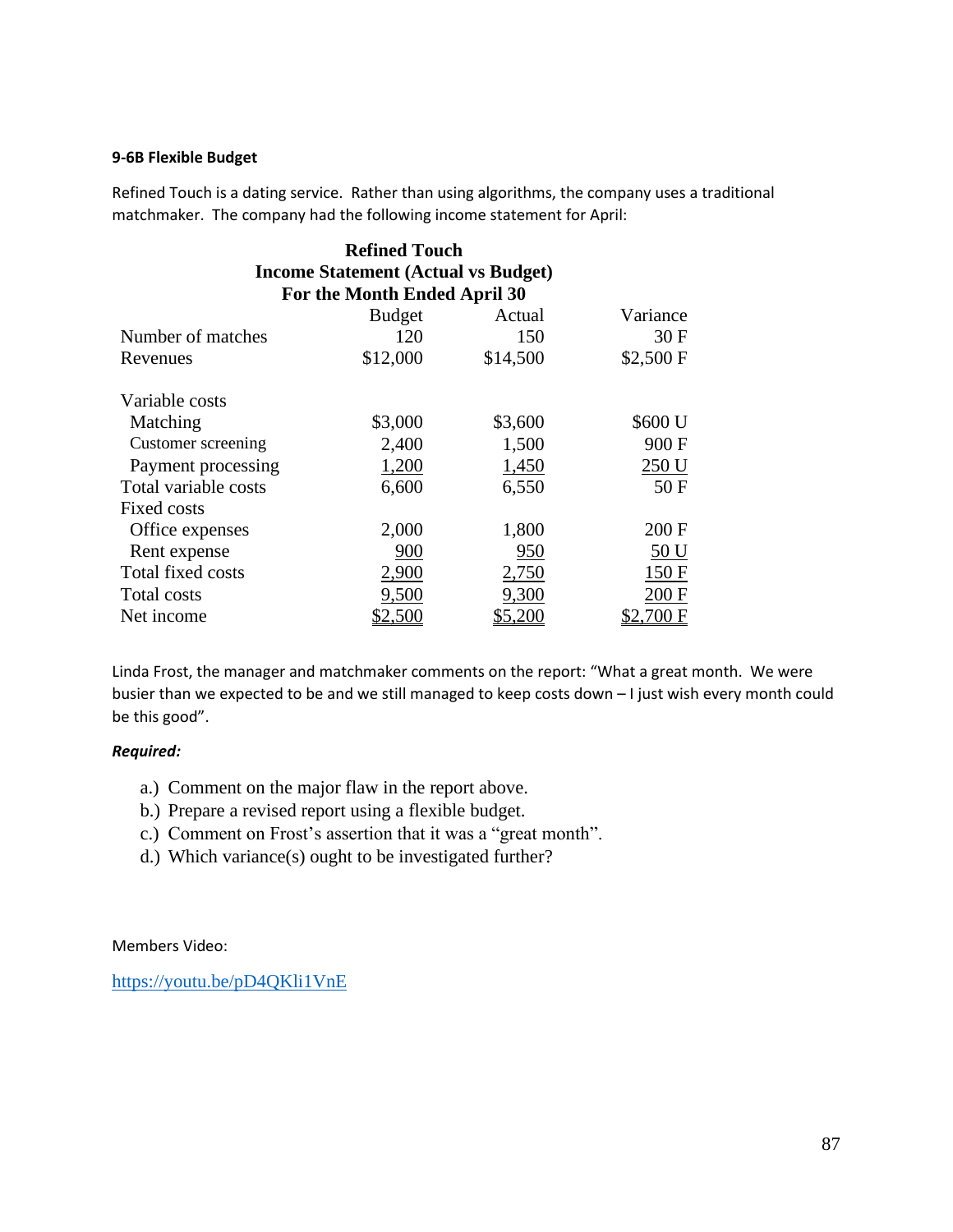# Module 10: Capital Budgeting

**Module Intro Video:**

[https://youtu.be/c\\_klanxTksI](https://youtu.be/c_klanxTksI)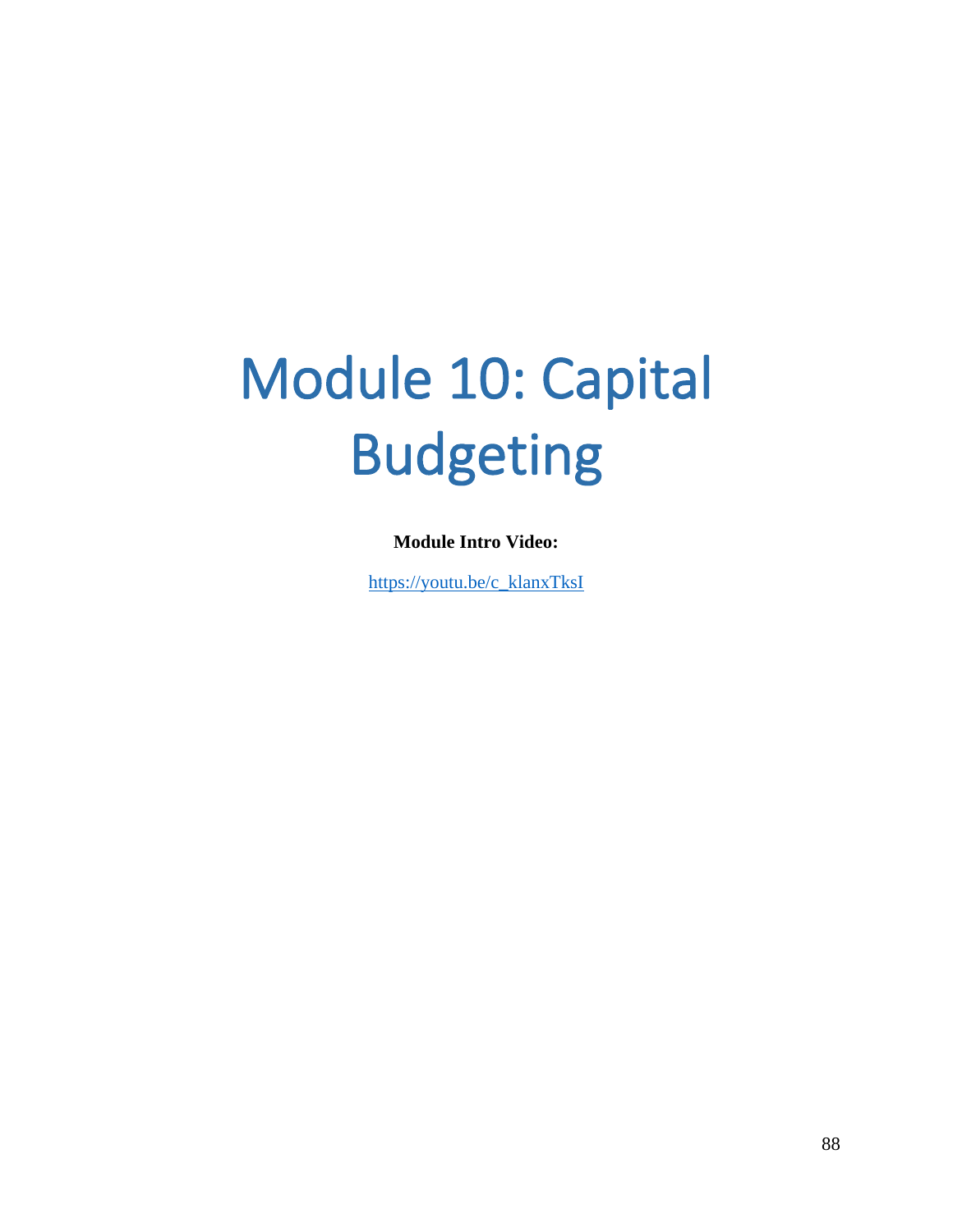# **10-1A – Payback Period, Net Present Value and Internal Rate of Return**

Grey Animations is considering replacing its current network of computers with newer, faster, more efficient models. It purchased its current computers three years ago for \$100,000 and at that time the company expected the computers to last for five years with a residual value of \$10,000. If the computers were sold today, they would fetch \$35,000.

New computers could be purchased today for \$150,000 and would have an expected life of five years. Over the five-year life, the computers would reduce operating expenses by an estimated \$40,000 per year for the first three years, and by \$20,000 in the last two years. The estimate residual value of the new computers is \$12,000. The project's cost of capital is 12%.

- a.) Calculate the project's cash payback period.
- b.) Calculate the project's net present value.
- c.) Calculate the internal rate of return of the project.

Free/Open Video:

<https://youtu.be/XiJ2pSZRCoY>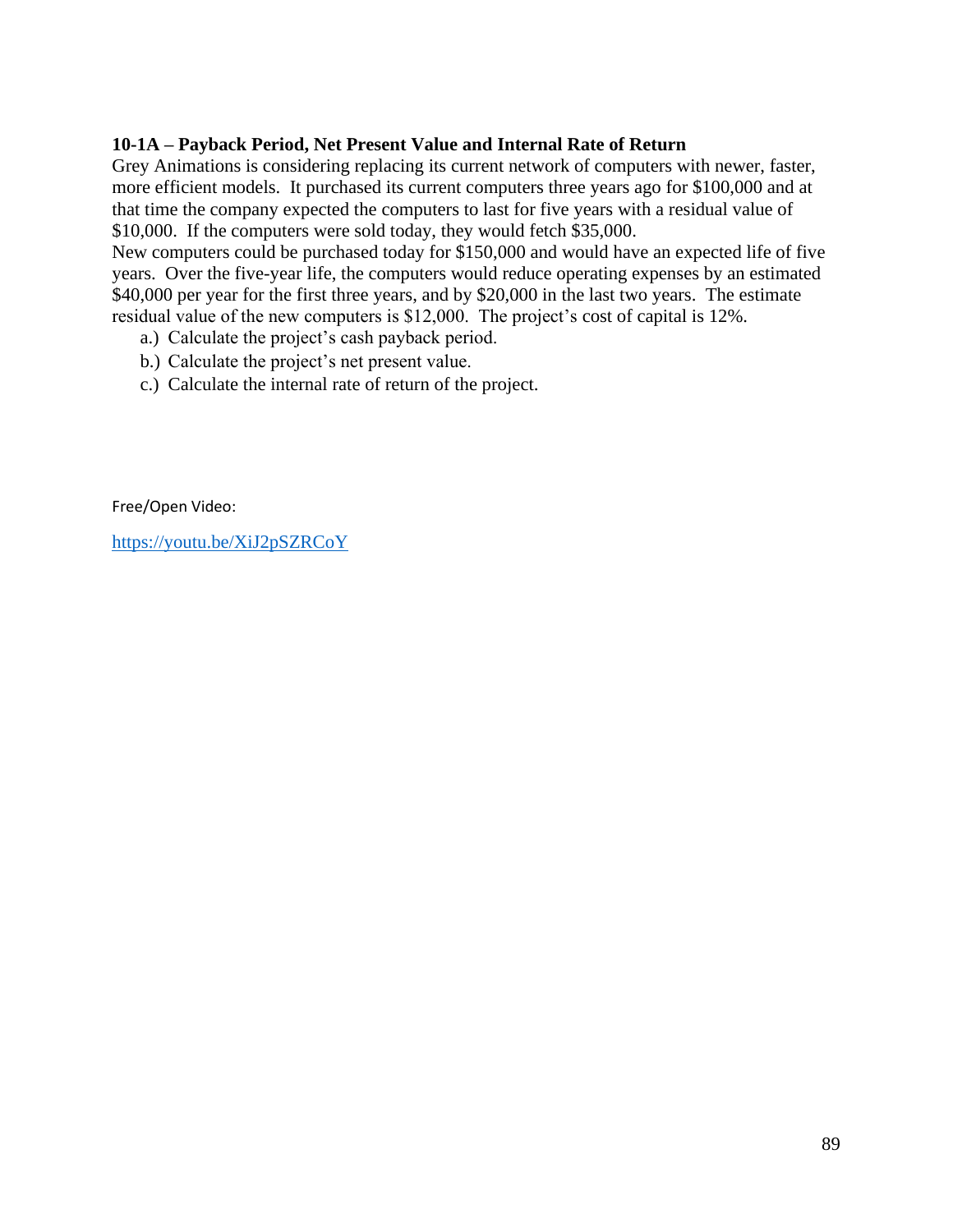## **10-1B – Payback Period, Net Present Value and Internal Rate of Return**

Barry Cabs is a sole proprietorship that owns and operates one taxicab. The company purchased its cab 5 years ago for \$40,000. When it purchased the cab, it expected it to be useful for 8 years with a residual value of \$5,000. Barry thinks he could sell the cab today for \$14,000.

Barry is considering replacing the old cab with a new, all-electric taxi. The all-electric car would cost \$60,000 and would have an expected useful life of 8 years. Over its 8-year life, the cab would reduce annual operating costs (mostly gas and maintenance) by \$8,000 per year for the first 6 years, and \$10,000 per year thereafter. After 8 years, it is expected the taxi would have a \$2,000 residual value. Barry's cost of borrowing is 15%.

- a.) Calculate the project's cash payback period.
- b.) Calculate the project's net present value.
- c.) Calculate the internal rate of return of the project.

Members Video: <https://youtu.be/GdOkf16XUiU>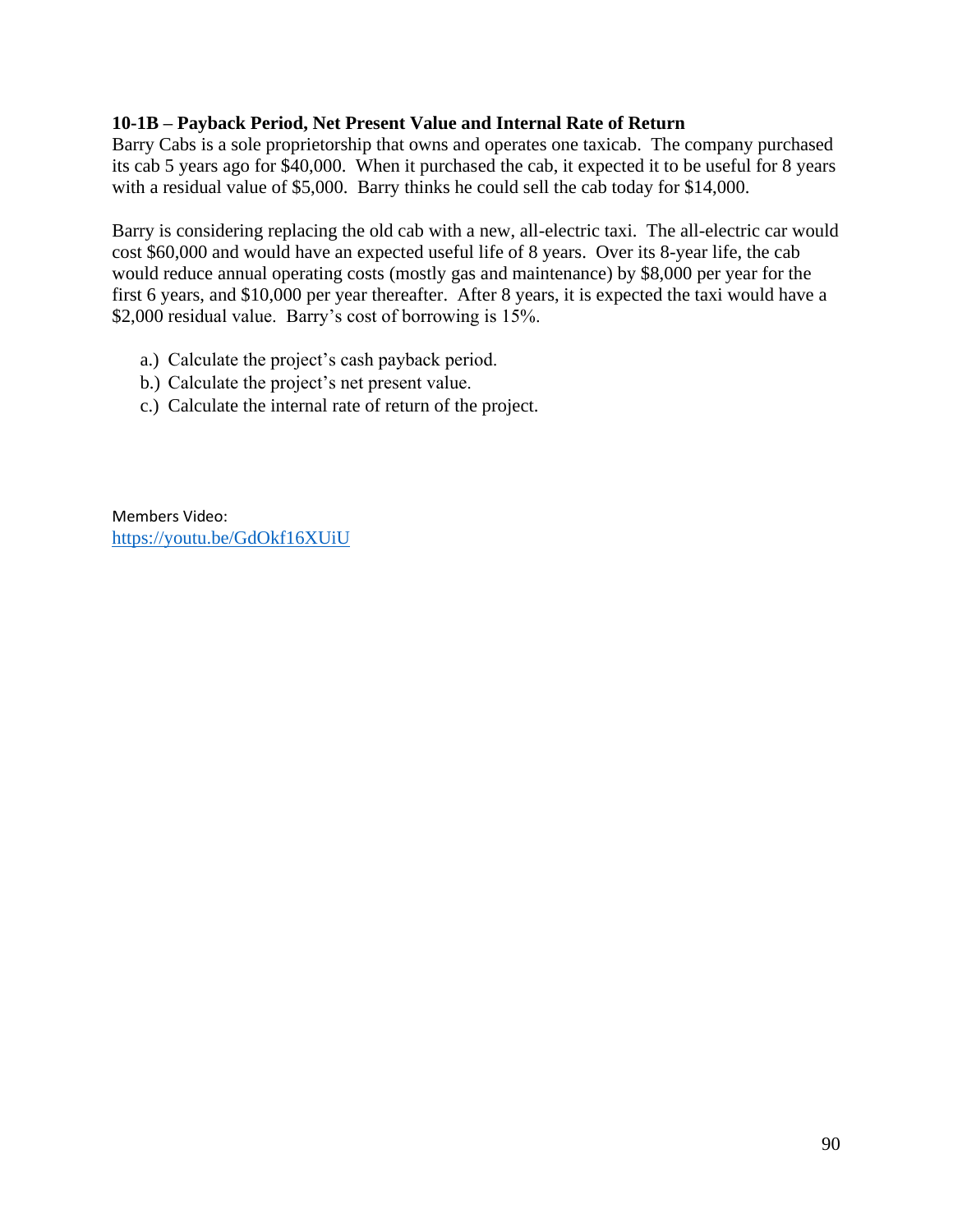# Module 11: Performance Measurement: ROI, Residual Income and the Balanced Scorecard

**Module Intro Video:**

<https://youtu.be/06X2uOnY0zw>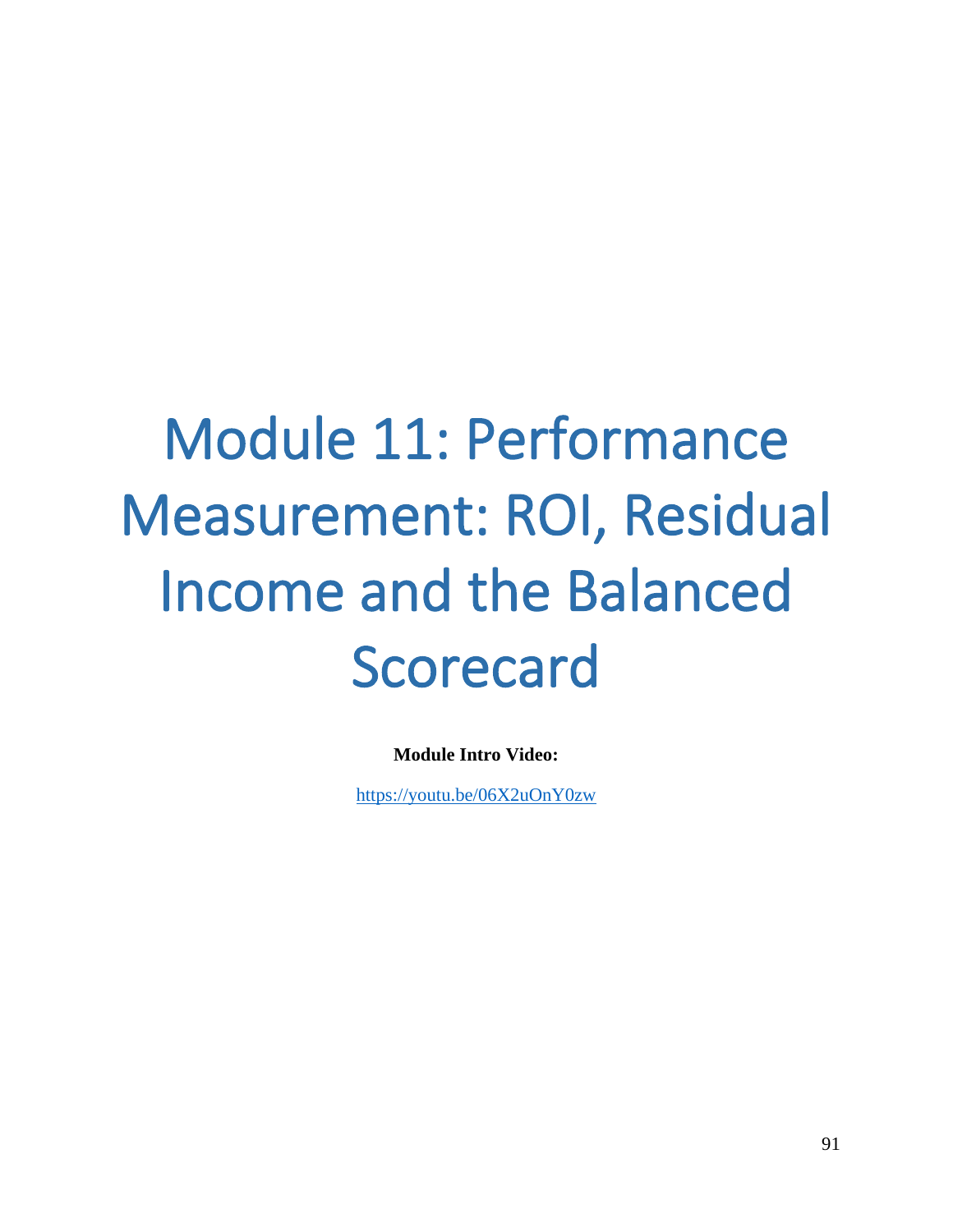#### **11-1A – Computing ROI and Residual Income**

The CEO of Grace Company, Nicole Grace is debating an investment. The investment is projected to earn \$20,000 annually and will require the company to acquire \$100,000 in assets. The following chart summarizes Grace's decision:

|                          | Before Investment | After Investment |
|--------------------------|-------------------|------------------|
| Operating income         | 75.000            | 95.000           |
| Average operating assets | 300,000           | 400.000          |

#### **Required:**

- a.) Assume Grace is evaluated based on growth in the company's ROI. Compute the Return on Investment for the company before and after the investment. Would you recommend Grace make the investment?
- b.) Assume Grace is evaluated based on growth in the company's residual income. The company's required rate of return is 15%. Compute the company's residual income before and after the investment. Would you recommend Grace make the investment?
- c.) Give at least one advantage and one disadvantage of using measures like ROI and residual income to evaluate company performance.

Free/Open Video:

<https://youtu.be/UsEM34LEcWk>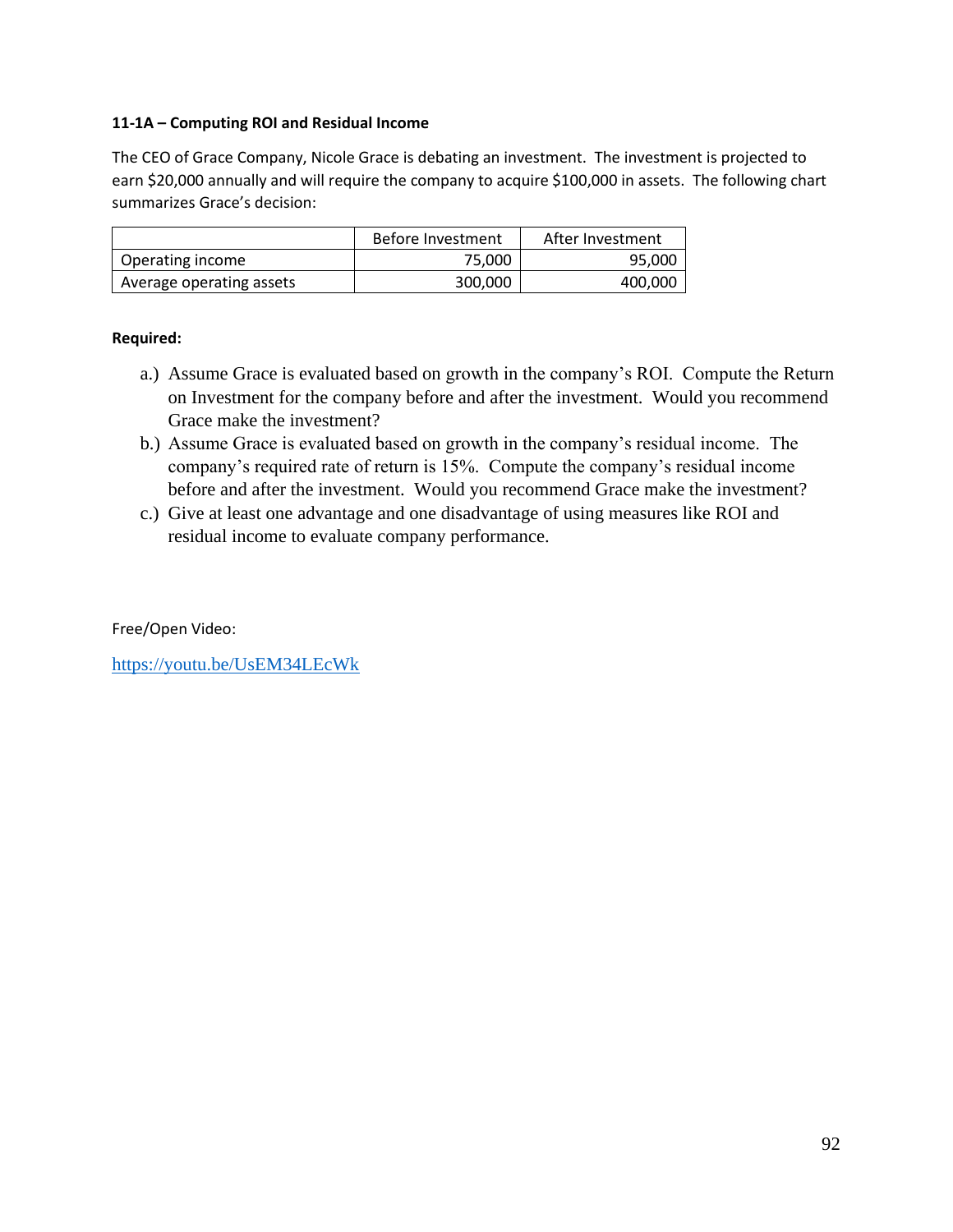## **11-1B – Computing ROI and Residual Income**

The CFO of Gentry Autogroup, Allison Gentry is debating an investment. The investment is projected to earn \$100,000 annually and will require the company to acquire \$600,000 in assets. The following chart summarizes Gentry's decision:

|                          | Before Investment | After Investment |
|--------------------------|-------------------|------------------|
| Operating income         | 600.000           | 700,000          |
| Average operating assets | 3,000,000         | 3,600,000        |

#### **Required:**

- a.) Assume Gentry is evaluated based on growth in the company's ROI. Compute the Return on Investment for the company before and after the investment. Would you recommend Gentry make the investment?
- b.) Assume Gentry is evaluated based on growth in the company's residual income. The company's required rate of return is 15%. Compute the company's residual income before and after the investment. Would you recommend Gentry make the investment?
- c.) Give at least one advantage and one disadvantage of using measures like ROI and residual income to evaluate company performance.

Members Video: <https://youtu.be/CiM-1Cc9WxI>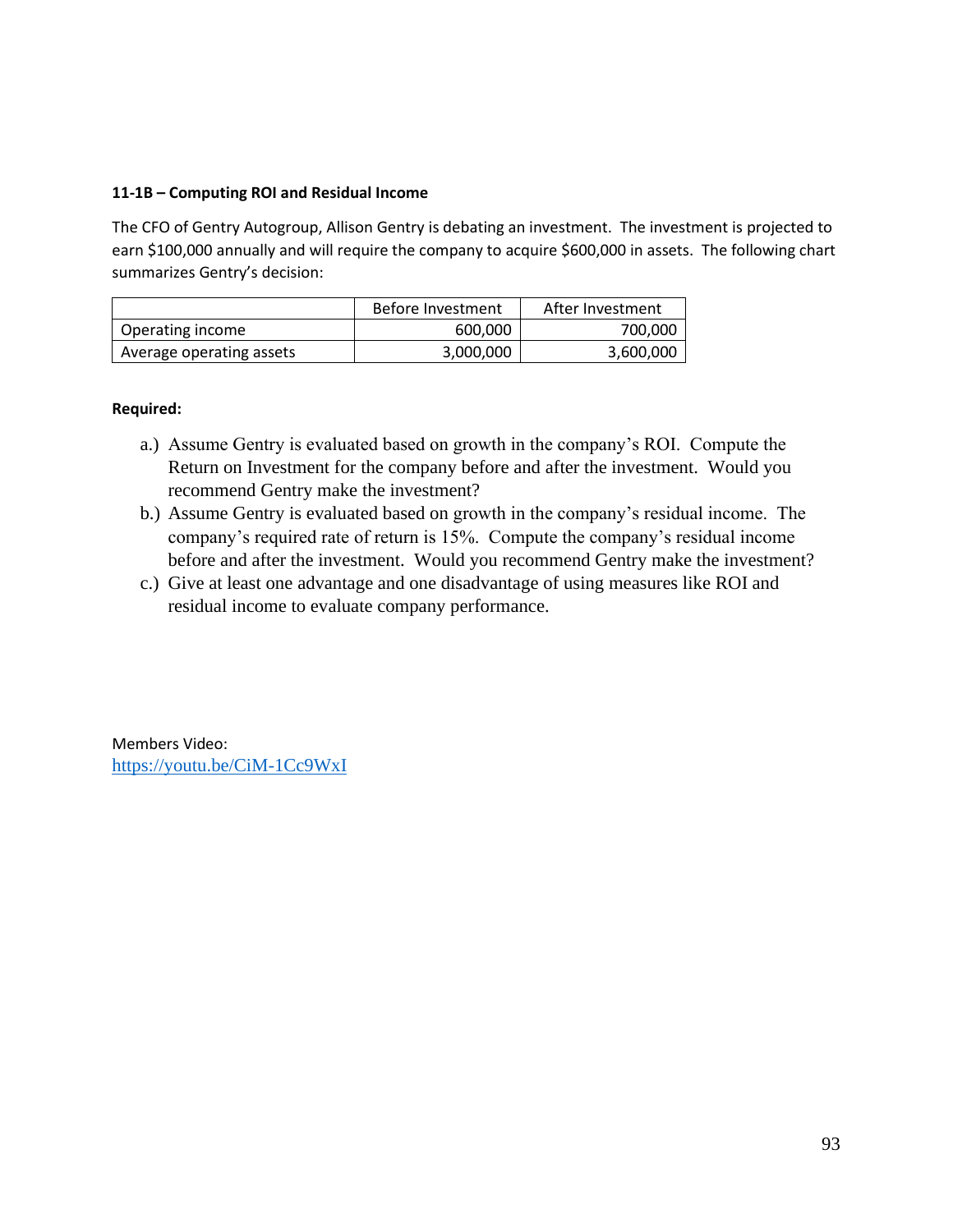#### **11-2A – Balanced Scorecard**

For each of the balanced scorecard targets listed below, identify the matching perspective: Organizational learning and growth (L), Internal business processes (I), Customer (C), Financial(F).

- a.) Product returns as a percentage of sales decreases by 5%.
- b.) Employee satisfaction score above 4/5.
- c.) Number of complaints reduced below 10 per week.
- c.) Percentage of products with defects below 1%
- d.) Over 90% of employees participate in new service training session.
- e.) Share price increases by \$5.
- f.) Sales grow by 15%.
- g.) Setup time reduced by 20%.

Free/Open Video:

<https://youtu.be/uCLRJtTPWmQ>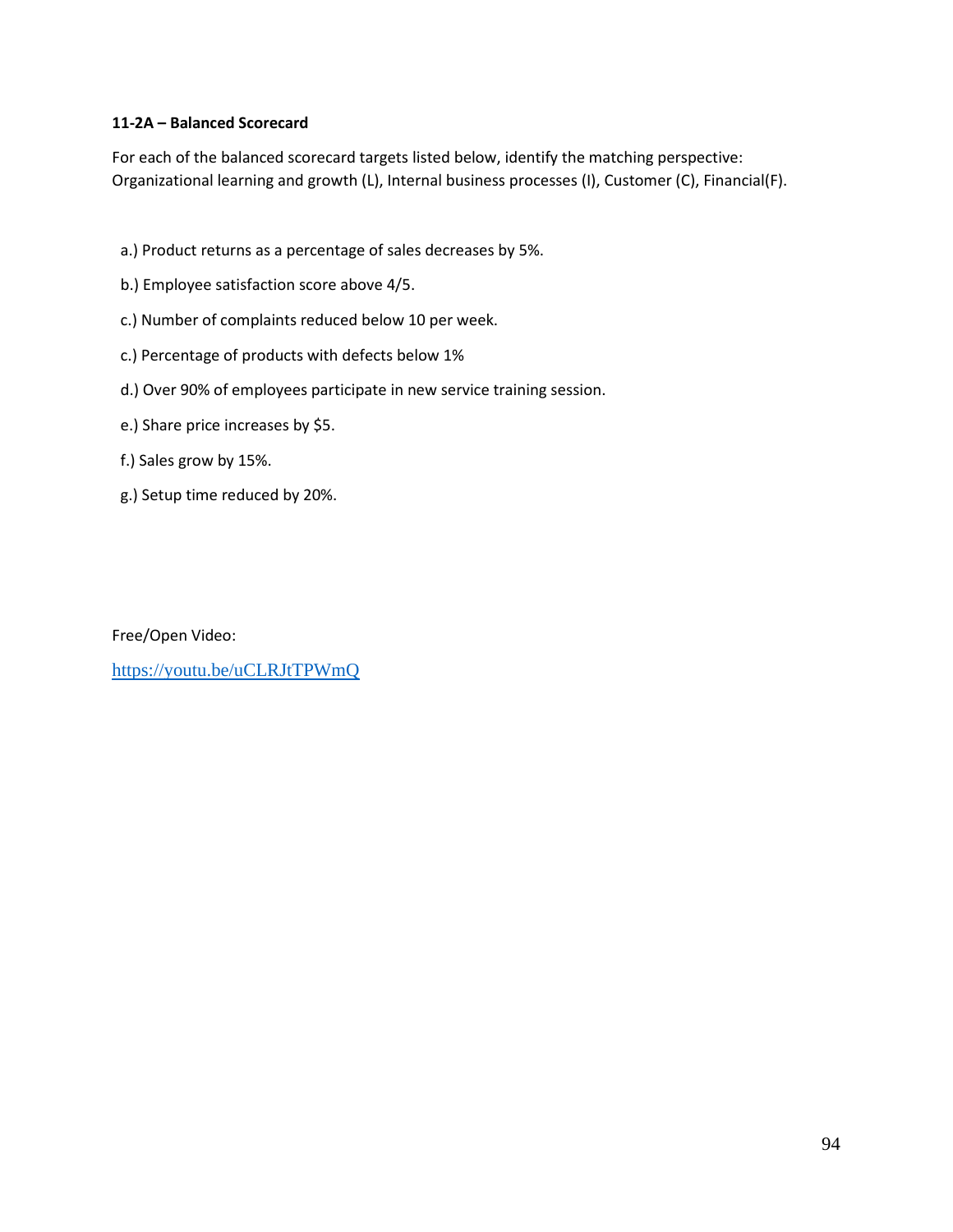## **11-2B – Balanced Scorecard**

For each of the balanced scorecard targets listed below, identify the matching perspective: Organizational learning and growth (L), Internal business processes (I), Customer (C), Financial(F).

- a.) Customer satisfaction survey improves to 4.5/5
- b.) Profit grows by 25%.
- c.) Customer hold time average below 2 minutes.
- d.) Percentage of on time delivery over 95%
- e.) Employee turnover of below 20%.
- f.) Customer retention is held above 70%
- g.) Average employee training hours of over 20 per year.
- h.) Return on investment increases by 10%.

Members Video: [https://youtu.be/2Z\\_YJw1f3D0](https://youtu.be/2Z_YJw1f3D0)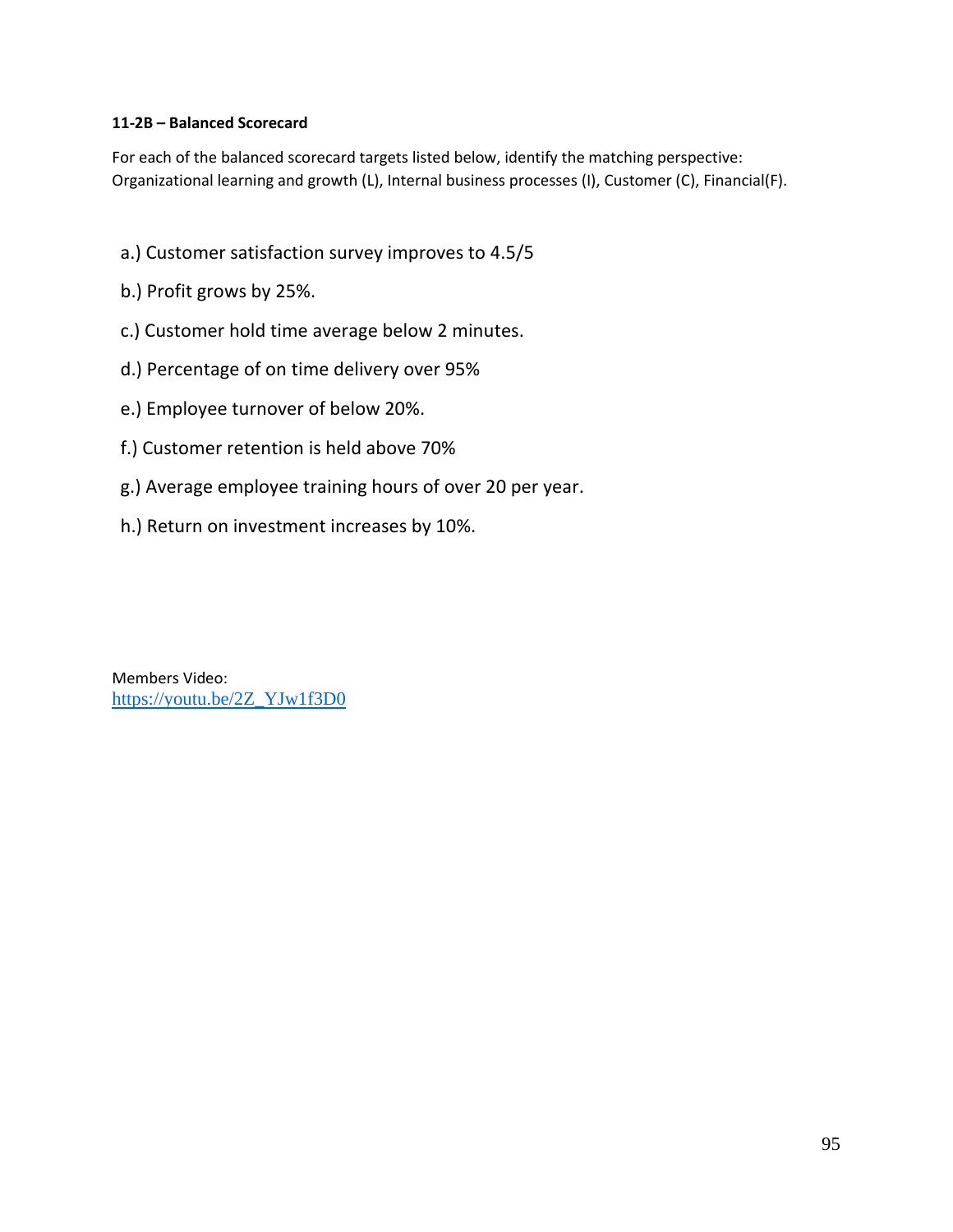## **Transfer Pricing Intro Video:** <https://youtu.be/7RsQcS2frME>

### **11-3A – Transfer Pricing**

PhonyTel Inc. was a massive media company that controlled a cable company, a 4G wireless data network, and several other related businesses. PhonyTel Inc. was a highly decentralized organization, where managers were encouraged to make decisions that were most profitable for their own divisions. One of PhonyTel Inc's subsidiary businesses was PhonyTel Data (PD), an installer of data servers. PhonyTel Data's manager, Steve Frost, had a large job that would require the installation of two thousand servers. The request received 3 bids: One from PhonyTel Networking (PN), a subsidiary of PhonyTel Inc.; one from Little Guys Data (LGD); and one from Big Name Competitor (BNC). Details of the bids are below:

| Company                    | Bid (Per<br>server) | <b>Notes</b>                                                                                                                                                                                                 |
|----------------------------|---------------------|--------------------------------------------------------------------------------------------------------------------------------------------------------------------------------------------------------------|
| PhonyTel Networking        | \$1,800             | The company would purchase the processors from<br>$\bullet$<br>PhonyTel Chips (a subsidiary of PhonyTel Inc.)<br>The final product would be of a very high quality<br>$\bullet$                              |
| Little Guys Data           | \$1,600             | The company would purchase the processors from<br>٠<br>PhonyTel Chips (a subsidiary of PhonyTel Inc.)<br>The final product would be of equal quality to that<br>$\bullet$<br>produced by PhonyTel Networking |
| <b>Big Name Competitor</b> | \$1,550             | The company would manufacture its own parts,<br>The final product would be of equal quality to that<br>$\bullet$<br>produced by PhonyTel Networking                                                          |

Frost was frustrated by the bids, and phoned Kianna Chang, the manager of PhonyTel Networking, "How on earth is it that the only internal bid is by far the highest! You're not anywhere near capacity, shouldn't you be cutting me a deal? You've got to drop below \$1,550 or I'll buy from BNC."

Chang replied, "Look, I understand where you're coming from, but I have margins to protect, I simply can't offer you a better deal. The bosses are stressing a focus on higher margins and higher average selling-prices, I can't tell all my salespeople to pitch the high-end, only to kill the firm's just to make you guys look good."

Frustrated, Frost called Teegan Bertuzzi, the CFO of the parent company. "I'll have a look at the issue", said Bertuzzi, and she noted the following details:

- PhonyTel Data would incur \$300 in variable costs on top of its purchase price, and sell the installation for \$2,400 per server.
- PhonyTel Networking's variable costs would be \$1,400, and included the cost of the processors purchased from PhonyTel Chips.
- PhonyTel Chips sold this type of processor for \$500. Their contribution margins were typically 20%.
- PhonyTel Chips had excess capacity.

#### *Required:*

- a.) Give the dollar advantage or disadvantage of accepting each deal (for the parent company, PhonyTel Inc.)
- b.) What are Teegan Bertuzzi's options? What should she do?

Free/Open Video: <https://youtu.be/7ZnT-CnArNc>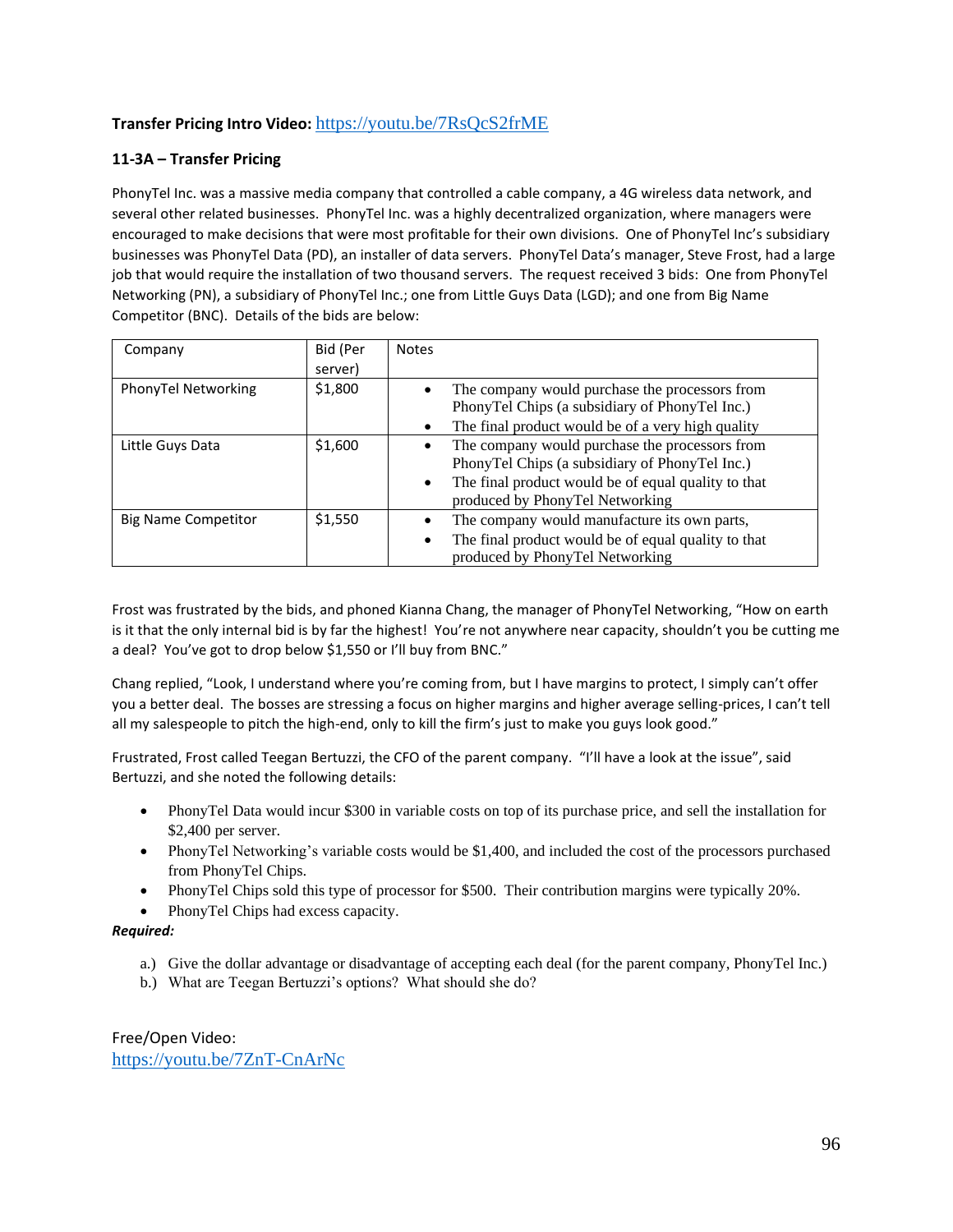# Module 12: Relevant Costs for Decision Making

**Module Intro Video:**

<https://youtu.be/Mqwx7ASaZ5E>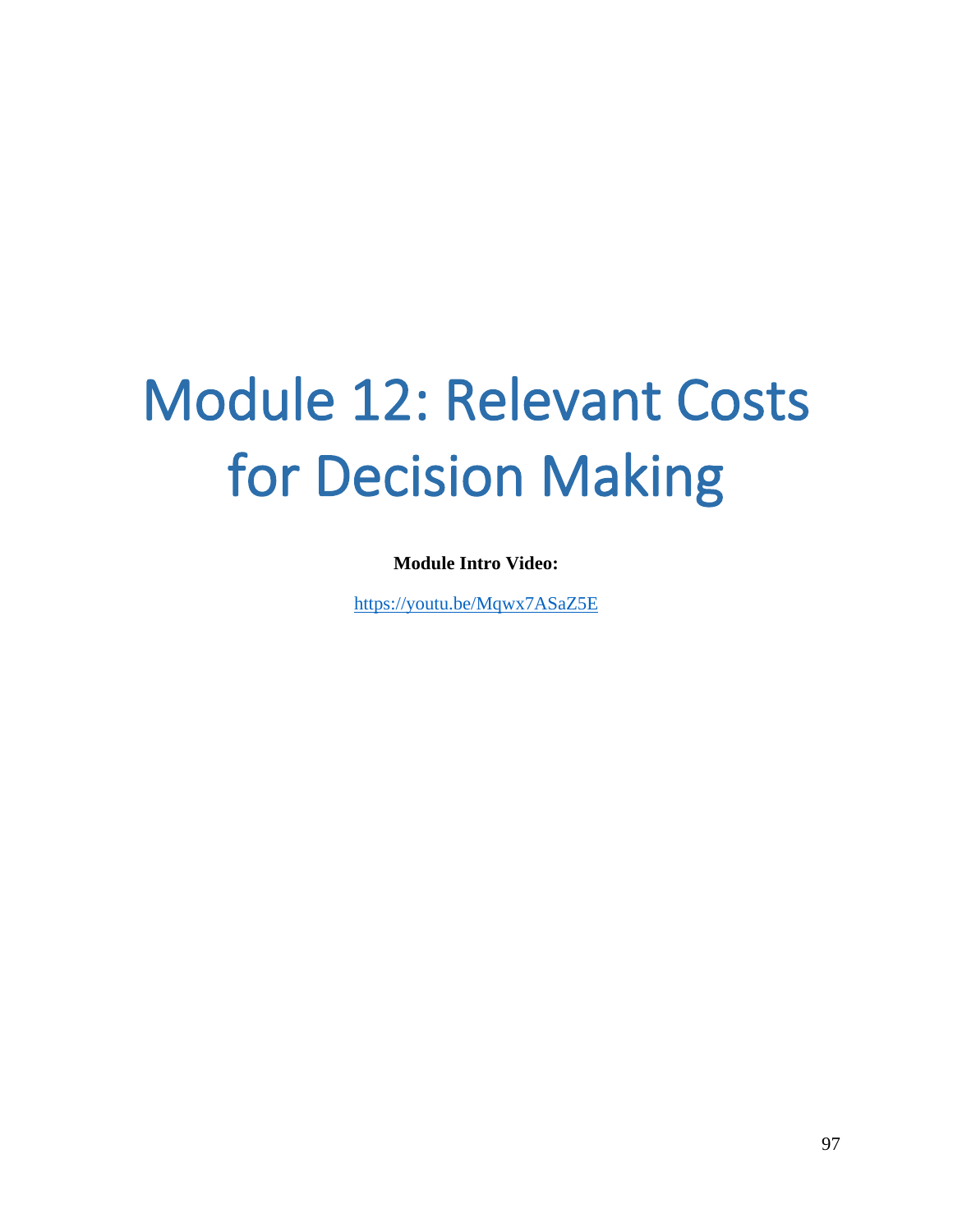# **12-1A - Make or Buy**

Carol's Cupcakes sells cupcakes and other desserts through its retail store. The company has always made all of its ingredients from scratch, but has recently been approached by a supplier that specializes in icing. Carol believes that the supplier's icing is of equal quality to her own, and believes their offer of \$3.00 per liter may enable her to save money. Carol is evaluating her own cost of producing icing:

|                                           | Per Liter | 5,000 liters |
|-------------------------------------------|-----------|--------------|
|                                           |           | per year     |
| Direct materials                          | \$1.00    | \$5,000      |
| Direct labour                             | 0.50      | 2,500        |
| Variable manufacturing overhead           | 0.25      | 1,250        |
| Fixed manufacturing overhead – traceable* | 1.00      | 5,000        |
| Fixed manufacturing overhead - allocated  | 1.75      | 8,750        |
| Total                                     | \$4.50    | \$22,500     |
|                                           |           |              |

\*40% relates to cleaning and maintenance of the icing equipment and 60% relates to depreciation of icing equipment (with no resale value)

Examining the report, Carol says, "Their icing is just as good, and it would save me \$1.50 per liter, that's over \$7,500 for the year. I think I'm going to take the deal."

# *Required*

- a.) Assuming there is no other use for the icing equipment or the space it uses in the kitchen, what is the net dollar advantage or disadvantage of accepting the supplier's offer?
- b.) If the offer is accepted, Carol's Cupcakes could use the space that had been previously used for making icing as a bacon-frying space. Carol believes that a new bacon line of cupcakes would produce margins of \$5,000 per year. Should Carol's Cupcakes accept the supplier's offer?

Free/Open Video: <https://youtu.be/b8Oxfhy9D1Y>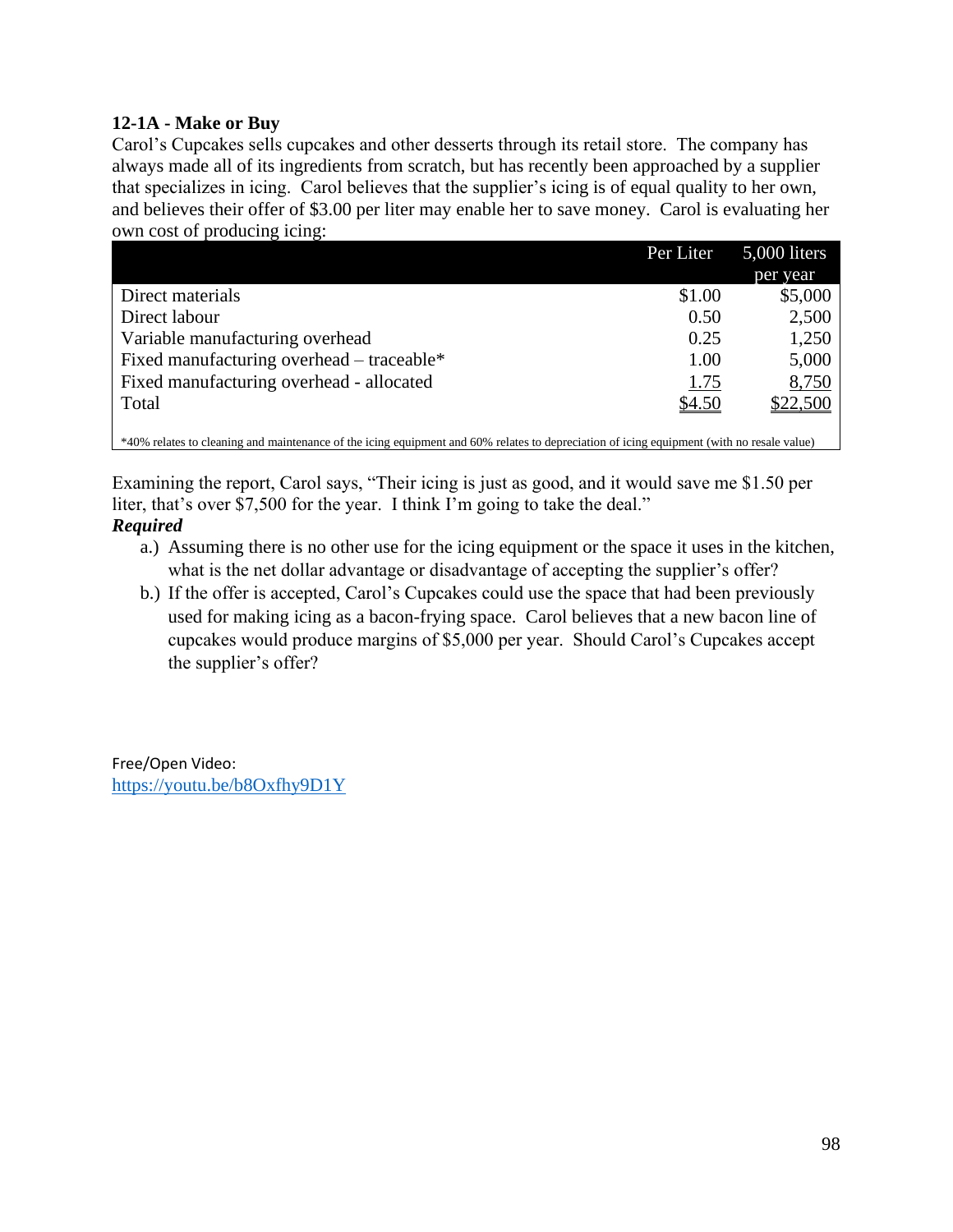# **12-1B - Make or Buy**

Howard Grills makes high-end barbecues. The company has recently been approached by a supplier who has offered to provide the company igniters (the barbecue part that provides a spark to start the flame). The company has offered a price of \$5.00 per igniter. Howard's internal costs of producing the igniter follow:

|                                           | Per Igniter | $30,000$ igniters |
|-------------------------------------------|-------------|-------------------|
|                                           |             | per year          |
| Direct materials                          | \$1.25      | \$37,500          |
| Direct labour                             | 0.25        | 7,500             |
| Variable manufacturing overhead           | 0.50        | 15,000            |
| Fixed manufacturing overhead - traceable* | 3.00        | 90,000            |
| Fixed manufacturing overhead – allocated  | <u>1.50</u> | 45,000            |
| Total                                     | \$6.50      | \$195,000         |
|                                           |             |                   |

\*2/3 relate to equipment maintenance and 1/3 relate to depreciation of specialized equipment (no resale value).

Gloria Howard, the owner and CEO of Howard Grills notes: "To make 30,000 igniters costs us \$195,000, their starters are just as good and buying from them will only cost us \$150,000, I'm no accountant, but it seems obvious we should take this deal."

# *Required*

- a.) Assuming there is no other use for the space used to make the starters, what is the net dollar advantage or disadvantage of accepting the supplier's offer?
- b.) If the offer is accepted, the company could use the space to develop a new product line that would generate estimated margins of \$25,000. Should the company accept the supplier's offer?

Members Video: <https://youtu.be/42q4QwqvbRA>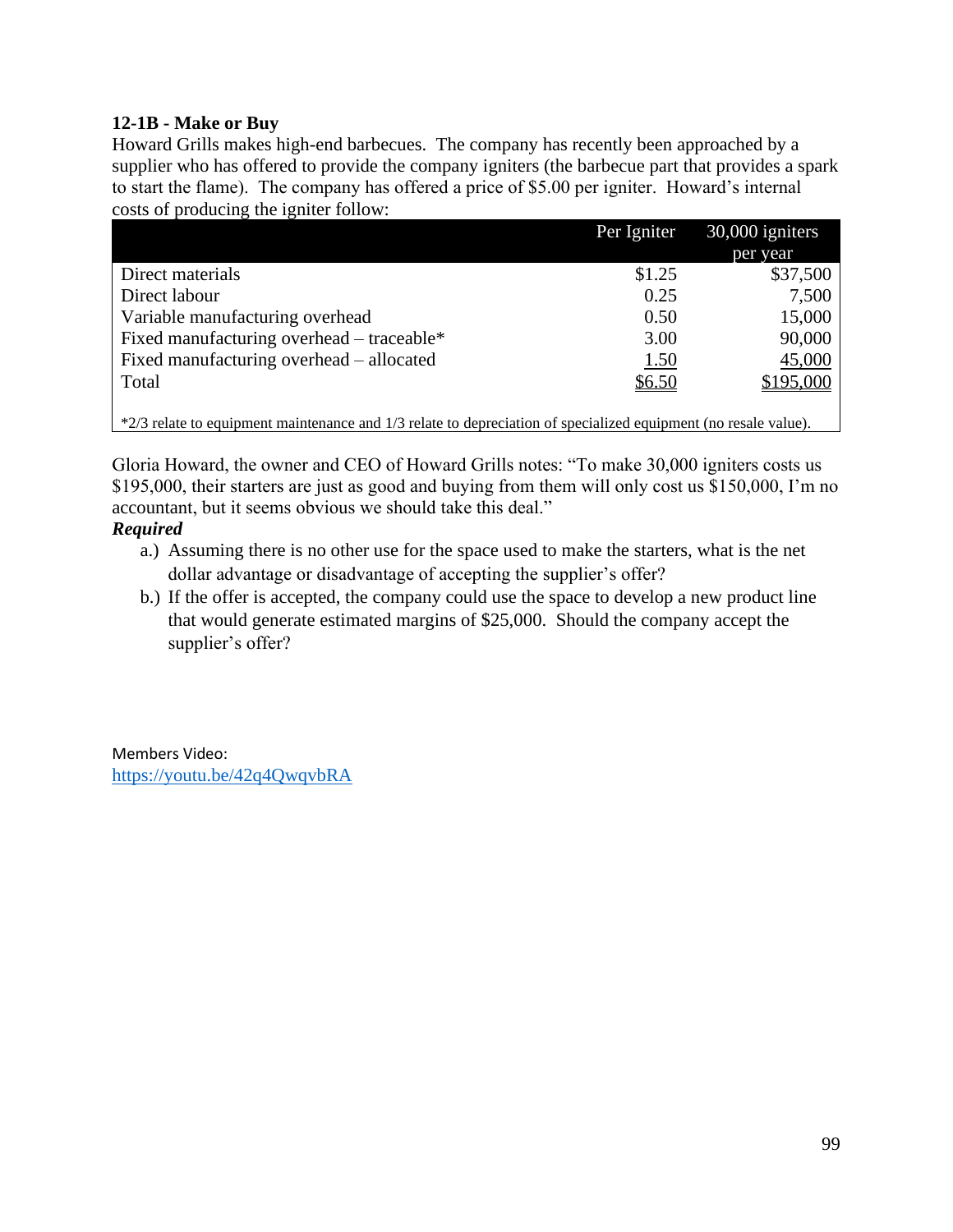## **12-2A – Drop or Retain a Segment**

All-Mart is a department store with three major departments: Housewares, Hardware, and Electronics. Company management is very concerned about the performance of the electronics department, noting that it seems to be a drag on the company based on its most recent fiscal quarter. A company-wide segmented income statement follows:

|                         | <b>Housewares</b> | Hardware  | Electronics | Total     |
|-------------------------|-------------------|-----------|-------------|-----------|
| <b>Sales</b>            | \$150,000         | \$220,000 | \$200,000   | \$570,000 |
| Variable expenses       | 60,000            | 100,000   | 140,000     | 300,000   |
| Contribution margin     | 90,000            | 120,000   | 60,000      | 270,000   |
| Fixed expenses          | 50,000            | 100,000   | 90,000      | 240,000   |
| Operating income (loss) | \$40,000          | \$20,000  | \$(30,000)  | \$30,000  |

The company notes that if the electronics department were dropped, the other departments could expect a 10% decrease in foot traffic and sales. Also, \$20,000 of the electronics department's fixed costs are allocated and would continue even if the department was dropped. The company has no planned use for the space currently used by the electronics department.

## *Required*

Compute the net dollar advantage or disadvantage of dropping the electronics department.

Free/Open Video:

<https://youtu.be/O7--EVryiKc>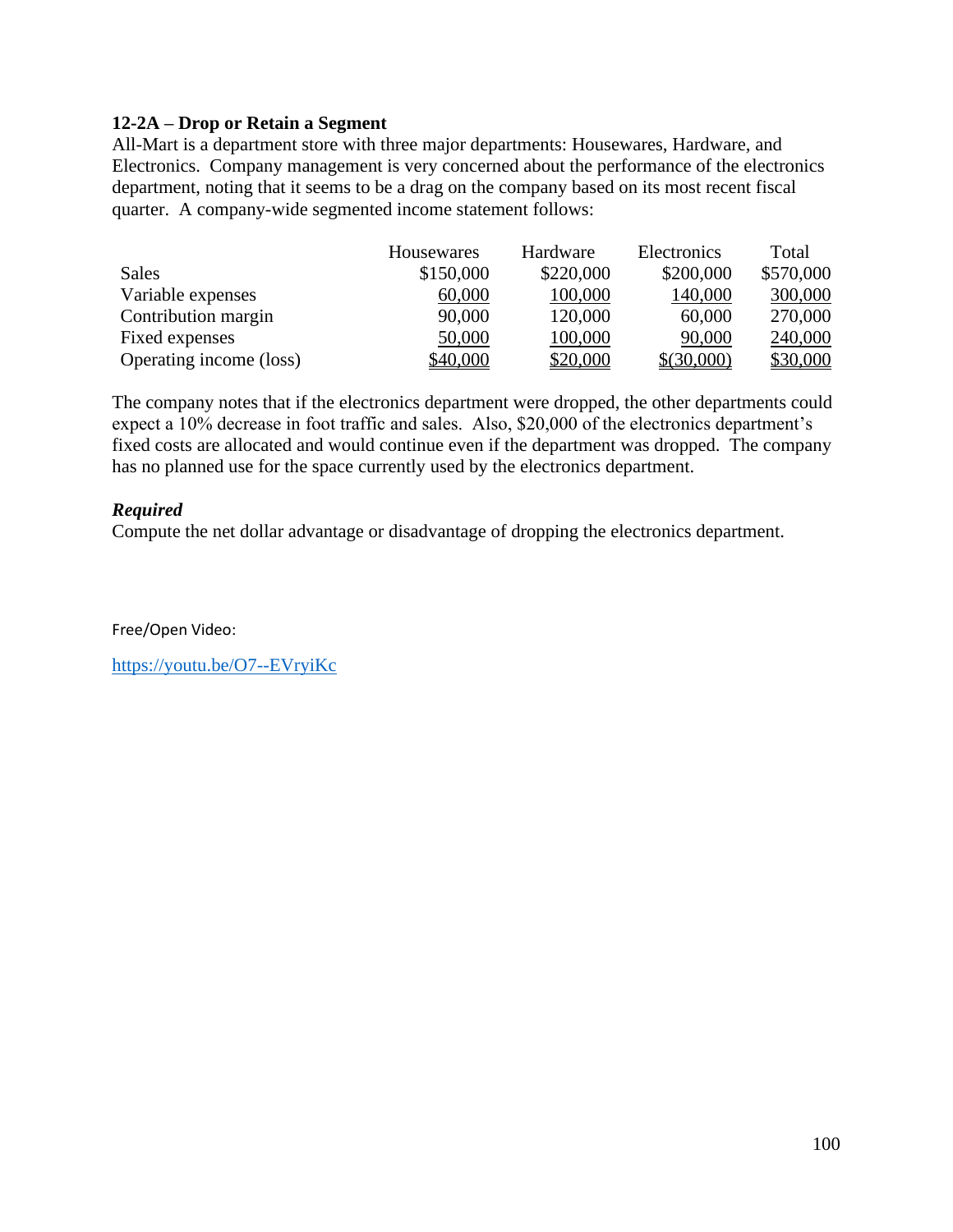## **12-2B – Drop or Retain a Segment**

Fresh Juice has three locations in Kamloops: Downtown, North Shore and Dufferin. Management is concerned about the performance of the downtown location; the rent is high and management is debating closing the store. A company-wide segmented income statement follows:

|                         | Downtown   | North Shore | Dufferin  | Total     |
|-------------------------|------------|-------------|-----------|-----------|
| <b>Sales</b>            | \$300,000  | \$350,000   | \$250,000 | \$900,000 |
| Variable expenses       | 210,000    | 225,000     | 175,000   | 610,000   |
| Contribution margin     | 90,000     | 125,000     | 75,000    | 290,000   |
| Fixed expenses          | 150,000    | 75,000      | 40,000    | 265,000   |
| Operating income (loss) | \$(60,000) | \$50,000    | \$35,000  | \$25,000  |

An analysis of expenses reveals that \$40,000 of the downtown location's fixed expenses are allocated costs that would continue even if the store was closed. The North Shore and Dufferin locations could expect a 5% decrease in revenues due to lost promotional synergies closing the prominent downtown location.

## *Required*

Compute the net dollar advantage or disadvantage of dropping the downtown location.

Members Video:

<https://youtu.be/1JVGaBz9vXE>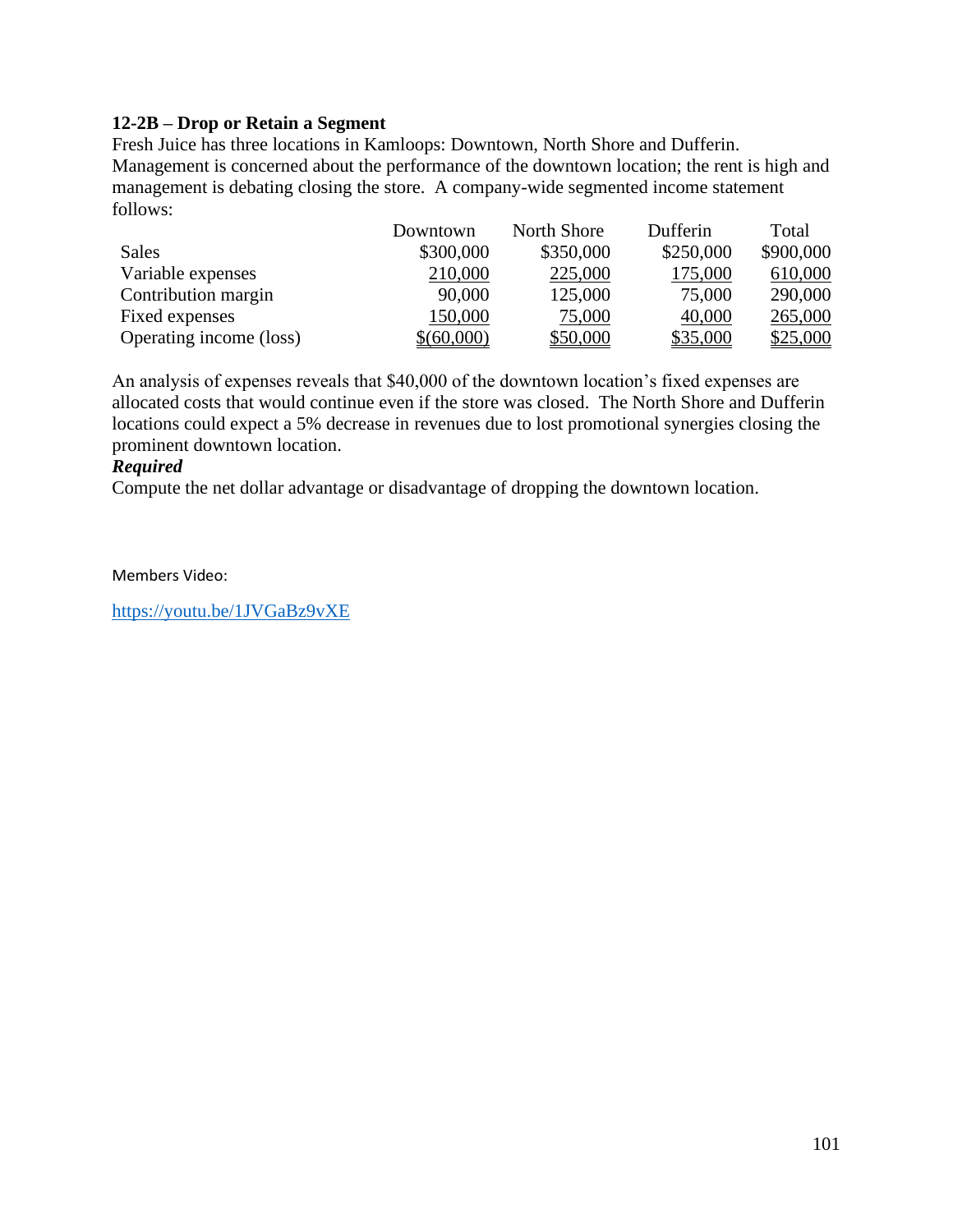# **12-3A – Special Order**

Duty Gear manufactures and sells high-quality gear for firefighters. Operating at capacity, the company can produce and sell up to 10,000 uniforms per year. Costs associated with this level of production and sales are as follows:

|                                 | <b>Per</b> | <b>At Capacity</b>       |
|---------------------------------|------------|--------------------------|
|                                 | unit       | $(10,000 \text{ units})$ |
| Direct materials                | \$800      | \$8,000,000              |
| Direct labour                   | 500        | 5,000,000                |
| Variable manufacturing overhead | 700        | 7,000,000                |
| Fixed manufacturing overhead    | 1,000      | 10,000,000               |
| Total costs                     |            |                          |

The firefighter gear normally sells for \$5,000 per unit. Despite this high price, the company regularly expects to sell 8,000 units in the upcoming year. Fixed overhead is constant at \$10,000,000 between 6,000 and 10,000 units.

A filmmaker wishes to purchase 250 authentic firefighting uniforms from the company. The company's regular price is \$5,000, but the filmmaker would like volume discount and asks the company to reduce its price to \$3,000 for this large purchase. Accepting this deal would not affect the company's normal business. To fill the order, the company would have to purchase a machine to provide a special rubber coating each unit of fire gear. The machine would cost \$100,000 and would have no use outside of the order. The additional rubber coating would add a cost of \$50 per unit.

## *Required*

Determine the net dollar advantage or disadvantage of accepting the order.

Members Video:

<https://youtu.be/5IfXt0eRegA>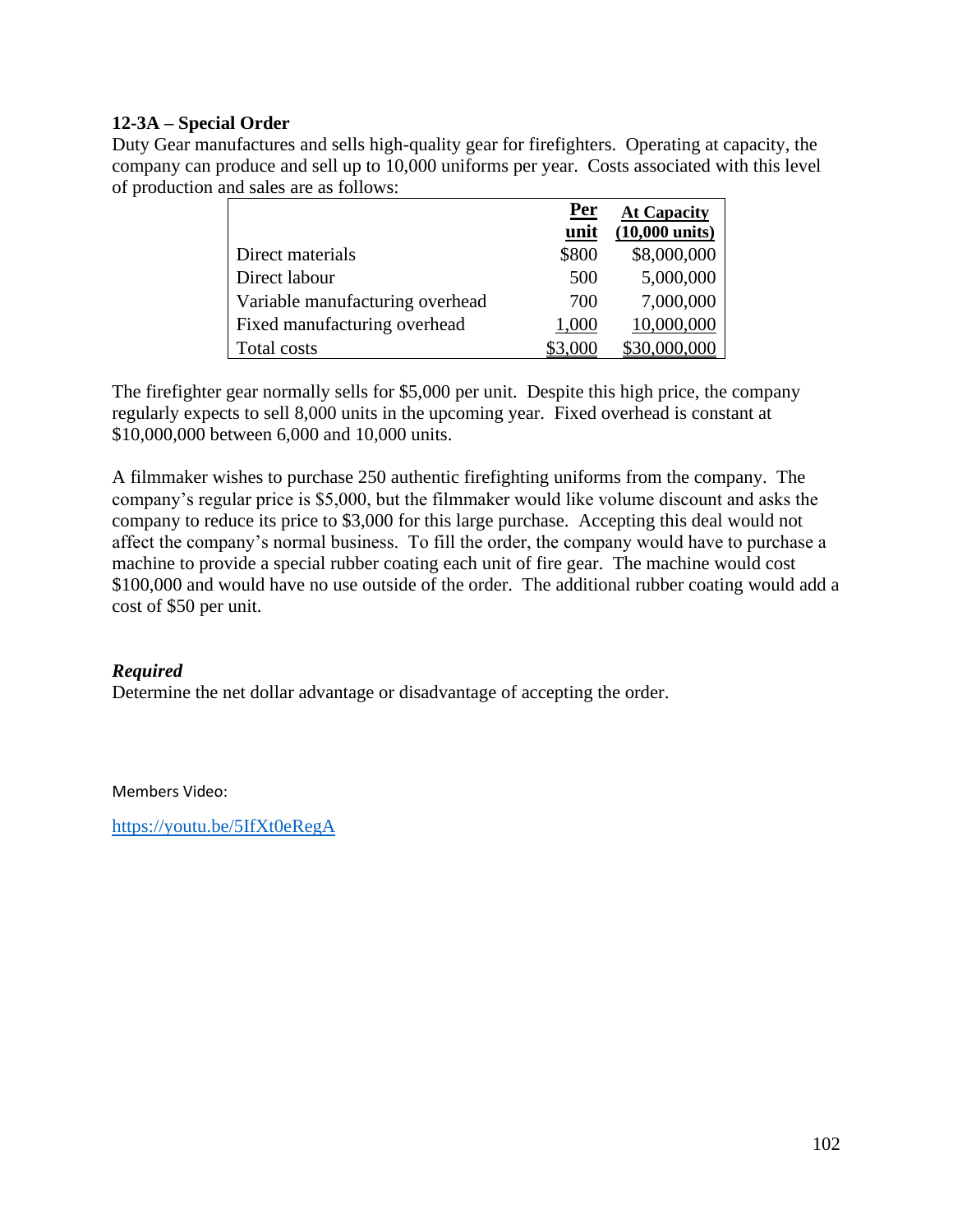# **12-3B – Special Order**

Eversharp is a knife manufacturer. The company normally sells 5,000 sets of high-quality knives each year and, with its current staff and machinery, has the capacity to produce up to 6,000 sets of knives. At this level of output, the company estimates its costs of producing and selling one set of knives as follows:

|                                           | <b>Per</b> |
|-------------------------------------------|------------|
|                                           | unit       |
| Direct materials                          | \$5.00     |
| Direct labour                             | 1.50       |
| Variable manufacturing overhead           | 1.00       |
| Fixed manufacturing overhead              | 2.00       |
| Sales commissions                         | 1.50       |
| Fixed selling and administrative expenses | 4.00       |
| <b>Total costs</b>                        |            |

The company's selling price is \$20 per unit. An order has been received for 500 units, but because it's a bulk purchase, the buyer has requested a 40% price discount. If the order were accepted it would not affect the company's regular sales. There would be no sales commissions on this deal, and fixed costs would not be affected. The purchasing company would like their logo engraved into the handle of each knife, which would increase labour costs by \$0.25 per unit and require the purchase of a new machine for \$2,000.

# *Required*

- a.) Determine the net dollar advantage or disadvantage of accepting the order.
- b.) Separate from a.), assume the company finds a box from 1994 containing 1,000 old steak knives, although styles have changed, the knives are still of a reasonably good quality and sharpness. Assuming manufacturing cost data was similar in 1994 to the chart above, what is the minimum selling price that should be accepted?

Members Video:

<https://youtu.be/tEYlNMJfz0k>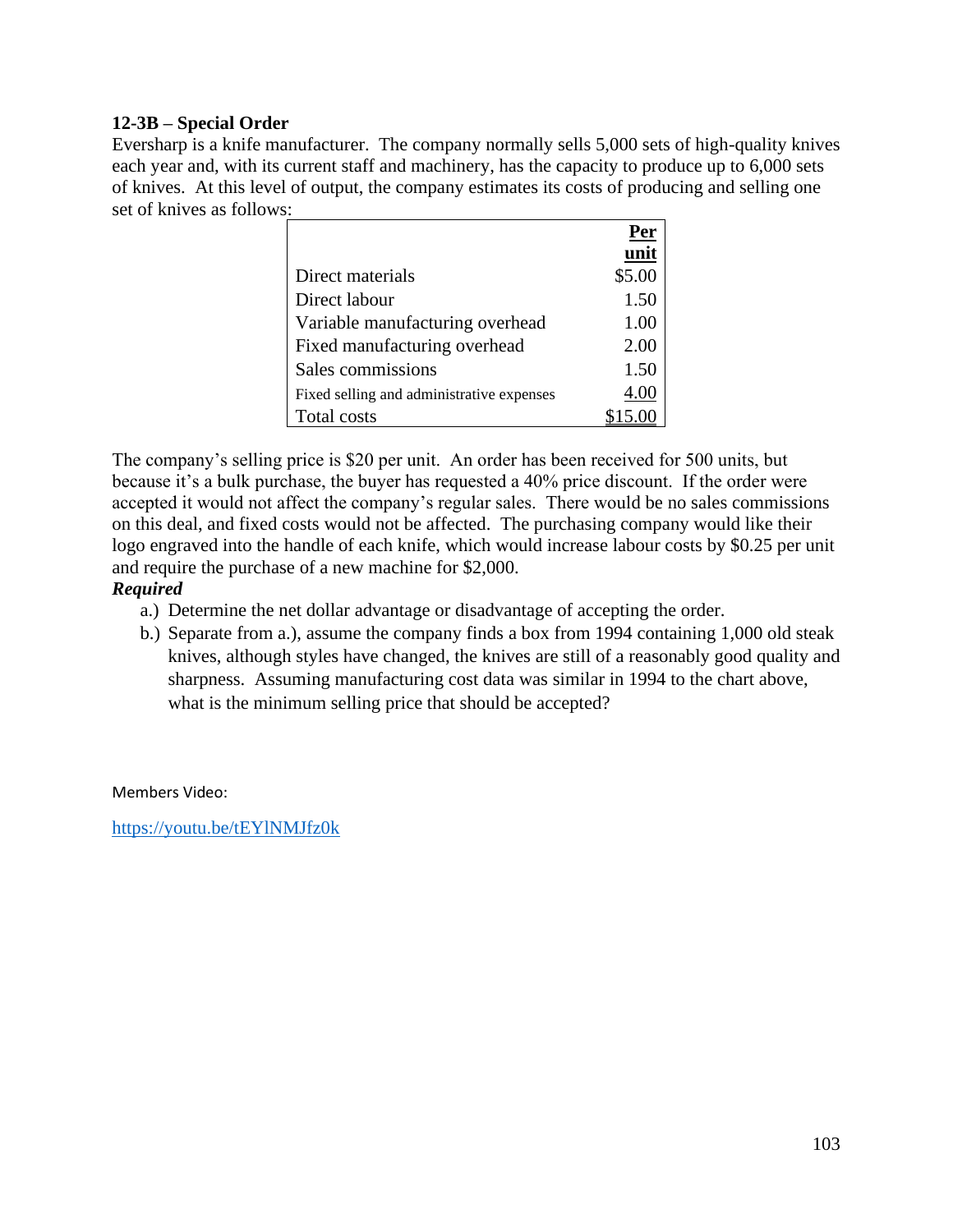# **12-4A – Sell or Process Further**

Peter's Grocery is an Italian market that sells imported meats and cheeses. The company is thinking of using a portion of their store space to sell ready-made sandwiches with ingredients from the store. As an experiment, Peter plans to make and sell one dozen (12) sandwiches per day for the next 5 days to see if it will be worthwhile.

The main components of the sandwiches are 100 grams of salami (meat), 1 slice of provolone (cheese) and one bun. The salami sells for \$2 per 100 grams and costs the company \$0.75 per 100 grams. Provolone sells for \$0.50 per slice and costs the store \$0.35 per slice. The buns cost the company \$2.40 per dozen to make, and sell for \$4.80 per dozen. The company expects it can sell the sandwiches for \$4 each. The labour costs associated with making a sandwich are \$0.25 and the variable overhead is expected to cost \$0.75 per sandwich.

## *Required*

- a.) Determine the net dollar advantage or disadvantage of selling the sandwich as compared to selling the meat, cheese and bun separately.
- b.) What qualitative considerations should Peter be giving to this decision?

Members Video:

<https://youtu.be/SANr1LbnmWo>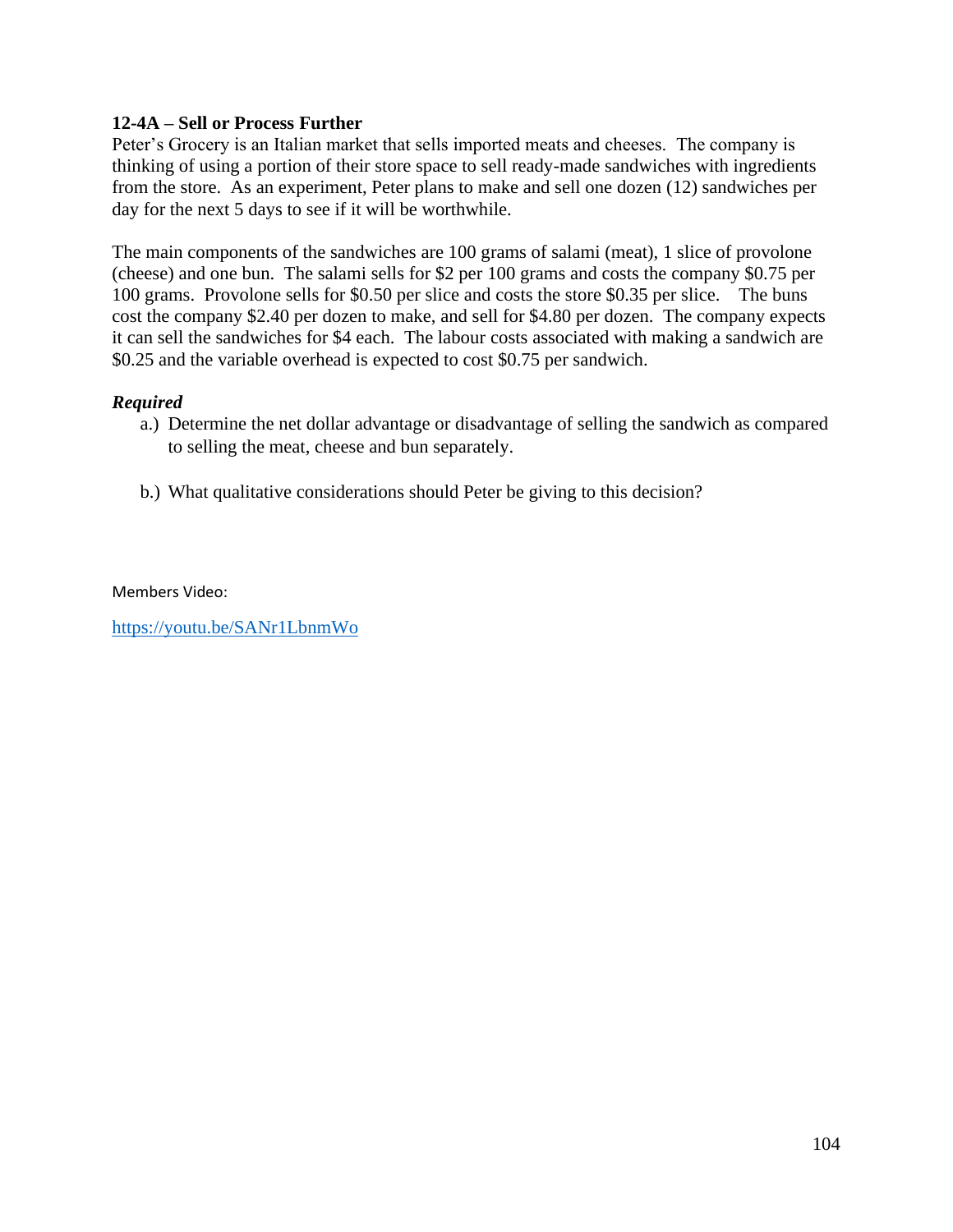# **12-4B – Sell or Process Further**

U-Junk Auto is a car lot that has just received a 1991 Toyota Tercel that is barely in running condition. The company paid \$400 for the car has already received an offer to be sold (as is) for \$600. The shop's mechanic does not wish to sell the car as is, he believes that the company should replace the damaged parts at a cost of \$200 and have him repair the car. It would take him 30 hours of work at \$20 per hour. The company applies variable overhead costs to jobs at a rate of \$10 per direct labour hour. If the upgrades are made, the car could be sold for \$1,500. *Required* 

- a.) Determine the net dollar advantage or disadvantage of selling the car now instead of repairing it.
- b.) What are key qualitative decisions in making this decision?

Members Video:

[https://youtu.be/0QV\\_mXdus7s](https://youtu.be/0QV_mXdus7s)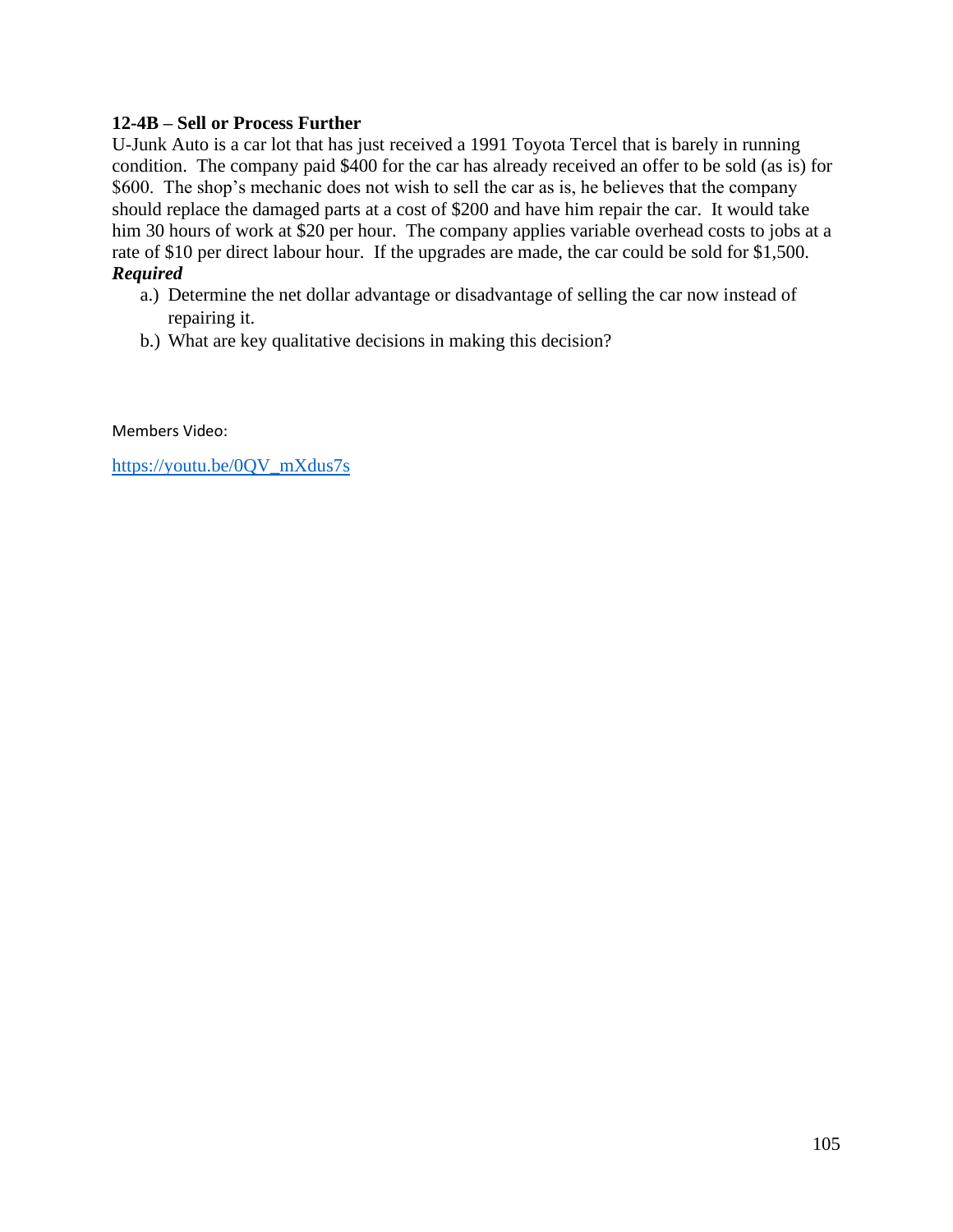# **12-5A – Constrained Resource**

Wondrous Aromas Company has three lines of perfume: Red, Green, and Blue. After megacelebrity Caitlyn Spencer tweeted that this was her favourite line of perfume, demand for all three products has been off the charts. The company has a problem, it has a limited supply of orchid nectar, a common ingredient in all three products. Orchid nectar costs \$5 per gram and is the major selling feature of all three perfumes. Cost data follow:

|                                 | Red   | Green | Blue           |
|---------------------------------|-------|-------|----------------|
| Price                           | \$200 | \$160 |                |
| Variable expenses               |       |       |                |
| Orchid nectar                   | 50    | 30    | 20             |
| Other direct materials          | 15    | 25    | 15             |
| Direct labour                   | 20    | 25    |                |
| Variable manufacturing overhead | 15    | 10    | <u>10</u>      |
| Total variable cost             | 100   | 90    | $\frac{55}{5}$ |
| Contribution margin             |       |       |                |

## *Required*

- a.) Which product would you recommend the company focus on producing first? Second? Third?
- b.) A supplier emerges willing to provide the company with more orchid nectar, but for a major premium. What is the maximum the company should be willing to pay per gram of orchid nectar as long as there is unfilled demand for all three perfumes?

Free/Open Video:

<https://youtu.be/IEPsbiQwDjo>